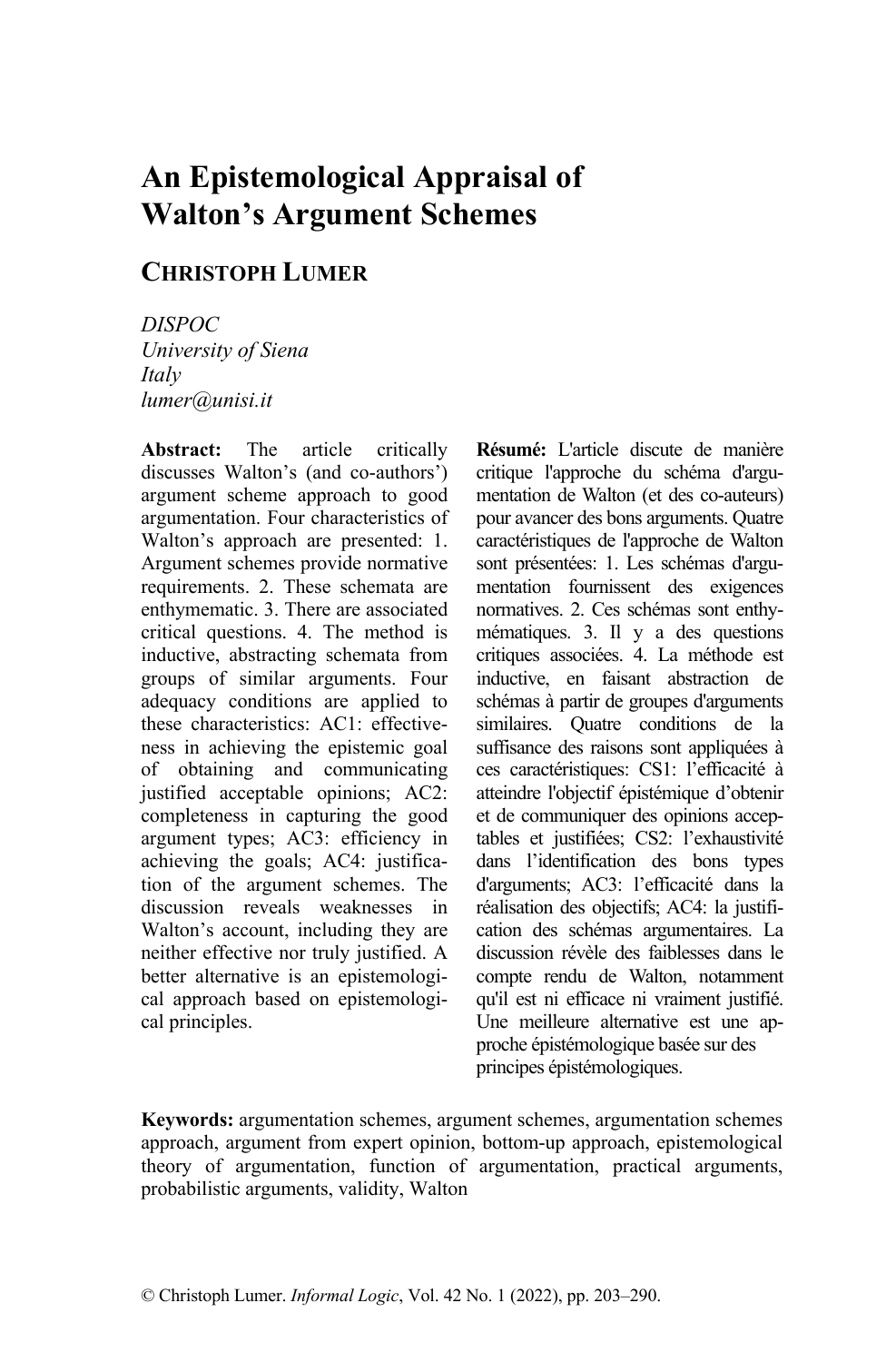### **1. Theories of argument schemes and the aims of this paper1**

From the 1980s until his death in 2020, Douglas Walton developed an argumentation schemes approach, which is now one of the major paradigms in argumentation theory. In 1996, Walton published a first compilation of a long list of argument schemes; since its publication in 2008, however, *Argumentation Schemes*, coauthored with Chris Reed and Fabrizio Macagno, is the standard exposition of this approach with long theoretical parts and a huge list of argument schemes. At the latest since the publication of this book, Walton's approach has also spread to disciplines like artificial intelligence and cognitive psychology, thus strengthening its position as one of the few main paradigms in argumentation theory. As Walton's 1996 book shows, the approach has been developed by him, though he later coauthored many publications. Therefore, sometimes I speak of "Walton" even though the appertaining reference cites a co-authored work of Walton, namely if the thought in question was already present in Walton's earlier works.

Argument schemes, even if not so named, are a topic and part of many elaborated argumentation theories; such theories always

<sup>&</sup>lt;sup>1</sup> This article attempts to develop a systematic, fundamental, and relatively comprehensive critical discussion of Walton's theory of argument schemes, clarifying in particular the systematics and claims of this theory and evaluating it systematically from an epistemological perspective. In an earlier paper (Lumer 2016), I have already made a preliminary attempt to critically discuss Walton's theory of argument schemes. That paper, necessarily, already contains a number of ideas that are also put forward here. But the present, more mature, article goes far beyond that paper; it is more complete, theoretically deeper, and more precise. Completely new, for example, are a detailed analysis of the specifics of Walton's approach, the use of specially developed and justified (strongly epistemological) adequacy conditions for the critique of Walton's schemes and the stronger focus on epistemological concerns, the concentration on the essential and fundamental problems, the differentiation of argument scheme, argument form, and argument type, the theory of critical questions, the discussion of Walton's practical-epistemic justification of his schemes, the detailed discussion of the practical argumentations etc. Conversely, the detailed, exemplary discussion of the Argument from Expert Opinion scheme (Lumer 2016, sect. 4), is not included here; it can also be read in isolation from the rest of that paper after reading the present article.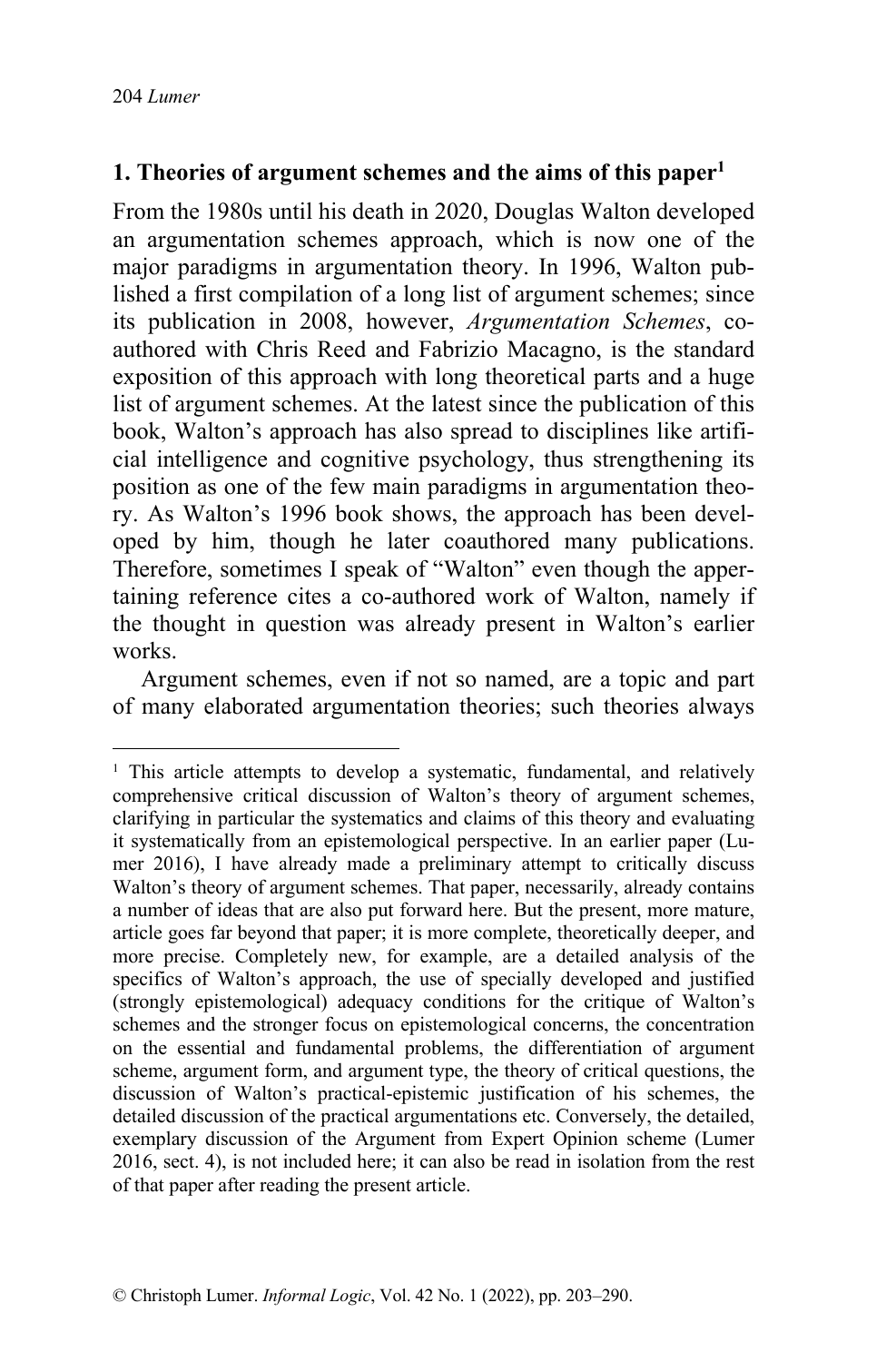use a variety of argument schemes and, in each case, describe with the help of a single argument scheme a wealth of good or empirically found arguments.

1. Walton's theory, however, is in particular an *argument schemes approach* to argumentation. Argument schemes are not only dominant in his presentation, if only because of their sheer abundance; but Walton also uses exclusively argument *schemes* for the standardised, theoretical description of arguments, especially good arguments. Other argumentation theories also use *forms* of arguments. These are more abstract presentations that only contain variables and, in a broad sense, logical or argumentationtheoretical constants, but not, as in the case of argument schemes, content constants such as "claims," "indicates," "expert opinion." There are several of such specific argument schemes approaches,<sup>2</sup> but there are characteristics of Walton's approach, which make it unique.

2. A second characteristic of Walton's approach is that his argument schemes are mostly *enthymematic*, even if one could easily add the premise that, according to other approaches, is missing, and that would, for example, make the argument conclusive.

3. A third characteristic of Walton's argument schemes is that the description of every scheme also includes *critical questions* that could be asked by an opponent. Accordingly, Walton's approach is inherently *dialogical*, making its success (i.e., "conveying its conclusion" to the respondent (Walton et al. 2008, p. 36)) depend on an opponent's moves.

4. The fourth and final characteristic is the method used: it is a *bottom-up approach*, i.e., an approach that mainly consists in empirically collecting arguments of all types, analyzing, and evaluating them to bring them into a normative standard form of an argument scheme (Walton 2005, p. 8; 2012). Most fully elaborated competing argumentation theories instead systematically start by establishing the function of argumentation—for example, as pro-

<sup>2</sup> Aristotle in his Topics, Perelman and Olbrechts–Tyteca (1958), Hastings (1963) and Kienpointner (1992a), for example.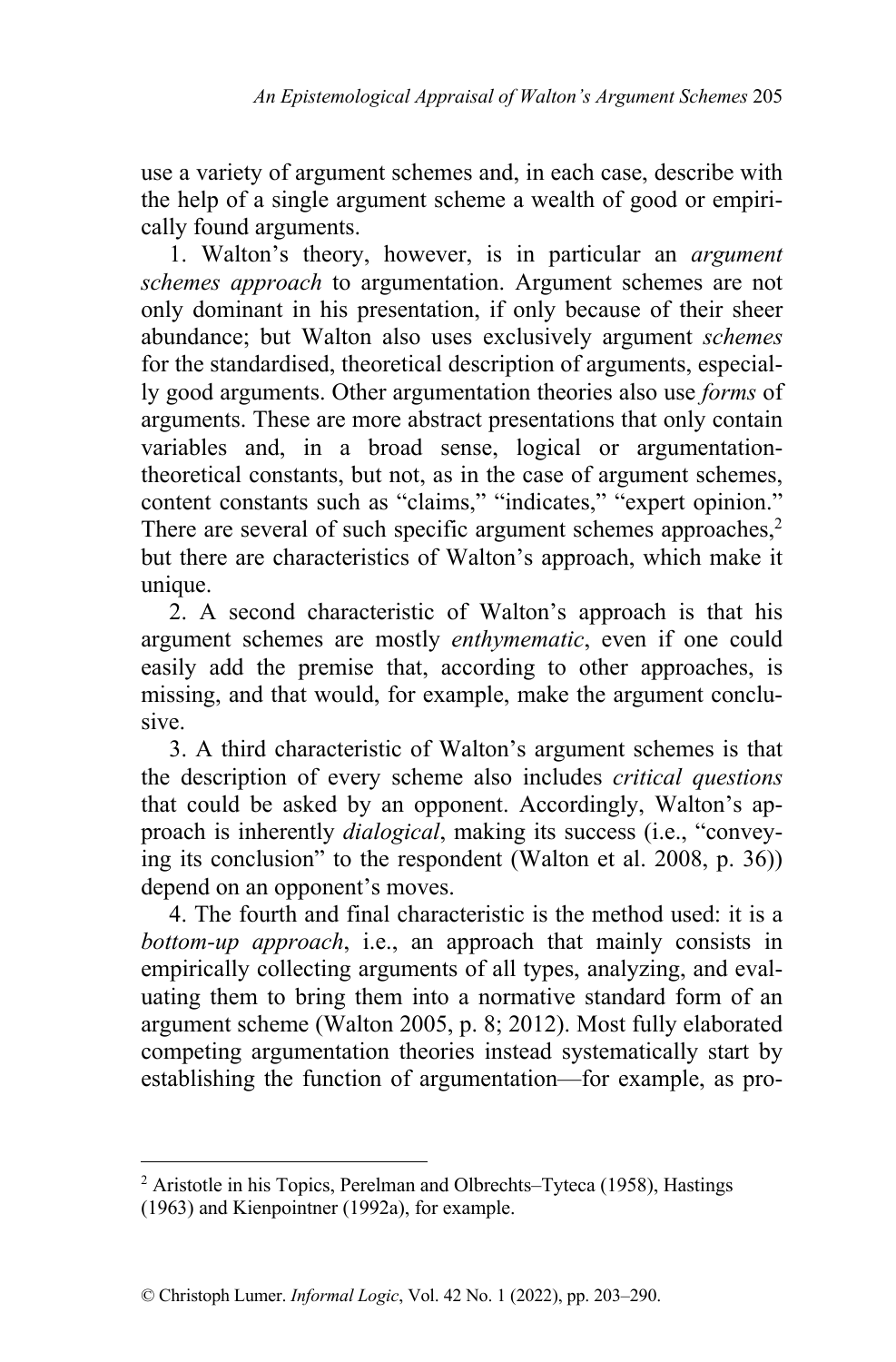ducing consensus;<sup>3</sup> causing or strengthening the addressee's belief in the argument's thesis;<sup>4</sup> or leading the addressee to knowledge or justified acceptable belief.<sup>5</sup> Then such theories design and define arguments and their argumentative validity criteria so as to fulfil this function. Walton's argument schemes approach does not do so. Instead, it empirically collects from argumentation practice often-used argument figures, distinguished by their content (such as Argument from Expert Opinion, Argument from Example, from Waste, from Precedent). It analyses their usefulness, thereby distinguishing good versus fallacious arguments, and describes them in a canonical form. Hence it is a bottom-up approach to argumentation, whereas functionally defined approaches work more top down, combining this, however, with bottom-up studies and checks.<sup>6</sup>

The aim of this paper is to discuss Walton's approach critically. After presenting this approach in somewhat more detail (Sect. 2), I sketch general adequacy conditions for assessing argumentation theories, which will be applied in the following section (Sect. 3). The next four sections then critically discuss the characteristics of Walton's approach just outlined (Sects. 4-7). Walton had recently tried to show that, despite the bottom-up method, the schemes he had developed are epistemologically justified, or can be justified, namely pragmatically or instrumentally as a means of knowledge acquisition. This justification is discussed in an excursus (Sect. 8). Finally, in a second, more detailed round of critique, one of Walton's important and typical argument schemes—Practical Inference—will be analysed as example in particular with respect to its epistemic value and compared with the respective epistemological-

<sup>&</sup>lt;sup>3</sup> In the Pragma–Dialectics of van Eemeren and Grotendoorst (e.g., 2004) or in Habermas' discourse theory (e.g., 1981, pp. 34–71).

<sup>&</sup>lt;sup>4</sup> In rhetorical approaches like that of Perelman and Olbrechts–Tyteca (1958; and Perelman 1982).

 $<sup>5</sup>$  In epistemological approaches such as by Battersby (1989), Biro (e.g., Biro</sup> 1987; Biro and Siegel 1992; 2006), Feldman (1993), Goldman (1997; 1999; 2003), Lumer (1990; 2005a), Siegel (e.g., Siegel and Biro 1997).

<sup>&</sup>lt;sup>6</sup> This method and the associated theory type are called "idealising hermeneutics." They are described in more detail in: Lumer 2011b; Lumer 1990, pp. 7– 19; Lumer 2020, pp. 8; 10–12; 19–20.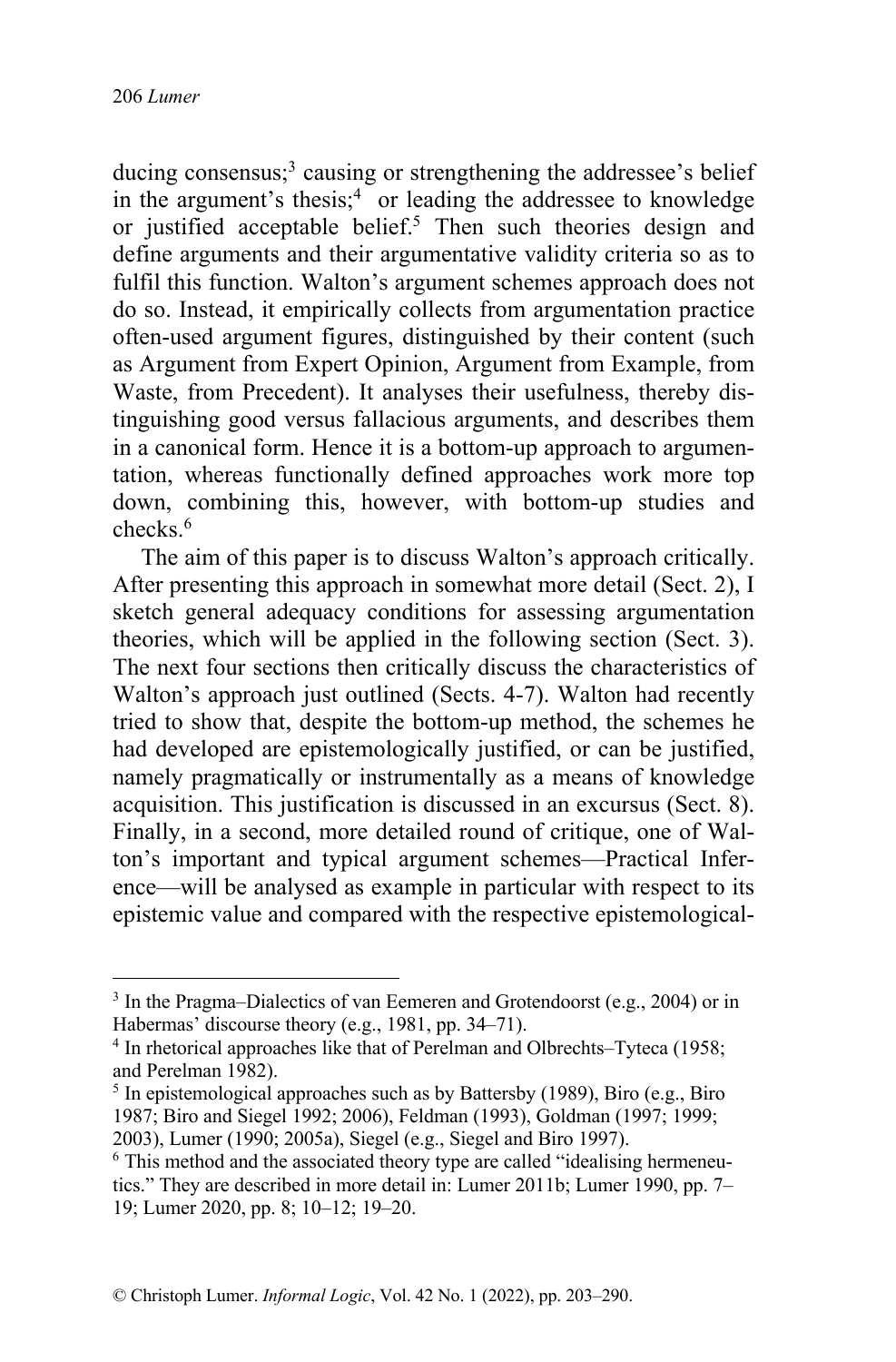ly designed scheme, thereby making the implications of the more general critique of Sects. 4-7 more visible (Sect. 9).

## **2. Main features and the significance of Walton's approach to argumentation schemes**

The core of the presentation of Walton's theory, beyond the theoretical discussion and justifications, are the argument schemes that represent normatively acceptable arguments. I call normatively acceptable arguments also "*argumentatively valid.*" In this phrase, '*valid*' is used in its general sense, namely as: "corresponding to the standards;" in this general sense we also speak of a "valid passport," "valid trial," "valid procedure," etc. *Argumentative validity* is thus a special case of validity and should be understood here as implying (also) that if an argument is argumentatively valid, this guarantees (according to epistemological standards) the *acceptability of the thesis*, namely that the thesis is true, truth-like, or probably true. This then requires, for example, that the premises are true and that they imply the conclusion deductively, inductively, probabilistically, analytically, or the like. Another special case of validity is *logical (or deductive) validity*, i.e., the quality of an inference whose conclusion is correctly derived from the premises.<sup>7</sup> When argumentation theorists speak simply of "validity," they usually mean logical validity; when I speak simply of "validity" in the following, instead I mean argumentative validity. (Moreover, it is plain that *inferences* can only be deductively or inferentially valid, but not argumentatively valid. And *arguments* can be argumentatively valid, but in the strict sense not inferentially valid, only the inference contained in them can be inferentially valid; in the less strict sense, however, one then also says, "the *argument* is inferentially / deductively valid;" but I avoid this loose way of speaking.) Argumentative validity differs from logical validity as follows: argumentative validity includes deductive validity of the inference only for deductive arguments, but not for all non-

<sup>7</sup> For the distinction between logical and argumentative validity see also: Babcock Gove, Philip (ed.): *Webster's Third New International Dictionary of the English Language Unabridged*. Springfield, MA: Merriam–Webster 1993, pp. 2529–2530, keyword "valid" 2a and 2b.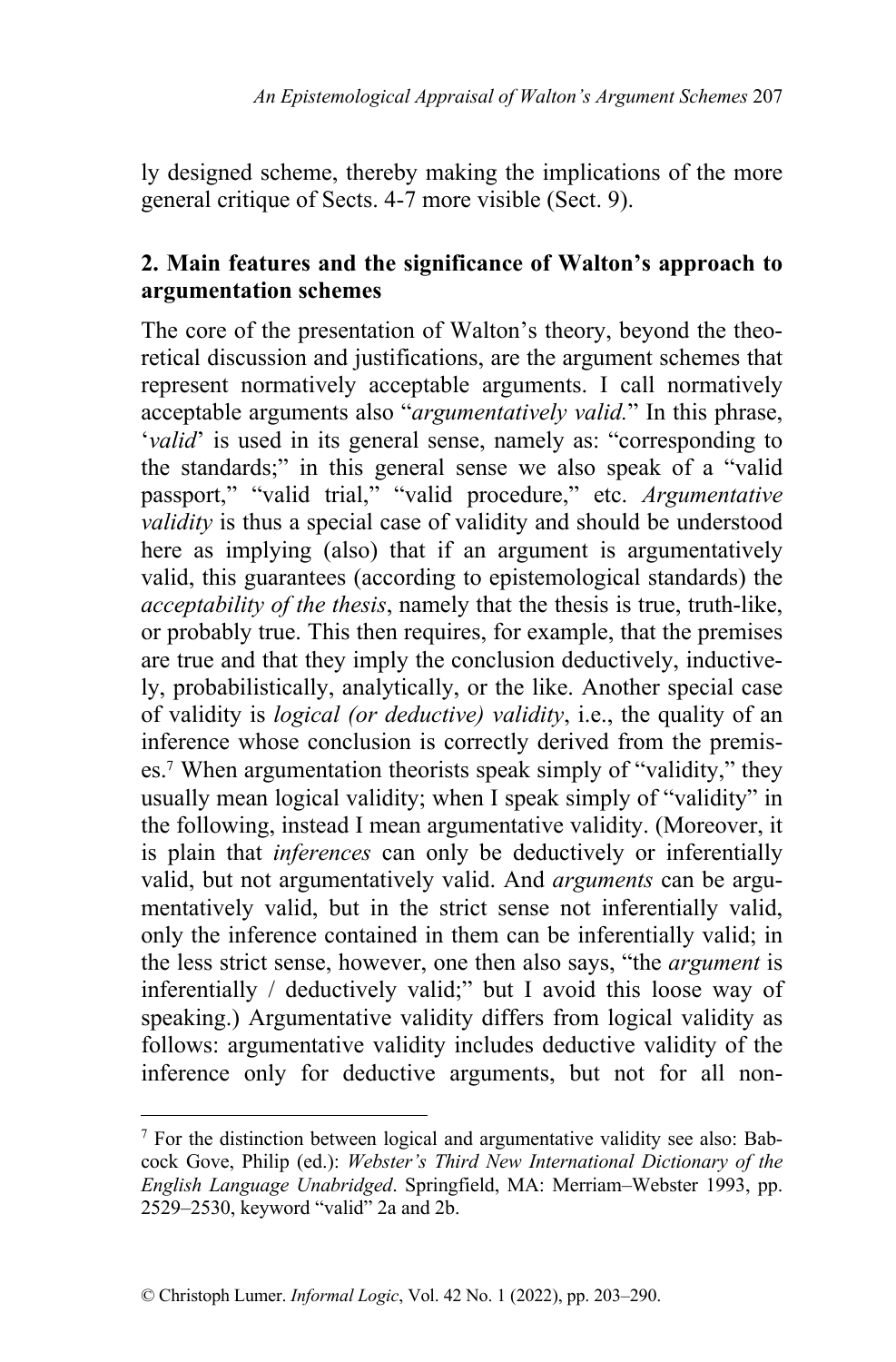deductive arguments; furthermore, argumentative validity goes beyond (deductive, inductive, probabilistic, etc.) conclusiveness and usually requires, for example, the truth of the premises, but also other things. This explanation of "argumentative validity" is conceived here in such a general way—and not bound to a specific theory—that it should be acceptable as a normative standard by all epistemically oriented theories of argumentation, including Walton's.

The feature of the collective work of Walton, Reed and Macagno that makes it a practical standard exposition of Walton's argument schemes approach is that it gathers all the schemes so far dealt with by Walton and brings them into a uniform and handy format. This collection is called a "*compendium*" and contains 60 main argument schemes and a further 44 sub-schemes, together with the appertaining critical questions (Walton et al. 2008, pp. 308-346).

All these characteristic features then lead to argument schemes (plus critical questions) like the following two. They are both typical argument schemes with their associated critical questions, and they were much discussed by Walton and his co-authors.

#### 1. ARGUMENT FROM POSITION TO KNOW

*Major Premise:* Source *s* is in position to know about things in a certain subject domain *f* containing proposition *p*. *Minor Premise: s* asserts that *p* is true (false). *Conclusion: p* is true (false).

#### CRITICAL QUESTIONS

CQ1: Is *s* in position to know whether *p* is true (false)?

- CQ2: Is *s* an honest (trustworthy, reliable) source?
- CQ3: Did *s* assert that *p* is true (false)? (Walton et al. 2008, p. 309; variable labels borrowed from my system, C.L.)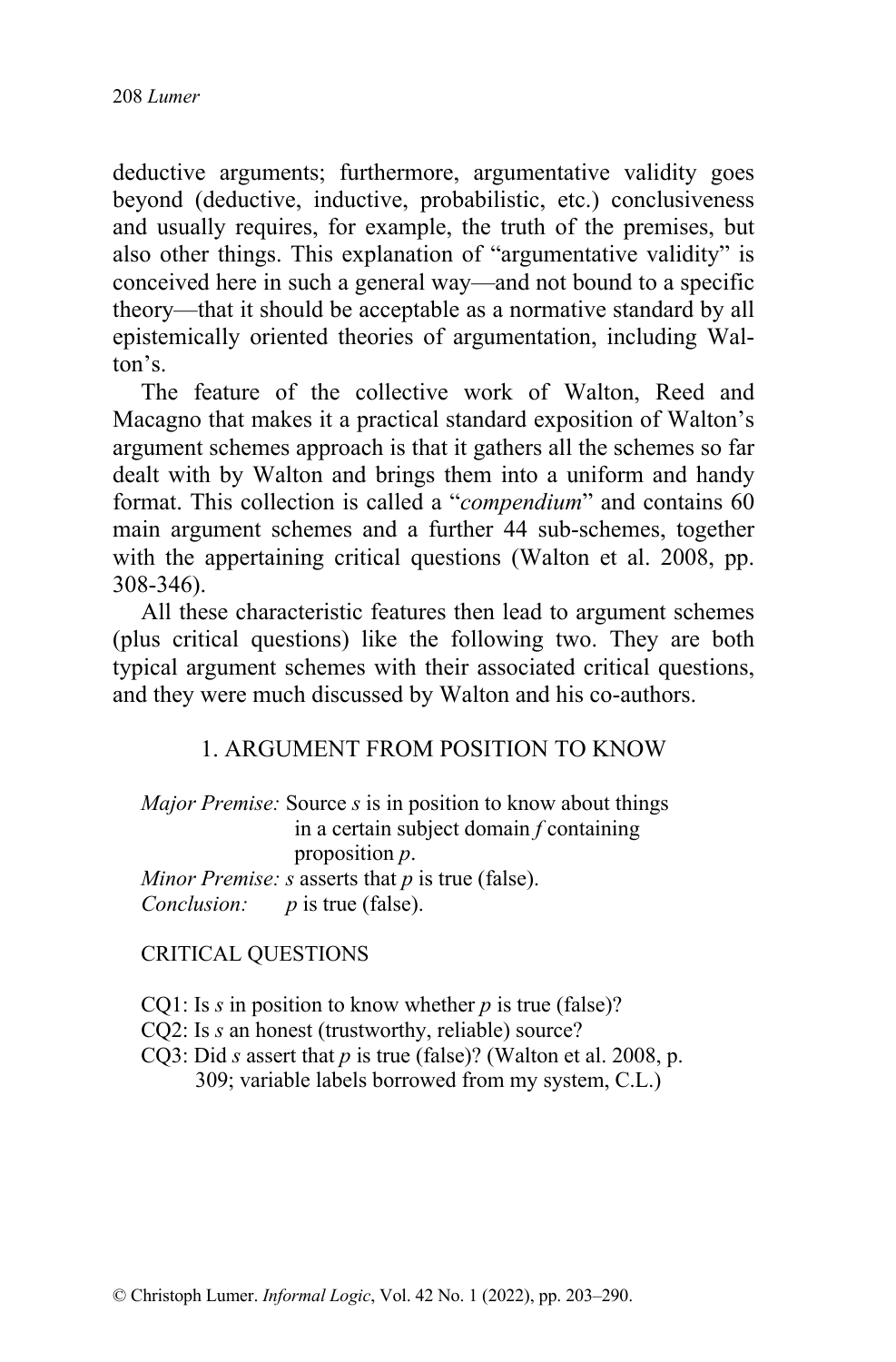# 2. ARGUMENT FROM EXPERT OPINION

*Major premise:* Source *e* is an expert in subject domain *f* containing proposition *p*.

*Minor premise: e* asserts that *p* is true (false).

*Conclusion: p* is true (false).

# CRITICAL QUESTIONS

- CQ1: *Expertise Question*: How credible is *e* as an expert source?
- CQ2: *Field Question*: Is *e* an expert in the field that *p* is in?
- CQ3: *Opinion Question*: What did *e* assert that implies *p*?
- CQ4: *Trustworthiness Question*: Is *s* personally reliable as a source?
- CQ5: *Consistency Question*: Is *p* consistent with what other experts assert?
- CQ6: *Backup Evidence Question*: Is *e*'s assertion based on evidence? (p. 310, variable labels borrowed from my system, C.L.)

If a scheme speaks of a "true" proposition, Walton, Reed and Macagno mostly add the variant "(false)" as in the above examples. This is superfluous, since '*p*' may also stand for '*q* is false,' which is equivalent to 'not *q.*' Therefore, I will often omit the "(false)" variant.

# *2.1. Feature 1: Argument schemes*

Walton, Reed and Macagno give the following definition: "Argumentation schemes are forms of argument (structures of inference) that represent structures of common types of arguments used in everyday discourse, as well as in special contexts like those of legal argumentation and scientific argumentation" (2008, p. 1). Walton speaks of "argumentation schemes"; but he uses this term to refer to sequences of premises and a conclusion (without reference to an argumentation act or an argumentative dialogue), which are usually called "arguments." Only the added Critical Questions bring these schemes into a possible dialogue context, but such a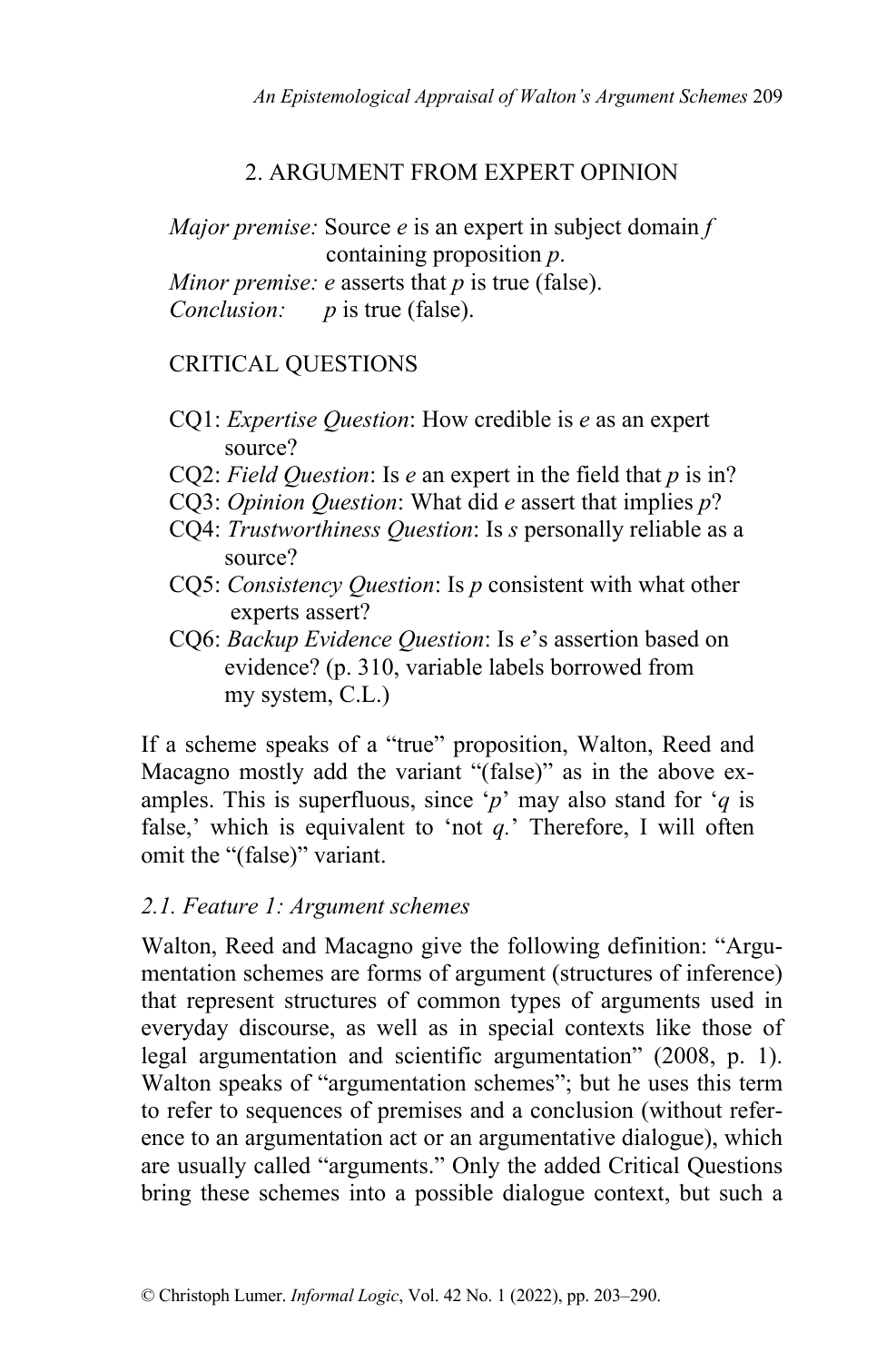context is far from always present, for authors or readers of an argument can also use critical questions. Therefore, I speak here (in contrast to Walton) of "argument schemes" when I mean schemes of arguments (in the sense of sequences of premises and a thesis).

Walton and his coauthors distinguish three main groups of argument schemes, viz. (i) deductive, (ii) inductive (which schematize statistical arguments, such as from a set of collected data to a statistical conclusion and which also include probabilistic arguments), and (iii) "defeasible," "presumptive," "plausibilist" or "abductive" schemes (Walton et al. 2008, pp. 1; 10; 12). Because probabilistic arguments are also "defeasible" in Walton et al.'s terms ("a defeasible argument is one in which the conclusion can be accepted tentatively in relation to the evidence known so far in a case, but may need to be retracted as new evidence comes in" (Walton et al., 2008, p. 2)), the term 'defeasible' is not sufficiently exclusive. Furthermore, abduction is a very particular inference type, which does not make up a larger group of argument types. Therefore, I will call the third group "*presumptive*" or "*plausibilist.*" Since Walton, Reed and Macagno seem to think the problem of deductive and inductive arguments to be mainly resolved, their argument schemes approach is (at least almost) exclusively intended to capture presumptive arguments and to provide a theory for them, which is a long-needed desideratum.<sup>8</sup> As a consequence, most of the argument schemes presented by the authors are not deductively valid.

The definition of 'argument scheme' quoted above is not very precise partly because it does not make clear the exact degree of abstraction of argument schemes, which however is very clearly recognizable in Walton's lists of argument schemes. Following the far more precise differentiations and definitions of Hitchcock (2010, p. 157), and above all Hansen (2020, p. 348; forthcoming, p. 3), argument schemes can be located ontologically between arguments and argument forms. According to my own theory, arguments consist of an argument indicator and *judgements*—i.e.,

<sup>8</sup> This astonishing restriction and exclusion is so strong that Walton sometimes even denies the existence of other than presumptive argument schemes (e.g. Walton and Sartor 2012, p. 111).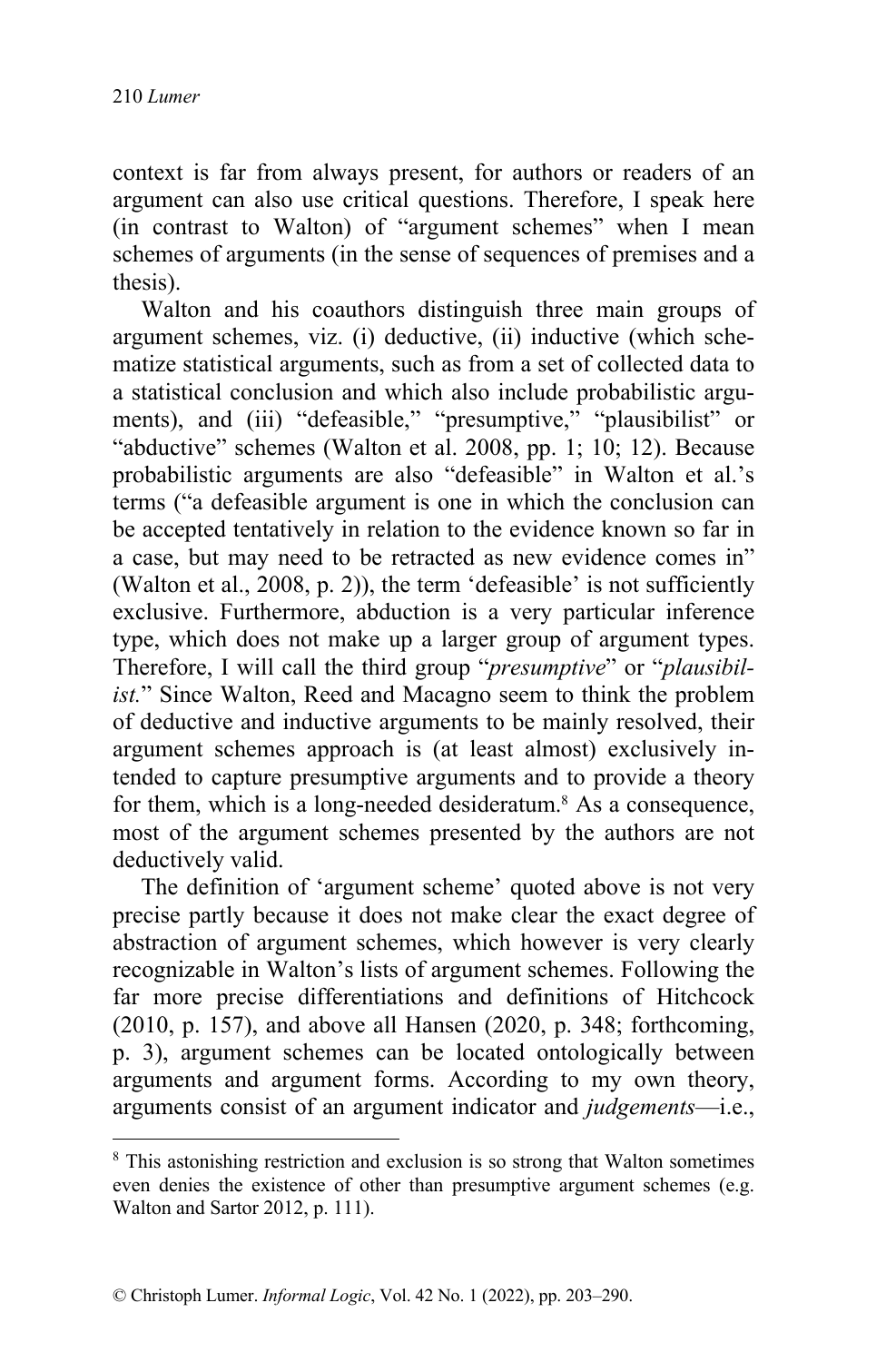combinations of a proposition (i.e., the meaning of a that-clause) with the assertoric mode. Others see sentences, or only propositions, as the main components of arguments (besides the argument indicator). *This* ontological difference does not matter in the present context; so, for reasons of simplicity, I will stick to my ontology here.

To be able to define 'argument scheme,' some other concepts have to be defined first. We can distinguish between judgements and judgement forms. A *judgement form* is a sequence of (i) the assertoric mode and (ii) unbound variables as well as formal (in a broad sense) logical operators, which are arranged so that a wellformed judgement results if the variables are replaced consistently (i.e., the same variables are also replaced by the same concepts or propositions of the correct category) by suitable concepts or propositions. In other words: judgement forms arise from judgements by replacing all the contentual components with variables, so that only the formal components of the original judgement plus the variables remain. For example:

Judgement: "If Amy laughs, she is fine." (The assertoric mode is indicated by the full stop. But I often leave it out in the formal representation.)

Formal representation of the judgement:

 $"LA UGHamy \rightarrow FINEamy."$ 

In the judgement form, the concepts "laugh," "Amy," and "be fine" must have disappeared. There are three differently finegrained judgement forms for this example judgement:

1. "
$$
\Phi x \rightarrow \Psi x
$$
.";  
2. " $p \rightarrow q$ .";  
3. " $p$ ."

For the predicate variables " $\Phi$ " and " $\Psi$ ," all possible one-place predicates can be inserted when reconverting into a judgement. This explanation of the judgement form presupposes the distinc-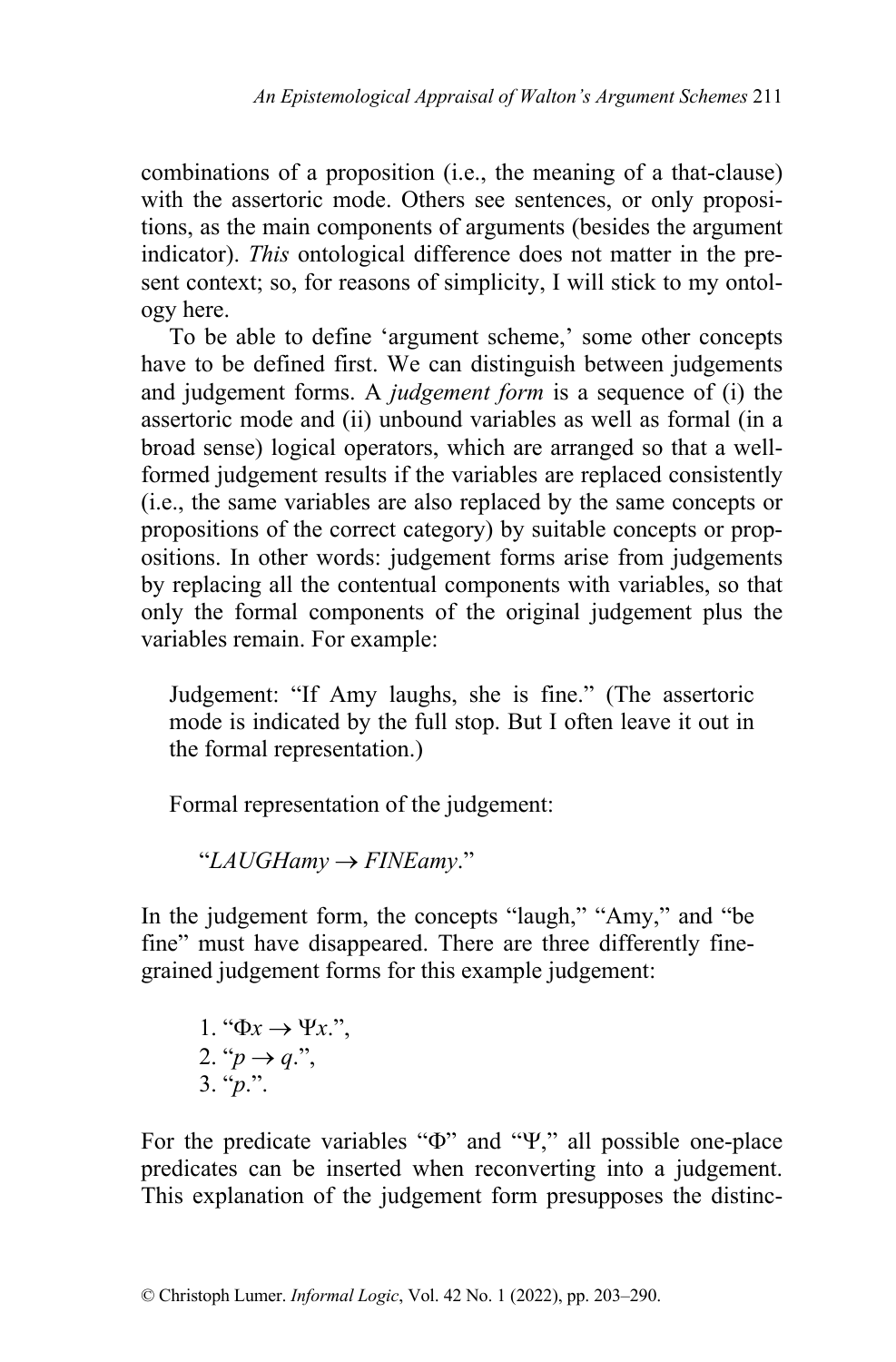tion between formal (in a broad sense logical) operators and content components. To be considered here as formal (in a broad sense logical) operators are, above all: logical operators as well as the identity predicate, set-theoretical, modal-logical, probabilitytheoretical operators, (many) mathematical operators, (in practical argument schemes) operators of value-logic (various desirability and desire concepts, the concepts of consequence / accompaniment).

A *judgement scheme* is ontologically situated between judgements and judgement forms; some of the content components of the judgement are replaced by unbound variables, but not all of them are. Using only the most detailed of the above judgement forms (i.e., no. 1), the following judgement schemes can be developed:

- i. "*LAUGHx*  $\rightarrow$   $\Psi x$ .".
- ii. " $\Phi$ *amy*  $\rightarrow$   $\Psi$ *amy*.",
- iii. " $\Phi x \rightarrow$  *FINEx*.",
- iv. "LAUGHamy  $\rightarrow$  Yamy.",
- v. " $\Phi$ *amy*  $\rightarrow$  *FINEamy.*",
- vi. "*LAUGHx*  $\rightarrow$  *GOx.*",

or:

- xi. " $CRYx \rightarrow \Psi x$ .",
- xii. " $\Phi$ *eve*  $\rightarrow$   $\Psi$ *eve.*",
- xiii. " $\Phi x \rightarrow GOx$ ."
- xiv. "*CRYeve*  $\rightarrow$  *Yeve.*",
- xv. " $\Phi$ *eve*  $\rightarrow$  *GOeve.*".
- $xvi. "CRYx \rightarrow GOx."$

 These differentiations can now be applied to arguments. *Argument forms* are constructs that evolve from arguments by consistently replacing all judgements of the argument with judgement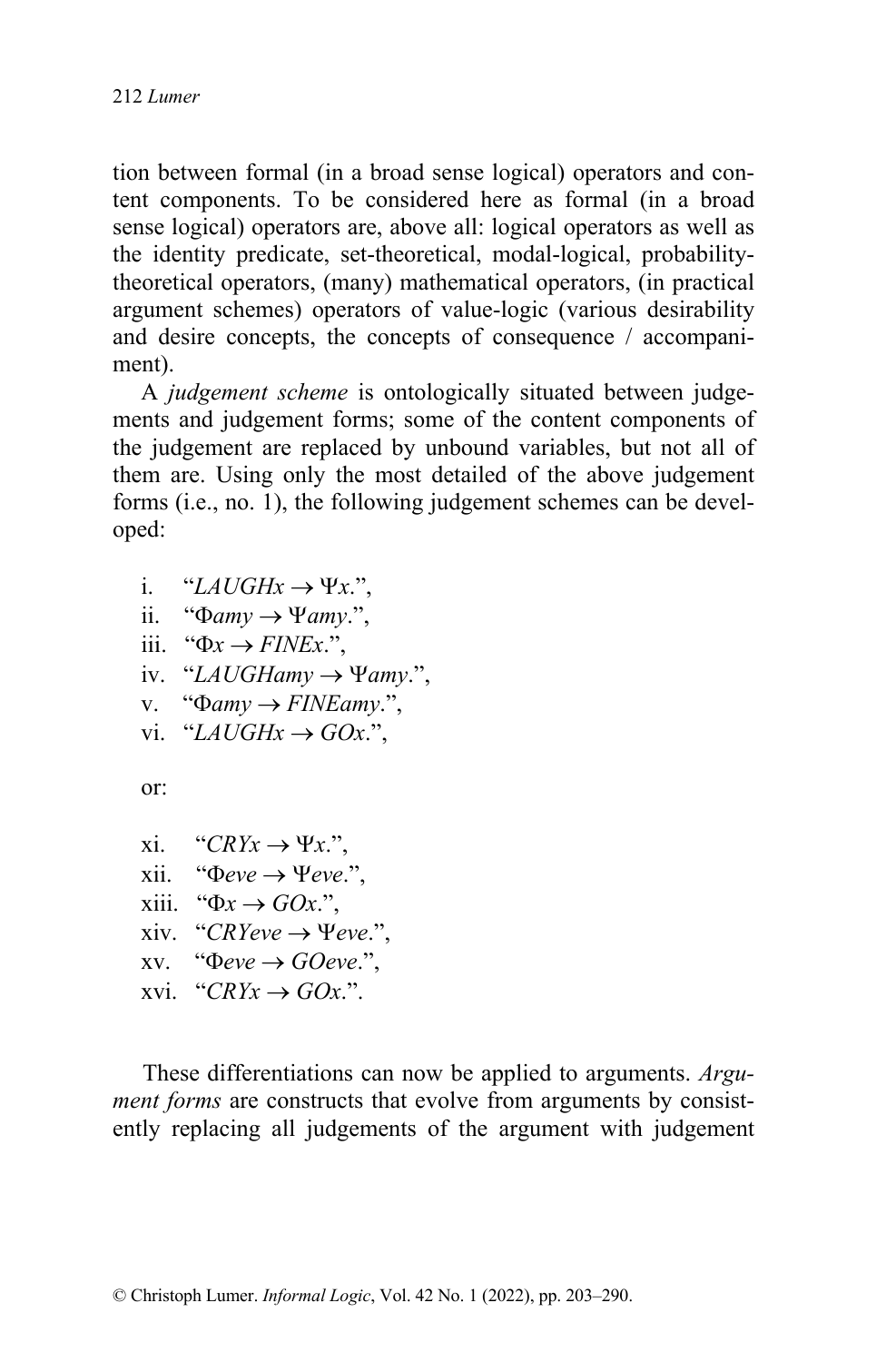forms.<sup>9</sup> For instance, the Modus Ponens Argument Form is: "*p*. *p*  $\rightarrow q$ . Therefore, *q*." And the General Modus Ponens Argument Form with a two-place predicate is: " $\forall x (\Phi x, y \rightarrow \Psi x)$ .  $\Phi z, y$ . Therefore,  $\Psi z$ ." (Read as: "If something stands in a  $\Phi$ -relation to  $\gamma$  then it is  $\Psi$ . *z* stands in a  $\Phi$ -relation to *y*. Therefore, *z* is  $\Psi$ .") In this term, '*x*' is a bound variable (which implies that it cannot be substituted by a singular term), whereas  $\Phi$ ,  $\Psi$ ,  $\psi$ ,  $\psi$ , and  $\psi$  are unbound or open variables, which make this term a form.)

 On an even higher level of abstraction, one can specify (argumentative) validity conditions and construction rules for all forms of arguments of a certain class of arguments, or in short: *(argumentative) validity conditions for an argument class*, such as the class of deductive arguments. These then contain, among other things, the conditions (very shortened): "(0.) a (argumentatively) valid deductive argument consists of (0.1.) a judgement set of reasons  $r_1$ , ...,  $r_n$ , (0.2.) an argument indicator *i* and (0.3.) another judgement, the thesis  $t$ . 1. The propositions of the judgements  $r_1$ , ..., *rn* logically imply the proposition of the thesis *t*. 2. The judgements  $r_1$ , ...,  $r_n$  are true. ..." All deductive argument forms must then satisfy these conditions.

 *Argument schemes*, finally, are all constructs that rank ontologically between arguments and argument forms. Thus, at least one of the judgements of the initial argument must be replaced by a judgment scheme or a judgment form; more judgements of the initial argument can also be replaced by judgement schemes or judgement forms; but not all judgements can be replaced by mere judgement forms, for then the thus created construct is no longer an argument scheme but an argument form. An example is Walton, Reed and Macagno's Argument from Definition to Verbal Classification, which fits the general Modus Ponens Form with a two-place predicate (I have adjusted their notation scheme to mine): "For all  $x$ , if  $x$  fits definition  $y$ , then  $x$  can be classified as having property Y. *z* fits definition *y*. Conclusion: *z* has property

<sup>9</sup> In earlier publications (Lumer 2011c; 2016) I did not clearly differentiate between argument forms and argument schemes and called the argument forms also 'argument schemes.' Hans Hansen (2011; 2020; forthcoming) convinced me of the need for more differentiation and the possibility of a narrower meaning of "argument scheme."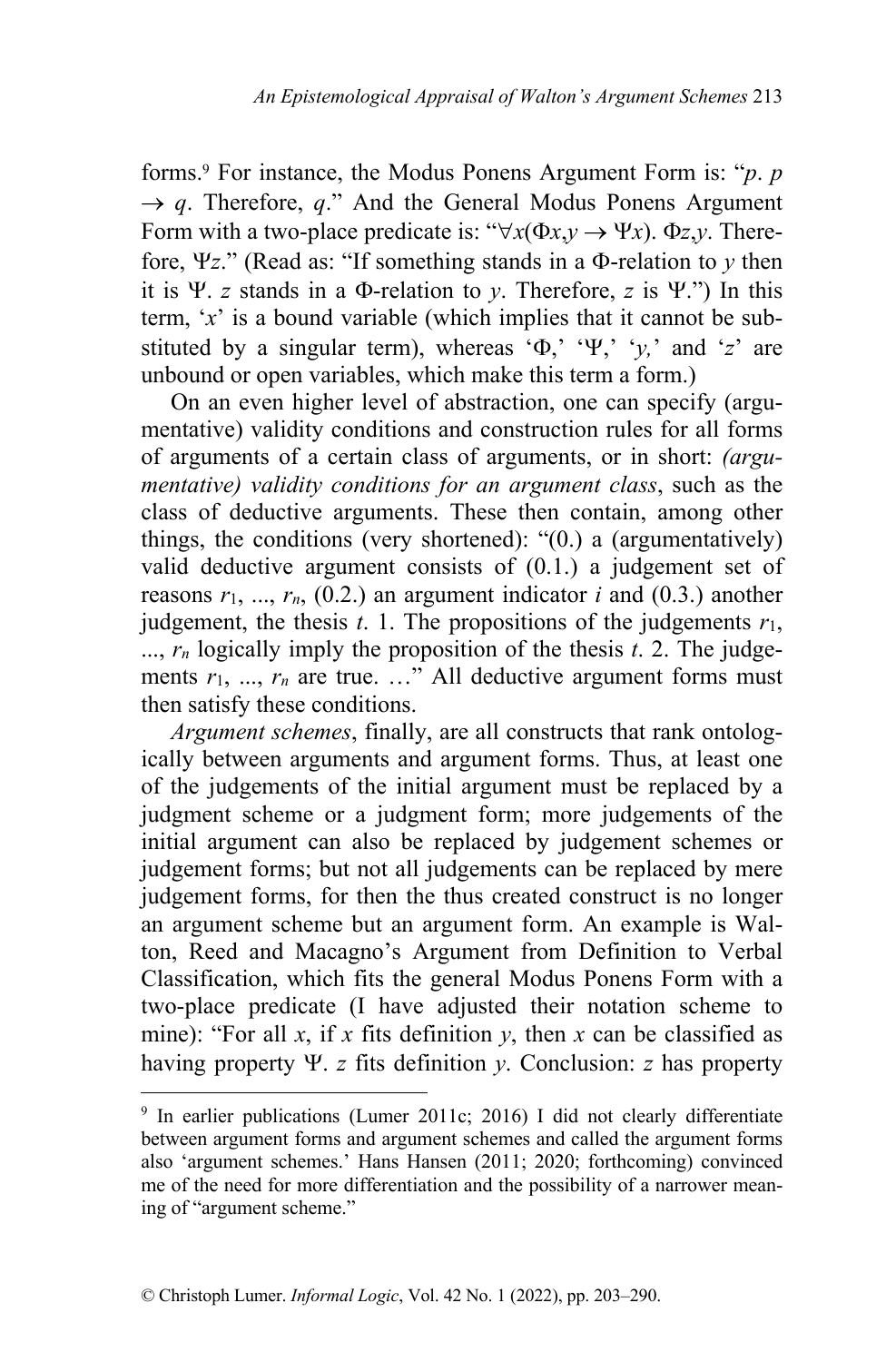$\Psi$ ." (Still more formal: " $\forall x(FIT-DEFINITIONx,y \rightarrow \Psi x)$ . *FIT-DEFINITIONz,y.* Therefore,  $\Psi z$ .") Here, the open predicate variable " $\Phi$ " of the respective argument form has been replaced by a predicate constant "*FIT-DEFINITION.*" Because of the wide margin offered by the definition of 'argument scheme,' namely that at least one substantive term and at least one unbound variable must appear in argument schemes, but the other contentual elements can be conserved or be replaced by a variable, argument schemes can be very differently abstract in that very few or very many concepts have been replaced by variables. In the above quoted scheme of the Argument from a Position to Know three different concepts have been replaced by three unbound variables; but the concepts "source," "be in position to know," "subject domain," "proposition," "assert" have remained. The proportion of content is therefore relatively high compared to the proportion of formal terms. (Another, simpler way to define the ontology of argument schemes as standing between arguments and argument forms would be to stipulate that argument schemes consist only of judgement schemes plus the argument indicator. But this would be unnecessarily narrow and too narrow to be able to cover all of Walton's argument schemes. For in the standard work there are both argument schemes that also contain mere judgment forms―for instance, the conclusion of the scheme Argument from Position to Know, which is "*p* is true (false)." (Walton et al. 2008, p. 309), can be reduced to the (elementary) judgement form "*p*."—as well as argument schemes with complete judgements―for example premise 2 of the scheme Moral Justification *ad Populum* Argument: "Your goal is (or should be) to be a good person, or a member of a group with good qualities." (Walton et al. 2008, p. 312).)

 Following these explanations, we can define 'argument scheme' as follows:

*x* is an *argument scheme* iff:

*AS0: Domain of definition: x* consists of a sequence of 0.1. judgements, judgement schemes or forms of judgement and 0.2. an argument indicator.

*AS1: Intermediate position:* The main components (accord-

© Christoph Lumer. *Informal Logic*, Vol. 42 No. 1 (2022), pp. 203–290.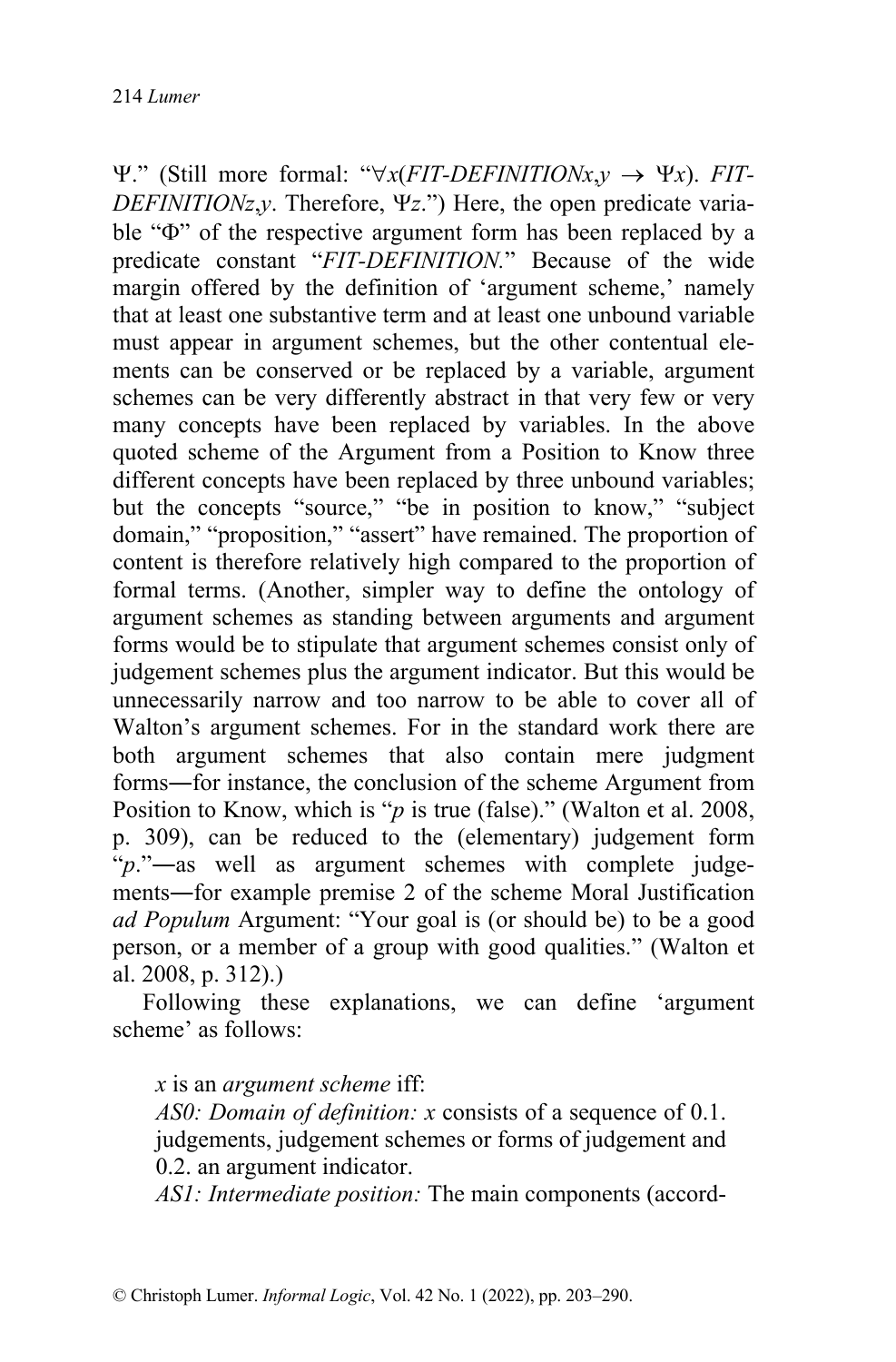ing to condition 0.1) of the argument scheme (*x*) are neither all judgements nor all forms of judgement. And *AS2: Pattern of argument:* There are suitable individual concepts, general concepts, and propositions which, if they are inserted coherently for the unbound variables of *x*, transform *x* into an argument.

*Explanations:* The condition AS1, intermediate position, gives the following possibilities: these main components can be (i) all judgement schemes, or (ii) some judgements and the rest then judgement schemes or forms of judgement, or (iii) some judgement forms and the rest judgement schemes or judgements. In other words, at least two of the main components according to AS0.1 each must contain at least one unbound variable (and, if it is only these two variables, then the same ones), and at least two of the main components must contain, apart from unbound variables, at least one content concept or proposition that occurs in both, which could still be replaced by an unbound variable. Condition AS2, argument pattern, could also be worded the other way round: there is an argument for which the following applies: if one replaces in it some matching content components (individual concepts, general concepts and included propositions) with identical variables, one obtains the argument scheme *x*. This definition of 'argument scheme' presupposes a definition of the concept of argument (in AS2). According to this strategy of definition, one cannot subsequently define 'argument' as that which results from replacing all unbound variables of an argument scheme by corresponding contentual terms. Thus, according to this definition strategy, argument schemes are only expedients to describe special types of argument. It is possible, however, that Walton would proceed the other way round. As far as I know, he never defines 'argument' (in the sense of a sequence of propositions) properly and generally.<sup>10</sup> Perhaps he would define 'argument' as everything

<sup>&</sup>lt;sup>10</sup> The English term 'argument' has many meanings; Lumer (1990, pp. 26–27) distinguishes 14. The most frequently used in argumentation theory are: *1. argument content:* sequence (= ordered set) of propositions, i.e., abstracts, one of which is the thesis, the others being the reasons for it; *2. argumentation action:* sequence (= temporally ordered events) of speech acts by which an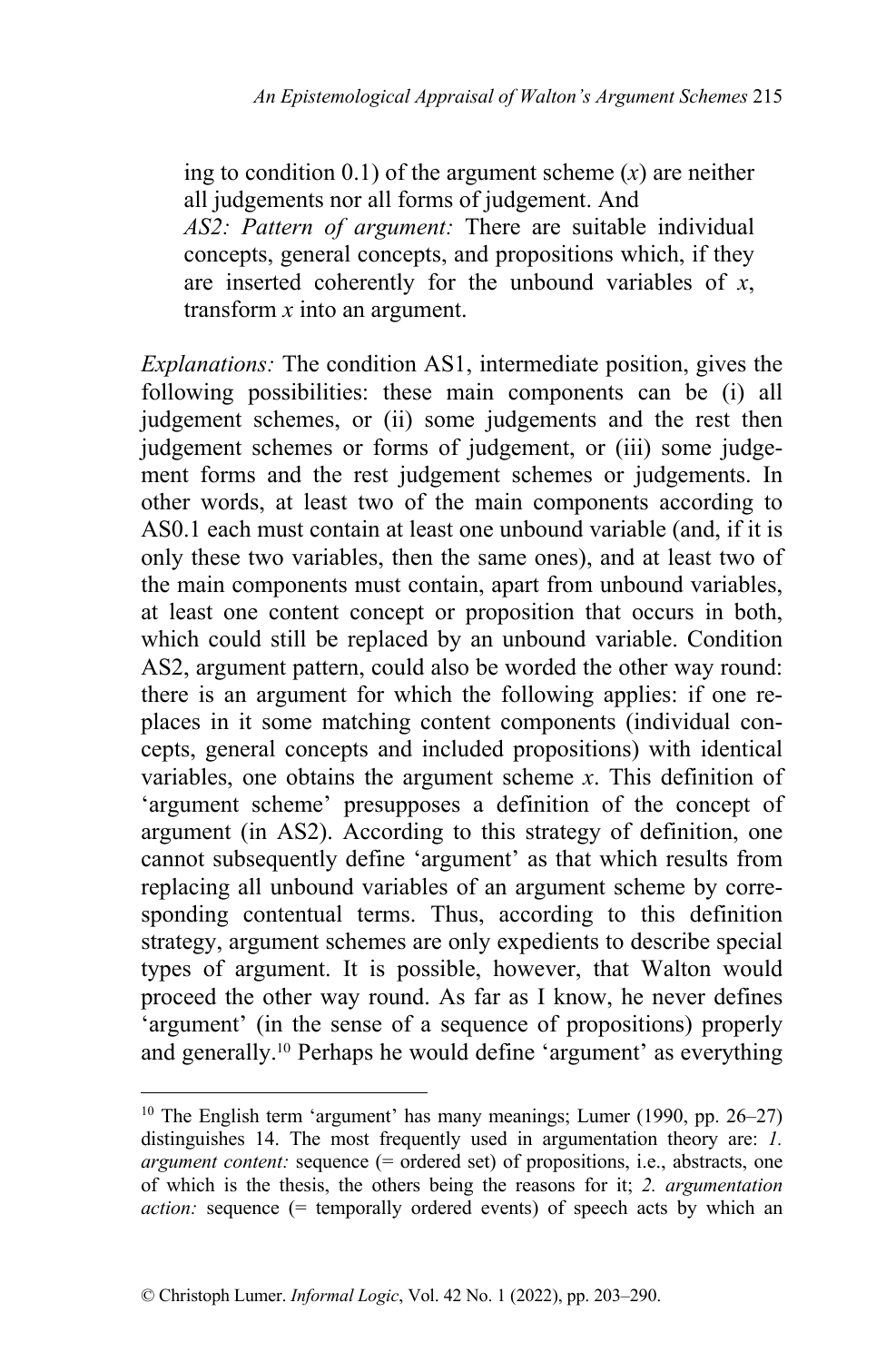that results from replacing the unbound variables in his argument schemes with content terms. However, this would require that his list of argument schemes be complete; but he almost certainly did not believe this.

Not only does Walton exclusively use argument schemes for the general presentation of arguments―whereas other theories at the central point, when describing types and structures of arguments, use argument forms as well or even exclusively―but he also uses relatively content-rich, concrete ones. For example, in the Argument from a Position to Know, only three of at least nine different concepts were replaced by variables. Why does this approach rely so heavily on argument schemes? Walton and his co-authors see their work in the tradition of works on argument schemes, that begins with Aristotle's *Topics* and which more recently has been enriched by authors like Chaïm Perelman and Lucie Olbrechts-Tyteca (1958), Arthur Hastings (1963), Manfred Kienpointner (1992a; 1992b), Wayne Grennan (1997) or Bart Garssen (1997; 2001; 2002) (Walton et al. 2008, pp. 3-4; 8-9). Topics, or "*topoi*" in Greek, are commonplaces; and the main idea of a topical approach to argumentation is to establish collections of powerful contents, that is, ideas from which to argue convincingly,

argument<sub>1</sub> is stated; 3. *dialogue with disagreement:* linguistic interactions of at least two speakers about a thesis disputed between them ... *3.1 discussion:* ... with arguments<sub>2</sub>; 3.2. verbal quarrel: ... in the form of a quarrel. These are not definitions, but only characterisations for differentiation. (For a definition of 'argument<sub>1</sub>' see: Lumer 2005a, pp. 234–236.) This article is mainly about arguments1. (Below, however, also the question is discussed whether arguments<sub>1</sub> (and arguments<sub>2</sub>) are necessarily bound to arguments<sub>3.1</sub>, that is, to discussions, argumentative dialogues.) The cautious assertion in the main text also refers only to *arguments1* (argument contents) and says that Walton never defines them *properly*. However, Walton does define 'argument<sub>2</sub>' ("The term 'argument' is used in a special sense, referring to the giving of reasons to support or criticize a claim that is questionable or open to doubt" (Walton 2006, p. 1; similarly p. 225)) and 'argument<sub>3.1</sub>' ("An argument is an interaction between two or more participants that involves a claim by each participant that his contention can be justified' (Walton 1989, p. 114)). (I thank an anonymous reviewer for these references.) But even these definitions are not proper for argumentation–theoretical purposes. In the first definition, for example, it would be necessary to define or clarify what "giving of reasons" or "to support a claim" means.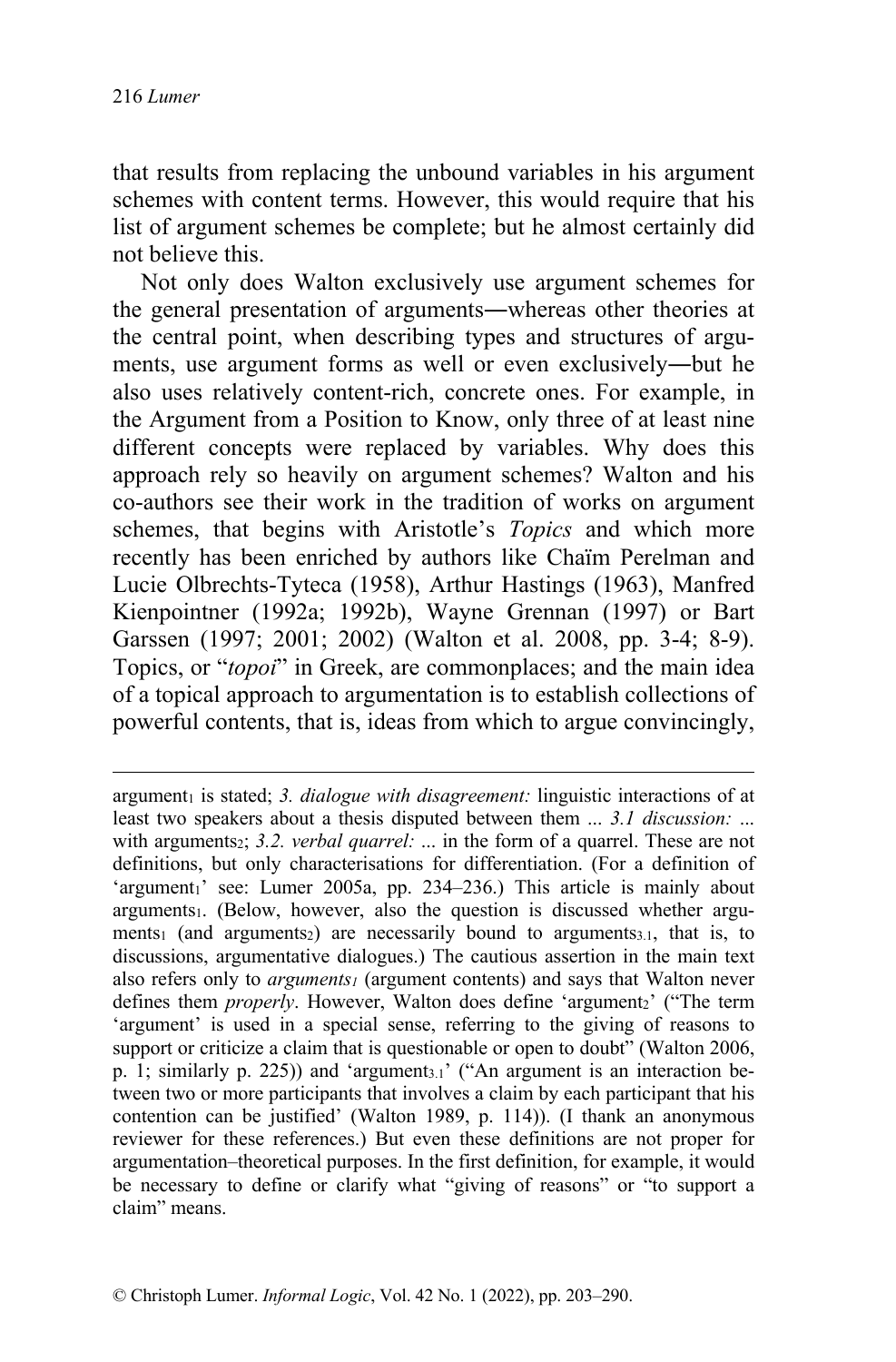which are then classified according to, again, content categories. And this content orientation—as opposed to an approach based on formal criteria from epistemology (such as logical- or probabilitytheoretical criteria)—is also present in Walton's argumentation schemes approach. Another source of his theory is Walton's longstanding work on fallacies (e.g., 1987; 1995), in which he discusses and analyses traditional fallacies, many in great detail, on the basis of a rich database of real arguments, thereby revealing that many sub-forms of traditional "fallacies" in fact are useful arguments. Among others, these analyses are often based on a dialectical method that consists in asking what a respondent could object to the argument, what the arguer could reply to the objection and so on, thereby coming to an assessment: under what conditions the argument could and should be accepted. The argumentation schemes approach then has turned this kind of work into the positive. A third inspiration for the collective work and standard exposition (Walton et al. 2008), which is new with respect to Walton's first compilation (Walton 1996), is the aim of making the schemes usable for argument analysis and diagramming with the help of computer programmes and for artificial intelligence. This has led to giving the schematization a somewhat pragmatic touch that manifests itself in the degree of concreteness and proximity to everyday reasoning. Since this AI element in the approach is irrelevant for the more fundamental questions of validity of the approach and its schemes, I will not consider it further in the following.

The content orientation is easily recognizable by the fact that the argument schemes are defined and distinguished from each other in terms of their content, like Argument from Position to Know, Argument from Expert Opinion, Argument from Sunk Costs, Argument from Sign, Argument from Rules, or Argument for an Exceptional Case. Because of the contentual differentiation, two or more different schemes (according to Walton) can have the same logical form, i.e., represent the same argument form. For example, several schemes have a Modus Ponens Form, including, among others, the Rhetorical Argument from Oppositions, in the normative as well as in the descriptive variant (Walton et al. 2008, p. 318); the Argument from Bias (p. 338); and variants 1 and 2 of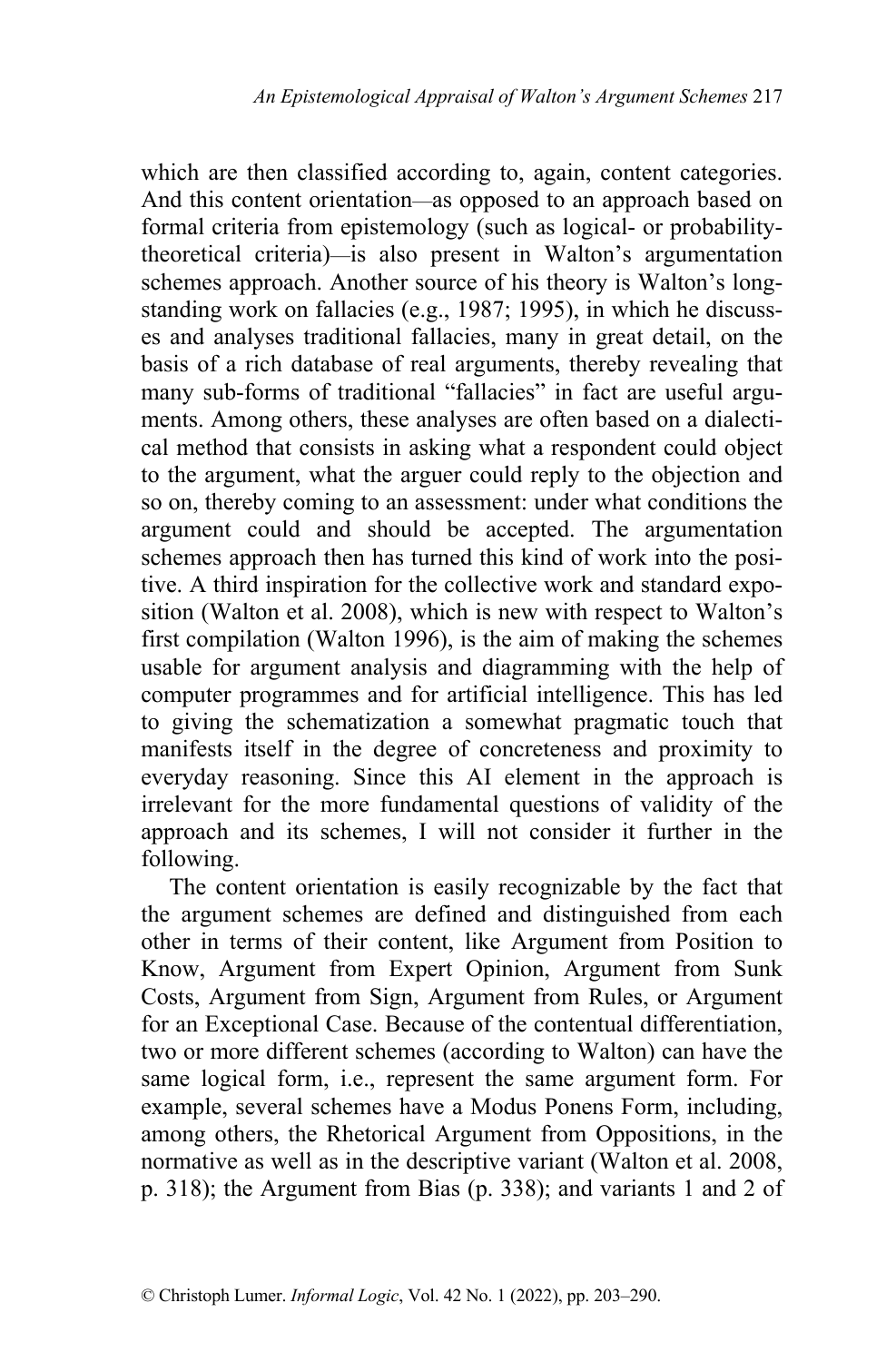the Argument from Rules (p. 343). Among the 104 listed schemes of the compendium only twenty-three are deductively valid and another five are analytically valid, i.e., deductively valid if supplemented by analytically true premises (my classifications and counts).11 Hence the remaining seventy-six schemes should be presumptive argument schemes—such as the two examples quoted above. Among the presumptive argument schemes many resemble general modus ponens; however, their major premise often contains qualifications like 'generally,' which makes the argument "defeasible"; and so Walton et al. call their structure "defeasible modus ponens structure" (Walton et al. 2008, p. 365). After presenting the schemes, Walton, Reed and Macagno try to classify them in a system of non-overlapping classes and sub-classes (Ch. 10, pp. 347-363). I do not find this attempt convincing and will ignore it here.<sup>12</sup>

### *2.2. Feature 2: Enthymemes*

Most of Walton's argument schemes are not conclusive—not only not deductively valid, but also not inductively, probabilistically, or practically conclusive. One could make many of them conclusive or come considerably closer to conclusiveness by adding one or two additional premises. In the Argument from Position to Know quoted above, for example, the following additional premise would do this: "in the vast majority of cases it holds true that: if some source *s* is in a position to know about things in a certain subject domain  $f$  containing proposition  $p$ , and  $s$  asserts that  $p$  is true, then  $p$  ( $p$  is true)."

<sup>&</sup>lt;sup>11</sup> The deductively valid schemes are: 4, 11.1, 11.2, 12.1, 12.2, 13.2, 14, 15, 16, 17, 18.2, 21.1, 21.2, 26, 26.1, 32.2, 38, 41, 46, 48, 55.1, 55.2, 55.3, 56; the following schemes are analytically valid: 3, 44, 51, 54.2. The deductive inference forms are: 11.1, 11.2, 12.1, 12.2, 21.1, 21.2, 46, 55.1, 55.2, 55.3, 56 modus ponens; 16, 17 modus ponens with two conditions; 48 iterated modus ponens; 14, 15, 18.2, 41 general modus ponens; 38 general modus ponens with three conditions; 26, 26.1, 32.2 modus tollens; 13.2 alternative. (Cf. Walton et al. 2008, pp. 310–344).

<sup>12</sup> Walton and his co–authors, in particular Macagno with Walton and Reed following him, have more recently worked on a theoretical classification system of argument schemes (Macagno 2015; Macagno et al. 2017). However, this classification system has not been applied to the compendium.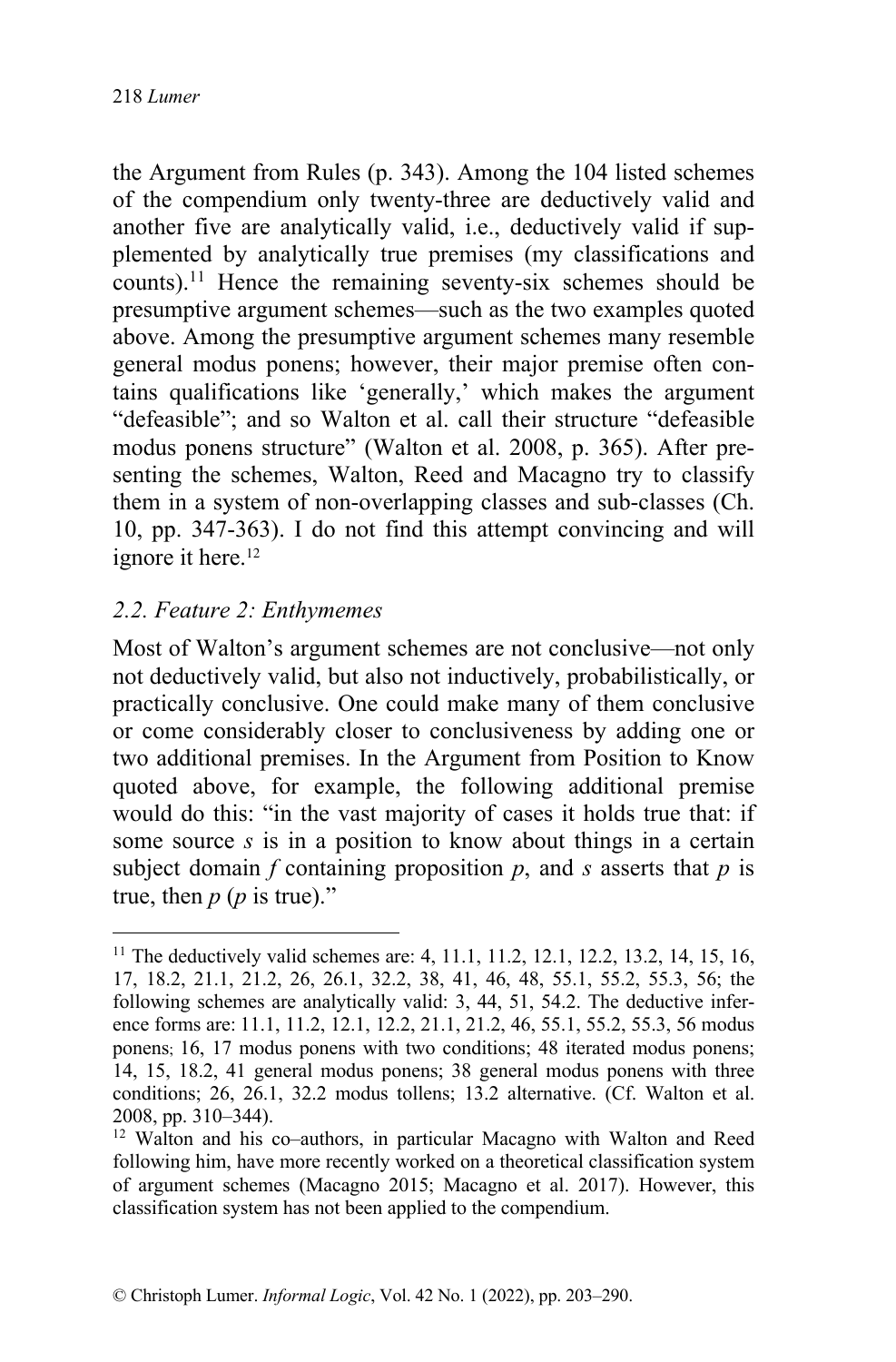Walton, Reed and Macagno do not supplement such additional premises; they leave the argument schemes in an enthymematic form and do not formulate these additional premises in any other way. They deliberately do not do so because, according to them, such additions are too "perilous" (Walton et al. 2008, p. 18). I think another reason is that a main idea behind Walton's argument schemes approach is to keep the schemes elaborated by the theory near to everyday reasoning or common reasoning in politics or science or jurisprudence. Therefore, Walton and his co-authors keep the enthymematic form of everyday reasoning, leaving out several premises that would be essential for the arguments' possible inferential validity—in particular, general conditional premises that could link the explicit singular reasons to the conclusion (cf. Walton et al. 2008, p. 18). As a consequence, minimally formalizing a found enthymeme—where mostly only names or singular terms occurring in the enthymeme are replaced by unbound variables, but the rest (predicates, logical operators, etc.) is left as is already provides the argument scheme, as in the examples quoted above.

#### *2.3. Feature 3: Critical questions*

The *prima facie* most distinguishing characteristic of Walton's theory as compared to other argument schemes approaches is the addition of critical questions to the schemes proper and thereby a dialogical conception of argumentation.<sup>13</sup> A slight majority of the argument schemes from the compendium is supplemented by critical questions.

To the above-cited argument schemes, Argument from Position to Know and Argument from Expert Opinion, the critical questions provided by Walton, Reed and Macagno had already been added. The critical questions presuppose the clarification of questions of understanding, and thus concentrate on possible substantial criticism. They are very heterogeneous in content. According to my own classification, the types of question content listed below can be distinguished, but the questions are sometimes difficult

<sup>&</sup>lt;sup>13</sup> However, the idea of adding specific critical questions to argument schemes goes back to Hastings (1963).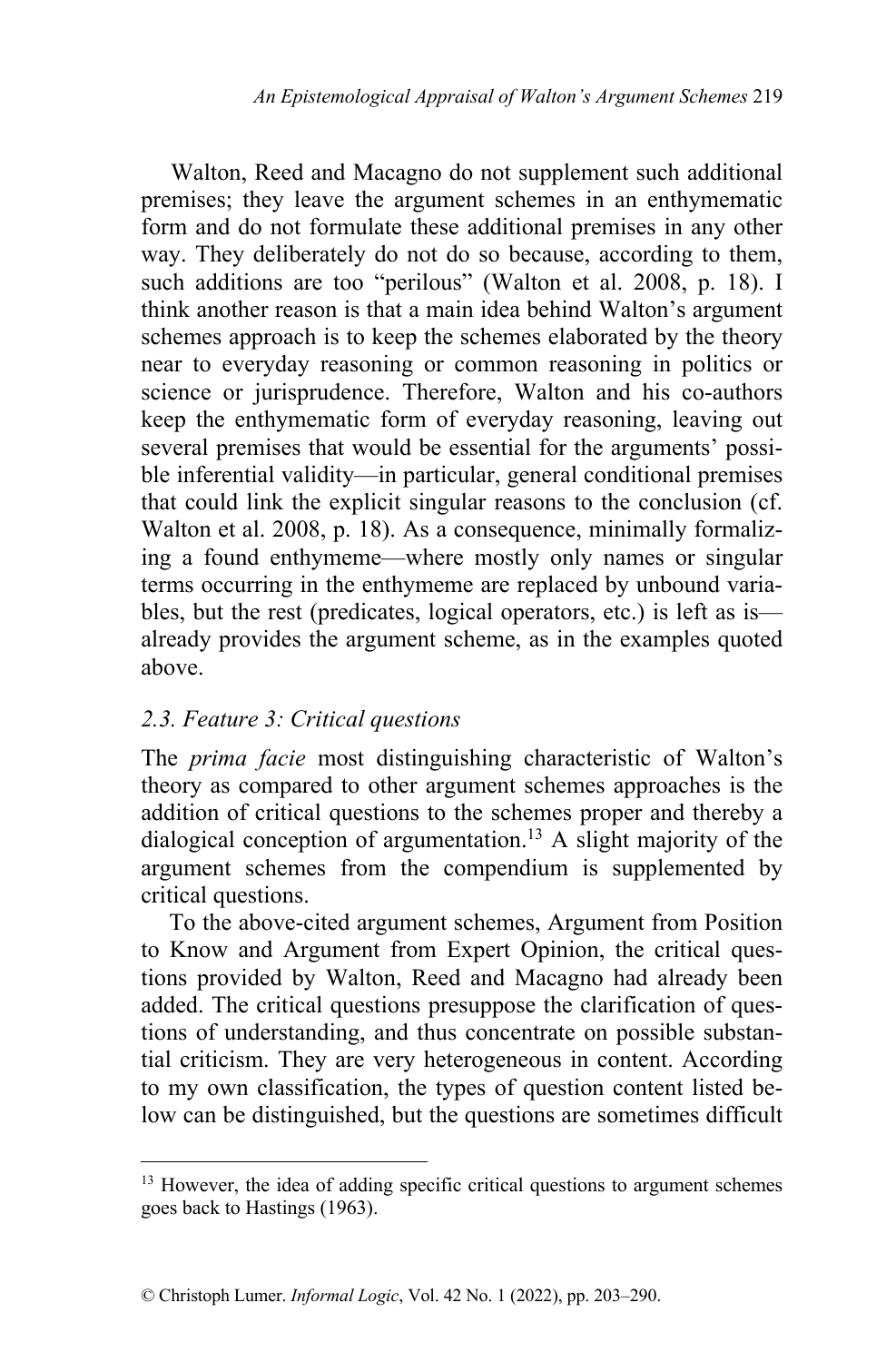to assign to these classes. In the exposition of the critical questions, Walton, Reed and Macagno themselves do not distinguish different types and functions of the critical questions. In the theoretical part of the book, however, they point out that the questions can have different functions.

The following differentiations, examples and figures refer to the compendium (Walton et al. 2008, pp. 309-346):

- *1. PT, premise truth:* "Is the premise *pi* true?" The question of the truth of a certain premise can be asked in this simple way, but also in a much more specific form, so that attention is drawn to typical weaknesses in the truth of certain types of theses. Example AS22.3: "*Practicality Premise:* Nothing unchangeable prevents me from bringing about *Bi* [sic!], as far as I know." "CQ3: Is it possible for agent *a* to do *B* [sic!]?" (Walton et al. 2008, pp. 323-324). 52 (30.0%) of all Critical Questions in the compendium are PT questions.
- *2. PJ, premise justification:* "How is the premise *pi* justified?" Example, AS4, CQ1: "What evidence like a poll or an appeal to common knowledge supports the claim that *A* is generally accepted as true?" 29 (17.3%) of the compendium's Critical Question are PJ questions.
- *3. MP, missing premise:* "Which premises should be added to make the argument conclusive (if it is not conclusive)?" Here, 'conclusiveness' also means inductive, probabilistic or practical conclusiveness. As far as I can see, the only example of an MP question in the compendium is: AS43, CQ3: "Why is the pragmatic inconsistency indicated by satisfactory answers to CQ1 and CQ2 a relevant reason for not accepting argument  $\alpha$ ?" 1 (0.6%) of all Critical Questions in the compendium is an MP question.
- *4. CT, conclusiveness truth:* "Does the conclusion follow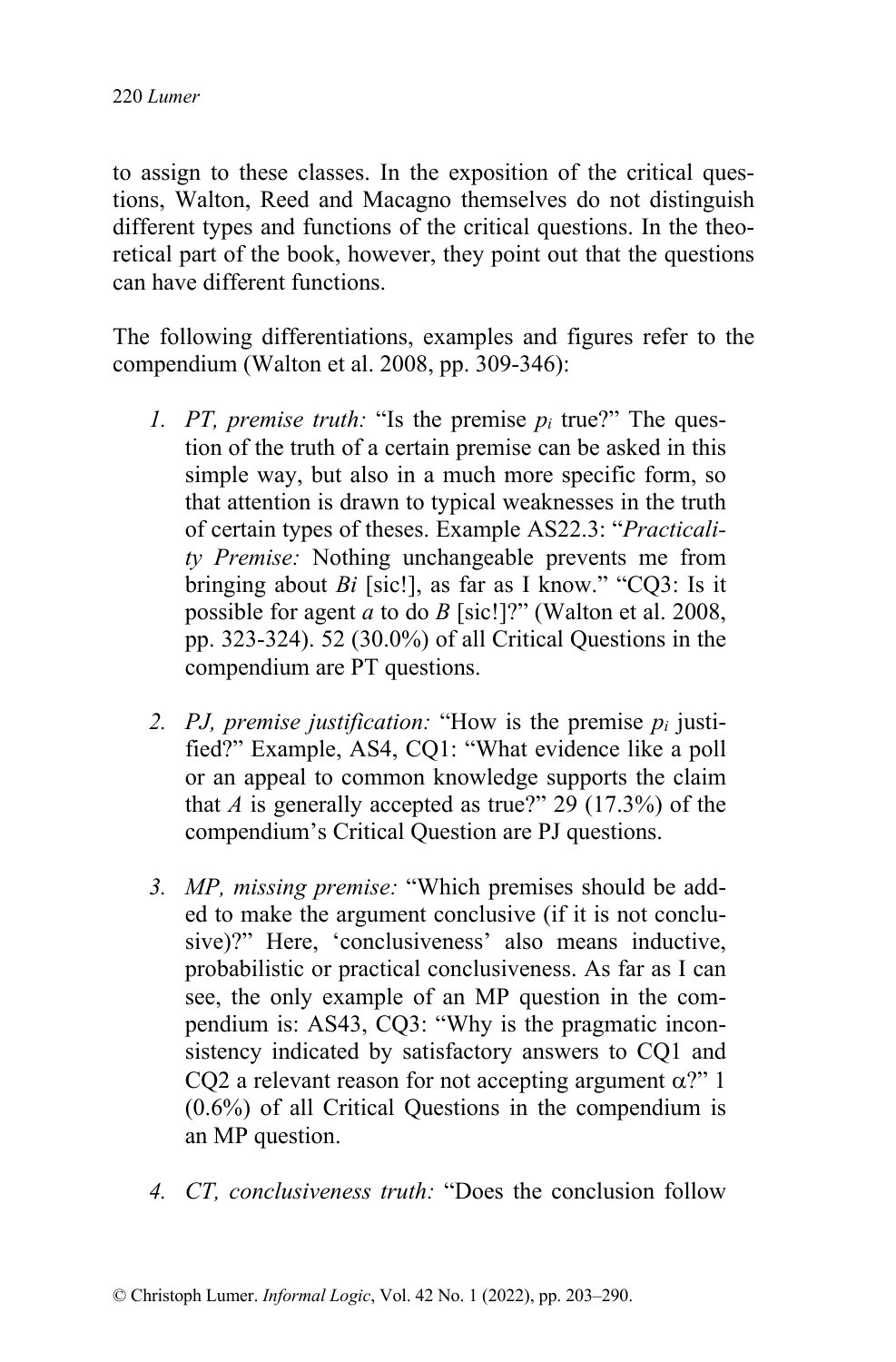from the premises?" Here, too, in addition to deductive validity, an inductive or practical conclusiveness is again meant. An example: AS6.1, CQ2: "Does the example cited support the generalization it is supposed to be an instance of?" 8 (4.8%) of the compendium's Critical Questions are CT questions.

- *5. UC, undercutter:* In the case of uncertain (defeasible) arguments: "Are there any facts that could prove the premise-conclusion relationship not being fulfilled in this case (with relevant probability)?" Thus, undercutters do not question the truth of the premises, but undermine their applicability in the specific case. In their practical argument schemes, Walton and his co-authors bring up a particularly large number of undercutters as Critical Questions, e.g.: AS22.1, CQ5: "What consequences of my bring about *A* should also be taken into account?" 64 (38.1%) of the compendium's Critical Questions are UC questions.
- *6. RB, rebuttal:* "Are there reasons why the thesis is wrong?" RB questions aim at a possible direct attack on the thesis itself. An example is: AS3, CQ1: "Is what the witness said internally consistent?" (If it is not consistent, it cannot be entirely true.) 3 (1.8%) of the compendium's Critical Questions are RB questions.
- *7.*

*"Rebuttal Factor":* Walton and his co-authors list "Rebuttal Factors" instead of the Critical Questions in 4 (2.4%) cases, e.g., AS54.1: "Rebuttal Factor: 1. The warrant backing does not apply if the premise is not a necessary truth." Actually, these are *undercutters* (not rebuttals to the thesis itself) and in a certain way even refutations of the second premise, which does not mention the necessary conditions of the implication relationship.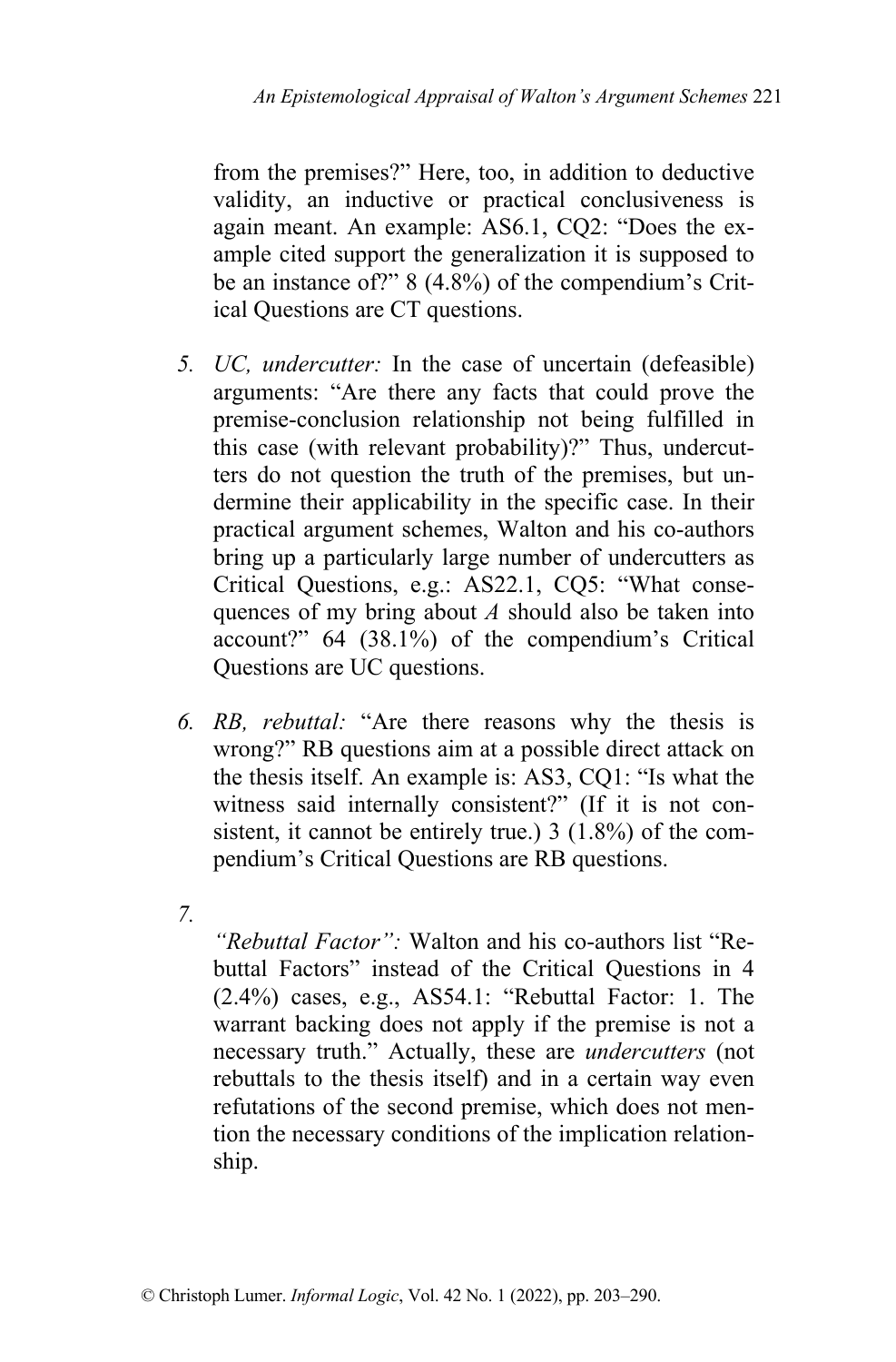*8. Unclear Critical Questions:* 7 (4.2%) of the Critical Questions are not functionally clear to me (namely: AS6.1, CQ4; AS26.2, CQ2; AS26.2, CQ3; AS31.2, CQ3; AS31.2, CQ4; AS46, CQ1; AS58: CQ3), so I cannot assign them to any of the types of questions distinguished here.

*Argument schemes without critical questions:* 49 (47.1%) of the 104 argument schemes contain no critical questions.

The number of critical questions assigned to the individual argument schemes varies greatly (from zero to seven questions). Moreover, the qualitative equipment with the different types of questions is very different. For some argument schemes, several questions of the same and only of this type are listed. For others, there are questions of up to three or four different types. A pattern, for example, that questions of a certain type are added to all argument schemes, is not recognizable. On the one hand, the fact that questions on the supplementation of premises (MP) are virtually non-existent fits in with the approach of leaving the arguments as in everyday life in an enthymematic form; on the other hand, it would then have been possible to address this weak point in everyday arguments when dealing with critical questions. However, Walton may think that these additions are not necessary because he believes he has found another solution: the Critical Questions, and in particular the undercutter (UC) questions (which make up the biggest subgroup), are Walton's way of dealing with presumptive arguments, which are uncertain or, in Walton's terms, "defeasible," such that the conclusion may be false though all the premises are true and though they "plausibilistically" imply the conclusion. Because of their uncertainty, presumptive arguments are nonmonotonic, i.e., further information may reveal the conclusion's falseness or its doubtfulness and hence require a revision of the former result. The undercutter questions (and the rebuttal questions) ask for such counter-evidence.<sup>14</sup> Generally speaking, the

<sup>14</sup> Further information, of course, can also *strengthen* the case for the thesis,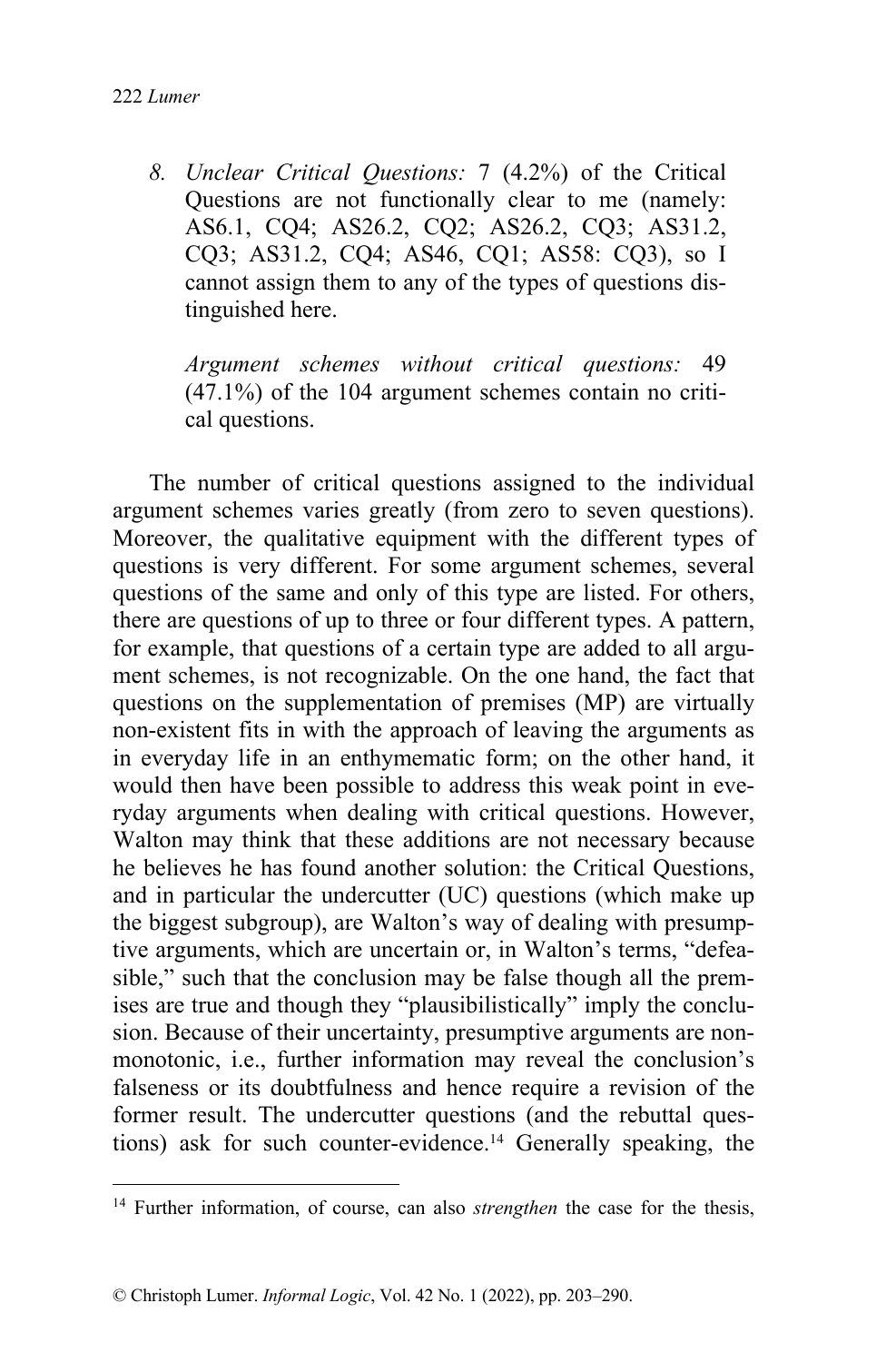critical questions, according to Walton et al., express the defeasibility of plausibilist arguments and they provide a solution to the conclusiveness question thus opened: The acceptability of the thesis justified by the argument no longer depends on the certain deductive transfer of truth, but on the outcome of the dialogue opened by the critical questions (Walton et al. 2008, pp. 7-8; cf. also: Macagno and Walton 2014, p. 185).

The critical questions are intended to be tools for a respondent, who thus gets suggestions for possible critical replies to the argument. This is one main aspect of the fact that Walton et al. understand presumptive argumentation as a dialogical enterprise, and they design argument schemes and their theorization accordingly. Following this line, they also define an *argument's failure and an argument's success* or positive quality as well as the mechanism which leads to the "bindingness" of schemes in dialogic terms: an argument is *defeated* if the respondent asks an appropriate critical question that is not answered by the proponent (Walton et al. 2008, pp. 3; 9). Advancing an argument shifts the burden of proof, and asking the critical question shifts it back again, etc. (pp. 12, 35- 37). In the end, according to the authors, "a presumptive argumentation scheme imposes a relation of conveyance on the respondent such that if he accepts the premises, and if the scheme is applicable, and if all the requirements of the scheme are met, the conclusion is conveyed to him by these factors." And this means "that he has now been given a cogent reason for accepting it" (p. 36). All this makes plausibilist argumentation inherently dialogical—as opposed to the propositional and monological character of deductive arguments (cf. p. 8).

#### *2.4. Feature 4: Bottom-up method*

Walton does not describe his research method in great detail, and especially not the details of the assessment part. However, his theory of argument schemes is based on *induction* (Macagno et al.

make it more plausible or even certain. This may happen not only during further research but also in cooperative argumentative dialogues if the respondent is interested in cooperatively settling a question. Walton and his co–authors do not mention this possibility.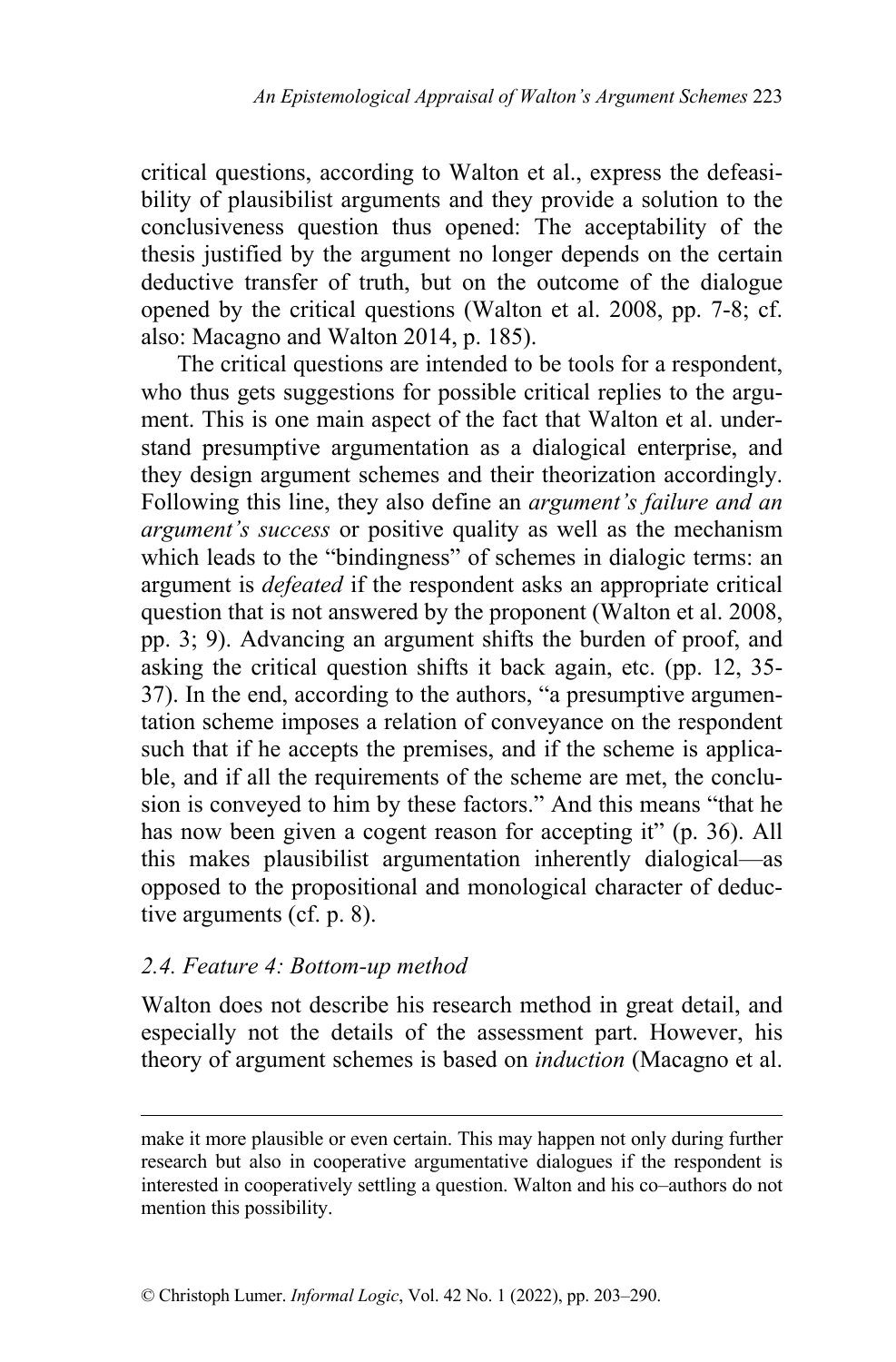2007, p. 5), that is, it results from a processing of empirically found arguments and tries to encompass all of the more frequently occurring types of argument (Macagno et al. 2007, p. 5; Walton 2012). Huge sets of arguments of all types are collected empirically, analyzed, classified into subsets of different types, evaluated as more or less strong, and then the normative standard form of an argument scheme is abstracted from the arguments of the same type (Walton 2005, pp. 2, 8). In addition to this—apparently intuitive—assessment of the argument strength by the analyst, i.e., Walton himself, Walton seems also to have used a dialogical criterion to assess the quality of an argument scheme (his description remains vague), the core of which could ideally be: "are there objections raised against this argument or identical or comparable arguments, and if so, how many, how quickly and how often?" (Walton 2005, pp. 8-9.)

The empirical origin of Walton's argument schemes notwithstanding, the goal of his theory is clearly normative, even if Walton does not always say this directly: The sense and function of the argument schemes with their critical questions is precisely the critical assessment of individual arguments, namely whether the respective argument fits into one of the schemes and whether the critical questions belonging to this scheme can be satisfactorily answered for the argument (Walton et al. 2008, e.g., pp. 3, 8. 11, 34). The result of such an assessment is expressed by the quality predicates to be assigned, which are also intended to be evaluative: "The argument holds" or "defaults", respectively, (pp. 4, 9), or the argument is "good (correct, reasonable)" or "bad (incorrect, fallacious)", respectively (Walton 1996, p. 1). The criterion behind the schemes is "cogency" (Walton et al. 2008, p. 34), i.e., whether the arguments according to the schemes are cogent. Even if the term 'valid' (in the sense of logical validity), according to Walton, is not appropriate for defeasible arguments, they may nevertheless "meet some kind of standard of correctness of use"; and it is precisely these standards that are to be established in a theory of argument schemes (Walton 1996, p. 1).

More recently, Walton specified "cogency" and the value of corresponding arguments epistemically: good arguments could direct a bounded cognizer to true beliefs and correct choices (Wal-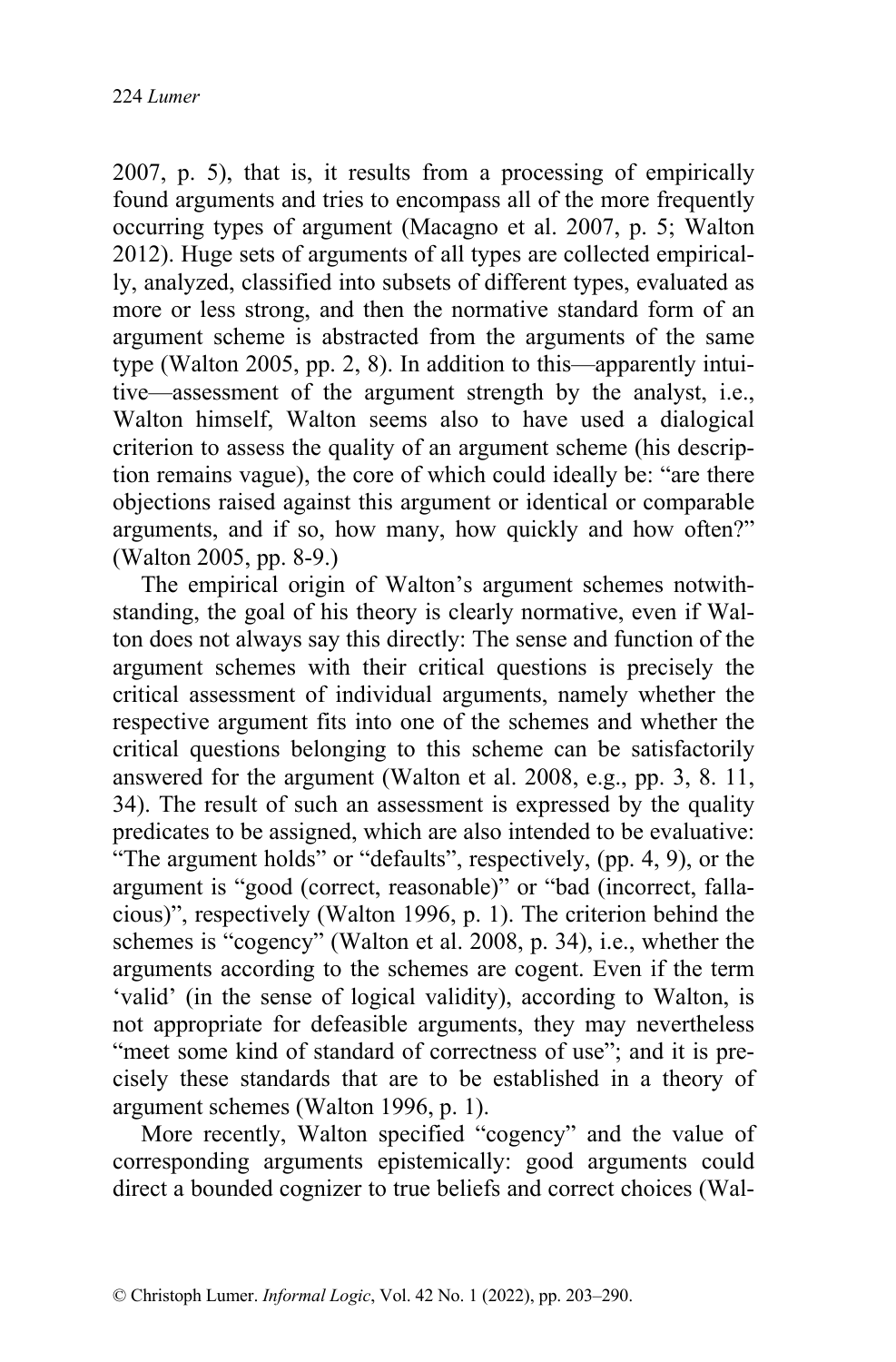ton and Sartor 2013, p. 111, Abstract; p. 122). In a "teleological" justification, Walton and Sartor then try to show that the arguments matching the Waltonian argument schemes really fulfil these purposes (pp. 137-139)—this justification will be discussed separately in Sect. 8.

#### *2.5. Summary: Strengths of Walton's argument scheme approach*

From what has been said here so far about Walton's theory, the following advantages of his argument scheme approach emerge. (1) Walton's argument schemes theory is empirically based on an enormous data base of argumentation examples. So, the proposed schemes are not simply invented but have their empirical counterparts. (2) The schemes have a format close to the found arguments. Therefore, they can easily be handled by laymen or argumentation theory beginners. (3) They cover a great portion of argument types found in everyday reasoning. (4) The proposed schemes are handily and clearly elaborated in a uniform and tight format and collected in the compendium. This compendium is a very rich reference text. (5) The critical questions appertaining to schemes of uncertain arguments remind us of this uncertain nature and give hints of possible confutations or possible relevant information. (6) Most of the schemes of the compendium are accompanied by references to literature (most of it by Walton), where the respective scheme is discussed further, e.g., with respect to its precise meaning and value.

In sections 4-7 some weaknesses of Walton's argument scheme approach (as a general theory of argumentation) will be discussed. However, before that I must introduce some criteria for evaluating an argumentation theory.

### **3. Adequacy conditions for assessing argumentation theories**

For reasons of transparency and clarity, the criteria for the critical discussion of Walton's theory of argument schemes are presented here in the form of adequacy conditions for such a theory or for argumentation theories in general. The adequacy of an argumentation theory also requires, for example, that in the theory arguments be described and defined at all. Such rather trivial adequacy condi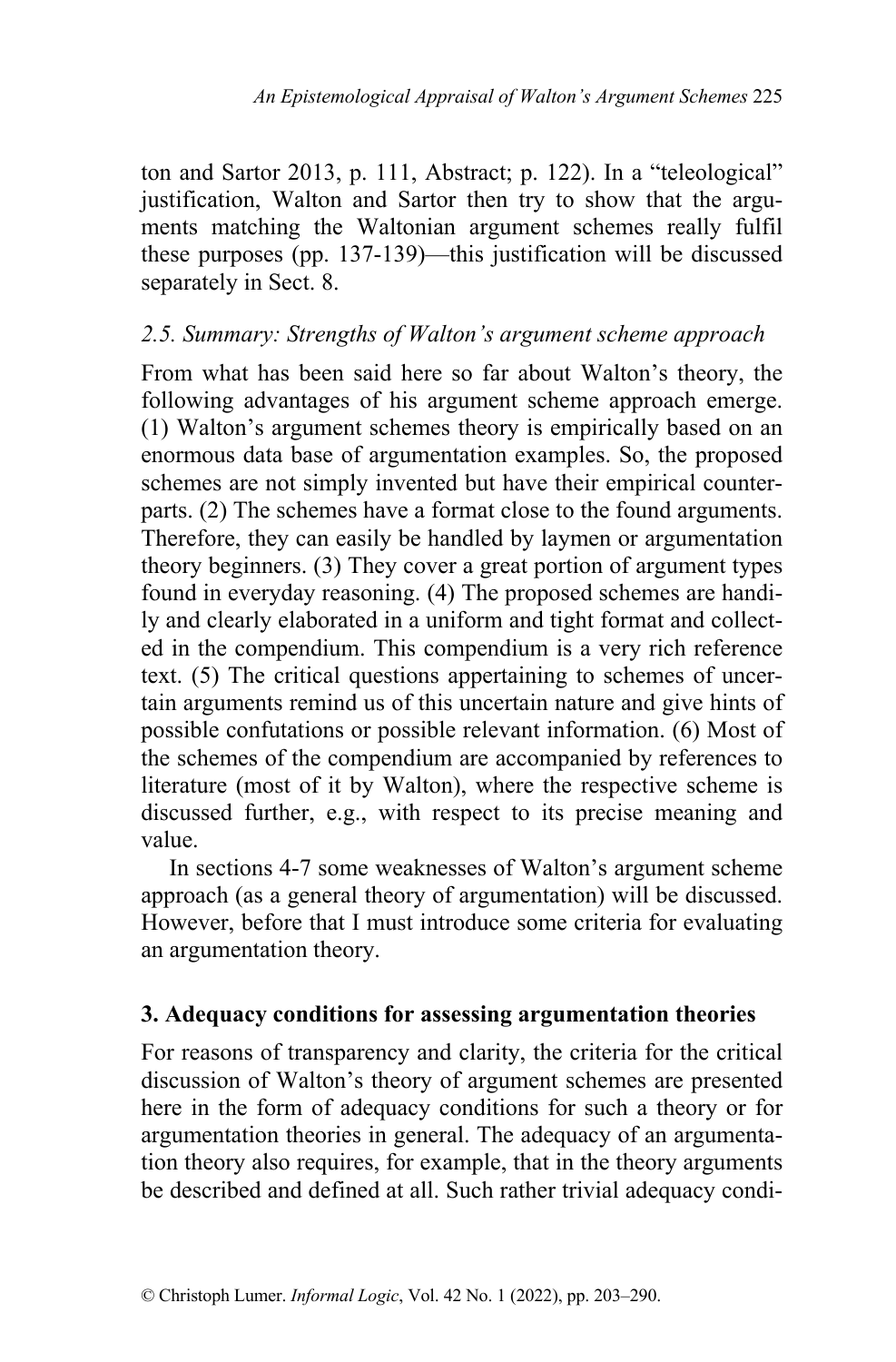tions are ignored in the following; only adequacy conditions that might be critical are presented.<sup>15</sup>

Since the quality criteria for different types of theories—e.g., empirical vs. normative—are quite different, it is necessary to first determine what kind of theory Walton's argumentation theory is supposed to be. As explained above, Walton's theory is intended to be normative. The most important form of normativity of theories in our context is the instrumental one: certain objects are distinguished by the theory as normatively correct because, according to the theory, they fulfil certain purposes or functions well. Within argumentation theory, the most important determinations of the function of arguments are: (i) to generate belief in the thesis (rhetorical approach), (ii) to lead to consensus (consensualist approach) or (iii) to guide to rationally justified acceptable (true, probably true, or truth-like) belief (epistemological approach) (cf. Lumer 2005b, pp. 189-192). In his discussions of the various types of fallacy, Walton very often pursues epistemological goals, at least implicitly. In Walton and Sartor, he clearly declares his commitment to an instrumentalistic, especially epistemological approach, even if he does not call it that: good arguments could direct a bounded cognizer to true beliefs and correct choices (Walton and Sartor 2013, pp. 111, Abstract; 112, 122, 124, 137-139, 140, 141). This is very close to what the epistemological approach says (cf. Lumer 2005a, pp. 213-214 (219-220); Lumer 2005b, p. 190)—even if the second epistemological component is missing in Walton, namely that the true belief should also be justified. Walton's argumentation theory will, therefore, be assessed here on the basis of adequacy conditions for an instrumentalistic epistemological theory.

*AC1: Approximate maximum epistemic effectiveness:* The minimum requirement for instrumental theories is: the instrument they develop at least produces the desired output. An epistemologically oriented argumentation theory must therefore classify arguments as correct, good, (argumentatively) valid, or similar that lead to justified, acceptable beliefs. I call this "*epistemic effective-*

<sup>&</sup>lt;sup>15</sup> Complete conditions for good instrumental theories in philosophy: Lumer 2011b, pp. 60–71; Lumer 2020, 10–12; 19–21.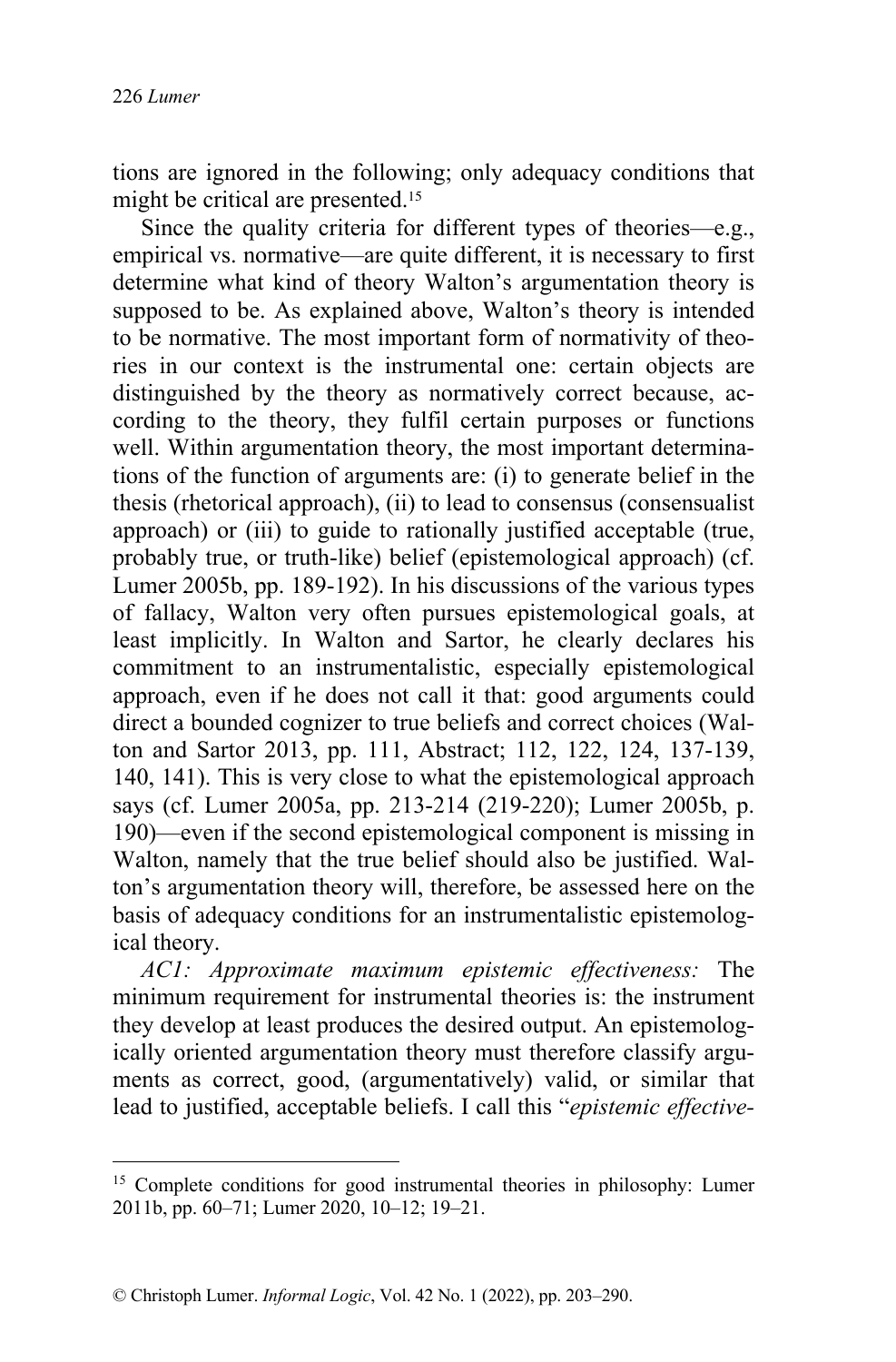*ness*." Some goals are not simply either achieved or not achieved; they can be achieved to a greater or lesser degree, more or less completely or perfectly; a good instrument leads to the best possible output, or at least to a comparatively very good one. I call such an instrument "*(approximately) maximally effective*." Often, one is content with only approximately maximum effectiveness (instead of real maximum effectiveness) in order to achieve other goals, such as parsimony. Such a gradualization of the goal also exists for the acceptability of beliefs: opinions may be strongly or weakly justified so that more or less of them are true, or so that opinions are more or less likely to be true or more or less truth-like. Therefore, a good epistemologically oriented argumentation theory should be maximally epistemically effective or at least approximately maximally effective if the small loss of effectiveness brings other sufficiently large advantages. Maximum epistemic effectiveness implies, primarily, that the arguments conceived in accordance with this theory lead to more acceptable beliefs than the arguments based on competing theories. A sub–requirement for maximum epistemic effectiveness is *reliability*: The use of the criteria for good arguments at different times or by different persons leads to the same result under (for the theory) otherwise identical conditions (cf. Hansen 2011, pp. 744–745; Govier 1999, p. 109). In a non-reliable argumentation theory, an argument would be (argumentatively) valid and its thesis would be true in one situation, but in another situation, which for the theory does not show any relevant differences from the first, the argument would be invalid or its thesis would be false. Since a meaningful proposition can only be true or false (but not true today or for person one and false tomorrow or for person two), such a theory would disorient and in each case of unreliability produce *one*  unacceptable belief. Therefore, non-reliable theories of argumentation are not maximally effective.

*AC2: Full coverage (completeness):* There are very special and very versatile instruments, usable in many situations. By definition, theories are general and, therefore, belong to the very broadly applicable instruments; they are supposed to cover a certain (more or less large area) completely. This applies in particular to argumentation theories. Argumentation theories are in a certain way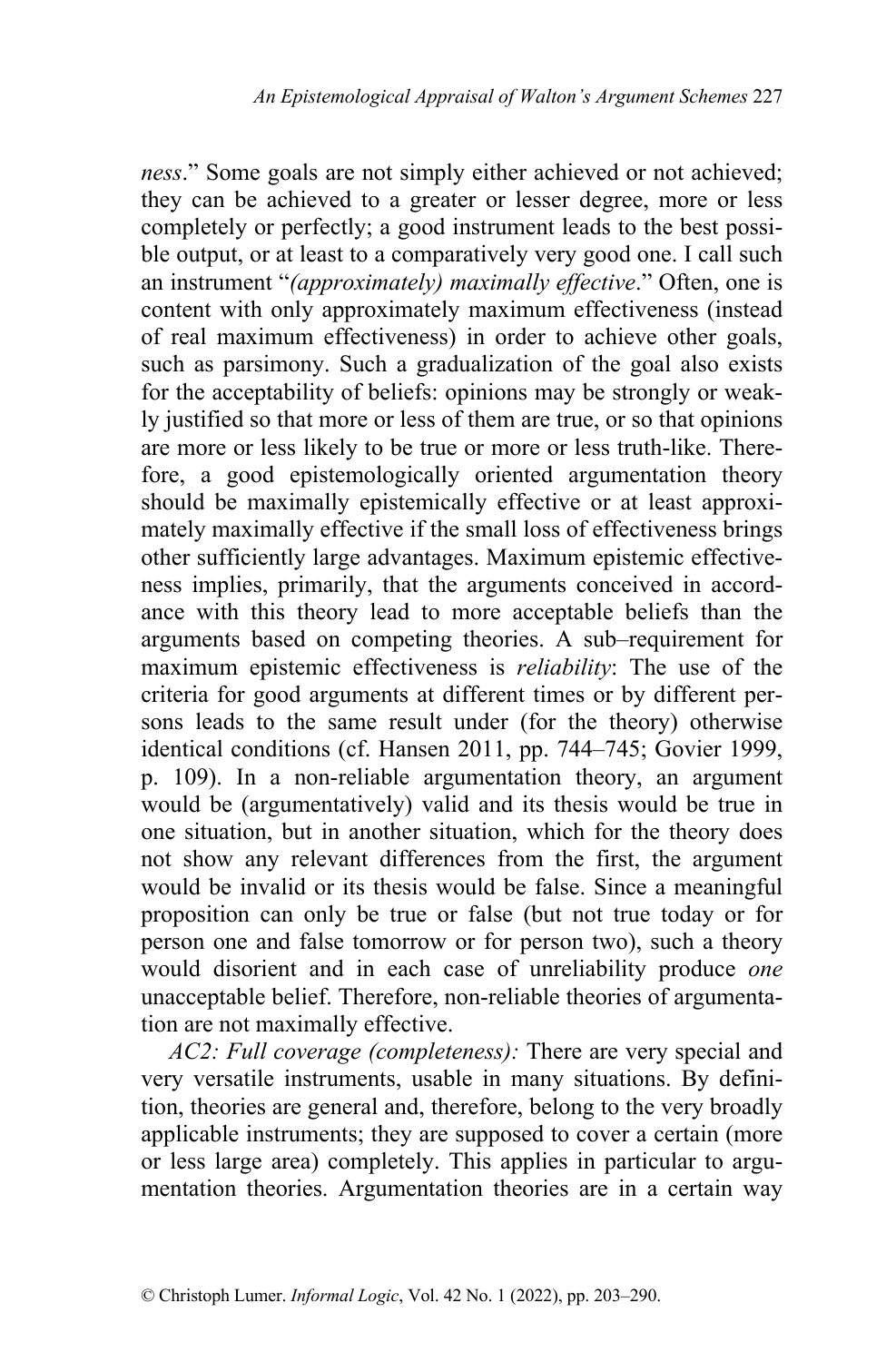meta-instruments with which instruments at the ground level, namely arguments, can be constructed and assessed. They should not only provide a few recipes, but as theories they should also provide a comprehensive overview of which instruments are at our disposal; in this way, they extend the argumentative power of the users. In concrete terms, this means that a good argumentation theory, first, for each type of proposition for which one can somehow argue should have a type of argument in its programme with which one can argue for such propositions. Second, it should cover all good (epistemically effective) forms of arguments with which one can argue for the same proposition. I call this condition "*full coverage*" (or "complete operating range") of the theory. Full coverage is a particular form of completeness. (Cf. Hansen 2011, p. 745-)

*AC3: Efficiency:* One requirement of economic rationality is *efficiency*: Instruments should be designed in such a way that the output aimed at with the instrument is realized with as little effort as possible. Efficiency can refer to financial costs, but also—as in the present case of (prescriptions for) arguments—to the effort involved, for example, in handling. Since the theory of argumentation is a *meta*-instrument, efficiency is required on two levels: (1) the criteria developed in it for the construction and assessment of arguments should be easy to apply, and (2) the arguments that it considers to be good arguments should be easy to handle.<sup>16</sup>

*AC4: Practical justification of the argumentation criteria:* The conditions of effectiveness, completeness and efficiency represent only the most important aspects of a practical justification for an instrument. I have mostly ignored other aspects (though some of them will be briefly mentioned later on), because they are less important in a still coarse-grained critical discussion. A full justification of an instrument and in particular of argument schemes, of course, should also take into account other possible relevant (good or bad) aspects of the object, weigh them against each other and show that the instrument is optimal, that is, that it is the best instrument for achieving the desired output. Furthermore, the output

<sup>&</sup>lt;sup>16</sup> Hansen makes a similar request, but surprisingly calls it 'effectivity' (Hansen 2011, p. 745).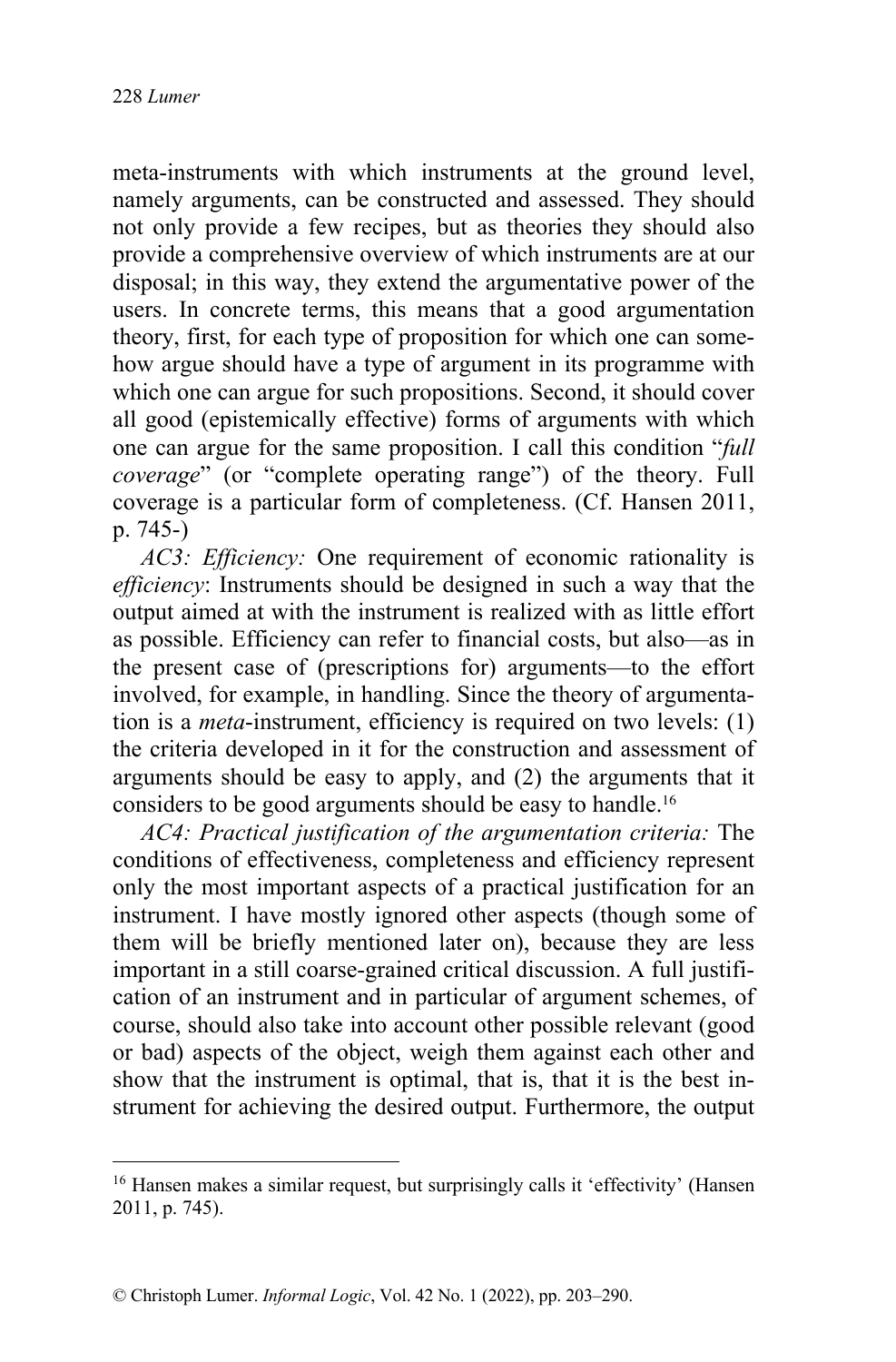itself should also be practically justified as good and important. (On prudential practical justifications: Lumer 2014.) Only via this kind of reasoning will it be possible to identify or to construct the best instrument. I am referring here to the practical justification of the argumentation criteria also for another reason. The criteria for valid arguments developed by argumentation theory should not only be optimal, but since this is an argumentation *theory*, a practical justification which shows the criteria's optimality should also be included in the theory: i.e., it should be shown that the criteria are optimal and serve a good and important function.<sup>17</sup>

These conditions of adequacy are probably widely shared. They do, however, have an empirical implication that is perhaps less obvious: In order to meet the conditions, especially those of effectiveness (AC1), completeness (AC2) and practical justification (AC4), a strong theory is needed that explains in general terms how the effectiveness of arguments is ensured, and which, because it has penetrated the functioning (i.e., the path from input into the instrument to output) can also be used to guarantee completeness. For with the help of such a theory, many instruments can then be constructed with which all kinds of outputs from the same area can be realised. Since the desired output is to achieve rationally justified acceptable belief, this theory must be epistemological in nature, or at least be epistemologically founded, and inform about the conditions of justified acceptable belief and the way to get

<sup>&</sup>lt;sup>17</sup> Elsewhere (Lumer 2011b; 2020) I have proposed a normative theory of philosophical theories, which specifies, in particular, for four different types of philosophical theories, the types of theses and justifications that must appear in the theory. According to the above, Walton's theory of argumentation is an instrumentalist, or more precisely: a technical–constructive theory (Lumer 2020, pp. 89, 12, 20–21). The conditions of adequacy just outlined are among the normative requirements for such a theory. Effectiveness, completeness, efficiency and practical justification are required by the following parts of the theory: The theory must determine the standard output of the instruments to be developed (theses TTC2), justify this output practically, i.e., prove it to be a desirable, multifunctional, fertile and generally humanly interesting goal (TTC6), and also justify the developed instrument as the optimal means of achieving the goal (TTC7) (Lumer 2020, p. 20). This optimality includes effectiveness, efficiency, and completeness. I will not go into the other requirements for technical–constructive theories here; they are less important in the current context, where fundamental problems are at stake.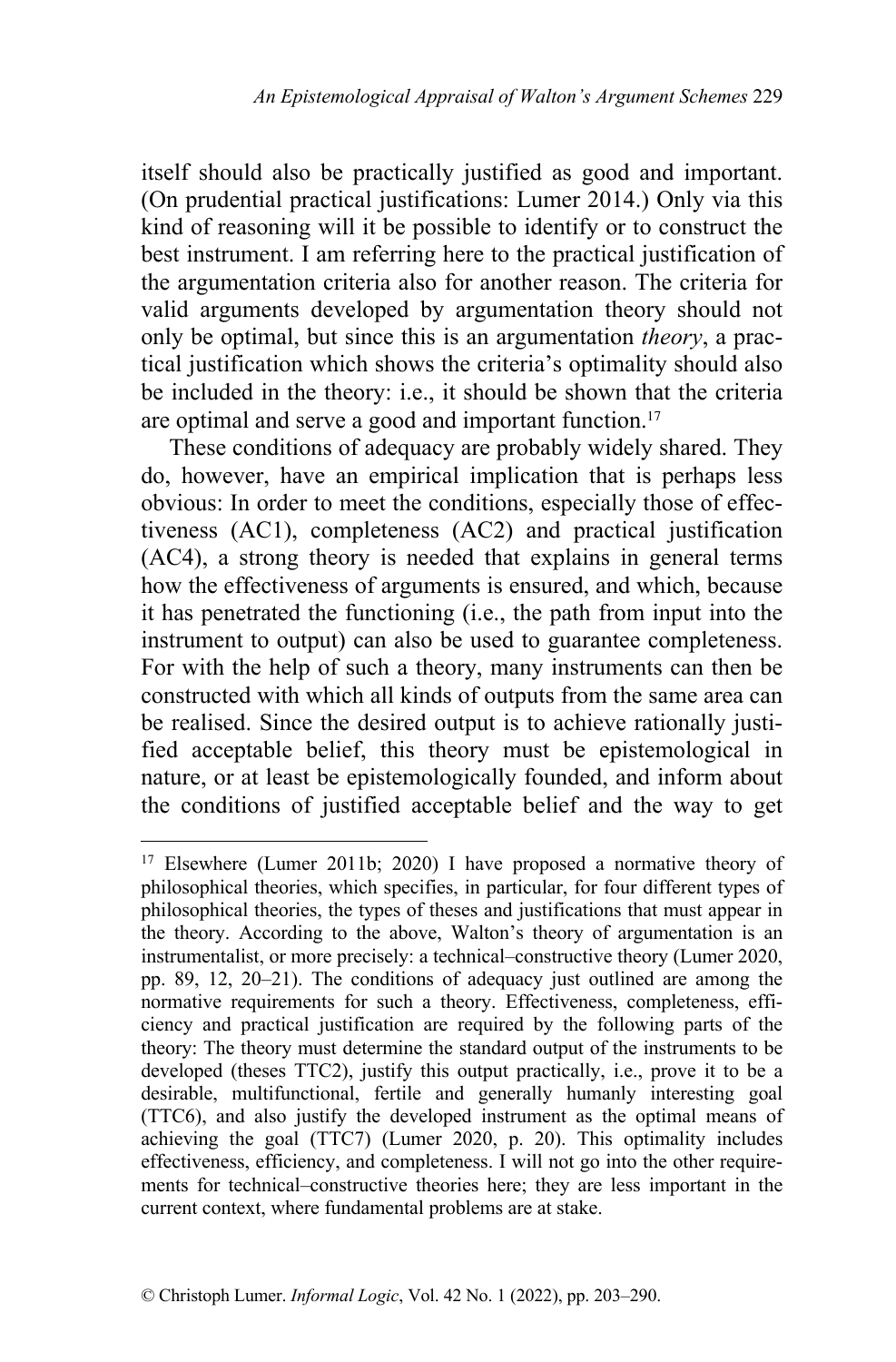there. Only in this way can effectiveness (AC1) be realised, that is, can the goal be achieved. According to what is now known about the nature of deduction or probabilistic or inductive inferences, etc., namely, for example, that the validity of deductive inferences depends on the logical form of their propositions, the theory must also be formal and general. Without the formality and generality of the theory of argumentation, neither completeness (AC2) nor efficiency (AC3) can be achieved, because they get lost with the abundance of individual types of arguments.

In the following four sections, the characteristics of Walton's theory of argumentation schemes are critically discussed, applying these adequacy conditions.

### **4. The schemes approach—no effectiveness, no efficiency without recourse to argument forms**

Schemes approaches to argumentation, or at least their kernel, consist of empirically collecting, analyzing and evaluating argument types and bringing them into a normative standard form which is always defined in a way that also includes contentual terms. All such approaches suffer from five interrelated argumentation theoretical problems. (1) The lists of resulting schemes are long, often very long, (2) are never complete and always arbitrary in what they include and exclude. (3) At the same time, the lists compiled in argument schemes approaches mostly contain many superfluous entries. (4) To the contentual conception of the schemes corresponds the lack of a structural understanding of their form and functioning; as a consequence, the lists contain many schemes with different contents but that are identical in form. (5) Many, even most of the schemes are argumentatively invalid, i.e., fulfilling their conditions does not guarantee the thesis's acceptability (truth, probable truth or verisimilitude).

*1. Overabundance:* The compendium of Walton, Reed and Macagno contains 104 argument schemes—60 main schemes and 44 subschemes (Walton et al. 2008, pp. 308-346). That is a lot, but it's not an unmanageable amount. In other fields of knowledge, students have to learn much more. However, as will be shown in a moment, these 104 schemata are only a fraction of the tip of the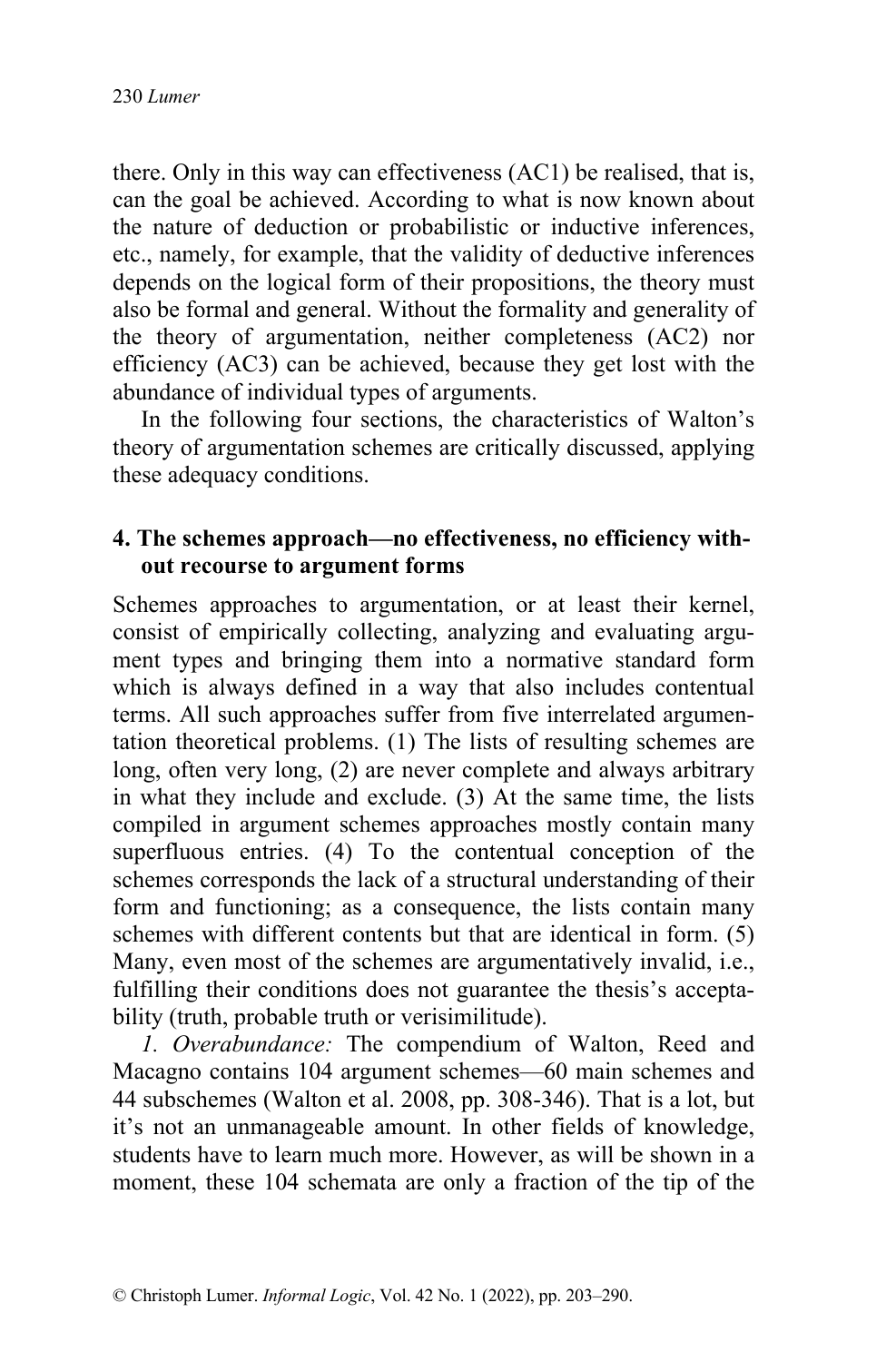iceberg—let's say a thousandth of all argument schemes. But then the abundance of schemes becomes a serious problem. As it is, the extensions of the actually presented lists of argument schemes make the respective approaches and their inherent method for assessing arguments confusing, laborious to handle, and hard to memorize—which all leads to difficulties in learning argumentation skills (cf., Hansen 2011, p. 745). Theories with content schemes are therefore neither complete (against AC2) nor efficient (against AC3): there is too much to learn; and when assessing an argument, too many possibly suitable schemes have to be considered.

*2. Incompleteness:* The compendium (and all similar lists) are very far from being complete—though Walton, Reed and Macagno claim, for their compendium, to have included the most common defeasible schemes. <sup>18</sup> Apart from probabilistic arguments, most deductive arguments are missing as are many others, for instance: a really comprehensive practical justification of value judgements, of actions or of instruments, arguments for definitions, interpretative arguments, arguments from historical sources and historiographic arguments in general, and molecular arguments of any form. Yet empirically, there are typical combinations of atomic arguments, that is molecular arguments, that are used more frequently, such as interpretive arguments that try to find the most probable explanation, or arguments for the optimality of a certain alternative action.<sup>19</sup> Such molecular arguments can easily have the length of a book. Furthermore, all argument schemes primarily used in scientific contexts, from statistical arguments to

 $18$  "The defeasible schemes listed in the compendium represent the most common forms of reasoning not only in everyday discourse, but also in special contexts of use like legal and scientific reasoning." (Walton et al. 2008, p. 364.) Now, the "most common" schemes (104) could be the top 70%, but also only the top per mille. Perhaps Walton and his co–authors see the truth closer to the 70%—I do not know this. Personally I see it closer to 1 per mille or still much lower. If my assessment is correct, this gives a collection of schemes such as the compendium a very different value from a 70% coverage, which raises doubts about whether the strategy of compiling a list of all schemes makes sense, whether a more abstract and more general approach would not be better.

<sup>&</sup>lt;sup>19</sup> Some of such important molecular arguments are presented in: Lumer 2011c, pp. 20–26; Lumer, forthcoming.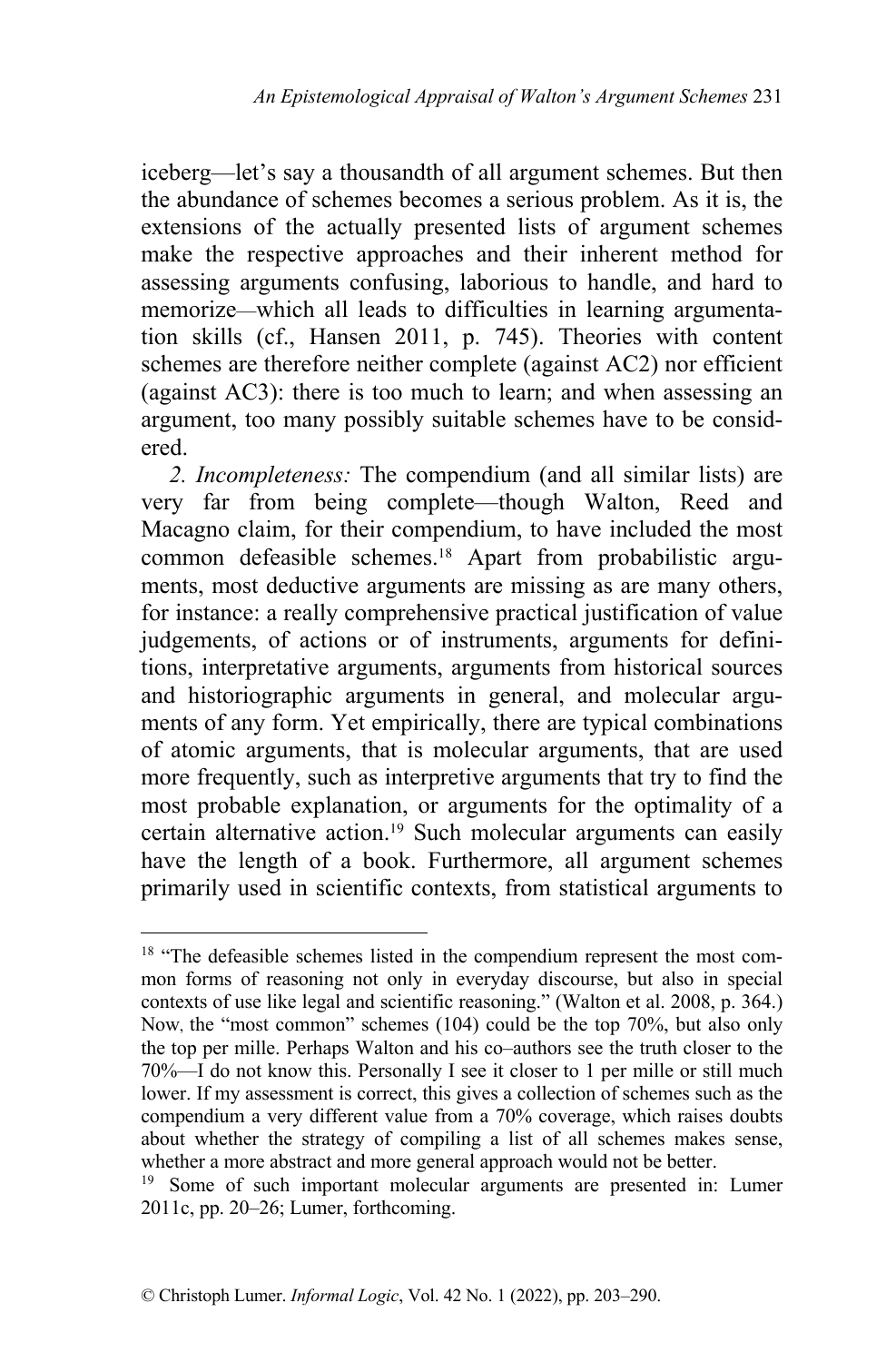arguments in favour of a theory, are missing as well. The compendium of Walton, Reed and Macagno probably does not even contain 1% of the total of argument schemes which could be generated in the same style. Most of their schemes have the deductive or the "defeasible" modus ponens form. However, modus ponens in deductive logic is only one type of the more than 100 current deductively valid inference forms. Something similar holds in probability theory for probabilistic inferences and, hence, for probabilistic arguments. These numbers then can be multiplied by filling these different inference forms with typical contents. All this again violates the requirements of completeness and efficiency (AC2, AC3).

In particular, the simplicity of most of the schemes in the compendium is striking. According to the authors' claims, it contains only atomic argument schemes. Most of them have one to three premises and one of the modus ponens forms.<sup>20</sup> However, in scientific, juridical or philosophical practice, especially for more sophisticated considerations, atomic forms of argument with more, and indeed much more complex premises than in the modus ponens are used.<sup>21</sup> In particular, for example, individual explanatory steps based on complex scientific laws for explanatory theses of the type " $p_1$ , ...,  $p_n$  were the causes of  $q$ " can contain extremely complex atomic arguments.

*3. Superfluous schemes:* The compendium contains many superfluous entries. All the subtypes of the Argument from Popular Opinion, e.g. (Walton et al. 2008, pp. 311-313) intuitively seem to be too near to other schemes already listed or to be fallacious.<sup>22</sup>

 $20$  Four of the 104 schemes have four premises (AS4.7, AS36, AS38 and AS52), and another four have five premises (AS22.2, AS22.3, AS26.2 and AS27). The schemes with five premises are, however, not really that long: AS22.2 and AS22.3 are awkwardly formulated; two times two premises each could be combined to form two premises, thus creating schemes with three premises each. In scheme AS26.2 the first premise seems to be already the reason for the second premise. And scheme AS27, instead, mixes two atomic argument forms with a maximum of three premises.

<sup>&</sup>lt;sup>21</sup> See, e.g., the reconstruction of Albert's argument for the Münchhausen trilemma, where one judgement may contain eleven logical operators (Lumer 1990, pp. 197–209, especially: 203–206).

<sup>22</sup> Just two examples: scheme 4.2. (Position–to–Know *Ad Populum* Argument)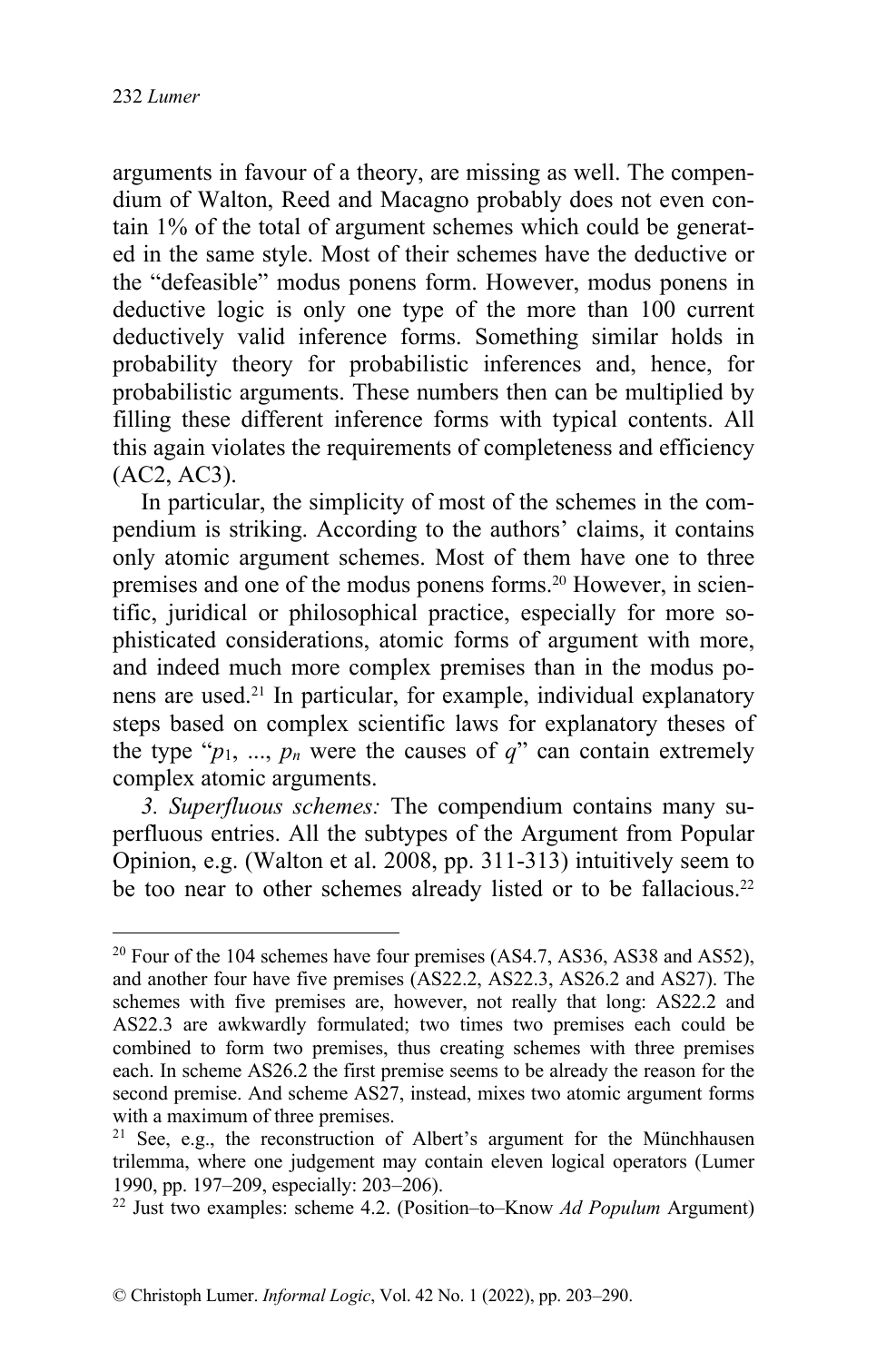More generally, most of the compendium's deductive schemes admittedly (p. 365) have the modus ponens or the general modus ponens form, and the defeasible schemes mostly have the form of what the authors call a "defeasible modus ponens" (p. 365.). If the compendium in general already contains so many schemes, why do so many schemes of the same form have to be included in the list? Here we have another form of inefficiency (violation of AC3). If a list of argument schemes, on the one hand, is grossly incomplete and, on the other, many entries seem to be superfluous this is an indication that the list is arbitrary.

*4. Lack of a structural understanding of the schemes' form and functioning:* The schemes are compiled on the basis of the empirical material. The result is a collection of elaborated objects. But any explanation of this collection, the composition of the individual schemata and an understanding of how they work and how they are applied, are missing: why does this argument scheme exist, but others that are linguistically possible do not? Why is this one valid, but not that one? Is there a systematic connection between the schemes or groups of schemes or a common background behind them? How and on what basis does the application of the schemata lead to true belief? Answers to all these questions have to be used in a practical justification, so not to provide them violates the requirements of a practical justification (AC4). Walton's argument schemes, as well as those of other argument schemes approaches, are essentially defined in terms of their contents, without considering their structural, logical form and composition, so that, as just noted, many listed schemes have the same logical form. However, such a content-oriented approach in important respects is similar to learning a foreign language by memorizing

says: "Everybody in this group *G* accepts *A*. […] This group is in a special position to know that *A* is true. […] Therefore, *A* is (plausibly) true." (Walton et al. 2008, p. 311) This is only a specialization of scheme 1 (Argument from Position to Know): "Source *a* is in position to know about things in a certain subject domain *S* containing proposition *A*. [...] *a* asserts that *A* is true [...]. *Conclusion: A* is true [...]" (p. 309). The *group*  $\overline{G}$  that scheme 4.2 is speaking of is a special case of the 'source' of scheme 1, since a (unanimously believing) group can also be a source. And scheme 4.1. (Pop Scheme): "Everybody in a particular reference group *G* accepts […] *A*. Conclusion: *A* is true/or: you should accept […] *A*." (ibid. 311), is simply fallacious.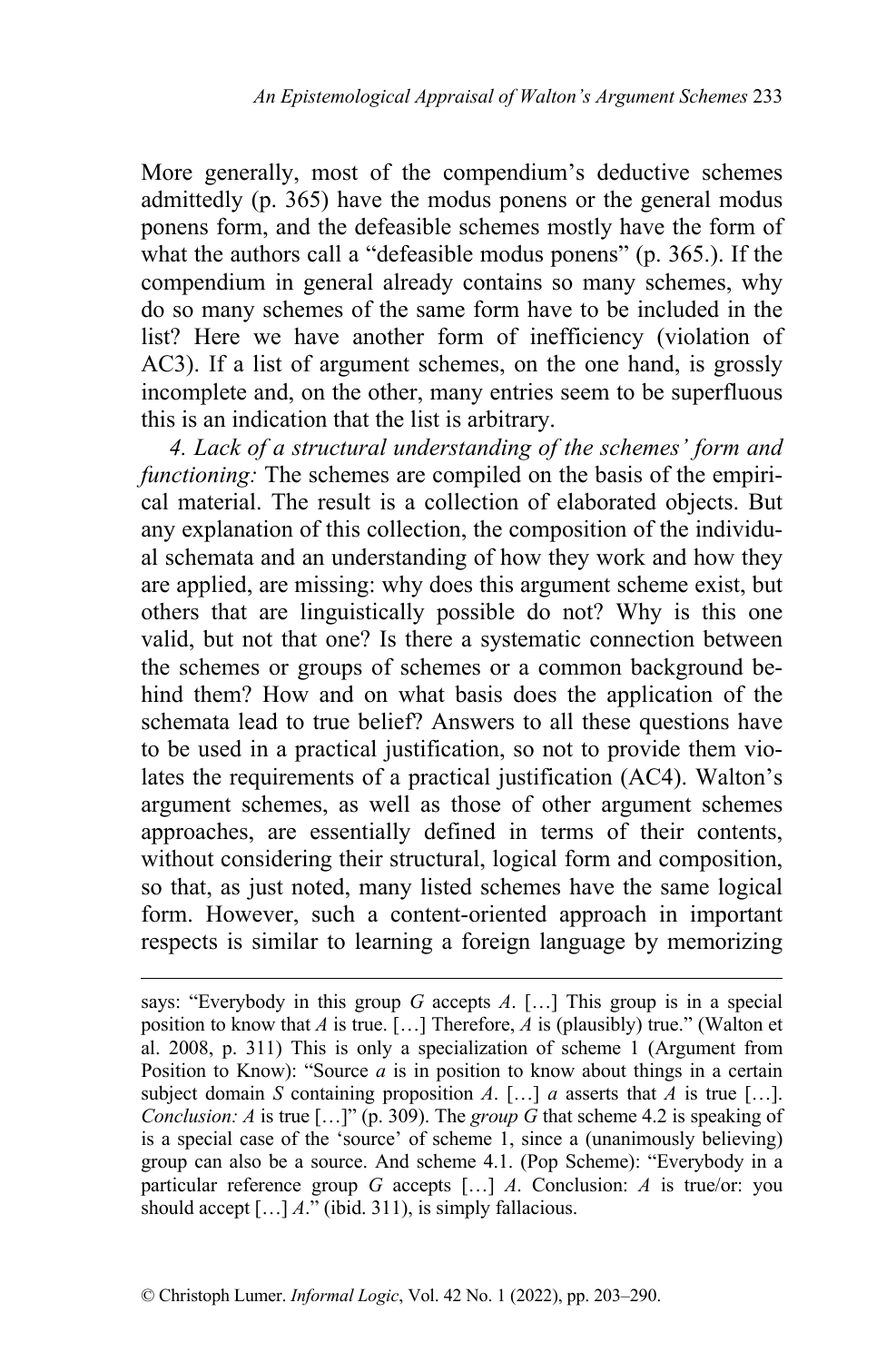complete schemes of sentences (with just some names to be filled in) and their meaning, instead of learning the vocabulary and the grammatical rules. With such a method one's linguistic—and argumentation—competence will be quantitatively very restricted, capturing only a minor fraction of a language's, and of the argumentative domain's, richness respectively without understanding the structure and detailed sense of one's utterances. In terms of argument schemes lists, this must lead to a quite grossly incomplete and unsystematic compendium (violation of AC1, AC2). In addition, if a list of argument schemes, on the one hand, is grossly incomplete and, on the other, many entries seem to be superfluous, this is an indication that the list is arbitrary.

*5. Invalid schemes:* Three quarters of the compendium's argument schemes (Walton et al. 2008, pp. 308-346), if their variables are correctly substituted, are argumentatively invalid in the sense of not guaranteeing their theses' acceptability. This and the following claims about the argumentative validity of the compendium's schemes rely on the usual criteria such as relevance and acceptability of premises and their sufficiency for the inference (e.g., Govier 1992; Blair 2007) and, if these are not sufficiently specific, on the criteria of a theory of argumentation that thoroughly justifies precise validity criteria for arguments and adequacy criteria for argumentations on epistemological grounds (Lumer 1990; 1997; 2005a; 2011a; 2014). The latter is not to be understood as if conformity with the criteria of Lumer's Practical Argumentation Theory has been made the standard here, but only that this theory has been used as a fundus for further types of uncertain inference types that could possibly justify the transition from Walton's premises to his conclusions, if obvious missing premises were supplemented. And also in the following, when "epistemological viewpoints," "epistemological criteria" etc. are spoken of, generally this is not meant to refer to the Practical Argumentation Theory, but only to the general idea of an epistemological approach based on principles from epistemology in a broad sense that guarantee the acceptability of the conclusion i.e., an idea that Walton also supported (see especially Walton and Sartor 2013). So, many of the argument schemes in the compendium are not argumentatively valid from an epistemological point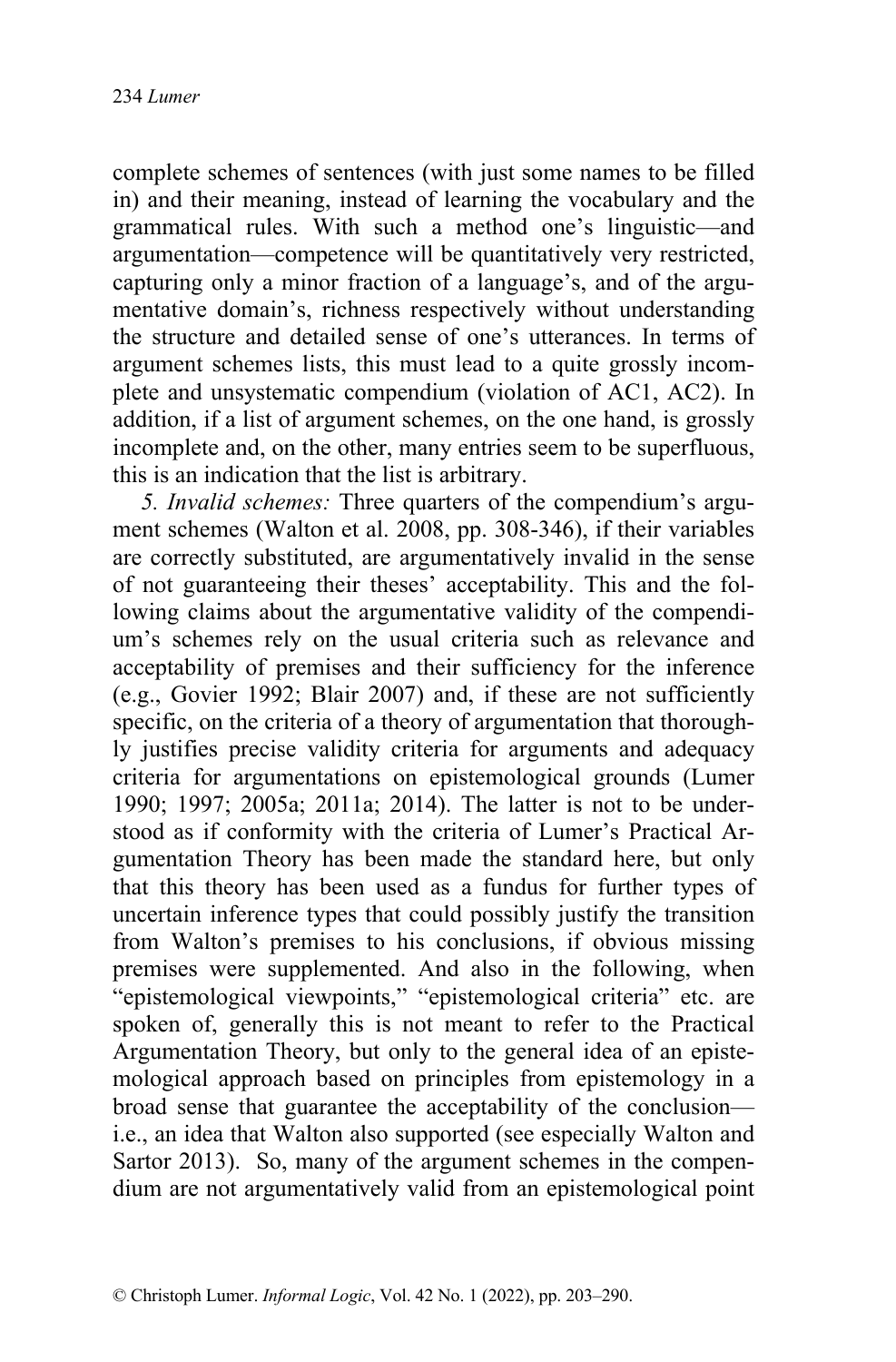of view: they do not satisfactorily lead an addressee to a justified belief in the thesis via listing sufficient (and epistemically accessible) conditions for the thesis' truth or acceptability, thereby inviting him to check these conditions. And I do not see that these critical schemes of the compendium are good in some other major functional respect. More precisely, of the 104 schemes, seventynine (76%!) are argumentatively invalid. Four of these seventynine schemes (viz. schemes 21.1, 21.2, 38, 41) are deductively valid but contain a false premise. A further eighteen plausibilist schemes<sup>23</sup> are not argumentatively valid, but can easily be corrected by rather simple additions, mostly by inserting the real major (albeit statistical) premise as well as the minor premises asked for in the critical questions, thereby making the argument probabilistic, etc. The other fifty-seven of the argumentatively invalid schemes<sup>24</sup> cannot easily be repaired: too many premises are missing, or the missing premises are not obvious, or the thesis is too strong, and it is not obvious how to weaken it, or the structure is altogether inappropriate. The Practical Argument Schemes and the Arguments from Analogy nearly all have the latter defect. This is a very strong claim; therefore, the specific failures of some of these schemes will be discussed below (Sect. 9). The border between what is easily repairable and what is not is not very precise, but this does not change the dimensions of the problem of argumentative invalidity. That the argument schemes are not argumentatively valid is, to be sure, the fundamental violation of the effectiveness requirement (AC1), for with such schemes one cannot be systematically guided to recognise the truth or acceptability of the thesis.

*6. Arbitrary composition of the schemes:* A technical problem of the compendium is also that even the precise formats (e.g., whether the thesis includes a modifier like 'plausible' and, if yes, exactly which one) are quite heterogeneous and their choice often seems quite arbitrary, the effect of a momentary decision.

<sup>&</sup>lt;sup>23</sup> Schemes 1, 2, 4.2, 4.3, 4.4, 13.1, 22.3, 27, 28, 30, 31.2, 40, 54.1, 54.3, 58, 59.1, 59.2, 60.

<sup>24</sup> Schemes 4.1, 4.5, 4.6, 4.7, 4.8, 4.9, 4.10, 4.11, 5, 6.1, 6.2, 6.3, 6.4, 7, 8.1, 8.2, 9.1, 9.2, 10.1, 10.2, 18.1, 19.1, 19.2, 20, 22.1, 22.2, 22.4, 22.5, 22.6, 23, 24, 25, 26.2, 29, 31.1, 31.3, 31.4, 31.5, 32.1, 33.1, 33.2, 33.3, 33.4, 34, 35, 35.1, 36, 37, 39, 42, 43, 45, 47, 49, 52, 53, 57.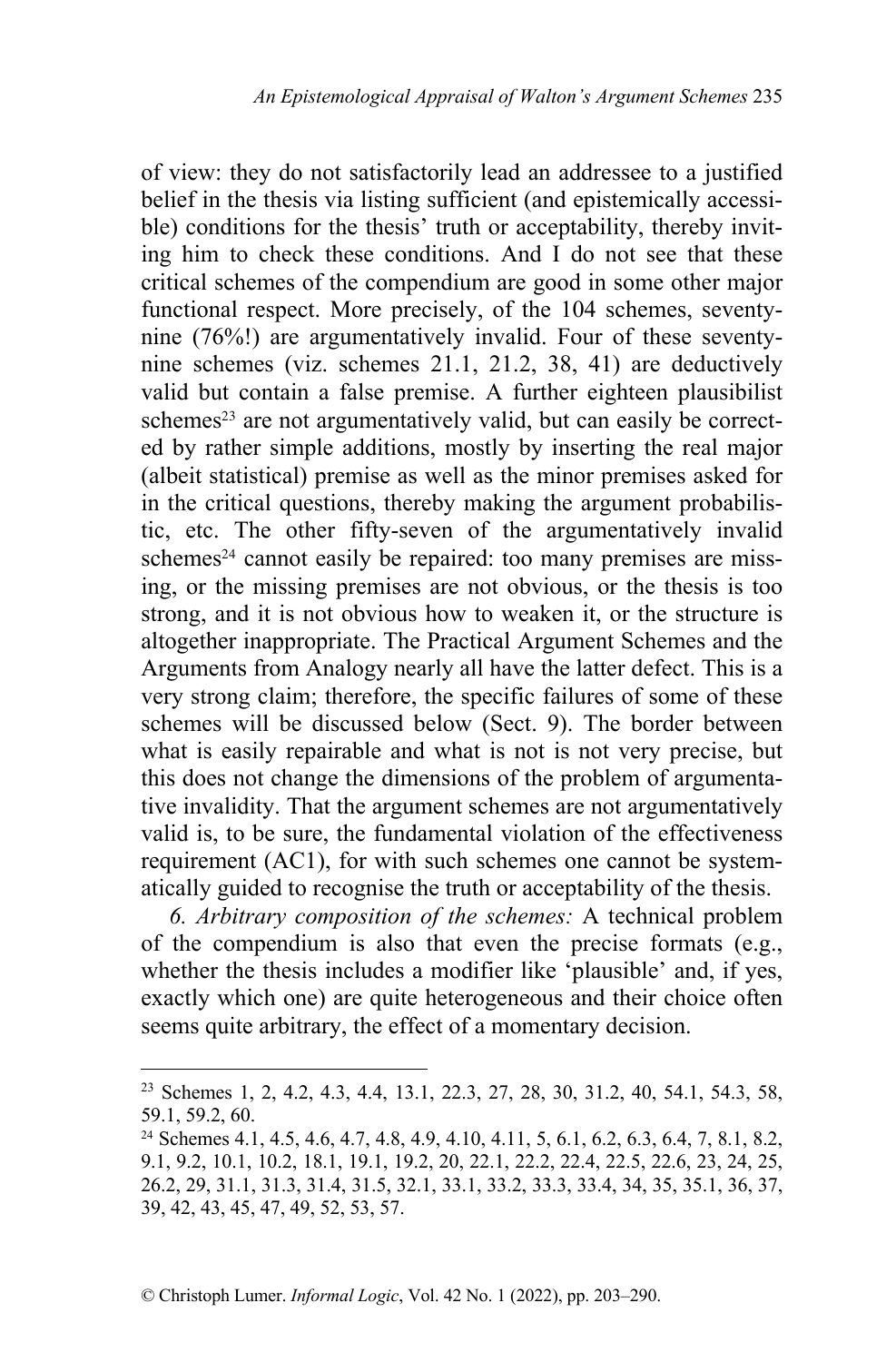These six salient problems are consequences of two fundamental deficits.

*(i) No real theory:* Argument schemes approaches to argumentation compile their lists of argument schemes on the basis of empirical research in data bases. As Walton, Reed and Macagno confirm, this is essentially an inductive (Macagno et al. 2017, p. 2497), bottom-up method of empirically collecting schemes. The authors do not start with, for example, a functional objective and constructively develop arguments, argument schemes or forms of argument that fulfil this function. Nor do they formulate an empirical hypothesis that they want to confirm with empirical research or analyse the collected material with regard to a more general explanation or the like. There simply is no further (more general) theory behind these lists of schemes that would explain the arguments' composition, the argumentations' way of functioning and would explain and guarantee the schemes' argumentative validity or some other form of value, as well as bring us nearer to a really systematic and complete list. Hence, on this basis we cannot understand the structure of arguments and why an argument is good, argumentatively valid and proving its thesis or at least showing the thesis's acceptability. This is also a violation of the demand for a practical justification of argument schemes and their function (AC4), because such a practical justification would have to explain precisely what function argumentations have and how, with the help of the structure distinguished by the theory, they fulfil this function.

It is not that Walton, Reed and Macagno do not ask themselves the question about the mechanics, the way of functioning of arguments that conform to their schemes and the contribution of the individual components of their schemes to it. But the answer they give to this shows quite instructively that they cannot come close to answering this question, which in turn confirms the claims just made about the lack of a (truly explanatory) theory. Walton, Reed and Macagno have tried to explain the way of functioning of arguments mainly in Section 1.8., "How Are Schemes Binding?" (2008, pp. 34-38)). First, they try to explain the "bindingness" by what they call the "shifting burden of proof theory of the binding nature of argumentation schemas" (Walton et al. 2008, p. 35):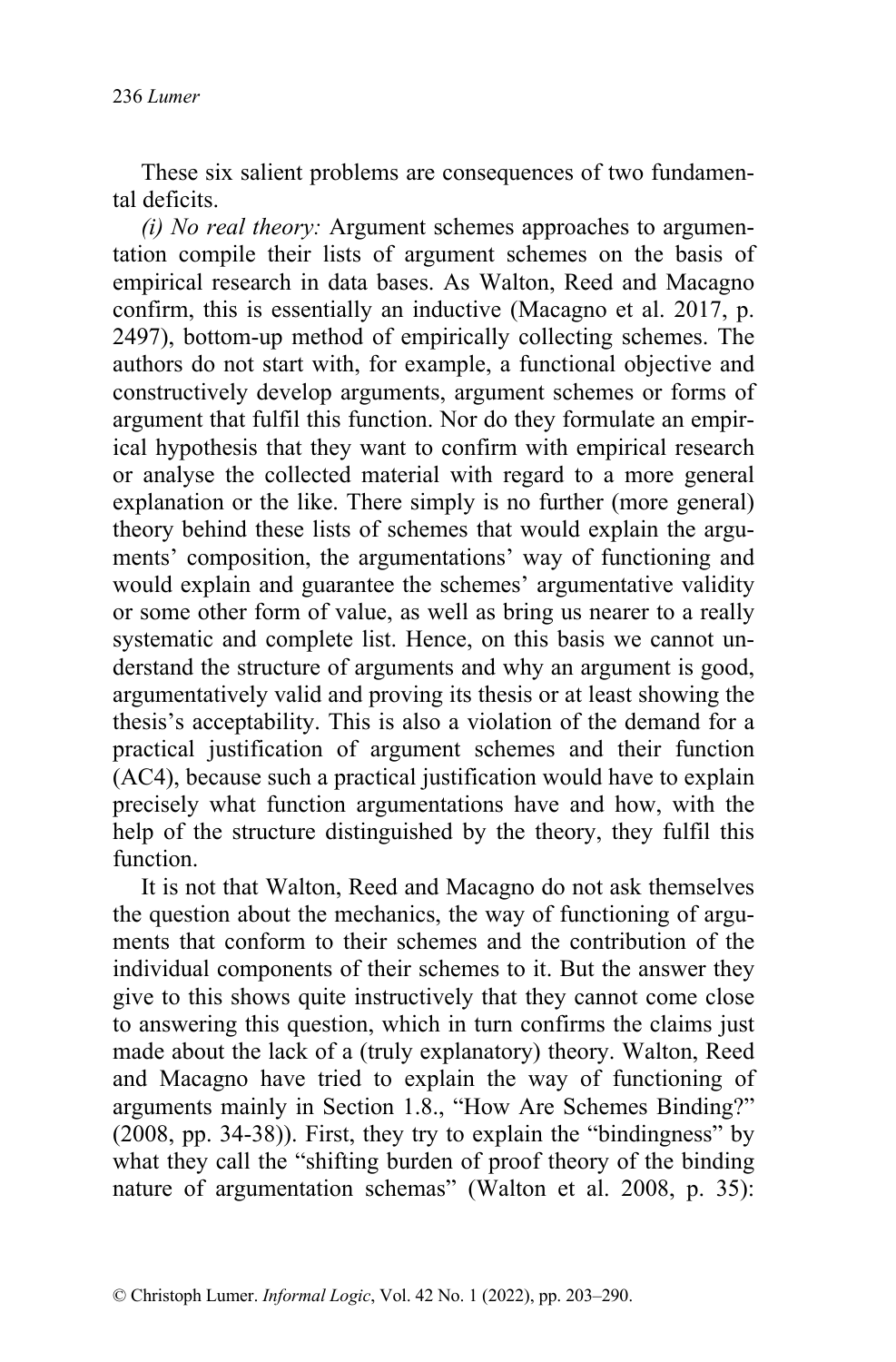Putting forward an argument that fits one of the schemes included in the compendium shifts the burden of proof to the respondent, who now by posing critical questions may shift the burden of proof back to the arguer. However, what is going on here, next is explained in terms of cogency and argument sufficiency: A cogent presumptive argument that meets the criteria of acceptability, relevance and sufficiency of premises, puts some pressure on the respondent either to accept the conclusion or to give a good reason why not. This normative cogency means that a rational arguer should accept the conclusion under these conditions (p. 35); if she does not, she is illogical (p. 36). Unfortunately, we do not learn what the "sufficiency" of the premises is (apart from the fact that they correspond to the scheme) and why one now has to accept the conclusion. Next, a further attempt is made to explain the bindingness by the "relation of conveyance" (p. 36), which for presumptive schemes however leads back to the notion of shifting the burden of proof in a dialogue and this again to the cogency with its necessity for a rational person to accept the conclusion because otherwise she would be illogical or unreasonable (p. 36). To cut a longer analysis short: I find this hard to understand. This moving back and forth between four ideas (burden of proof, cogency, logical rationality, conveyance) about the "bindingness" or more generally the goodness of argument schemes shows more the authors' helplessness in explaining the value of and the metacriteria behind their schemes than explaining anything. The most basic concept in the end seems to be "(logical) rationality." However, we are never told why accepting a thesis on the basis of an argument scheme included in the compendium would be reasonable or logical, and not accepting it unreasonable or illogical. The concepts of truth and knowledge are lacking entirely, and the burden of proof idea has something of an agonistic conception of argumentative dialogues; "shifting the burden of proof" could turn out to be like a move in a game of chess: defined by the rules but without epistemic or alethic content.

*(ii) No argument forms and thus no theory of the validity of arguments:* The other major shortcoming behind the six problems presented is precisely the focus on argument schemes and the renunciation of argument forms, in particular the renunciation of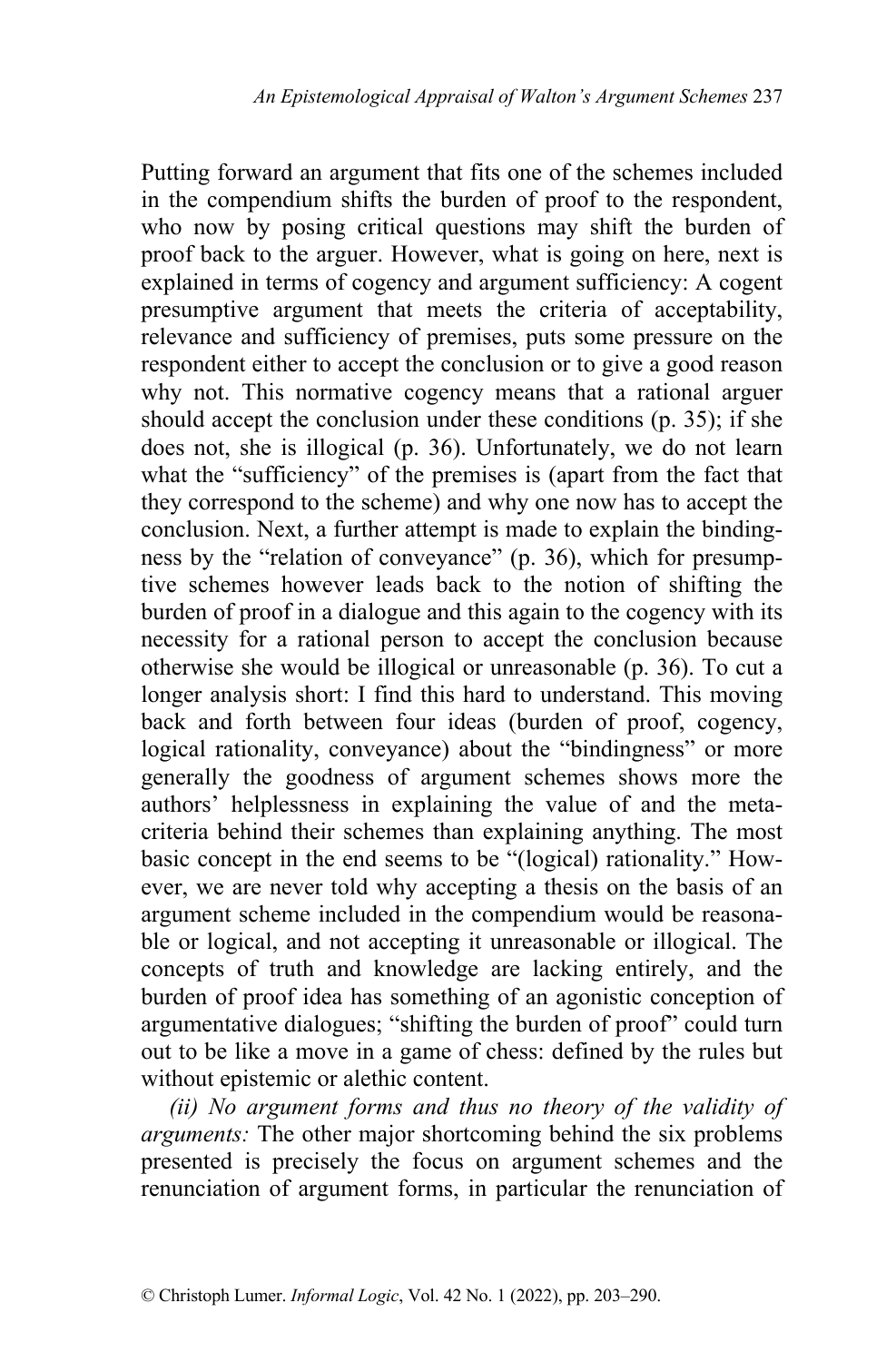reducing argument schemes to argument forms and, consequently, of explaining these argument forms. In deductive arguments, the transfer of truth is based on deductive entailment: if the premises are true and the inference is valid, the conclusion is also true. However, the validity of the inference is based on its form, namely the logical-syntactic form of the propositions involved with the logical operators contained in them. Only by examining this form and checking and establishing its deductive validity can one know that there really is a "transfer of truth." Something similar applies to probabilistic arguments: In the argument, the probability of the thesis is usually equated with a mathematical term that arithmetically relates probabilities (or relative frequencies) of different propositions: e.g.,  $P(a) = P(a\&b) + P(a\&b)^{-25}$  The correctness of the equation results from the axioms of the probability calculus, which in turn are defined purely formally. Without reducing the probabilistic argument to such purely formal structures, the correctness of the probability attribution in the thesis cannot be verified. Finally, something similar also applies to practical arguments for value judgements, whose theses hence ascribe a certain desirability, especially expected desirability, to certain states of affairs. The truth of these value judgements in turn depends on corresponding definitions, especially of "intrinsic desirability," "total desirability" and "expected desirability." The definition of 'expected desirability,' for example, again equates this desirability with a mathematical term that arithmetically relates different desirabilities and probabilities to each other, roughly like this:  $U_{exp}p = U_{in}p + U_{in}q_1 \cdot P(q_1|p) + U_{in}q_2 \cdot P(q_2|p) + \ldots + U_{in}q_n \cdot P(q_n|p)$ .<sup>26</sup>

 $25$  This and also the following formula do not represent the correct argument form, but are only intended to indicate what kind of formula the conclusiveness of the argument is based on. The argument itself would start like this: "*p* has the (expected) desirability *d*. For the intrinsic desirability of *p* is *di*. Furthermore, *p* has the relevant implications  $q_1, ..., q_n$ . Their conditional probabilities are  $l_1, ...,$ *ln*. ... The sum of all these values is *d*." A general definition of "valid probabilistic argument," which also contains the conditions and thus the construction rule for valid forms of probabilistic argument, can be found in: Lumer 2011a, pp. 1149–1151.

 $26$  The argument form for a further development of this formula and the conditions of validity for the associated arguments are described in: Lumer 2014, pp. 11–14.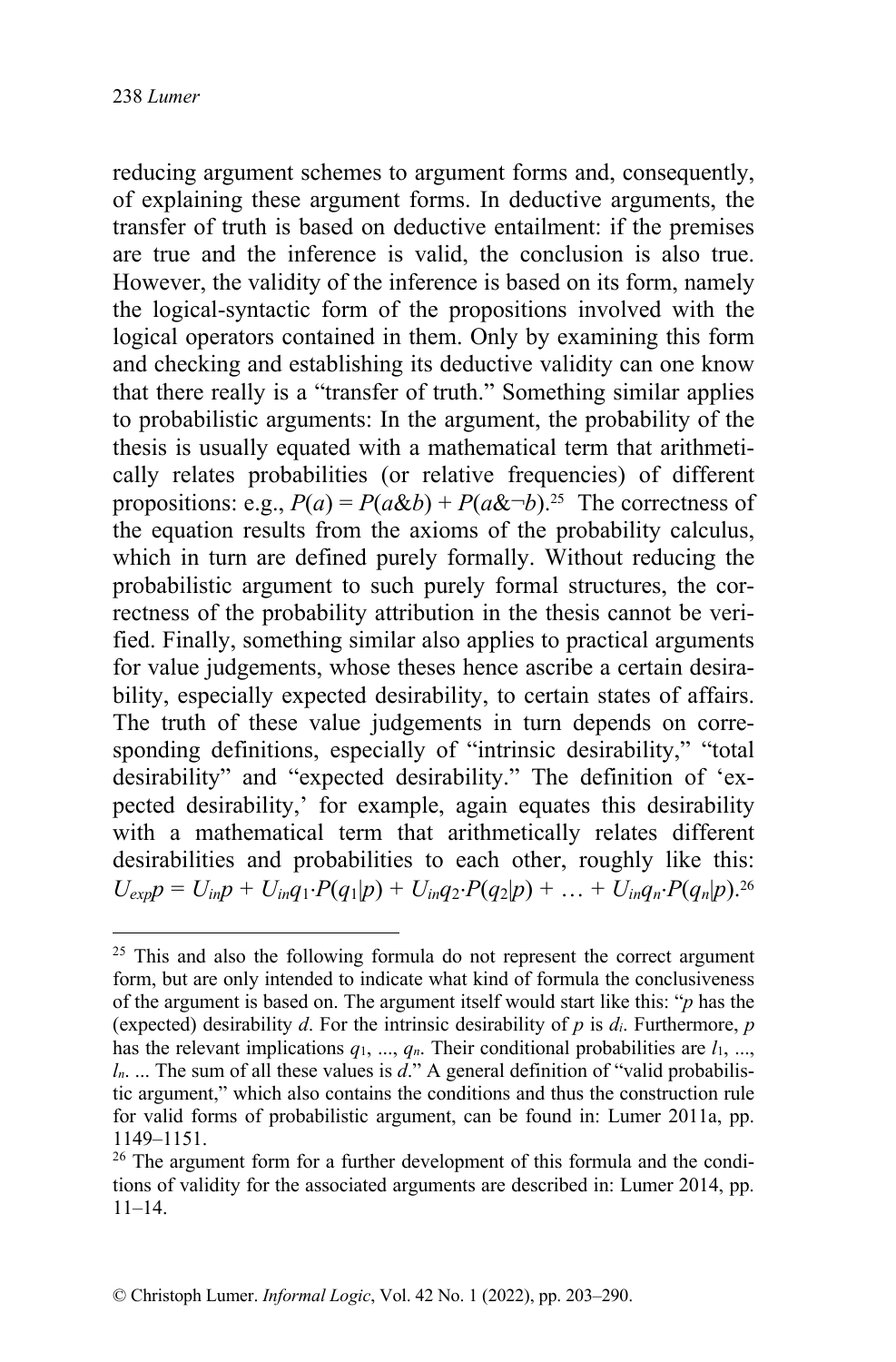Here, too, the truth of the thesis thus results from certain purely formal relations. If the argumentation theorist posits practical argument schemes but does not derive them from such purely formal relations, these schemes can either not be (argumentatively) valid at all—valid in the sense that their correct completion guarantees the acceptability of the thesis—or merely accidentally valid. And if the addressee of the practical argument does not reduce it to such formal relations, he cannot verify the truth of the desirability ascription in the thesis. And this implies that he has—despite the argument—no rational reason to accept the thesis. (This does not mean, by the way, that the arguer or the addressee must present the argument formally, or even as a formula. But the arguer and the addressee must be able to recognise the decisive form in the premises and the thesis and assign the parts of the argument to this form. Intuitive recognition without knowledge of explicit rules is sufficient.)

In the case of deductive, probabilistic and practical arguments, the following applies in general. That such arguments guarantee the truth or acceptability of their thesis depends on their conclusiveness, and this in turn is based on certain formal relations between the premises and the thesis. Thus, if the schema approach ignores the argument form, thus foregoing the verification of the inferential validity of the respective form, then it cannot guarantee the argumentative validity of the argument and therefore that the conclusion is true or acceptable. And as a consequence, the use of the argument scheme by an arguer or addressee does not, or, if it does, only accidentally, help to achieve truth or acceptability of her or his belief and in no case to rationally and justifiably *recognise* truth or acceptability. Therefore, in that case the most basic form of epistemic effectiveness (see AC1) is not provided. And, of course, the argument scheme can then also no longer be justified practically via the proof that its application leads to true or acceptable beliefs (against AC4). It is precisely the schema approach *as such*, i.e., its reliance only on schemes and its dispensing with any justification by the form of inference and of argument, that leads to the ineffectiveness of the arguments and to the lack of practical justification of the schemes. In other words, epistemic effectiveness of arguments and the justification of argument norms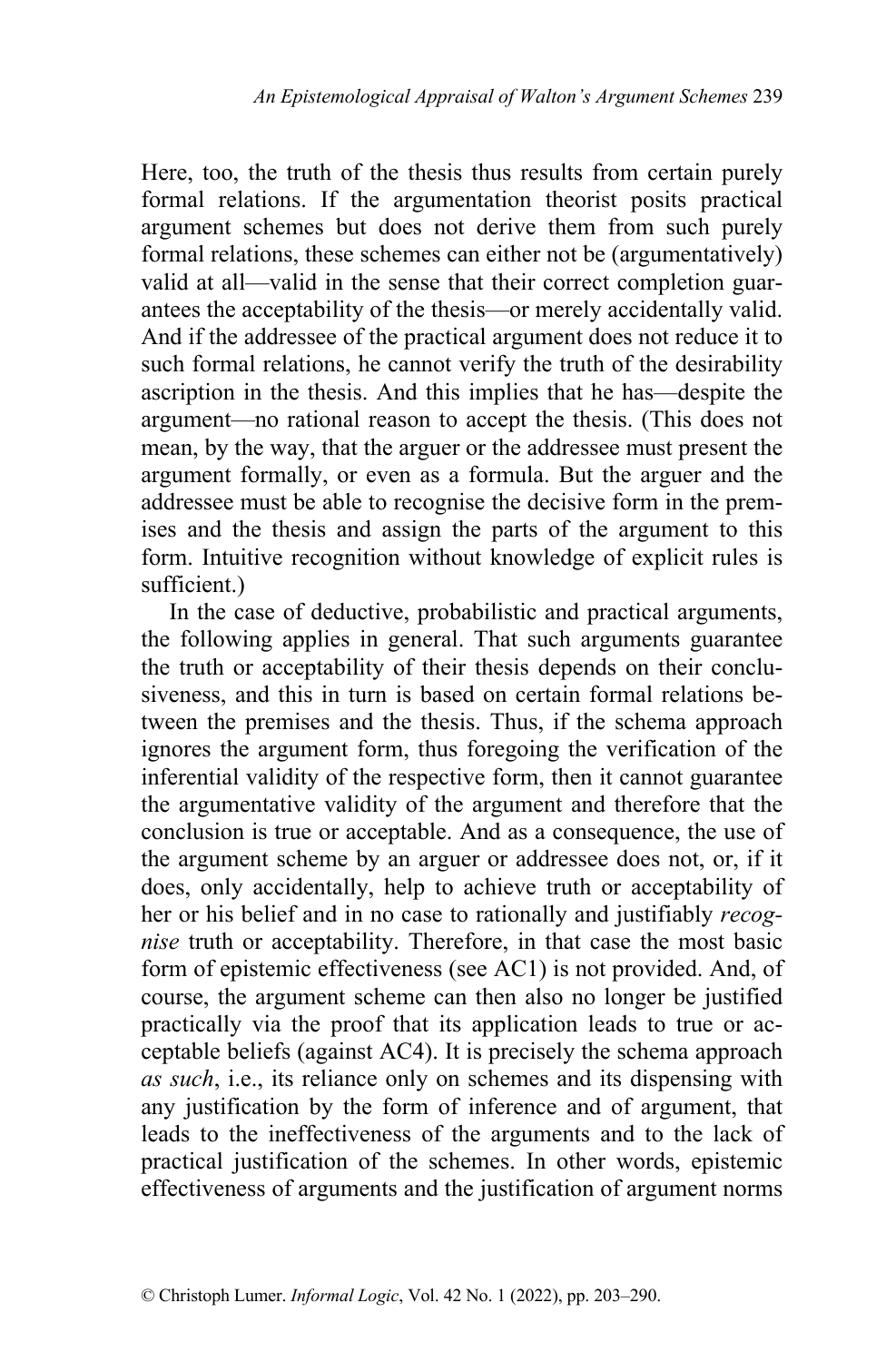can only be achieved by recourse to the appropriate form of inference and argument as well as the conditions of argumentative validity for argument classes.

Argument schemes are one abstraction level lower than argument forms (and two abstraction levels lower than argumentative validity criteria for argument classes). Therefore, the number of argument schemes is a multiple (depending on your inclination: a thousand times, ten thousand times ...) of the number of argument forms. And the number of argument forms is in turn a multiple in the case of deductive and probabilistic ones more than a hundredfold—of the number of validity criteria for argument classes. If, given these numerical ratios, one establishes norms for valid arguments solely by describing valid argument schemes and without recourse to argument forms or validity criteria for argument classes, then one obtains either an overabundance of normative argument schemes or incomplete normative specifications that omit many valid argument schemes, or both. Overabundance is a form of ineffectiveness (see AC3): one cannot remember all these argument schemes, and it takes considerable effort to check the fit to all known argument schemes when evaluating arguments. And the incompleteness of normative specifications is of course a violation of the completeness condition (AC2). In this respect, too, it is therefore true that it is precisely the schemes approach as such, i.e., relying only on schemes and not referring to argument forms or validity criteria for argument classes, that leads to the incompleteness and inefficiency of the normative specifications. In other words, systematic completeness of normative specifications that cover all valid arguments and efficiency through simplicity, namely a manageable number of normative conditions, can only be achieved by recourse to argument forms as well as to validity conditions for argument classes.

A schemes approach in (normative) argumentation theory may be easier for beginners at first. But even in the medium term it leads nowhere, for several reasons. The learner has too many schemes to learn; these nevertheless fail to capture many arguments and thus do not help him in assessing them: many schemes will be wrong and thus also lead to a false assessment of the arguments' validity and to the adoption of false beliefs; and he does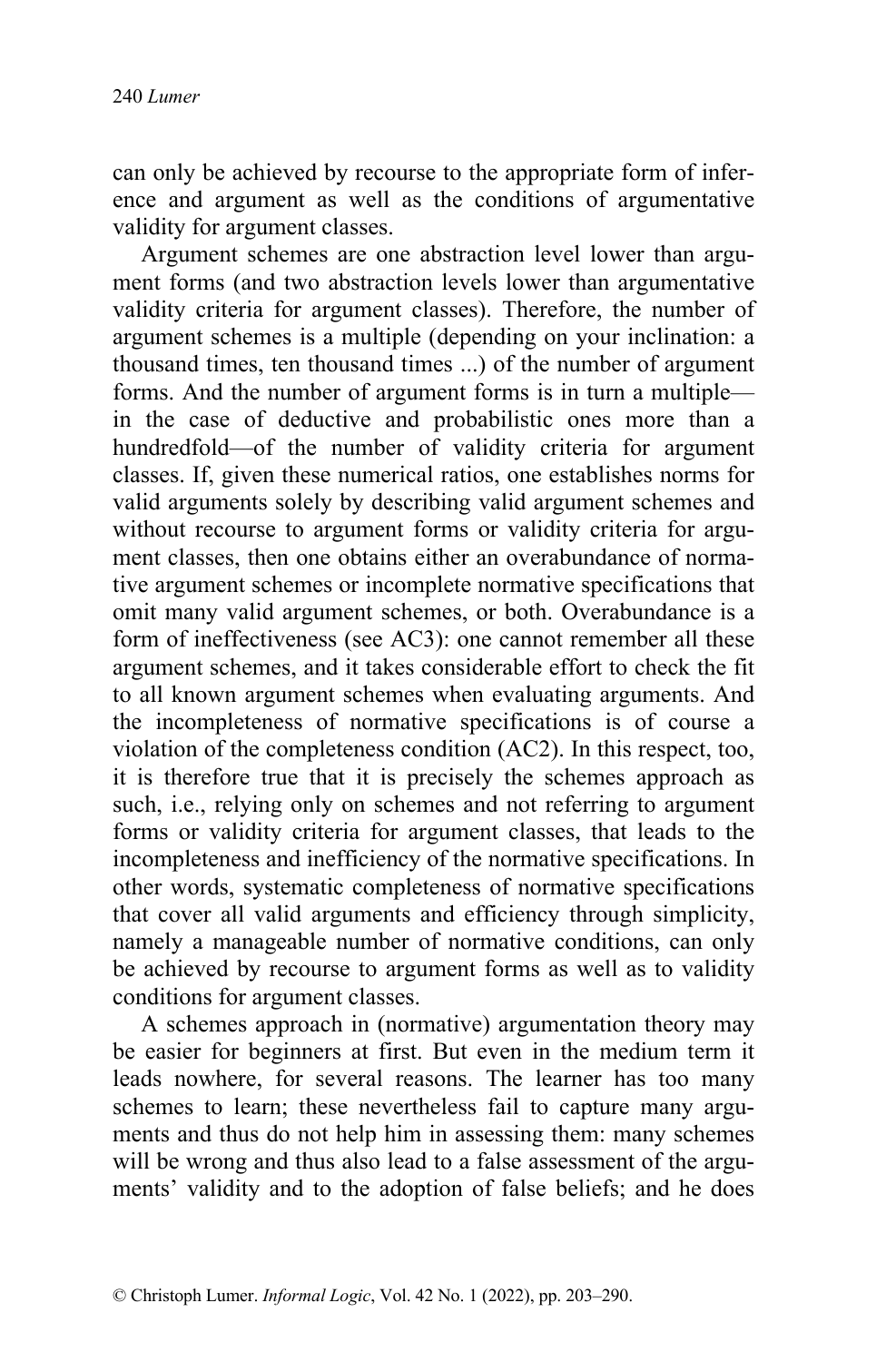not develop an understanding of the meaning and functioning of arguments. A more formal and functional-instrumental approach, like the epistemological approach in argumentation theory (Lumer 2005b), systematically begins by establishing the standard function of arguments (namely, to lead to rationally justified true or acceptable belief), then develops validity criteria for argument classes (and argument forms) on an epistemological basis (see e.g., Lumer 2011c, forthcoming) and assesses and justifies the validity of individual arguments on that basis. It might initially be more difficult for beginners because of the high level of abstraction involved, but it leads to a theoretical understanding of the meaning and functioning of arguments. It can capture all valid arguments, even complicated and completely new ones, i.e., assess whether they lead to acceptable opinions or not, and above all it does this, correctly applied, in a correct way, namely it leads to the correct assessment of the acceptability of theses.

## **5. The enthymematic form—Poor checkability of argumentative validity**

Walton, Reed and Macagno's argument schemes are mostly enthymematic (see Sect. 2.2 above). Because these are supposed to be normative schemes, I find this conception very problematic. In Sect. 9, the problem of enthymematic form is discussed in more detail using the example of the scheme Practical Inference.<sup>27</sup>

Arguments can only guarantee the acceptability of the thesis if the premises are true and if the thesis follows from the premises according to a valid inference form. Complete arguments, which hence contain all premises necessary for conclusiveness, also allow and simplify the complete verification of these conditions of acceptability for the addressee. Enthymematic arguments, which hence omit part of the premises, make this verification considerably more difficult: the addressee is not informed which premises must all be true for the thesis to be acceptable, and he is not implicitly urged to verify them, but must reconstruct the missing premise himself and then verify it, and he can also only then verify

 $27$  An analogous discussion of the Argument from Expert Opinion scheme is provided in: Lumer 2016, sect. 4 (pp. 14–17).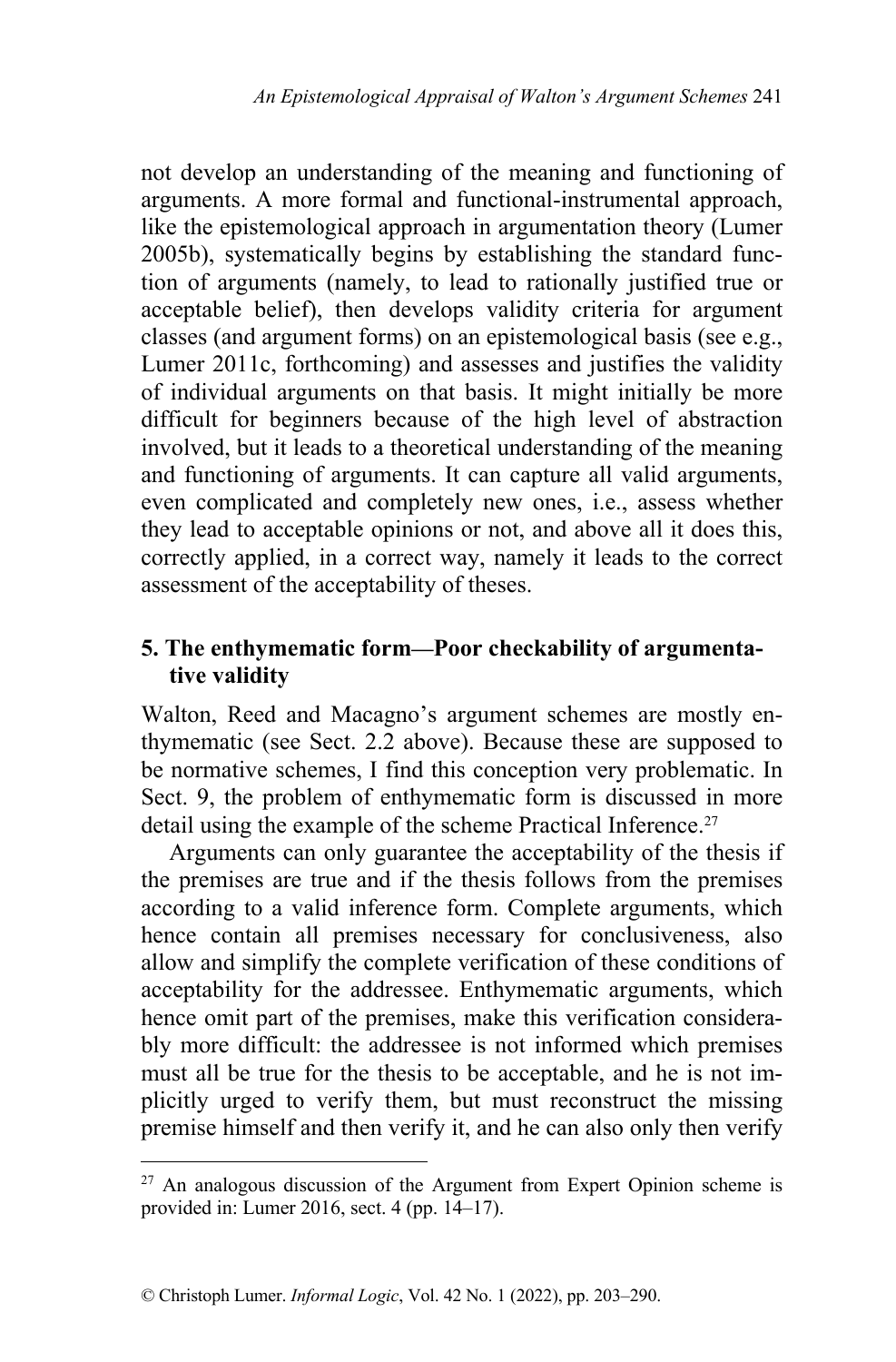whether the inference is valid.

Walton and his co-authors especially often omit the real main premise. However, in arguments with a quantitatively qualified, or, in everyday language, vaguely quantitatively (e.g., "most likely") qualified thesis, these main premises usually provide the qualification, which then appears again in the thesis. Without the main premise, the argument does not provide the addressee with a basis for the qualification of the thesis.

These are two very strong reasons against enthymemes in normative argument schemes, hence reasons in favour of complete argument schemes. Walton, Reed and Macagno consider whether to insert the missing premises into the argument scheme (2008, pp. 19-21), but reject this possibility with the single "reason": "It doesn't really matter that much which version you use" (Walton et al. 2008, p. 20). As I have just shown, first, this is wrong, and second, it is of course no reason *for* omitting important premises. Just before this, however, they write that the insertion of additional premises is "perilous" because the arguer can reject the attributed additional premise and may retreat to having not said so (p. 20, p. 18). This argument, however, confuses three things. (1) When it comes to finding out what the arguer thought, Walton and his coauthors may be right. (2) If, on the other hand, the aim is to check the validity of an argument, then the addition of premises, if it is done according to methodological rules (Lumer 2019), is a *concession to the arguer*, for without the additional premise the argument is not argumentatively valid. If a premise, reasonably believed by both the arguer and the addressee, is added that makes the argument (argumentatively) valid and adequate, the arguer should be grateful for this. If she rejects this premise and retreats to the fact that she did not say this, then the argument she delivers is just not a short form of a valid argument! (3) In the current context, however, the issue is something quite different, namely what good normative argument schemes should look like. In dealing with this question, the questions of interpretation raised by Walton, Reed and Macagno play no role at all. It is clear that a complete argument offers better verifiability, so normative argument schemes should be complete. In order to accommodate enthymematic argumentation practice and to allow for certain facili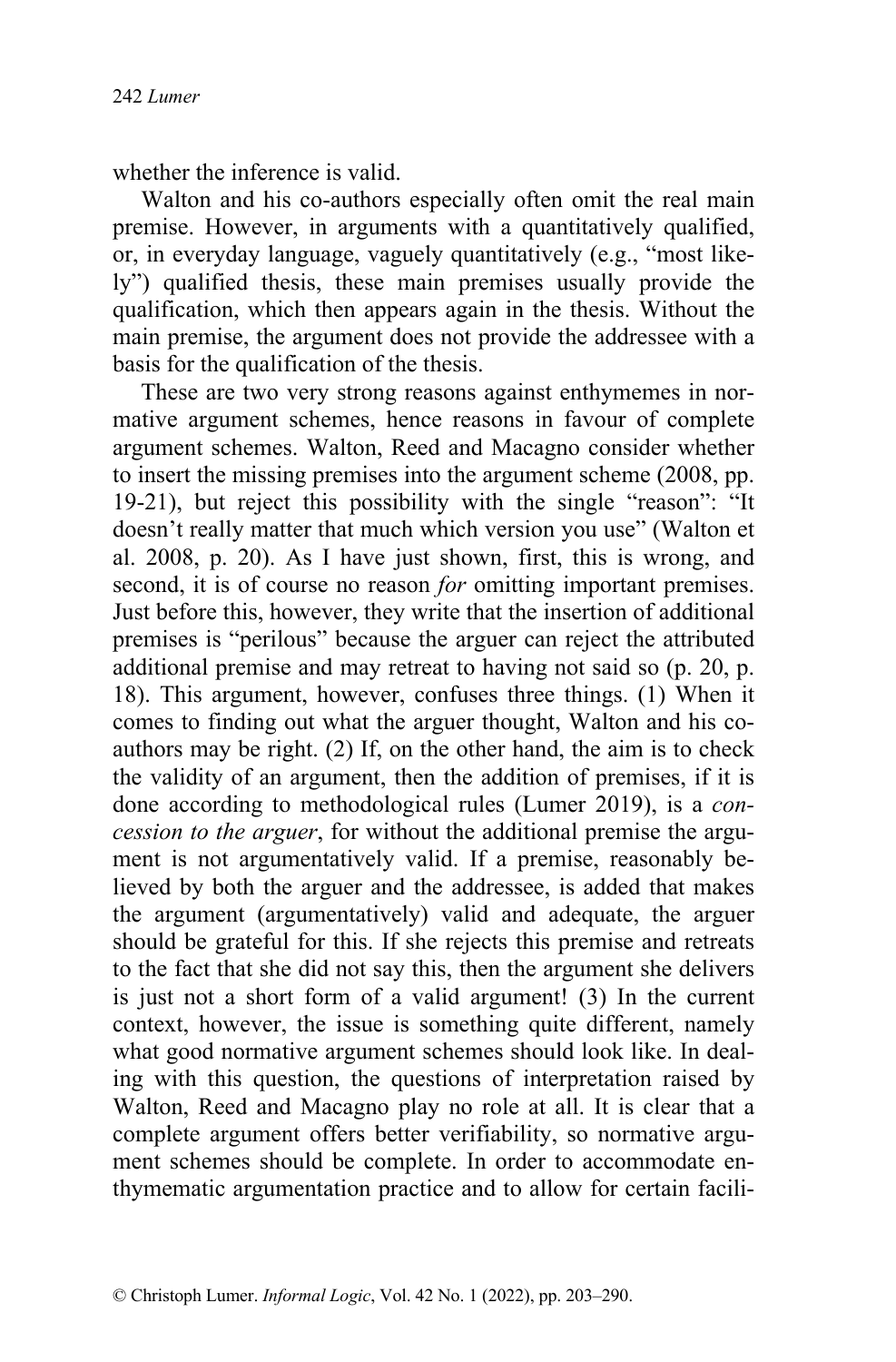tations, one can then also concede from a normative perspective in a liberalising additional rule that certain premises can be omitted in the presentation, but that they must nevertheless be true and also be justifiedly accepted by the arguer and addressee.<sup>28</sup> In short, Walton and his co-authors have not put forward good reasons for the enthymematic form, where there are strong reasons against it, that is in favour of the complete form.

## **6. The critical questions—Helpful but no solution to the problem of epistemic effectiveness**

The critical questions as a supplement to the argument schemes are a particular hallmark of Walton's approach in the theory of argument schemes. If skilfully chosen, they can help the addressee of an argument to examine specifically typical potential weaknesses of the argument. This is certainly an important addition to the tools of critical thinking. If, for example, the critical question applies to the truth of a particular premise (PT question), then it can be useful not simply to ask generally about the truth of the premise, but to be directed by the critical questions to typical weaknesses of a particular premise of the argument scheme. They then have a heuristic function; i.e., they do not prove anything themselves, but only offer aids for a more targeted search, without guaranteeing that there is anything to be found at all. Pointing out typical weak points in the justification of critical premises of a type of argumentation (PJ question) or frequent types of falsity of certain theses (RB question) are in the same way important heuristic additions to the instruments of critical thinking. The same applies to questions about the undercutters of uncertain arguments (UC questions), which can bring to light more specific information

<sup>&</sup>lt;sup>28</sup> Cf. e.g., Lumer 2005a, pp. 235–236: Conditions A2.2 and A5.4 of the definition of an "argumentatively valid argument" allow leaving out reasons of the ideal version, however within certain limits, namely that the ideal version can be rather easily be constructed from the remaining rest. The special conditions for singular argument types in Lumer 1990 (pp. 188; 258–259; 277–278; 362– 363; 365–366; 2011a, p. 1150; 2014, p. 13) always distinguish between ideal and not ideal though still argumentatively valid arguments by means of a 'liberalization rule,' which permits to leave implicit certain reasons.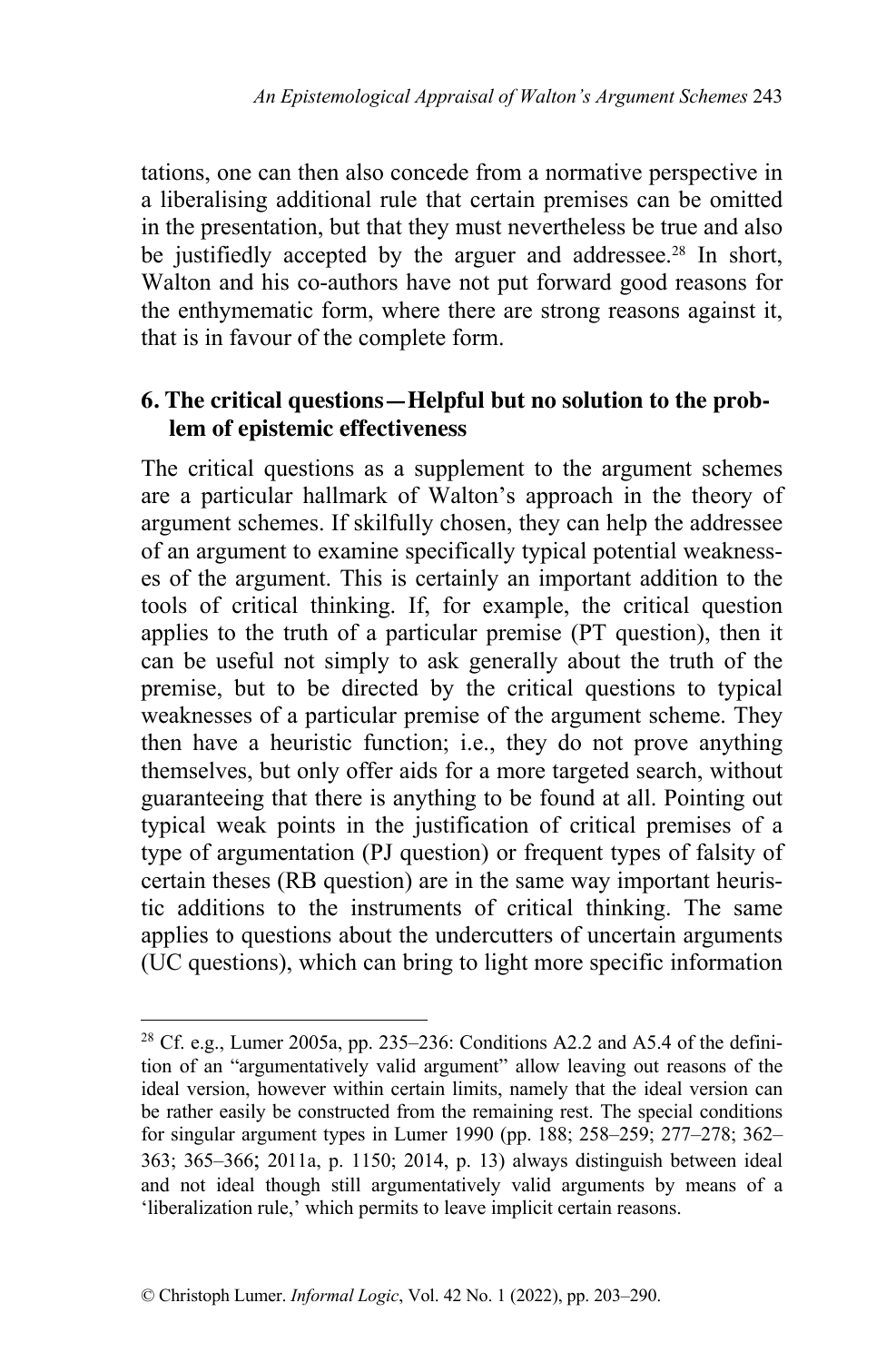that calls into question the applicability of, in particular, the statistical information used in the argument or immediately points to the existence of more specific statistical information that takes precedence over the one used. So far, so good.

Let us now look at some of the weaknesses of the critical questions. If the compendium also contains many enthymemtatic argument schemes, then the critical questions about the enthymemtatic schemes should at least also contain critical questions about the truth of the premises to be supplemented (MP question) as compensation for this concession to the usual mode of presentation of arguments. It is all the more surprising that there is only one question of this type in the compendium (AS43, CQ3). This is a case of a lack of effectiveness of the argument-schema-question combinations (against AC1). It is also astonishing that there are questions about the conclusiveness of the argument at all (AS6.1, CQ2; AS9, CQ1; AS10, CQ1; AS28, CQ1; AS30, CQ1; AS53, CQ1, CQ2; AS58, CQ2). After all, guaranteeing conclusiveness should actually already be the primary task of argument schemes themselves (as well as the function of argument forms)—whereby the conclusiveness of uncertain arguments does not exclude the existence of undercutters. That Walton, Reed and Macagno also provide for critical questions about the conclusiveness of the instantiations of a scheme is then an indirect admission that the associated schemes do not fulfil their primary task, namely, to guarantee this conclusiveness (as already criticized above (Sect. 4, point 5) as lacking effectiveness (AC1)). If one systematically introduces critical questions as heuristic instruments of critical thinking at all, it is problematic, namely a further violation of the effectiveness requirement (AC1), that the individual schemes are so unequally provided with critical questions: as noted, from zero to seven. Massive additions would still be possible here.

Beyond the function of critical questions as heuristic instruments of critical thinking, which I have approved of, for Walton critical questions have a completely different, in the present context even more important function, namely, to solve the problem of the conclusiveness of uncertain arguments, through the critical questions themselves and the dialogue started with them (Walton et al. 2008, pp 7-9). And here, in my opinion, lies a basic problem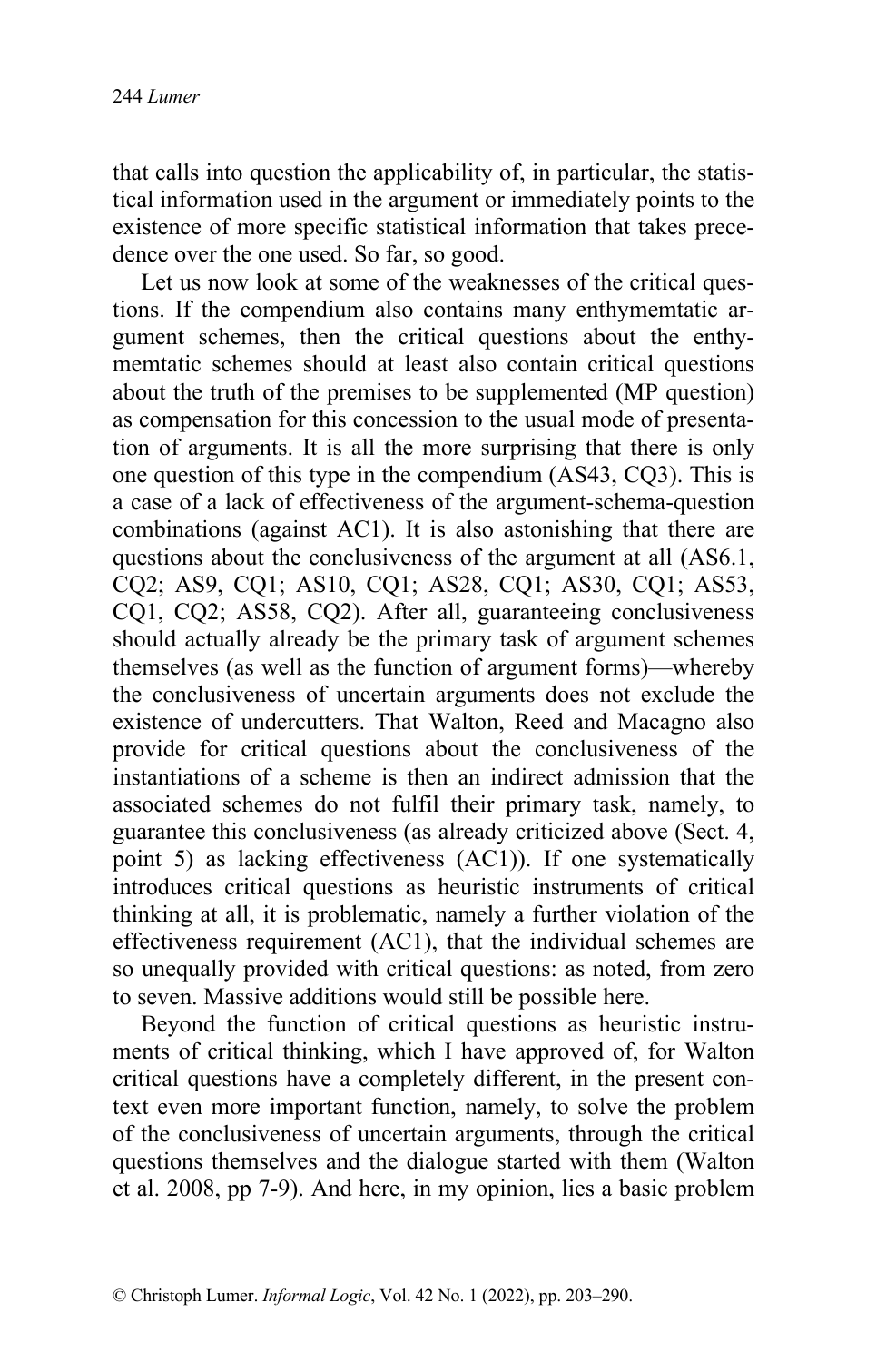of Walton's theory of argument schemes. Walton and his co-authors write:

A presumptive argumentation scheme imposes a relation of conveyance on the respondent such that if he accepts the premises, and if the scheme is applicable, and if all the requirements of the scheme are met, the conclusion is conveyed to him by these factors. That […] does mean that he has now been given a cogent reason for accepting it [...]. Otherwise, he is somehow being illogical or unreasonable. (Walton et al. 2008, p. 36; similar: p. 9.)

And in the negative case:

If the respondent asks one of the critical questions matching the scheme and the proponent fails to offer an adequate answer, the argument defaults. Thus we see that defeasability is linked to a dialogue structure in which a burden can shift back and forth. The original weight of an argument, before it defaulted and had to be retracted, is restored only when the proponent gives a successful answer to the question. (Walton et al. 2008, p. 9.)

The success or failure of argumentation is thus defined by the success or failure in dialogue whether or not the arguer can answer the critical questions that may be raised. Walton, Reed and Macagno do not say exactly what kind of success is involved here, whether (1) argumentative validity of the argument, (2) additionally its situational adequacy for rational persuasion or (3) the factual persuasion of the addressee. But in principle, all three types of success are independent of dialogue, so dialogue cannot be the means to success or failure of argumentation, the counterpart to the conclusiveness of deductive arguments.

Here are the reasons for this threefold counter-claim of independence from dialogue.

*Ad 1: Argumentative validity without dialogue: Argumentative validity* is the property of an argument to guarantee the truth or acceptability of the thesis. It provides this guarantee by asserting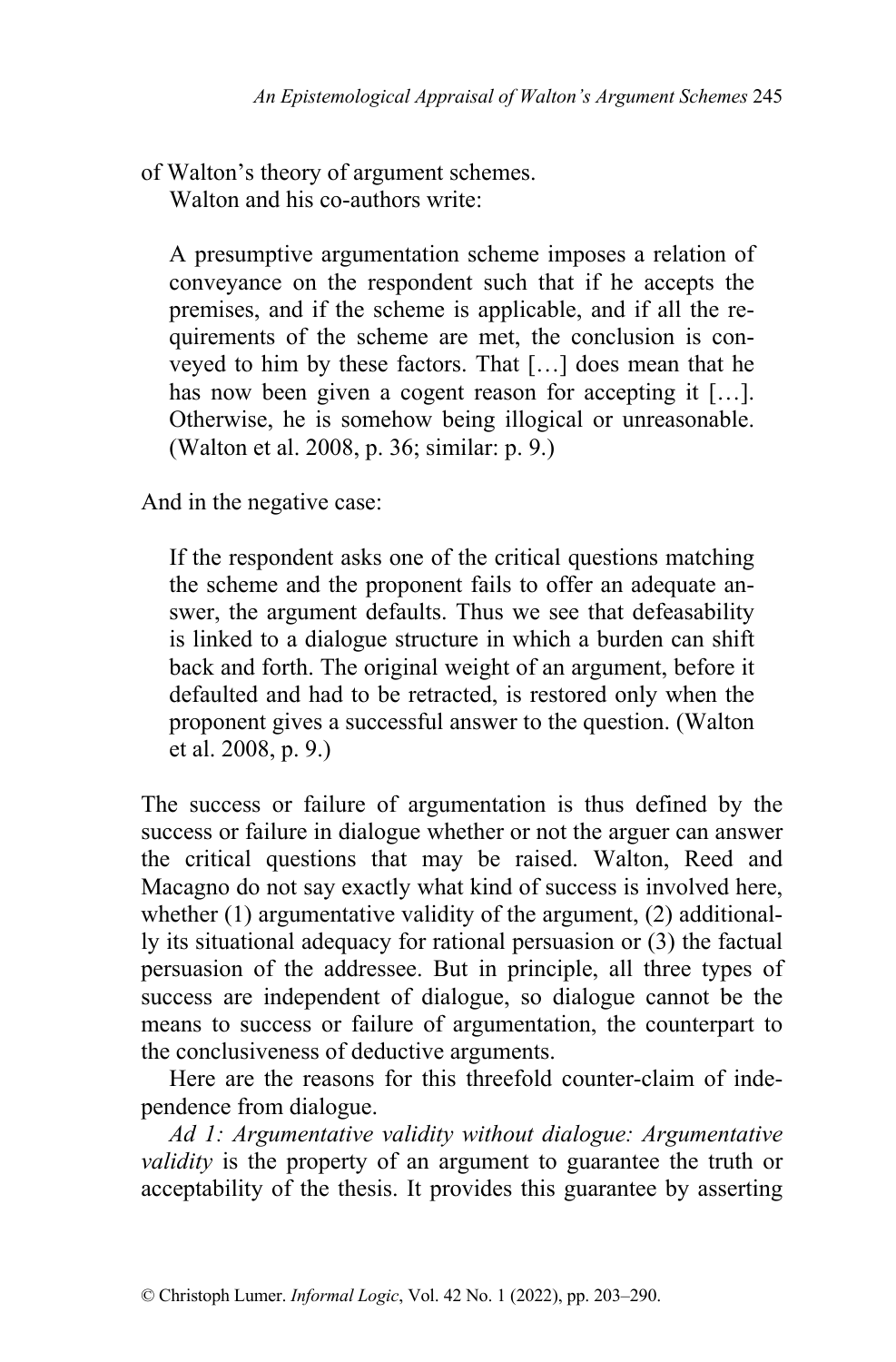sufficient conditions for the truth or acceptability of the thesis (explicitly or implicitly) to be fulfilled. Such sufficient truth or acceptability conditions are listed generalised in epistemological principles such as the deductive epistemological principle, "A proposition is true if it is logically implied by true propositions." The argument specifies these general conditions in a certain form for the respective thesis. (An example of specification: "The proposition 'Socrates is mortal' is true if (i) the propositions 'All humans are mortal' and 'Socrates is a human' are true and (ii) they logically imply 'Socrates is mortal'." Argument: "Socrates is mortal. For all humans are mortal; and Socrates is a human.") The addressee can then check the fulfilment of these specified conditions in detail, thereby using the general conditions of the principle of knowledge as a checklist in the background. If the result of the check is positive, he has recognised the truth or acceptability of the thesis. (Lumer 2005a, pp. 219-224.) The conditions required to be fulfilled in epistemological principles are things like the truth of the premises or the conclusiveness of the inferential relation where the latter could also be formulated as a *formal premise*: "The premises  $p_1, ..., p_n$  logically imply the conclusion  $q$ ." These are all time- and person-independent conditions, they are either fulfilled or not fulfilled; a dialogue does not change this fulfilment. In the case of uncertain, plausibilistic argumentation, an information condition (best evidence condition) is always added to the types of conditions mentioned, which makes the argumentation dependent on a certain database: "The underlying database *d* does not contain any information that would permit a stronger, bettergrounded conclusion with regard to thesis *q* or an equally wellfounded conclusion but in contrast to *q*." Of course, this database is then supposed to be the addressee's information set (this will be discussed below). Whether this best evidence condition is fulfilled is again independent of the outcome of a dialogue conducted after the argumentation. Overall, then, the argumentative validity of the argument is independent of the outcome of any dialogue. The explanation just given (of how arguments can guarantee argumentative validity by orienting themselves to epistemic principles and how this orientation makes the validity of the argument independent of any dialogue) used the proceeding of the Practical Argu-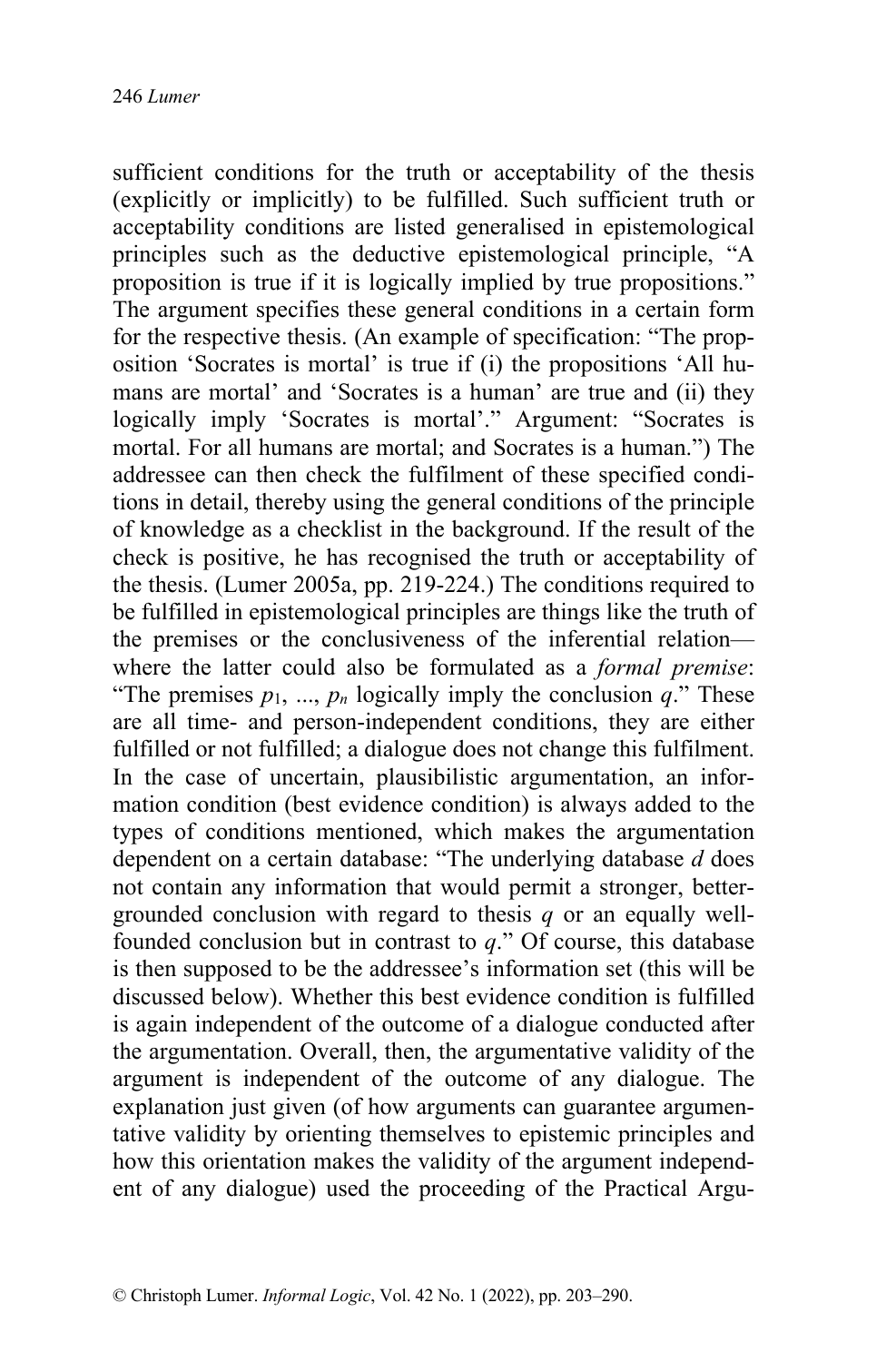mentation Theory as an example of a special epistemological approach. But it also applies independently of this particular approach: if arguments are to be valid in the sense mentioned above, i.e., if they are to guarantee the epistemic acceptability of the thesis, then they must be oriented towards some epistemological principles in the broad sense—truth definitions, conditional truth statements, truth-related acceptability criteria for theses or the like—(these do not have to be *a priori* those used in Practical Argumentation Theory), which specify precise conditions for the acceptability of theses. Because of its objectivity, truth does not depend on subjective agreement anyway; the weaker, indeed situation-dependent acceptability depends not only on the objective conditions but also on the limitedness of the relevant knowledge and thus on the amount of information available in each case (the less relevant knowledge is available, the less wellfounded theses are still acceptable)—but not on the dialogic agreement of an addressee. (The consent of the addressee can, however, signal that his set of information has been well estimated and that the argumentation has been well directed.) The real problem in Walton's theory, which is why he puts forward the opposite thesis and defines the success of argumentation via the success in dialogue as well as formulating the critical questions, is that he has no epistemological principles for plausibilistic arguments. (By the way, Walton's theory is not the only theory with this problem; most normative argumentation theories have the same problem.) But such epistemological principles do exist. For probabilistic arguments, for example, the probabilistic epistemological principle applies.29 In practical arguments for value judgements, the basic epistemological principles are the various definitions of "desirability," especially "intrinsic desirability" and above all "expected

<sup>29</sup> *Probabilistic epistemological principle:* "A probabilistic proposition *p* (with the database *d* is true if *(1. Conclusiveness) p* follows from elements of *d* according to the probability calculus, *(2. No better information, NBI)* if this inference (of *p* from elements of *d*) provides the strongest possible justification among the justifications for *p* within *d* or for a proposition incompatible with *p* (in short: if *d* contains no better information about *p*) and *(3. Rationality of d)* if the database *d* is rational (i.e., *d* is consistent and also contains the associated justifications for all elements of *d* that can be justified in principle)."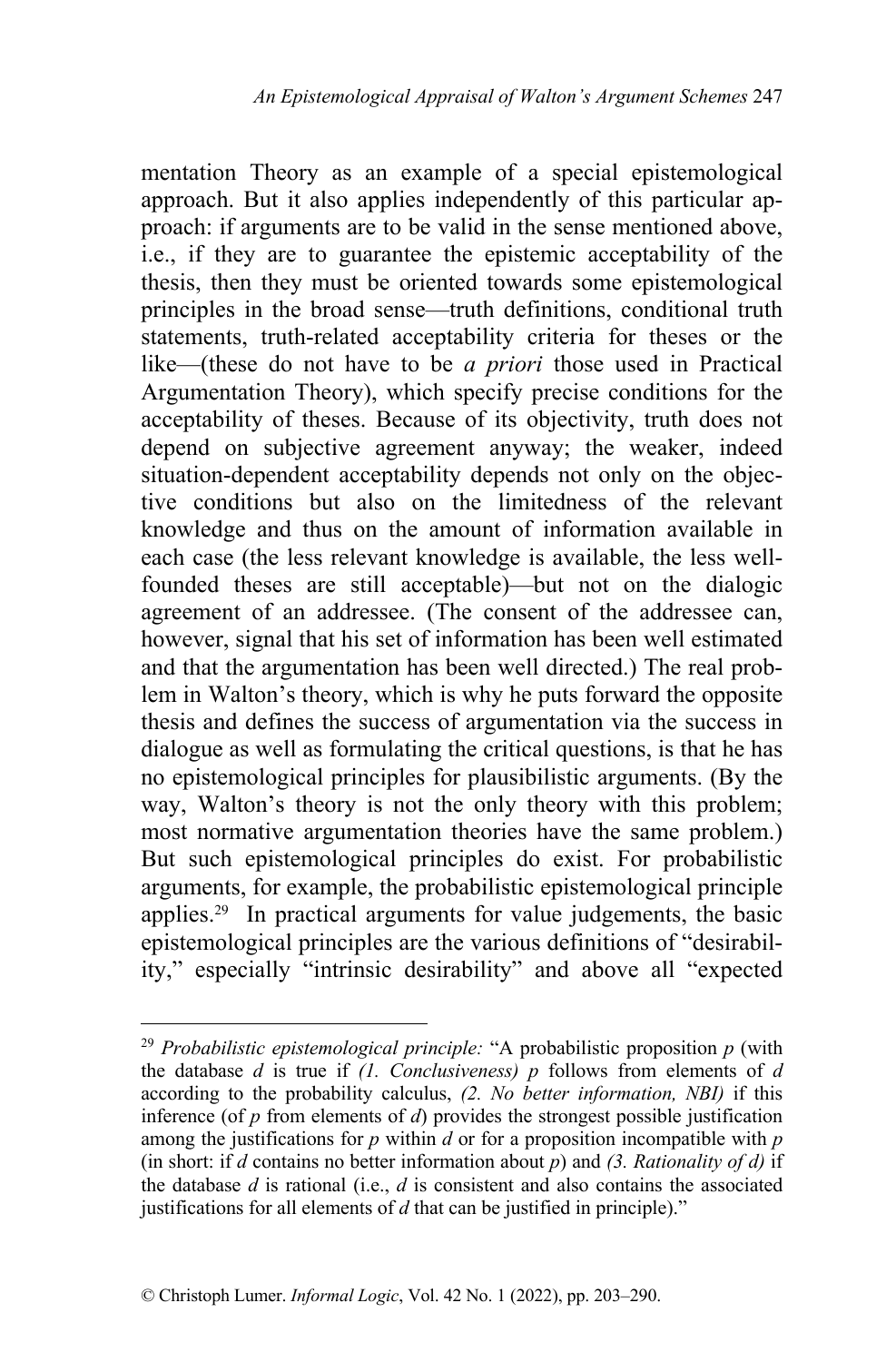desirability."<sup>30</sup> Whether the conditions of the probabilistic epistemological principle or of one of the "desirability" definitions are fulfilled in a concrete case for a specific judgement is again completely independent of a dialogue between the arguer and the addressee.

*Ad 2: Situational adequacy without dialogue:* If the standard function of arguments is to bring the addressee to a (rationally justified) true or acceptable belief—which Walton accepts, as has been noted (Walton and Sartor 2013, p. 111, Abstract; p. 122) then they are instruments whose use, like that of many other instruments, may vary in adequacy for the standard function in different situations. In particular, the premises and the inferential relation must be epistemically accessible to the addressee; he must have justifiedly recognised them as acceptable.<sup>31</sup> Therefore, one will and can, for example, argue differently to a well-informed addressee than to a layman in the field who lacks much relevant information. The presentation of even a valid argument can fail, remain epistemically unsuccessful, if it has not been used adequately. Does this make the argument dependent on dialogue? First of all, the adequacy of an argument for rational persuasion consists in the fact that it is addressed to an open-minded, rational, etc. addressee, who justifiedly believes in the premises and understands the meaning of the inferential relation. These are all conditions that have nothing to do with a dialogue. Even a completely (and for sure) one-sidedly communicated argument can be adequate, whether in a book, or possibly from past times, or in a media report, etc. The fulfilment of the adequacy conditions is thus independent of a dialogue; they can be fulfilled if there is no dialogue at all. However, argumentative dialogues, if they take

<sup>&</sup>lt;sup>30</sup> Definition of *"expected desirability,"* simplified: "The expected desirability of *p* for the subject *s* is equal to the sum of (i) the intrinsic desirability of *p* for *s* and (ii) the sum of all intrinsic desirabilities of the consequences  $p_1, ..., p_n$  of  $p$ relevant for *s*, each multiplied by their probability conditional on *p*." (A bit more formally:  $U_{exp}p$ , $s = U_{int}p$ , $s + (U_{int}p_1 \cdot P(p_1|p) + ... + U_{int}p_n \cdot P(p_n|p))$ .) (Cf. Bicchieri 1998, p. 824; Lumer 2014, pp. 8–10).

 $31$  Conditions for the adequate use of deductive arguments for rational persuasion are presented e.g., in: Lumer 1990, p. 189, for practical arguments in: 2011a, pp. 13–14, for arguments in general in: 2005a, p. 236.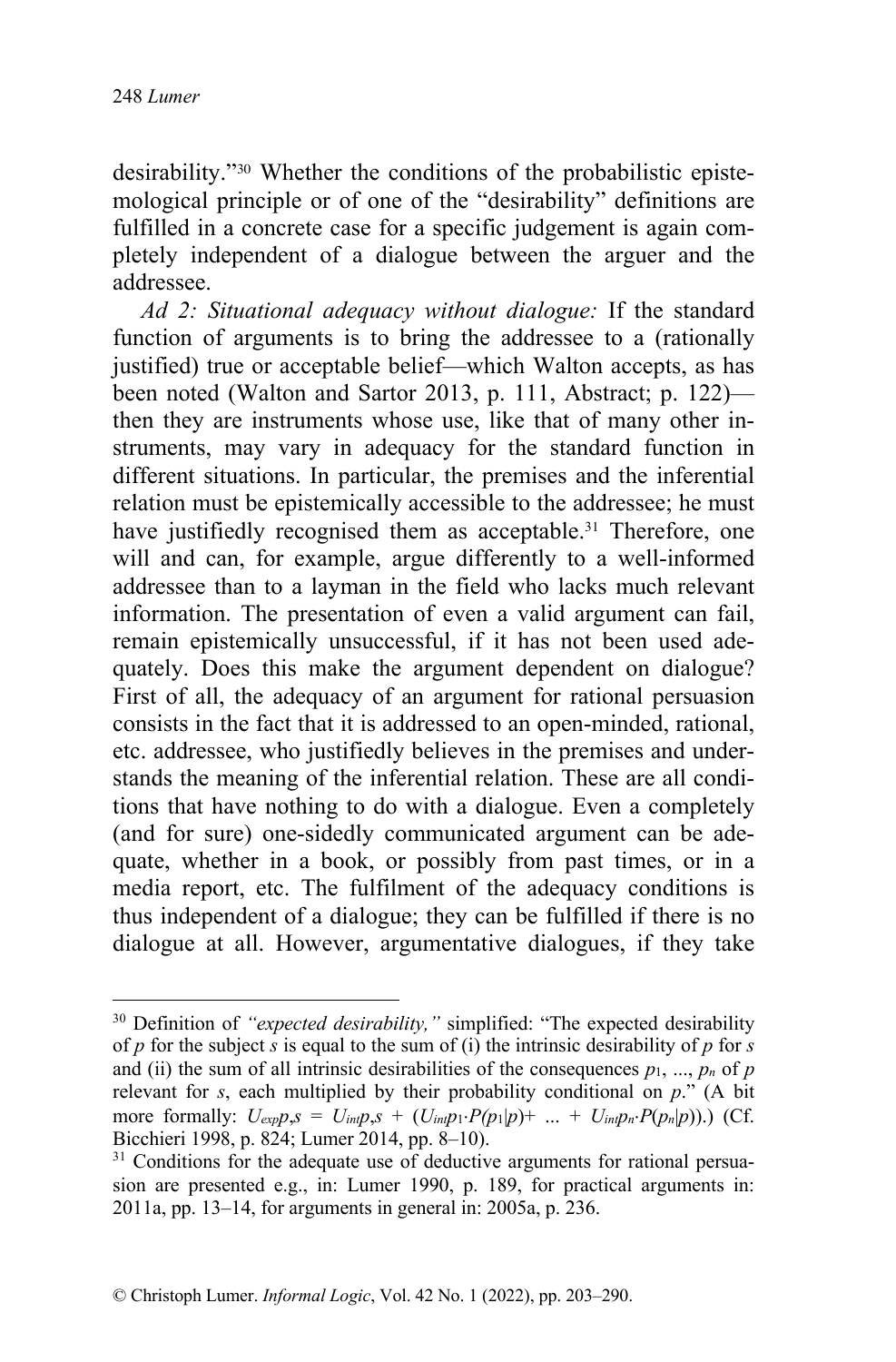place at all, are designed, among other things, to help achieve adequacy or, conversely, to reveal an inadequacy of the argument. Does this make adequacy dialogical? (1) Embedding the argument in a dialogue can help to eliminate an initial inadequacy. An element of the argument that is incomprehensible to the addressee is clarified; or the arguer adds a new premise or a justification for a premise when asked, so that the extended argument is now adequate for the addressee. Dialogue thus *helps* to achieve adequacy; in such a situation, it helps to adapt the epistemic situation of the addressee and the argument to each other in such a way that, in the end, the addressee is provided with an adequate argument for the thesis in question. But the dialogue does not, in a quasi-magical way, *produce* the adequacy of the argument. Rather, the dialogue either changes the epistemic situation of the addressee (by providing additional information) in such a way that the (initial) argument is now adequate; or the dialogue leads the arguer finally to present a variant of the initial argument that is adequate. This adequacy consists mainly in the fact that finally premises and inferential relations are used that are justified and accepted by the addressee. However, this justified acceptance is not itself a dialogical fact. (2) Conversely, the dialogue—or more precisely: the critical pronouncements of the addressee—can also reveal the inadequacy of the argument: (2.1) The dialogue can reveal that the addressee already believes in the thesis or needs a higher level of justification than the argument presented can provide, or that the addressee is irrational, ignores the language used, is not openminded or the like. (2.2) The dialogue makes clear that the arguer cannot provide a justification for a premise used in the argument that is epistemically accessible to the addressee (even if this premise is true and the arguer herself has a justification for it, but this justification may be epistemically inaccessible to the addressee). (2.3) In the case of an uncertain argument, the addressee provides new, undercutting information that extends the data base in such a way that the condition of best evidence is no longer fulfilled (with the data base extended by the new information, a stronger or equally well-founded conclusion can be justified that is incompatible with the thesis). (The difference between (2.2) and (2.3) is that in (2.2) the inadequacy is due to the lack of epistemic accessibility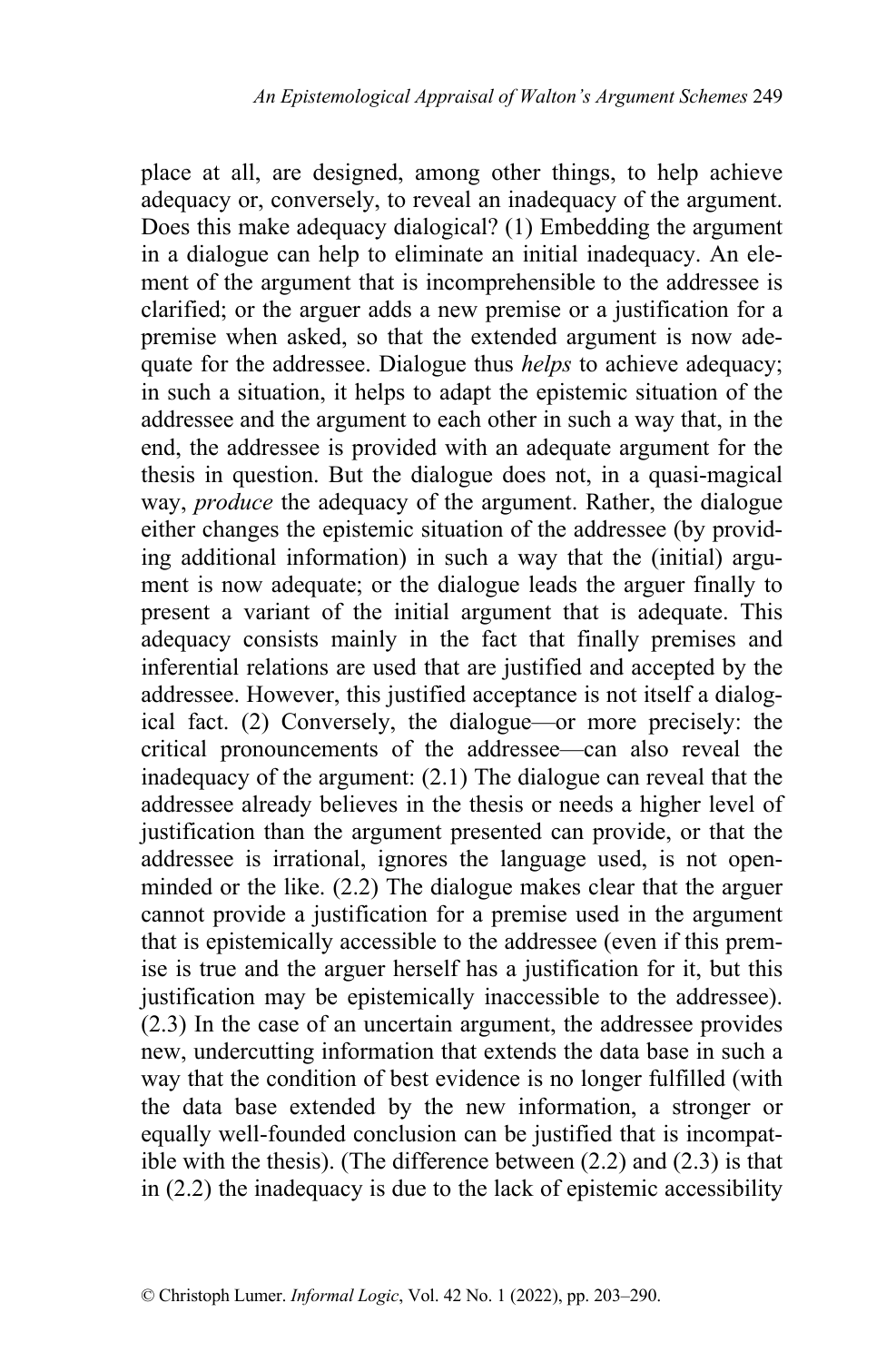of a premise (the addressee lacks information), whereas in (2.3) the inadequacy is due to an increase of information that no longer allows the use of the initial argument.) In all three cases, (2.1) to (2.3), the inadequacy of the argument presented is independent of the dialogue. The dialogue only *reveals* the inadequacy, makes it obvious. But the inadequacy existed from the beginning, it was just not recognisable.

*Ad 3: Rational persuasion without dialogue:* If an argument is used adequately for rational persuasion, then it usually also leads to success in persuasion. This normal case has already been dealt with in the discussion about the possible necessity of dialogue for the adequacy of an argument (Ad 2). Here, therefore, we are only concerned with the special case in which the argument does not lead to successful persuasion despite being used adequately. This can be because, for example, the argument must first "sink in" before the addressee can accept it; or the justified thesis contradicts fundamental or too many of his convictions, thus coherently requiring a great many consequential changes from which the addressee shrinks back. However, none of these are circumstances that dialogue would specifically create by asking critical questions and answering them. In this respect, it also applies to the rest of the (missing) success of persuasion that still needs to be clarified here, that it is not generated by dialogue.

The argument against a dialogical conception of the success of arguments just presented developed (suggestively) a positive counter-position to Walton's approach; it relied heavily on basic ideas of the epistemological theory of argumentation. This may be unacceptable to some readers. I will therefore present a few more independent arguments against the dialogical conception of the success of in particular non-deductive arguments.

So, a further argument against Walton's idea of answering the question of the criteria for good defeasible arguments by making recourse to dialogue is this. The quality, argumentative validity or acceptability of an *argument* and hence the truth, probability or acceptability of its conclusion can hardly be a question of dialogue and burden of proof because we can use these arguments privately, for ourselves or we can scrutinize written arguments of arguers who are unreachable for us (dead, staying in distant places etc.) for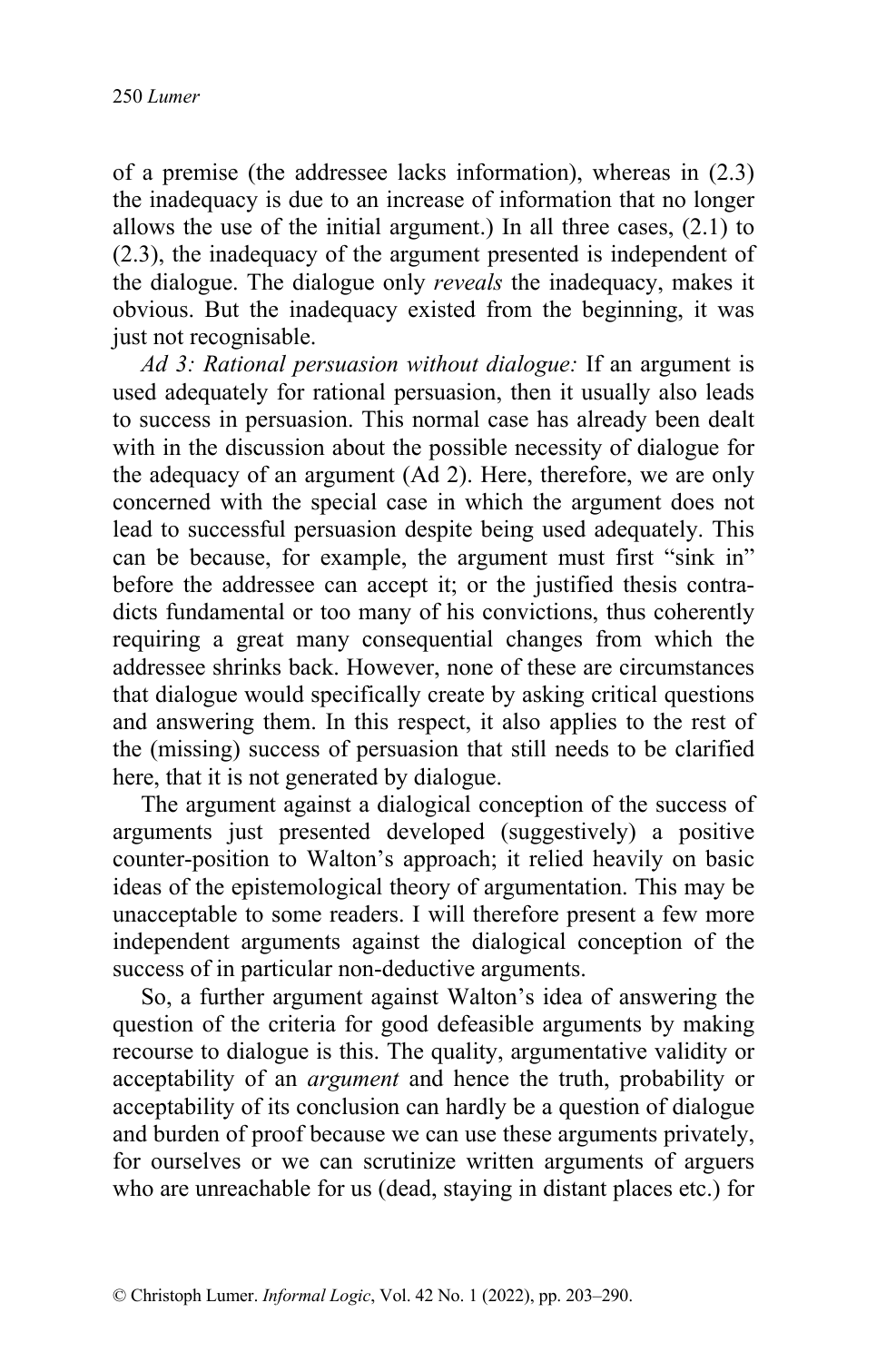epistemic purposes, that is for examining whether the thesis is true. In such cases there is no respondent and no burden of proof. We can also use the critical questions that others provide or that we develop ourselves individually when examining the arguments, but just as heuristic indications of possible weak points that should perhaps be examined particularly critically.<sup>32</sup> The reason for this independence of arguments from dialogue is that argumentation is about forming true or at least acceptable opinions (as Walton also acknowledges: Walton and Sartor 2013, p. 111) by checking conditions for the acceptability of the propositions in question. Such a process of cognition, however, is essentially an inner-psychic cognitive process in which in particular information is compared. What others comment on the fulfilment of the conditions of acceptability, in their responses to an argument, is primarily irrelevant for the actual fulfilment of these conditions and thus for the acceptability of the proposition. Macagno and Walton write that plausibilist arguments differ from deductive arguments in that they do not simply transfer truth, but an attitude (Macagno and Walton 2014, p. 185). But deductive arguments also try to do this, viz. transfer a belief! Only they do so in such a way that they rely on

 $32$  Ian Dove once replied to this objection that even if an adequate partner for a dialogue is missing this does not make dialogicity of argumentation problematic: one can imagine an ideal or abstract partner; Plato is not present to answer our critical questions, but we can figure out nonetheless whether an advocate of Platonism would be able to answer our critical questions. And if I myself am the argument's addressee, I can function as an arguer as well as an addressee (Dove 2011, p. 3). But this does not refute my argument. Of course, I *can* imagine such dialogues, but I *need* not and usually do not do so in order to check the acceptability of the thesis on the basis of the criteria mentioned in the argument. Furthermore, if I imagine how Plato would respond to an objection of mine, the objection that he did not take into account certain relevant side effects in a proposal, which make this proposal suboptimal, and I come to the conclusion that he cannot parry my objection because at that time such kinds of side effects were completely unknown, then the correctness of my own evaluation does not depend on Plato's "failure," but on whether these side effects actually exist and whether they are correspondingly negative etc., which today I can perhaps recognize better than he could in his time. The inclusion of others in the whole process of cognition only helps to get additional information, to be pointed towards possibilities of cognition and, vice versa, to mistakes in one's own cognition (Lumer 1988, 448–450). This inclusion does not make the argumentatively guided recognition, hence a mental process, dialogical.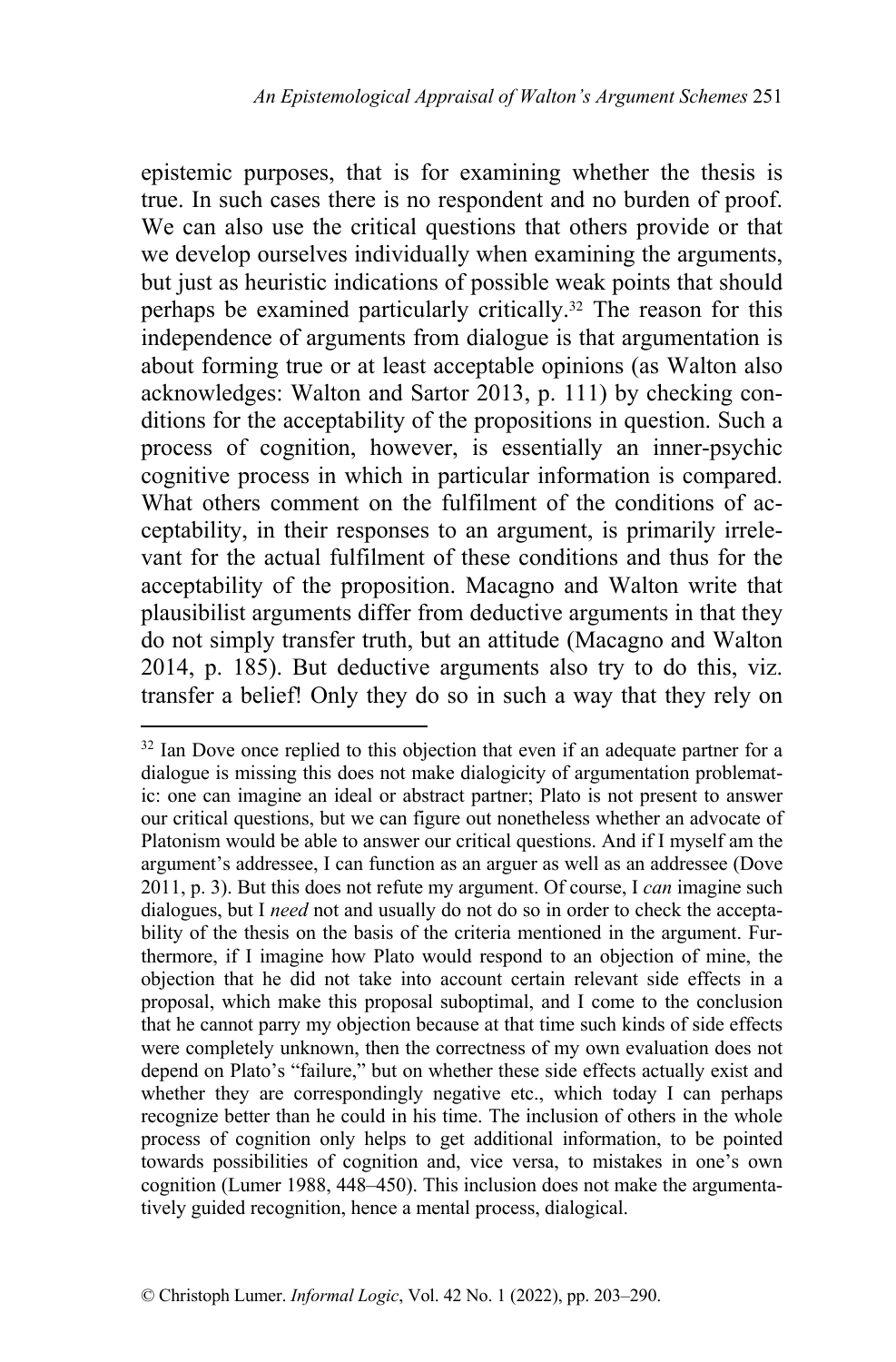the *deductive epistemological principle* (see above: "A proposition is true if it is logically implied by true propositions"). The addressee accepts the deductive argument and its conclusion precisely when he has recognised on the basis of the argument that the conditions of this principle for the conclusion in question are fulfilled in the way stated in the argument (the premises are true, and these logically imply the thesis). I have pointed out that Walton does not provide a plausibilistic counterpart to this deductive principle, which formulates the condition for the acceptability of the thesis and is itself again epistemologically (in the broad sense) justified. Therefore, he cannot explain rational persuasion through plausibilist arguments. The vague indication that the addressee could ask the arguer critical questions, which the latter would then have to answer, is no substitute for such an epistemological principle. For these critical questions, as we have seen, only aim at the individual elements of the arguments and thus at the conditions of the acceptability of the thesis, among other things at the conclusiveness of the argument (CT question), which would have to be summarised in such an epistemological principle. Whether the addressee actually asks a critical question and, if so, whether the arguer then answers it adequately, is primarily irrelevant for the actual fulfilment of the conditions of acceptability. Because Walton does not formulate such epistemological principles and show how their conditions are worked through in the argument, he lacks an explanatory approach to how arguments can guarantee acceptability. The reference to the possible dialogue (and its outcome) is, to repeat, not such an explanation, because it again refers to the conditions of acceptability. Dialogicity, per se, introduced by the critical questions is thus not an effective means of achieving the validity of the argument and the acceptability of the thesis (violation of AC1). Dialogue can help to achieve the acceptability of the finally believed thesis even more surely; but this presupposes an orientation of the dialogue towards, among other things, plausbilistic principles of knowledge, which are missing in Walton.

 A further reason why dialogicity, especially the satisfactory responses of the arguer to the addressee's critical questions, cannot explain or define the validity of the argument and the acceptability of the thesis, is this. If I present a bad argument to a clever or to a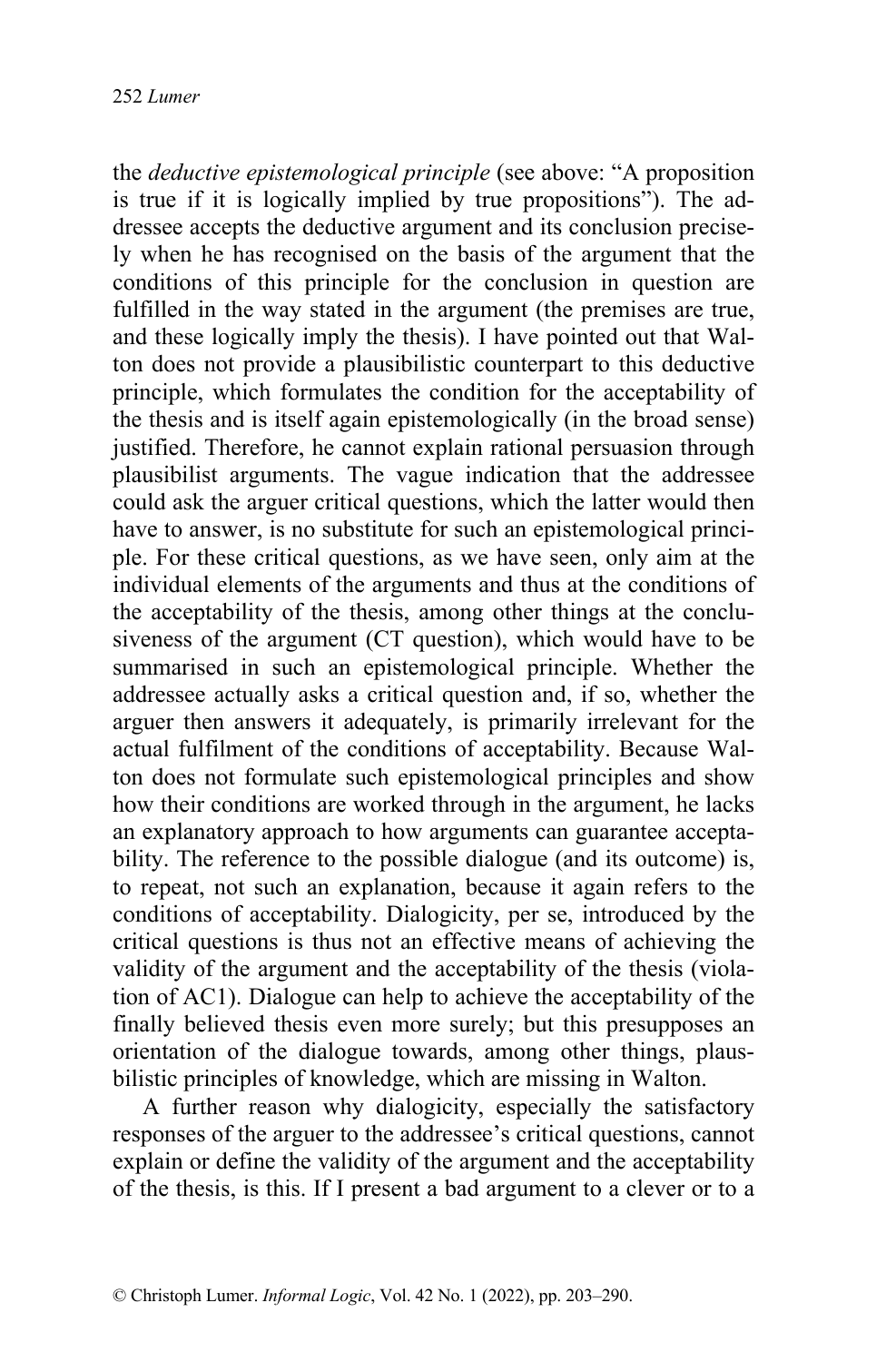simple-minded addressee where the latter accepts nearly everything and the former nearly nothing of my argument this does not change anything with regard to the quality of my argument and my thesis, whereas a necessary dialogicity of argumentation would put an element of arbitrariness into the argument: the quality of the argument would depend on how the respective respondent reacts. This is a violation of the reliability requirement, which is a consequence of the effectiveness condition (AC1, see above Sect. 3).

 Not even the critical questions make the quality of the argument dependent on dialogue. For the fact that an arguer can pose the critical questions herself and then reply to them shows that for the critical process intended by Walton and his co-authors no dialogue partner is needed, neither a real nor an internalized dialogue partner. If I direct one of Walton's critical questions to myself this need not even mean that I try to figure out how other people will or would react, it can simply be part of a self-assurance about whether the thesis in question is really true. After posing the question I may again scrutinize the premises, the inference relation or, in the case of uncertain arguments, more directedly look for conflicting information—undercutters. That it is another person who makes an objection is not essential for questioning the truth; it is the objection's content, such as a hint that there is an error in an inference or a premise, or that there is information incompatible with the thesis etc. This, of course, does not preclude that someone else can contribute additional knowledge and more criticism which is an epistemic improvement (see Lumer 1988, pp. 448- 450). But that is a step beyond the original argument; and it does not make the validity of that argument dependent on the outcome of a dialogue: If the dialogue partner finds errors in the argument, then these errors were there before; the argument was argumentatively invalid from the start and will remain invalid, even if the arguer has not noticed this. This argumentative validity again depends solely on whether the argument correctly and truthfully states the conditions for the acceptability of the thesis. If, instead, the dialogue partner introduces new information that undercuts the argument or positively improves the information situation in such a way that a stronger argument now becomes possible, then this also does not refute the initial argument, does *not* make it *invalid*;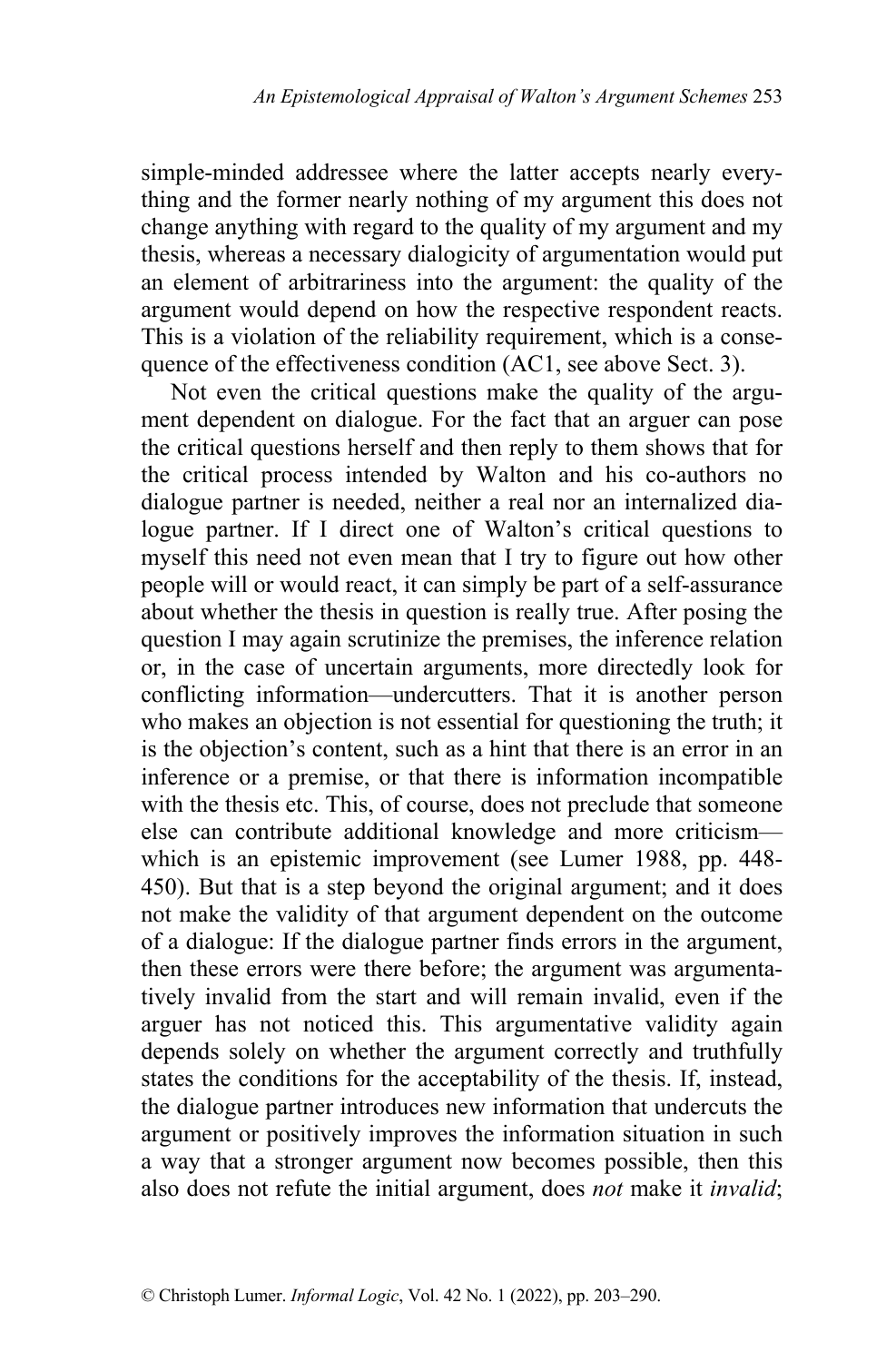but it is now *no longer adequate* because of the extended information. In Walton's approach instead, posing critical questions and shifting the burden of proof presupposes real argumentation partners; and if the critical question is not posed or the burden of proof not shifted back the argumentation is successful.

 After these general arguments against the dialogical conception of the quality of (plausibilist) arguments and the role Walton assigns to the critical questions in these dialogues, let us examine more precisely, with the help of an already considered scheme, what their function is, in particular the extent to which they can play the role of explaining and guaranteeing the plausibility of the thesis in orderly composed presumptive arguments. In doing so, we should keep in mind the possibly non-dialogical role of critical questions. The scheme for Arguments from Position to Know with the critical questions was:

#### 1. ARGUMENT FROM POSITION TO KNOW

*Major premise:* Source *s* is in position to know about things in a certain subject domain *f* containing proposition *p*.

*Minor premise: s* asserts that *p* is true (false). *Conclusion: p* is true (false).

#### CRITICAL QUESTIONS

CQ1: Is *s* in position to know whether *p* is true (false)?

CQ2: Is *s* an honest (trustworthy, reliable) source?

CQ3: Did *s* assert that *p* is true (false)? (Walton et al. 2008: 309, Variables changed to my system, C.L.)

Questions CQ1 and CQ3 only ask for the truth of the premises (PT question), which could be done for every premise of every argument. Hence, these critical questions do not add anything new regarding presumptive arguments.

(As a matter of fact, however, Walton and his co-authors give a special twist to CQ1 and CQ3. Regarding CQ1, they ask: What kind of expertise does *s* exactly have to be in a position to know about *p*? And with CQ3, they ask: What exactly did *s* say that implies *p*? But even this more specific understanding of CQ1 and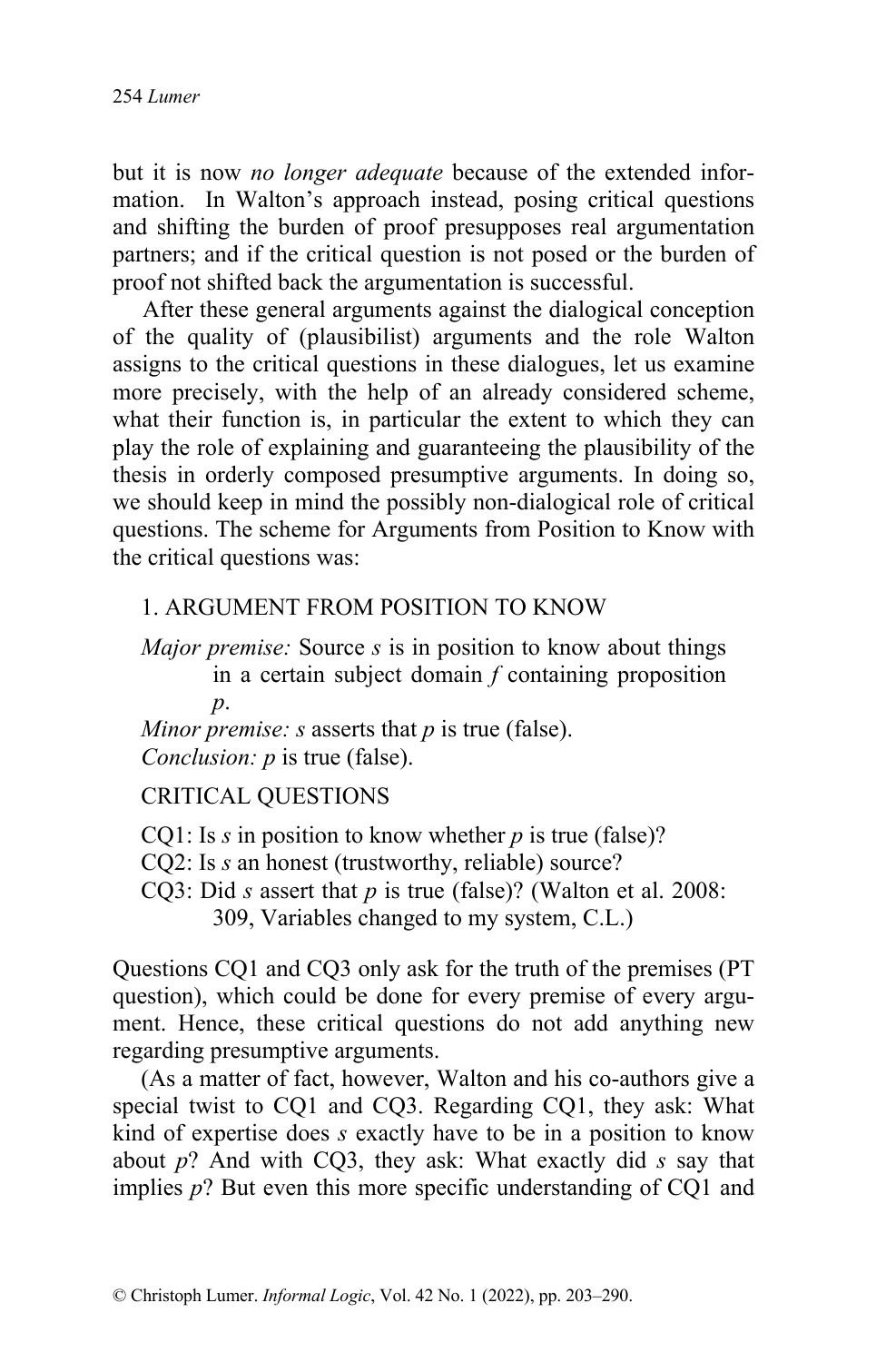CQ3 only points to critical aspects of the premises, where their examination, if there was any, might have been superficial and the result false. Such hints can be useful, but this does not change anything with respect to the question of the schemes validity: They invite more careful attention in checking the premises' truth but they do not contribute anything to answering the questions whether, why, "to what degree" the conclusion is true if the premises are true.)

The only new point is touched upon in question CQ2: Is the source honest (trustworthy, reliable)? This is an undercutter (UC) question. An obvious objection regarding CQ2, however, is the open—question, why the answer to this question has not been inserted into the argument as a further premise in the first place. The authors ask this question themselves (Walton et al. 2008, pp. 18-21; 32 f.), but they do not give a real answer to it. The reason may again be to want to stick to the enthymematic forms of real arguments (which has already been criticised in Section 5). So, let us assume that the judgement "*s* is an honest (trustworthy, reliable) source" is added to the above cited scheme as a further premise. This still does not make the scheme deductively valid; it remains an uncertain scheme. Now, however, no critical question is left over; the critical question approach of presumptive arguments has vanished, leaving behind a presumptive argument scheme without any theoretical approach to explain its argumentative validity, acceptability or quality.

As just noted, the scheme obtained by putting the further premise contained hidden in the critical questions in the scheme itself—

- P1 Source *s* is in position to know about things in a certain subject domain *f* containing proposition *p*.
- P2 *s* is an honest (trustworthy, reliable) source.
- P3 *s* asserts that *p* is true.

*Conclusion: p* is true.

—is neither deductively nor analytically valid. Even if someone is in a position to know about  $p$  he need not know whether  $p$ , even if he asserts that *p*: he may not have examined at all whether *p*; the verification may have been false nonetheless; he may have forgot-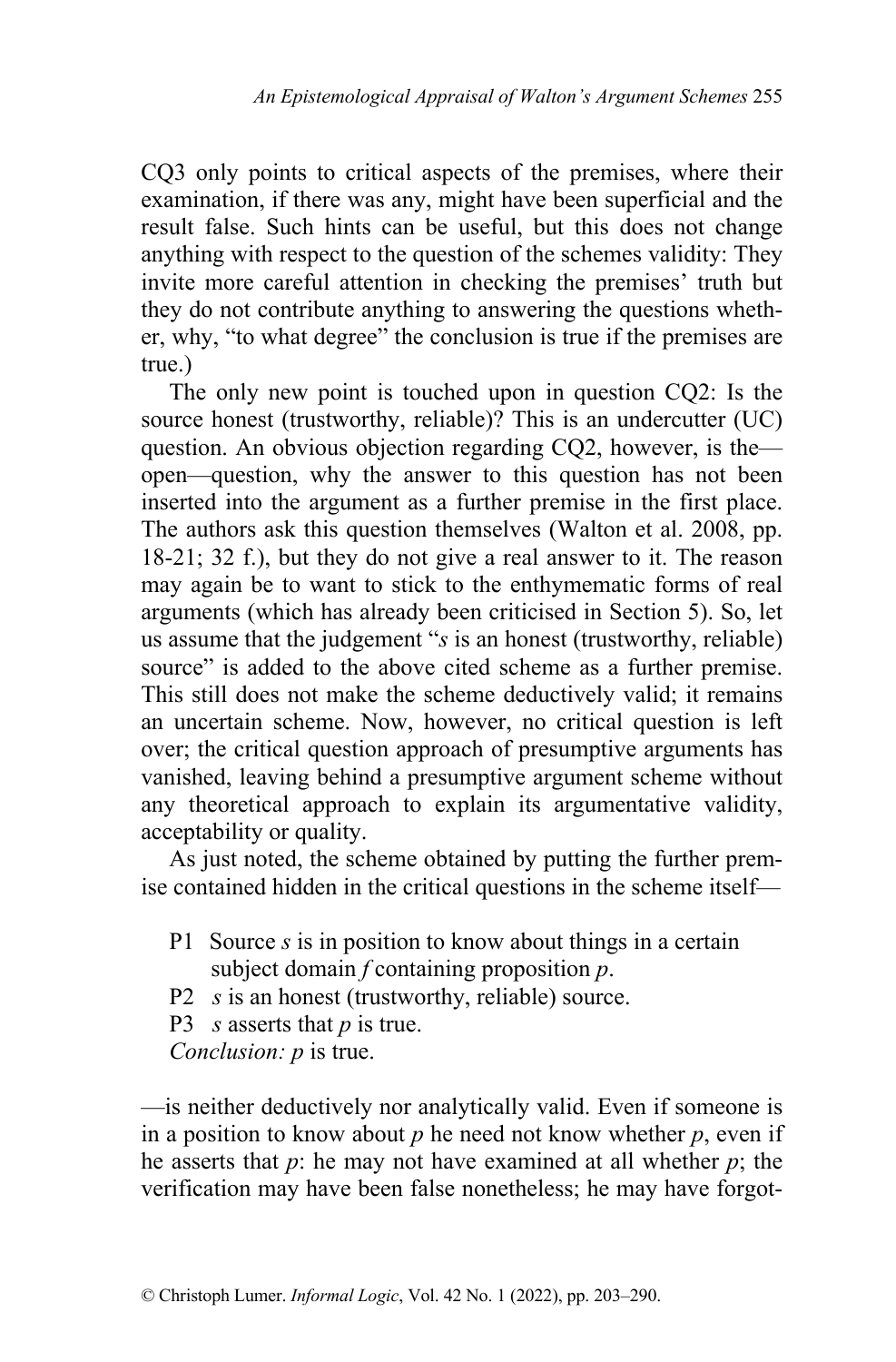ten the correct result, etc. And even if the source knows the truth about *p* and is generally honest and trustworthy, he may have a particular reason in this situation to tell lies. The facts stressed in the premises only make it *probable* that the source knows whether *p* and that he is truthful, thereby making *p* probable as well. This result, however, suggests an adequate reconstruction of the example as a probabilistic argument, such as:

*Basic Probability Establishing Argument from Position to Know:*

- P1 Source *s* is in position to know about things in the subject domain *f* of *p*.
- P2 *s* is an honest (trustworthy, reliable) source.
- P3 *s* asserts that *p* is true.
- P4 If an honest person asserts a proposition *x* which is in his sphere of competence then  $x$  is true in the vast majority (about 95%) of cases.
- (P5 NBI: The addressee has no better relevant information about *s* and *p* than that expressed in P1-P4.)
- T *p* is highly probable (has a probability of 0.95).

Such a probabilistic reconstruction provides a clear structure for the argument in question and a strong epistemological underpinning, namely probability theory. Probability theory would constitute the basis of an enormous wealth of probabilistic argument schemes. However, Walton's, Reed's and Macagno's compendium does not contain any probabilistic arguments.

Instead, Walton explicitly rejects this possibility of a probabilistic reconstruction of uncertain arguments like the Argument from Position to Know. Salmon (1964) had already made a proposal for a probabilistic reconstruction of Arguments from Position to Know—with similar critical questions as to those in Walton's conceptualization.<sup>33</sup> Walton argues that Salmon's proposal leads to problems: If the argument attributes a (high, greater than 0.5)

<sup>&</sup>lt;sup>33</sup> The main difference of Salmon's scheme as compared to the reconstruction just given is that Salmon locates the uncertainty in the *transition* from the premises to the conclusion and does not qualify the *conclusion* itself as uncertain (e.g. by inserting a degree of probability smaller than 1 into it).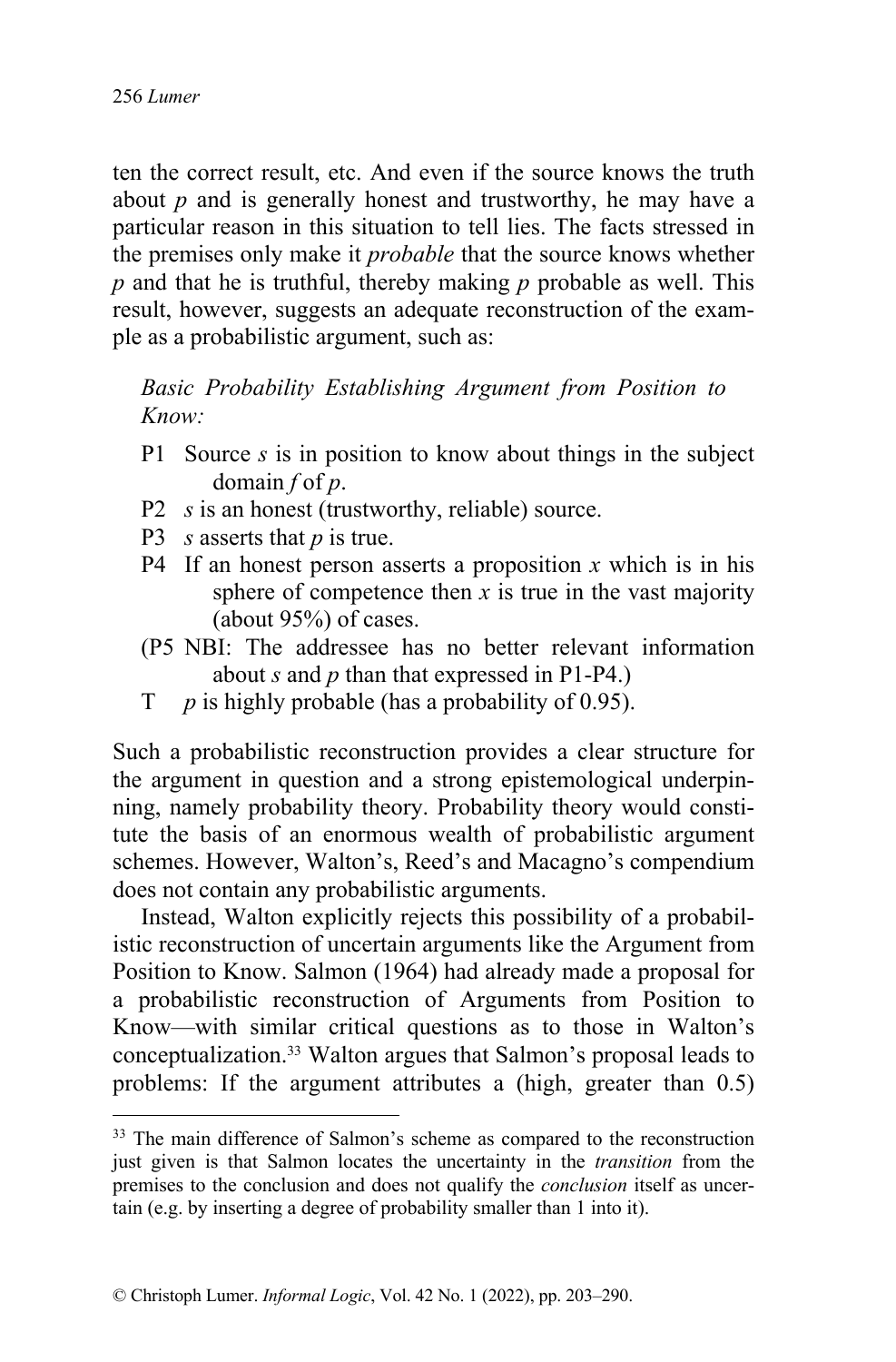probability of  $l$  (from "likelihood") to the proposition  $p$ , then, according to the axioms of the probability calculus, the probability of not-*p* is 1-*l*. If, however, now another person (also in a position to know about  $p$ ) asserts that not- $p$ , then we have to assign to not- $p$ also the probability *l*—which however with *l* being above 0.5 and, hence,  $l \neq 1$ -*l*, is impossible according to probability calculus. Therefore, such arguments are not probabilistic (Walton says "inductive") (Walton 1996, pp. 64-65). However, first, it is a general rule in probability theory, that often remains unstated but has even been made explicit by Salmon, that only the best information at hand should be used as premises for a probabilistic inference. This rule has been made explicit as premise P5 (the No Better Information (NBI) premise) in my own reconstruction of the Argument from Position to Know; and Salmon, when explaining his argument scheme, explicitly says—without inserting this as an explicit premise into the argument—that the complete data (with respect to the considered case) has to be used as the inferential basis. So, Walton's extension of the example would violate both variants of the proviso (premise P5 as well as Salmon's rule of the complete data): The newly acquired information about the second person in a position to know asserting the contrary of *p* would obviously be relevant information, thus making the old argument obsolete or outdated and necessitating a calculation on the basis of the thus enlarged data base. (Often, however, if there is no possibility to discard or relatively devalue one of two sources' statements, the new data base no longer permits a conclusion about the respective topic or leads to medium, not very helpful, probabilities.) Second, Walton's argument against the (simplistic) probabilistic conceptualization of Arguments from Position to Know, *mutatis mutandis*, instead holds for his own argument scheme of Arguments from Position to Know. And this scheme does not contain any way out like my premise P5. Hence Walton's argument refutes his own scheme *really*. (Walton could insert a respective critical question (whether there are other persons in a position to know, in particular with an opposite statement), as he and his co-authors do for the Argument from Expert Opinion but, astonishingly, not for the Argument from Position to Know (Walton et al. 2008, pp. 309 f.). However, this would not tell us what to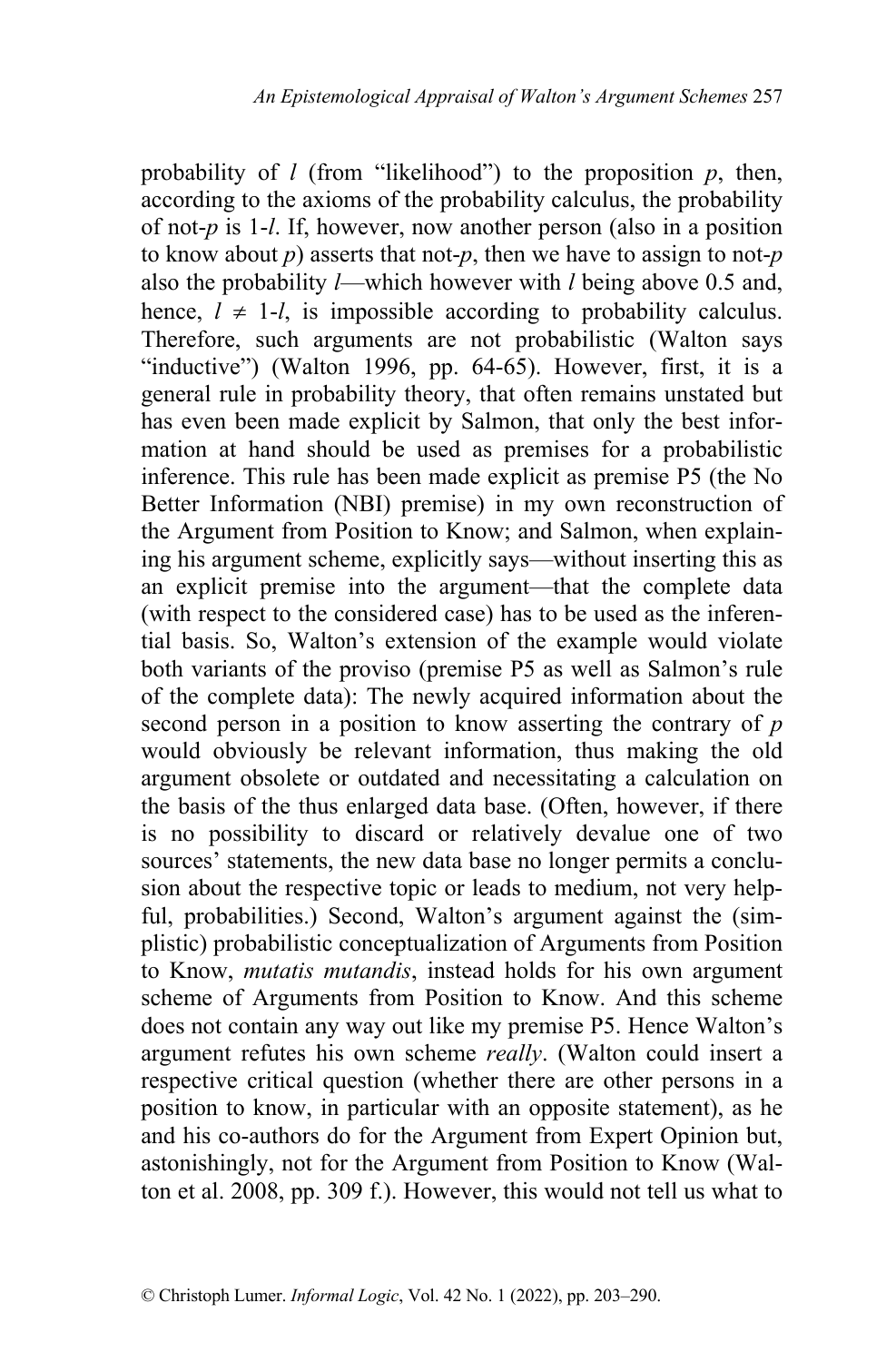do in the critical case that we get information about such a second person.)

Walton and his co-authors have not developed the critical questions systematically, neither the types of critical questions nor the lists for the individual schemes. However, an attempt at systematisation is instructive. At the beginning of Subsection 2.3 I had distinguished the following types of critical questions from the compendium: (1) PT, premise truth, (2) PJ, premise justification, (3) MP, missing premise, (4) CT, conclusiveness truth, (5) UC, undercutter, (6) RB, rebuttal. Following the question possibilities spanned by these questions and their combinations, two meaningful types of critical questions are still missing:

*7. TT, thesis truth:* "Is the thesis *q* true?" Does the addressee believe beforehand, independently of the argumentation, that the thesis is false? He could believe not-*q* directly, or he could believe in a proposition *r* incompatible with *q* but different from not-*q*. If he comes to the conclusion that he believes in such propositions *r* incompatible with  $q$ , he can next ask the RB question about possible rebuttals ("Are there reasons why the thesis is wrong?"), which then takes on a somewhat more specific thrust: "Are the reasons for *r* stronger than those for *q*?" Basically, the RB question is a sub-question of the TT question.

*8. CJ, conclusiveness justification:* "How is the alleged inferential relationship between premises and conclusion justified?" A layman cannot usually answer this question, even for deductive arguments. He will only be able to answer: "The thesis just follows from the premises." The argumentation theorist (logician, decision theorist, probability theorist), however, can justify the question by referring to corresponding logical forms of inferences, possibly carrying out the proof for this form of inference. Walton, Reed and Macagno do not have any epistemologically viable conception of an answer to the CJ question for uncertain, plausibilist arguments, which they focus on in particular; hence there are no CJ questions in their approach. This is one of the most fundamental problems with their approach. The answer they actually give is, after all, only the completely unclear reference to the outcome of the dialogue, which, however, explains nothing. An epistemologically viable answer to the CJ question, on the other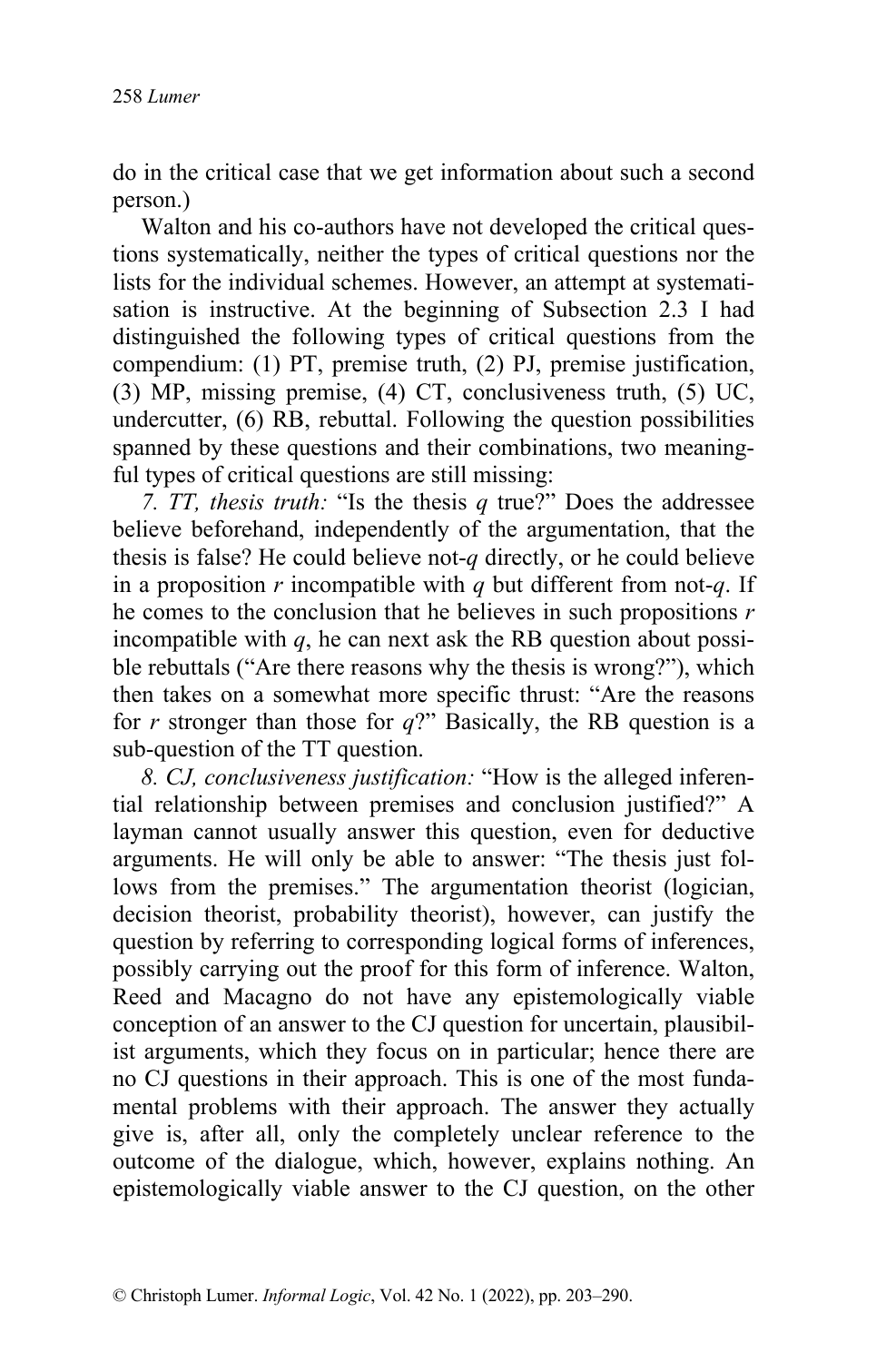hand, is, as already mentioned, the reference to corresponding epistemological principles, probabilistic or, in the case of practical arguments, decision and desirability theoretical ones, and, if necessary, their theoretical justification.

I have not added a question about the justification of the thesis (TJ question) here because the arguer has already answered the TJ question by presenting the argument (at least from his point of view). The RB question has just been assigned a special role in answering the TT question. The MP question and the UC question also have similar special roles. The MP question about possible missing premises is a sub-question to the CT question about the validity of the inference relationship: In a first round, it was found that the—at least implicitly asserted—inferential relation between the premises and the conclusion does not in fact exist; but perhaps it does exist if one adds to the explicit premises of the argument further premises that are acceptable to both the arguer and the addressee (and that can be constructed using the material in the explicit argument (more precisely: Lumer 2019, pp. 773-775)).

The UC question about possible undercutters that would lead to the inapplicability of the inferential relation used in the argument is really about the truth of the NBI premise in uncertain arguments: NBI: "The database *d* does not contain information that would allow a more strongly justified conclusion with respect to thesis *q* or equally strongly justified conclusions that are, however, incompatible with *q*." Or the question is whether, if one adds new justified information to the database *d* (so that the database is now  $d$ <sup>+</sup>), the NBI premise (more precisely, the NBI+ premise with  $d$ <sup>+</sup>) is still true. The UC question would then be a question about the truth of a particular premise (PT), i.e. the NBI premise.

After these clarifications, the critical questions can be divided into two groups:

*1. Truth questions*, these are questions about whether the assertions made explicitly or implicitly in the argument are true: *directly*: premise truth (PT), truth, fulfilment of conclusiveness (CT), thesis truth (TT); *indirectly or more specifically*: undercutter (UC) as a question about the truth of the NBI premise, i.e., a special case of PT; missing premise (MP) as a sub-question to CT; rebuttal (RB) as a special case of TT.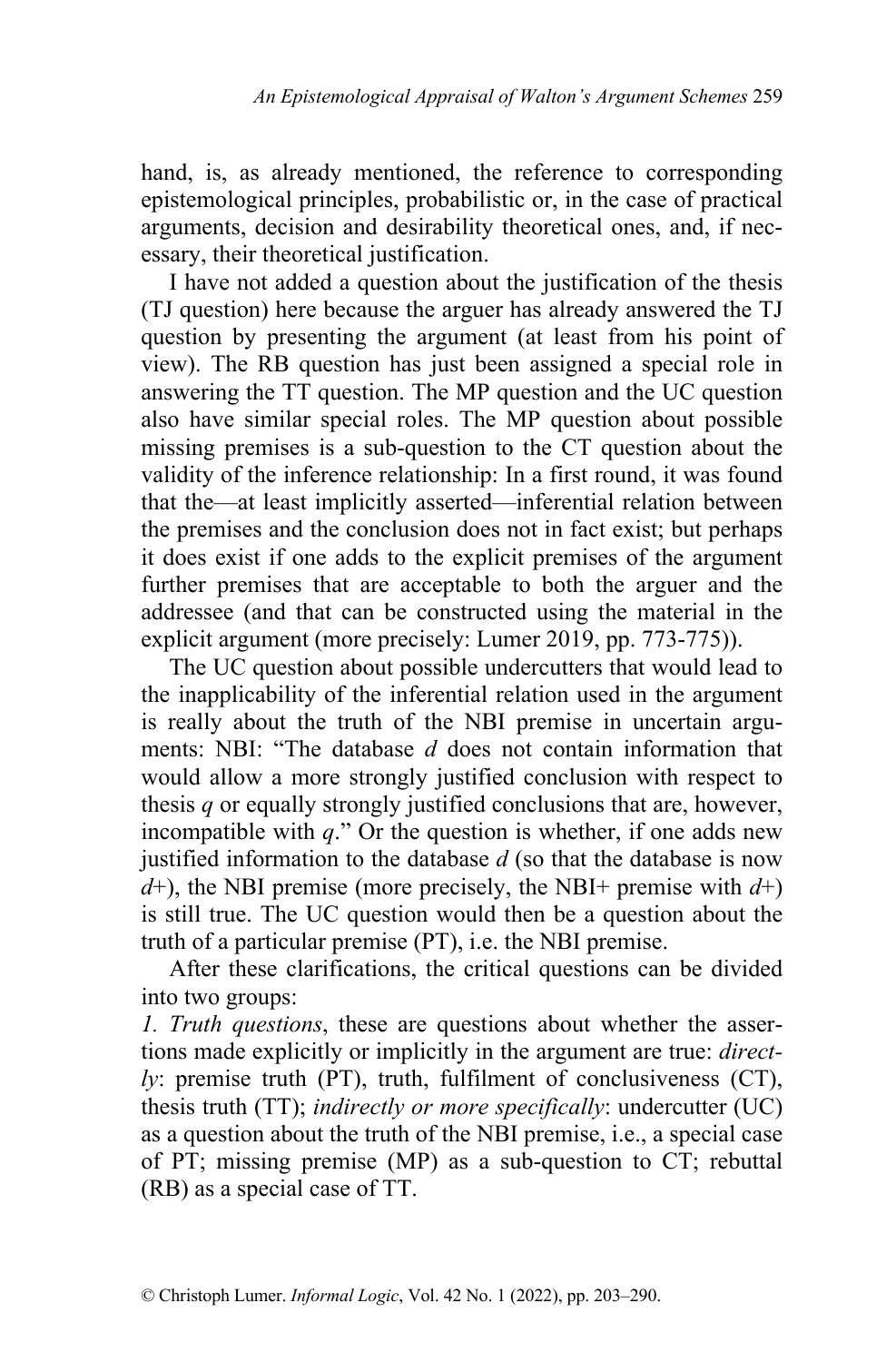*2. Justification questions*, these are questions about how the assertions made explicitly or implicitly in the argument are justified: justification of the premises (PJ), justification of the implicitly asserted inferential relation (CJ).

However, these groups of questions are addressed to different addressees. The addressee of the argument cannot direct the questions of truth at the arguer, for the latter has just asserted that the propositions in question are true. Rather, they are addressed to the *addressee himself*. In the course of checking the argument to find out whether it justifies the thesis, he has to check what the arguer has asserted. This is part of the recognition process guided by the argument. If the addressee has checked everything asserted in a complete argument, then he has at the same time checked all the conditions for the acceptability of the thesis; and if the result of this check was positive, then he has recognised the acceptability of the thesis. If, on the other hand, single results of this examination were negative in the sense that the addressee is of the justified opinion that they are false, then, if the possibility of argumentative dialogue is given, he will make a counter-assertion and justify it (in the case of violation of the NBI premise, in particular by bringing forward the undercutter) or, in adversarial language, *attack* the corresponding assertion of the arguer—"The thesis / this premise is false" or: "The inference is not valid"—but *not* pose a *question*. If the arguer cannot refute these counter-assertions and their justification, then her thesis / premise is considered unacceptable in the dialogue (or if the addressee has found an effective undercutter, the original argument may still be valid, but because of the now expanded data base it is no longer adapted to it, i.e., it is no longer adequate). Only if the addressee does not find an answer to the question whether the explicit or implicit assertion is true will he ask a question, namely the corresponding *justification question*. This justification question then does not show that the argument was invalid, according to the addressee, but that it was inadequate: the addressee cannot directly check the premise or inferential relationship with a positive result. On the basis of the question of justification, the arguer can then, at best, extend the argument in such a way that the new overall argument is adequate; and if she cannot do this, then the argument remains inadequate, which,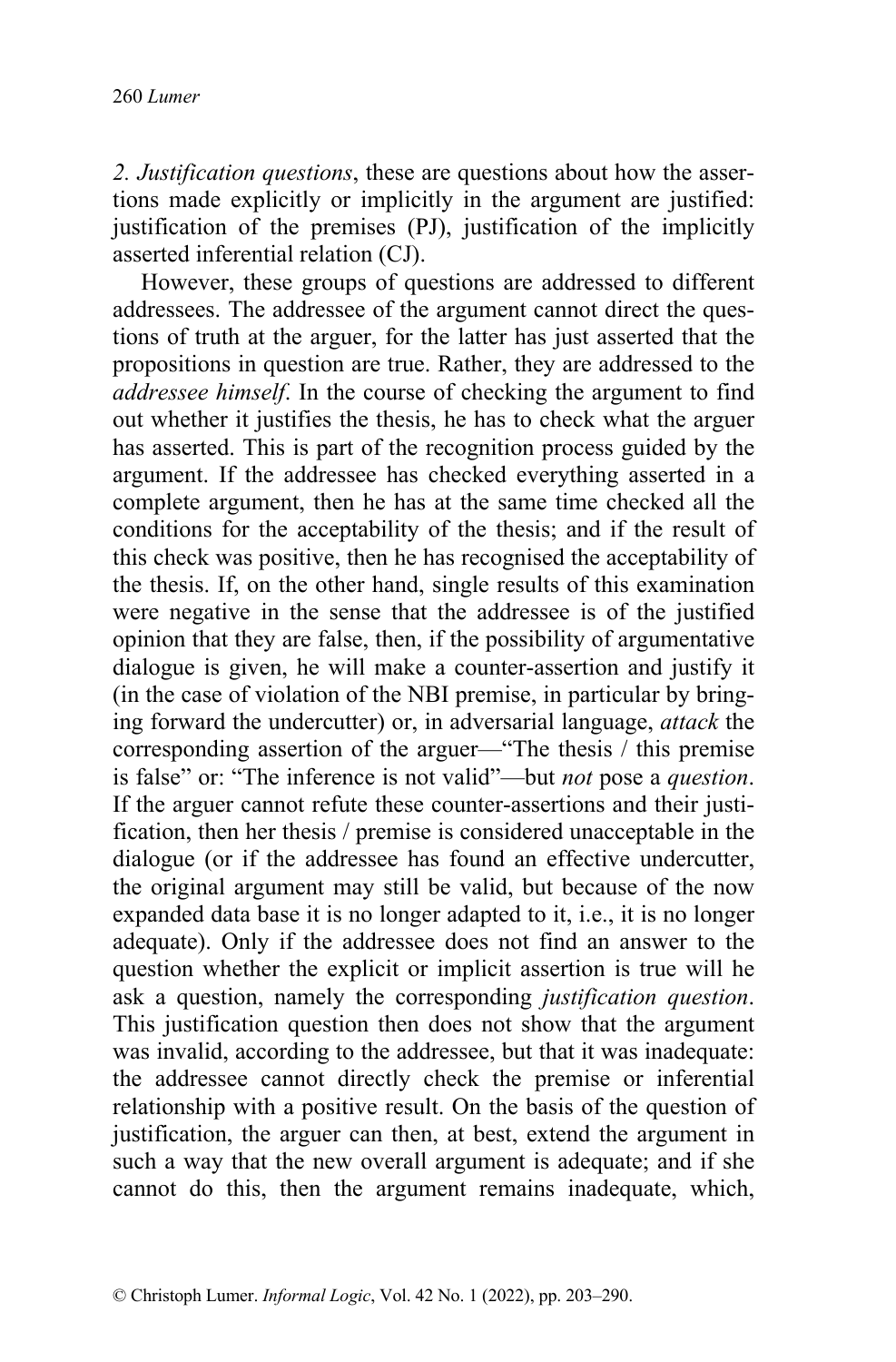however, says nothing about its argumentative validity. This shows, however, that the formula of Walton and his co-authors for the success and failure of plausibilist arguments, viz., "If the respondent asks one of the critical questions matching the scheme and the proponent fails to offer an adequate answer, the argument defaults" (Walton et al. 2008, p. 9), cannot be true as it stands: The "respondent" addresses most of the critical questions to himself; and the absence of an answer to the justification questions only shows that the argument is inadequate vis-à-vis the addressee, not that it is argumentatively invalid. Only insufficiently parried and de facto true counter-assertions imply the invalidity of the argument. –All this is nothing new (cf. Lumer 1988, pp. 452-455; 457- 461); it also applies to deductive arguments (except for the possibility of undercutters). Thus, the critical questions cannot solve the problem of argumentative validity, adequacy, or success of rational persuasion of plausibilist arguments. This is not the way to achieve the epistemic effectiveness of the argument scheme approach (see AC1). Instead, the solution to these problems lies in the special epistemological principles and forms of inference for these arguments.

## **7. The bottom-up approach—no theory and consequently problems with normativity**

As outlined above (Section 2.4), Walton's methodological approach is empirical, inductive and bottom-up. A huge quantity of factually presented arguments is collected, groups of similar arguments are separated, of which a standard description is then given in the form of an argument scheme, which is supplemented with critical questions. Nevertheless, Walton makes a normative claim with these schemes; they are schemes of good arguments. Of course, one cannot arrive at normative statements on a purely empirical basis; this would be a violation of Hume's Law. What brings in normativity for Walton, and what he uses to distinguish good argument schemes from bad ones, is rather an evaluation of these schemes from "strong" to "fallacious" (Walton 2005, p. 8). This evaluation, however, remains apparently intuitive. Walton never tells us how the evaluation is done, what its criteria are; and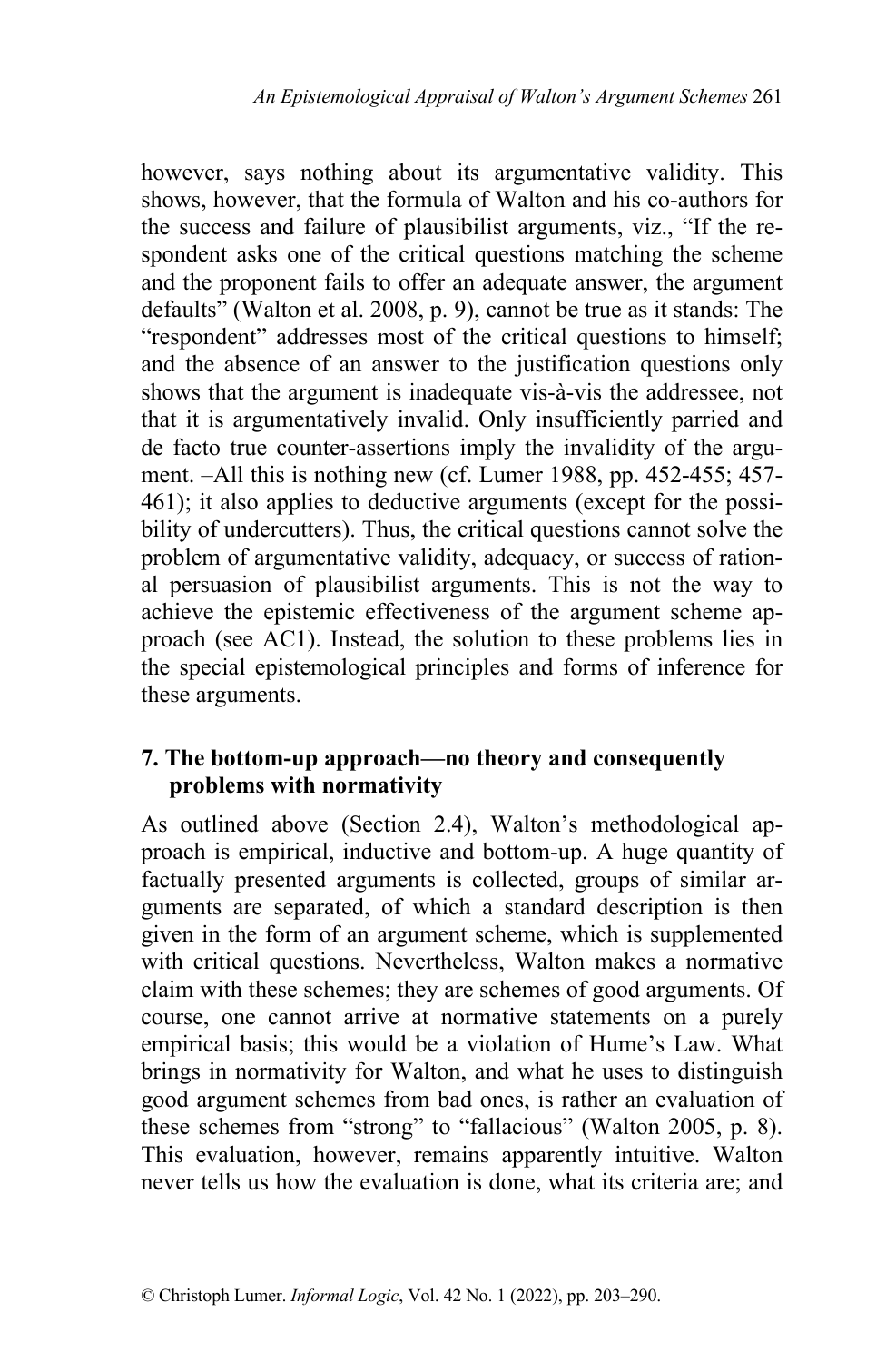the approach does not provide such criteria, thereby leading, among others, to the (argumentative) invalidity problem. And the empirical origin of the schemes—their collection from certain data bases—explains the arbitrariness and incompleteness of the compendium (Dove 2011, p. 2).

One consequence of the bottom-up method is that the approach does not really contain a strong theory of argumentation. Such a strong theory would have to explain the arguments, their functioning and argumentative validity in a uniform way, in particular justify their normative function, bring them into a coherent connection and also, if possible, guarantee the completeness of the recognised types of arguments (cf. also above, fn. 17). The most obvious approach to such a normative theory is functionalistinstrumentalist: A valuable general function of arguments is posited; then argument types are developed that fulfil this function; for this development, existing (reasonably successful) arguments can provide valuable heuristic support. And finally, with the help of practical arguments, it would have to be shown that the types of arguments developed in this way are optimal, i.e., better than alternative variants and better than the types proposed in other theories (cf. Lumer 2020, pp. 8-12; 19-21). Walton, Reed and Macagno mention some functions of argumentation, namely, to alter the respondent's commitments from non-acceptance to acceptance of the conclusion (they call this "the probative function"), remove doubt, remove disagreement, settling an issue (Walton et al. 2008: 268 f.); and their approach is mainly consensualistic with rhetorical components. However, not all the functions mentioned are clear, but more than that, neither are the schemes developed on this basis (i.e., they are not designed purposefully to fulfil these functions), nor do the authors explain how the schemes could fulfil them. Hence, Walton, Reed and Macagno simply do not pursue a functional approach. And without a real and strong theory, neither the completeness (AC2) nor the simplicity (AC3) of a compendium of schemes can be achieved; furthermore, and most importantly, the argumentative validity or, more generally, the functional quality of the arguments can be neither achieved (AC1) nor justified (AC4) and new good arguments cannot be invented. As a consequence of the missing justification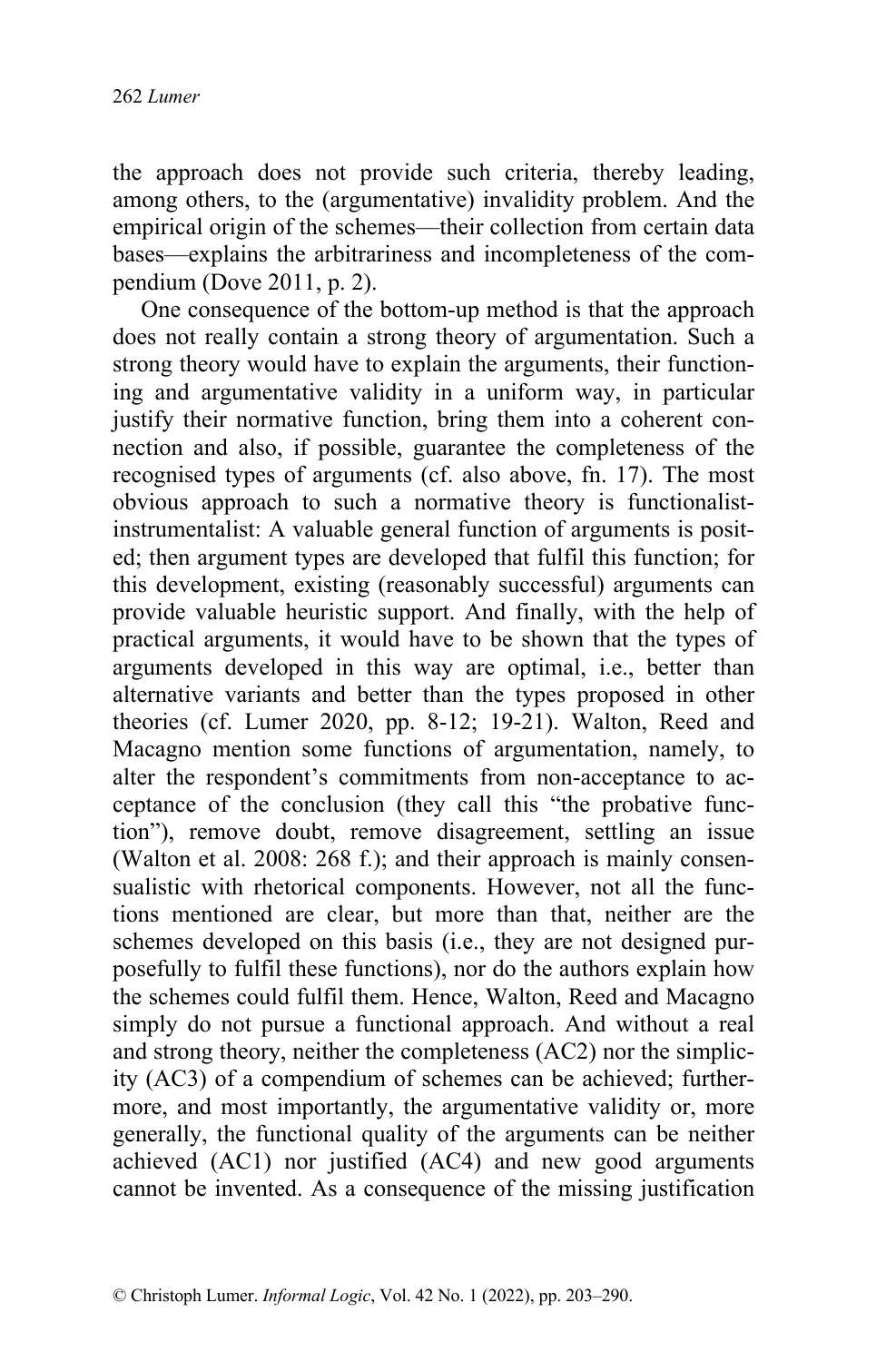of the argument schemes, the theory also cannot justify why a rational addressee should be convinced by an argument in accordance with Walton's schemes: believe in its conclusion and accept the thesis. In particular, Walton's approach does not try to guarantee the fulfilment of the epistemological function of arguments, i.e. to generate rationally justified belief (by leading an addressee in recognizing the fulfilment of sufficient conditions of the thesis' acceptability); this would have required a recourse to epistemology in the broad sense (including logic, probability theory and desirability theory), which is however missing in Walton's work.<sup>34</sup> Because the mode of operation of argumentation is to assert a specification of the conditions of general epistemological principles for the respective thesis as fulfilled, so that the addressee is prompted to verify compliance with these conditions (Lumer 2005a, pp. 221-224), valid arguments thus presuppose such epistemological principles to which they are oriented. Such epistemological principles, in turn, are directly truth definitions for certain types of propositions, or they are derived from truth definitions, or they are based on metatheories about truth and cognition. The epistemological principles of practical argumentation are the definitions of the various desirability concepts (e.g. "expected desirability"); the deductive epistemological principle is derived from the definitions of the logical operators and various other concepts (such as "logical implication"); the probabilistic epistemological principle is grounded in probability theory (more precisely it is instrumentally justified via the epistemic and practical value of the belief in probabilistic statements, whereby these instrumental justifications in turn refer back to the axioms of probability theory). It is through this recourse to the truth criteria that the epistemological principles can establish the acceptability of a thesis in the first place. This recourse to epistemological principles and their epistemological background is the core of the epistemological approach in argumentation theory, which also distinguishes it from half-hearted approaches with mere professions to

<sup>&</sup>lt;sup>34</sup> Walton and Godden (2007) have defined a concept of knowledge adapted to the practice of uncertain arguments. Here, too, the reference to objective epistemological principles tied to truth is—quite deliberately (p. 12)—missing in the justification condition.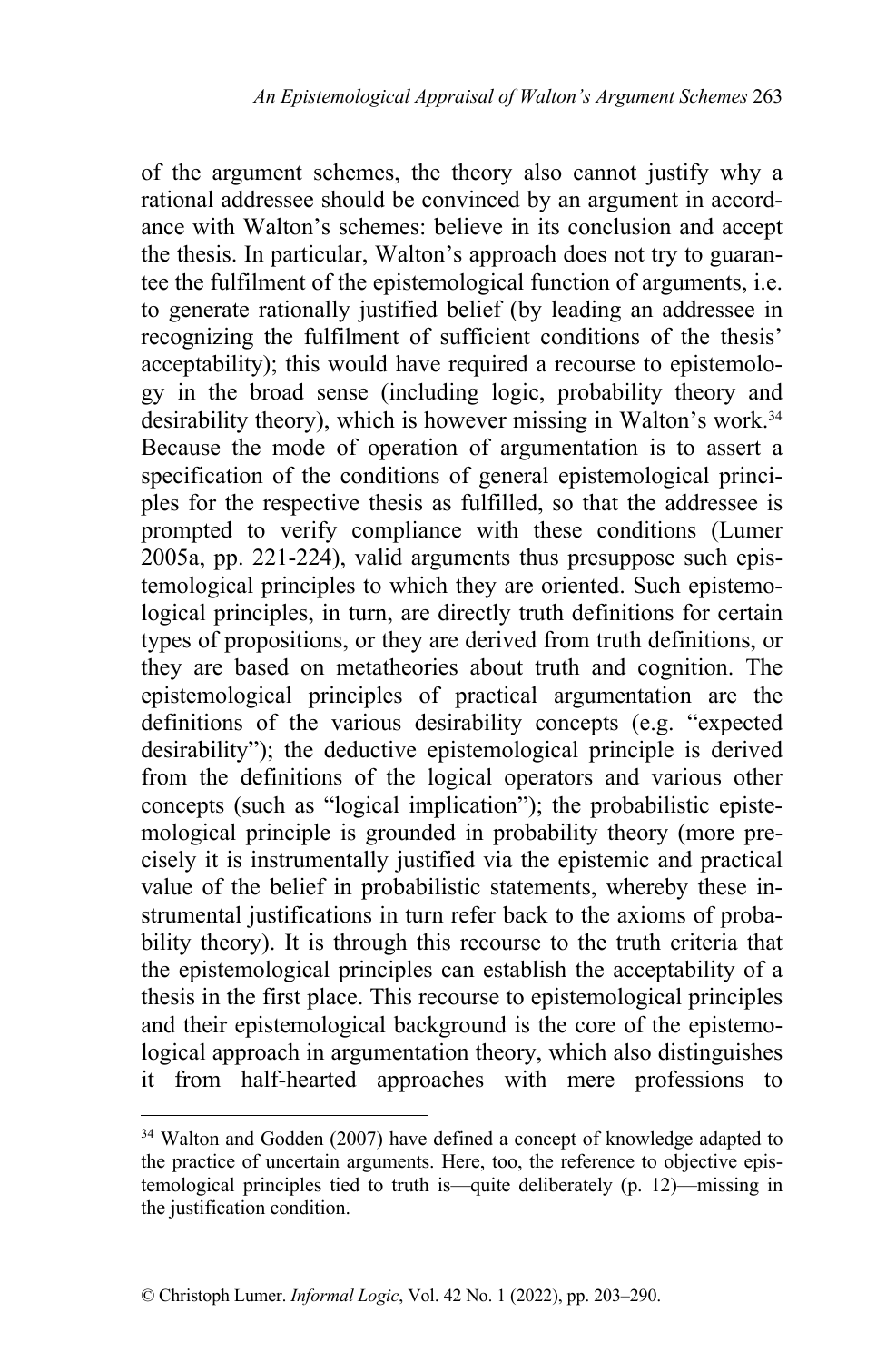knowledge and truth. As I have argued, Walton's theory does not make recourse to epistemological principles.<sup>35</sup> Therefore, it cannot justify that its argument schemes fulfil the epistemic function of argumentation, nor do these schemes really fulfil the epistemic function. Also, the specific makeup of the single schemes is not justified in terms of such a functionality. As a consequence, even the precise details of the argument schemes are rather heterogeneous and seem to be quite arbitrary (e.g., whether the thesis includes a modifier like "plausible" and, if yes, exactly which one).

Walton has defended his approach against the charge of a lack of a real theory by pointing out that the schemes have been formalized for implementing them in a respective computer programme, Carneades, which has also been proved to be consistent (personal communication, 21.9.2012; cf. also Walton 2005, p. 9). And in a respective paper, he and Gordon try to show that ten characteristics of informal logic can be captured by a "formalization" inherent in the programme of the computer representation and application of argument schemes, viz., the linked-convergent distinction, serial arguments, relevance, acceptability of premises, sufficiency of premises, etc. (Walton and Gordon 2015). (1) Be that as it may, the fact that the application of argument schemes can be run on a computer and the fact that a computer programme has been designed for this purpose do not provide a theory which before was

<sup>&</sup>lt;sup>35</sup> Godden and Walton (2007) have made a long, instructive attempt to justify the normativity of Walton's argument schemes. In their article, they also put forward the explanations already analysed here, without this leading to any new results. One of their statements about conclusiveness, however, in which they refer approvingly to Blair and Pinto, may explain why they do not look for epistemic principles but rely on the schemes: "A completely systematic justification of defeasible schematic arguments is ruled out by their non–monotonicity and the situational determination of their acceptability" (Godden and Walton 2007, p. 273). But this is a mistake: one can (and must), as just explained, justify argument schemes by recourse to uncertain forms of argument and epistemological principles. That their conclusion may be false, although all premises are true, is in the nature of things. Perhaps Godden and Walton do not distinguish here between the argumentative validity of a scheme and the adequacy of its use: If the premises are true, but one can otherwise prove that the conclusion is false, or if one has strong undercutters against the applicability of the argument, then the argument remains argumentatively valid, but its use is no longer adequate.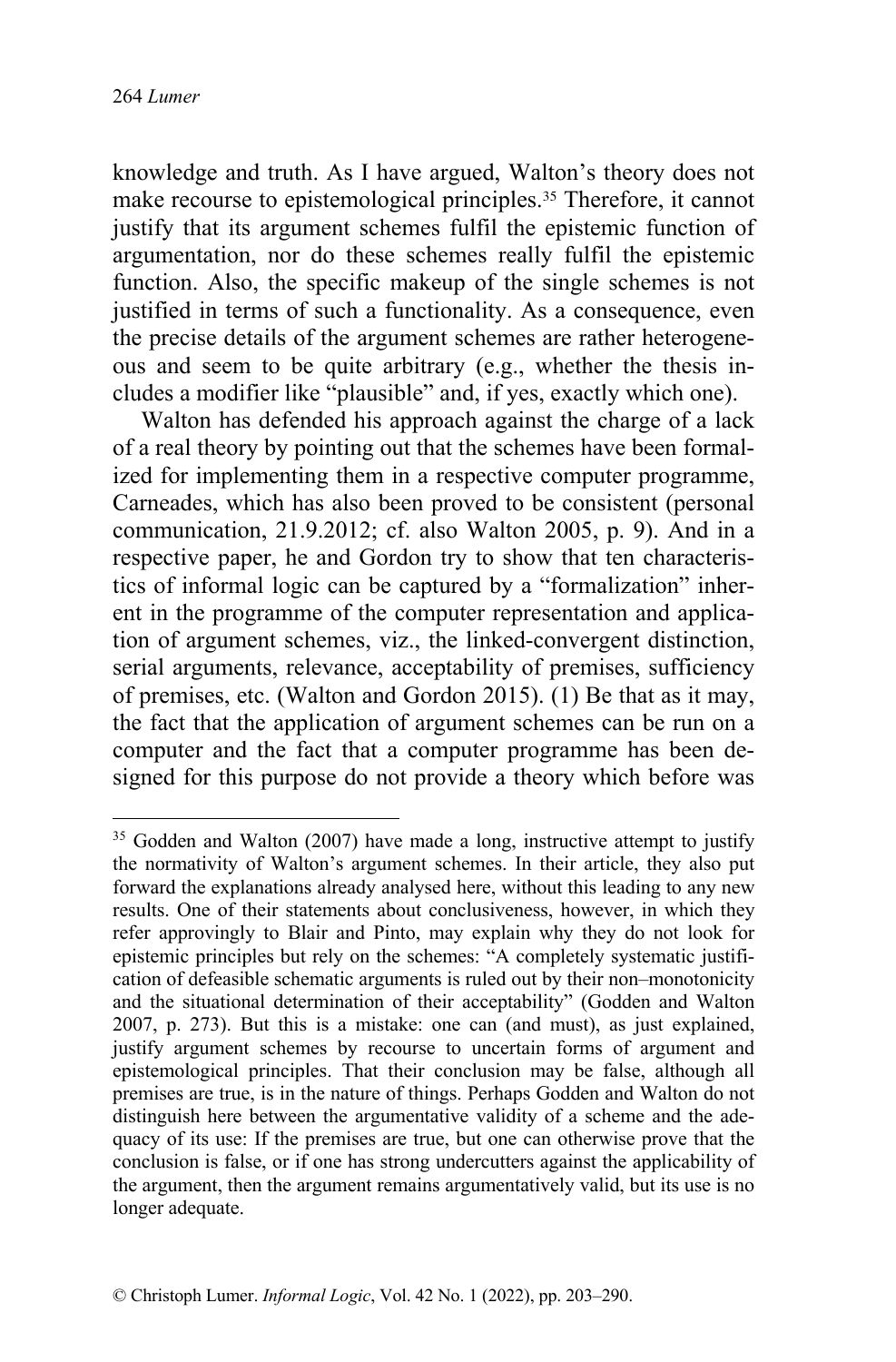not present, it can only represent and implement as much theory as has been provided before. The argumentative validity of the schemes is *presupposed* and not proven during or as a consequence of the programming. Expressed differently, if the programme after having been fed with the required premises accepts or provides the respective conclusion of the pertinent argument scheme this does not come up to a new epistemic justification of the conclusion or of the scheme but represents or reproduces only so much epistemic justification as has already been provided as the basis of the schemes before they have been represented in the language of the computer programme. If an epistemically fallacious scheme were inserted into the programme itself the programme would not "oppose" it; the programme would allow all the usual applications, would ratify the false inference as it does with argumentatively valid schemes. (2) The formalization of schemes in terms of leaving variables for singular terms and the description of the schemes in the language of the lambda calculus is not yet a logical formalization, since the logical syntax is not formalized and still less proven as logically valid. Hence on this basis no logical proof is possible and undertaken; and the schemes are still material. (3) The representation of argument schemes on a computer does not provide the elements required for a real theory. In particular it does not provide the determination and practical justification of the function of argumentation and the proof or justification that the use of the proposed schemes leads to fulfilling this function or would guarantee some sort of acceptability of the theses, where this proof would also imply an explanation of the argumentation's way of functioning.

A few years after the publication of the compendium, Walton countered criticisms such as those just mentioned and made the claim that the argument schemes he had developed were instrumentally developed, namely functional for procuring true opinions, and that they were epistemologically justified (Walton and Sartor 2013). I think that this is not true, that this is rather an ex post rationalisation. Walton, in his instructive attempt at justification, has underestimated the requirements of such instrumental and epistemological development and justification. This will be shown in the following section.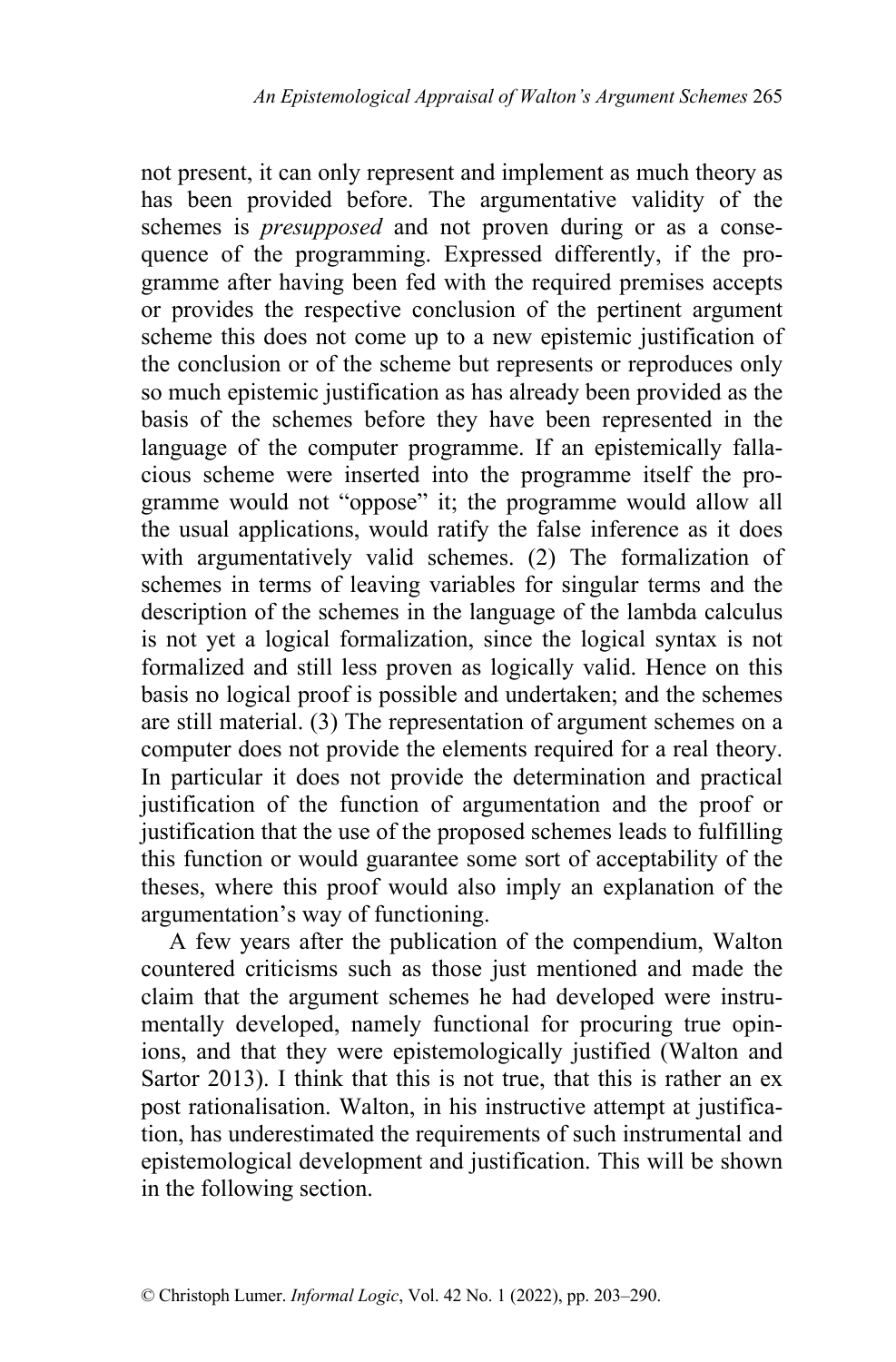## **8. Excursus: Walton's later attempt to provide an instrumentalist, epistemological justification of the schemes**

In a more recent paper Walton tried to provide an epistemic justification of his defeasible argument schemes (Walton and Sartor 2013). Can it resolve the analyzed problems? The real justification of the schemes appears only in Section 8 of this paper (pp. 137- 139). The strategy of this justification is, as the authors call it, "teleological" (pp. 111, 112) or "practical" (p. 124), one might also say: "instrumental" or "functional": The justification must show that the schemes fulfil their usual purpose ('argumentation schemes need to be justified by referring to the goals of the types of practical and truth-seeking activities where they are used' (pp. 111-112)), that they are an adequate means to achieve the objective of the corresponding activity type (p. 141). And this goal is: to direct "a bounded cognizer to true belief and correct choices" (p. 111, similar: pp. 122, 140). This determination is close to what the epistemological approach says about the standard output and function of arguments, for example.: "to lead the argument's addressee to (rationally) justified belief,"<sup>36</sup> though Walton never acknowledges this affinity. Previously Walton, without being very precise about this, had tended to consider winning a dialogue game as the goal of argumentation. As an advocate of the epistemological approach to argumentation, of course, I wholeheartedly welcome Walton's epistemological turn. Sadly, Douglas Walton did not have the opportunity to show whether this change of mind would be permanent.

Before starting the discussion, some clarifications may be helpful. (1) From an epistemic point of view, what is important is not merely true belief, but *justified* true or acceptable belief: (i) In one sense, a justification is the *process* of acquiring the belief in an epistemologically qualified manner, namely by checking the fulfilment of acceptability conditions for the thesis; only justification in this sense leads onto a (halfway) certain path to true (or ac-

<sup>36</sup> Biro 1987, p. 69; Biro and Siegel 1992, pp. 92, 96; Siegel and Biro 1997, pp. 278, 286; Feldman <1993> 1999, pp. xiii, 12, 24; Goldman 2003, p. 58; Lumer 1990, pp. 43–47; Lumer 2005a, pp. 213–214; cf. also: Lumer 2005a, pp. 219– 220; Lumer 2005b, p. 190.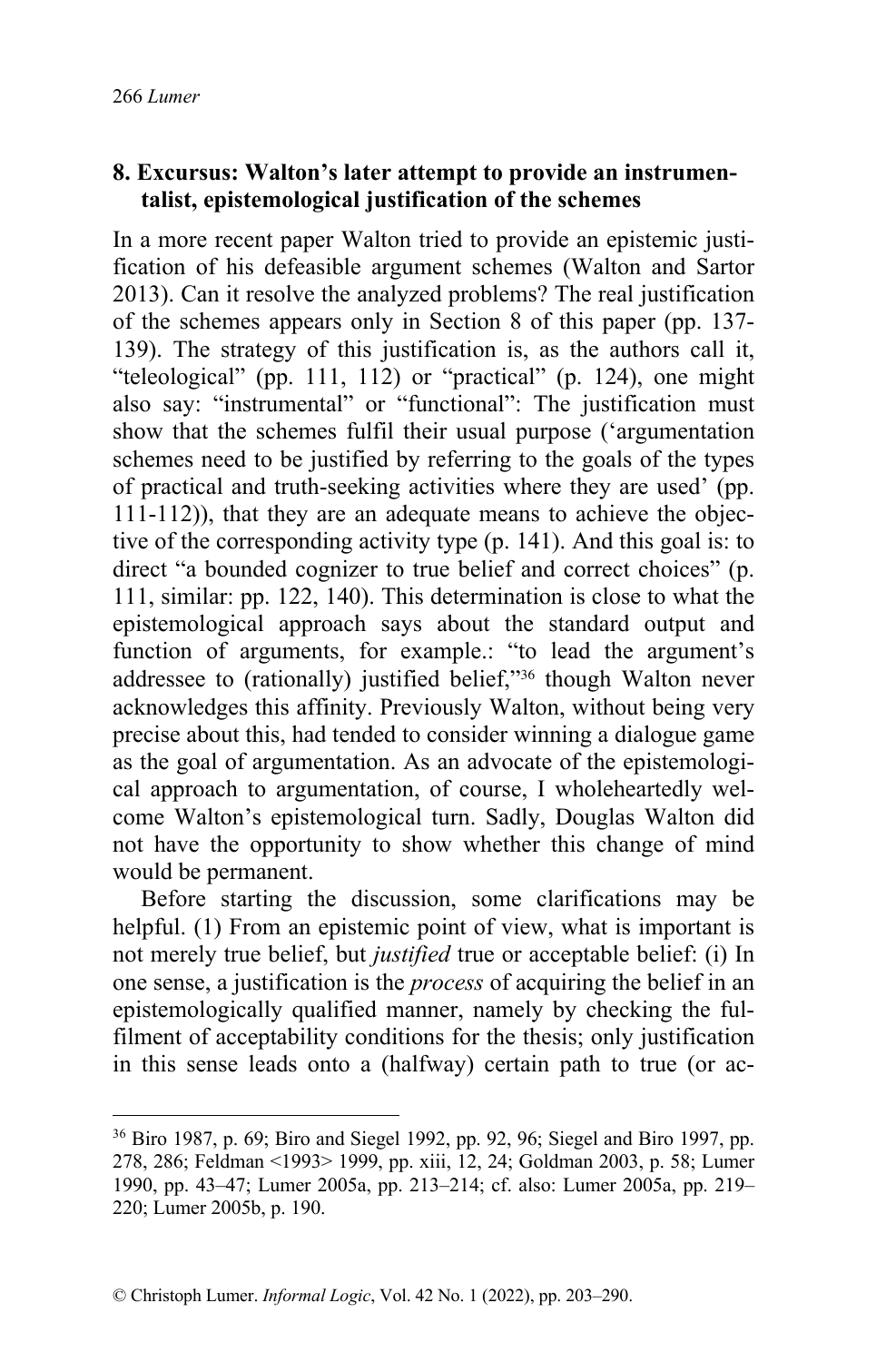ceptable) belief in the first place. (ii) In a second sense, a justification is a (psychic) *result*, viz. the memory of the most essential elements of the actual or the possible procedure of acquiring a belief. Justification in the first sense is necessary to come to true or acceptable beliefs; and in the second sense it is needed in the case of uncertainly justified beliefs if counter-evidence shows up, in order to be able to identify and then to revise the more weakly justified belief and all the beliefs dependent on it. (Lumer 2005a,  $215$ ; 1990, 30-41.) (iii) In a third meaning, a justification is the *presentation* of a justification in the second sense. (2) In Walton's and Sartor's justification (in the third sense of "justification": expounding a (possible) justification in the second sense) (Walton and Sartor 2013, 137-139) it remains an open question how the goal, i.e., (justified) true belief, is achieved. Later the authors only try to show that the theses of arguments which correspond to the schemes are presumably true. Although this—if it succeeds—is an important part of the required justification, it is not yet all that is needed; in particular an explanation of how the argument leads to true beliefs, a justification of the individual features of the scheme and, above all, the comparison with potentially better schemes would still be missing for a complete instrumental justification (cf. Lumer 2011c, pp. 24-25). (3) What a "correct choice" is—the second aim of the application of argument schemes—and how precisely it is related to truth, remains likewise unclarified. One possible solution would be that the correct choice is the choice of the best option, so that a good argument for a decision is an argument for the thesis that the action in question is the best option (Lumer 2014). But Walton and Sartor do not take this route and do not provide any clarification.

Before starting the proper justification of some argument schemes, Walton and Sartor try to solve a problem of circularity: teleological reasoning itself falls under and is regimented by the argument scheme Teleological Reasoning (Walton and Sartor 2013, p. 137); so if it is used in justifying argument schemes this could lead to a vicious circularity (p. 138). The authors' proclaimed strategy against this circularity is to ground the justification on basic inference schemes that are intuitively recognized by everybody and which perhaps are part of the basic equipment of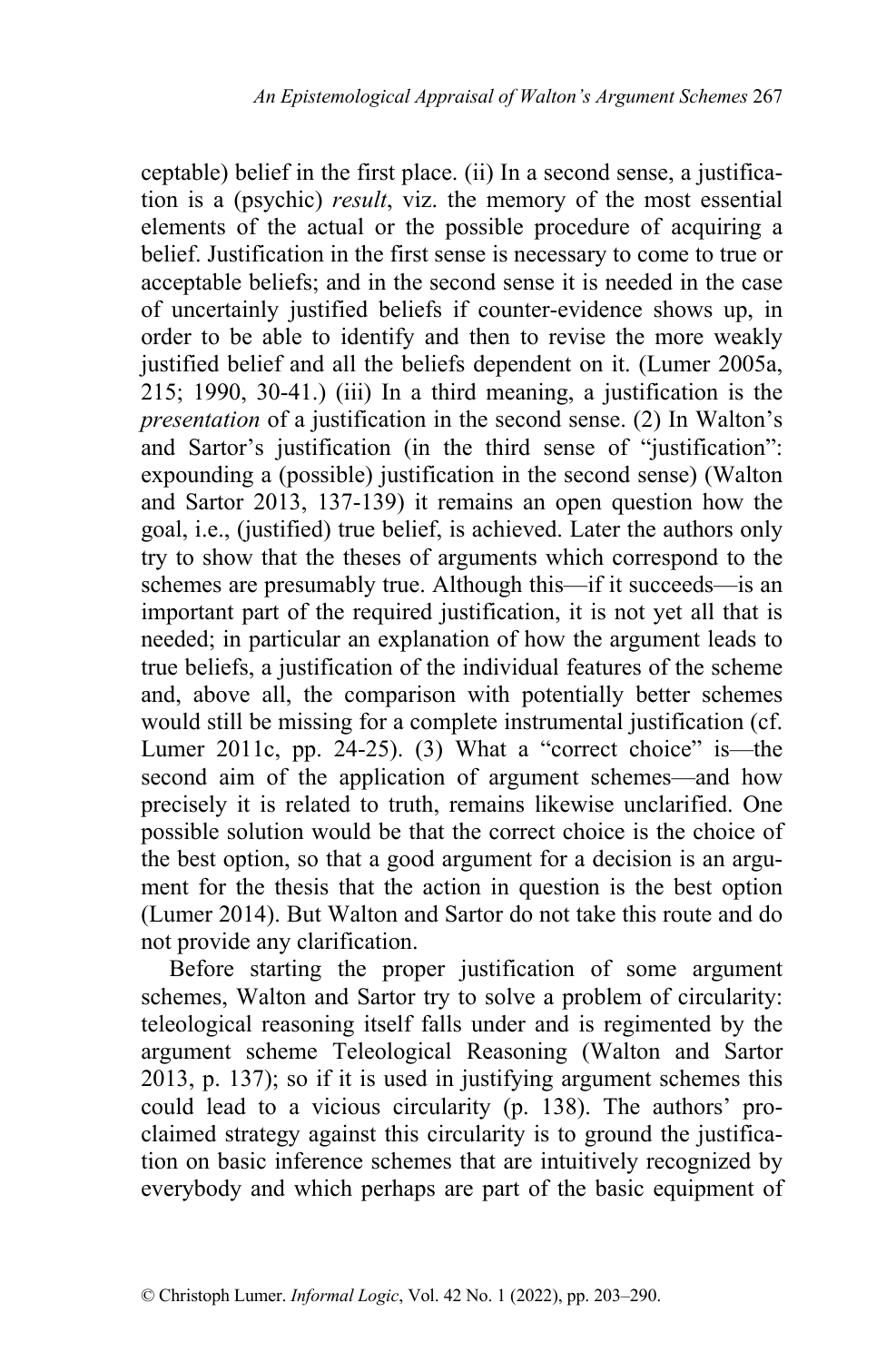humans (p. 138). However, this strategy cannot work, for the universally given and accepted means of justification are too weak for this purpose: argumentation and thus argument schemes are not part of the basic human equipment. One can only, in a whole series of justification steps, one based on another and beginning with elementary cognition, justify more and more complex justification methods and thus escape the vertical Münchhausen trilemma (cf. Lumer 1990, pp. 437-447). This is the reason why the epistemological approach in argumentation theory relies on the results of more fundamental special epistemologies like deductive logic, probability theory and rational choice theory (cf. Lumer 2011c, pp. 11-26).

Walton and Sartor go on to announce their intention to use in their justification only (1) Pollock's five schemes of defeasible reasoning, (2) deductive inferences and (3) probabilistic inferences (Walton and Sartor 2013, p. 138). The use of probabilistic inferences would also be a turning point in Walton, that I can only welcome. However, *ad (1)*, most of Pollock's schemes (p. 113), and in particular the "planning scheme" actually used by Walton and Sartor, are, I think, unacceptable. And, *ad (2)*, many deductive and, *ad (3)*, all really probabilistic inferences are not basic. In fact, however, Walton and Sartor in carrying out their justification do not use probabilistic inferences, but instead some others they have not previously announced. They use, for example, (i) a kind of statistical transitivity ("Most *A*s are *B*; most *B*s are *C*; therefore, most *A*s are *C*")—which, however, is not logically valid (it is even possible that no *A* is *C*: most of the *A*s are in *B*, but these *A*s in *B* are part of the minority in *B* which is not *C*; and still more is it possible that only a minority of the *A*s is *C*)—and (ii) in particular a justification of evaluations by means of pointing to the good effects of the value object; what is recognizable in the text of this kind of argument is too primitive to be argumentatively valid. All this means that in Walton's and Sartor's justification, the foundation problem (that the premises, including the formal premises, must already be established) is not solved and that their line of justification can at best be valid if some of the used invalid inference schemes are replaced by similar but valid schemes, which lead to the same results.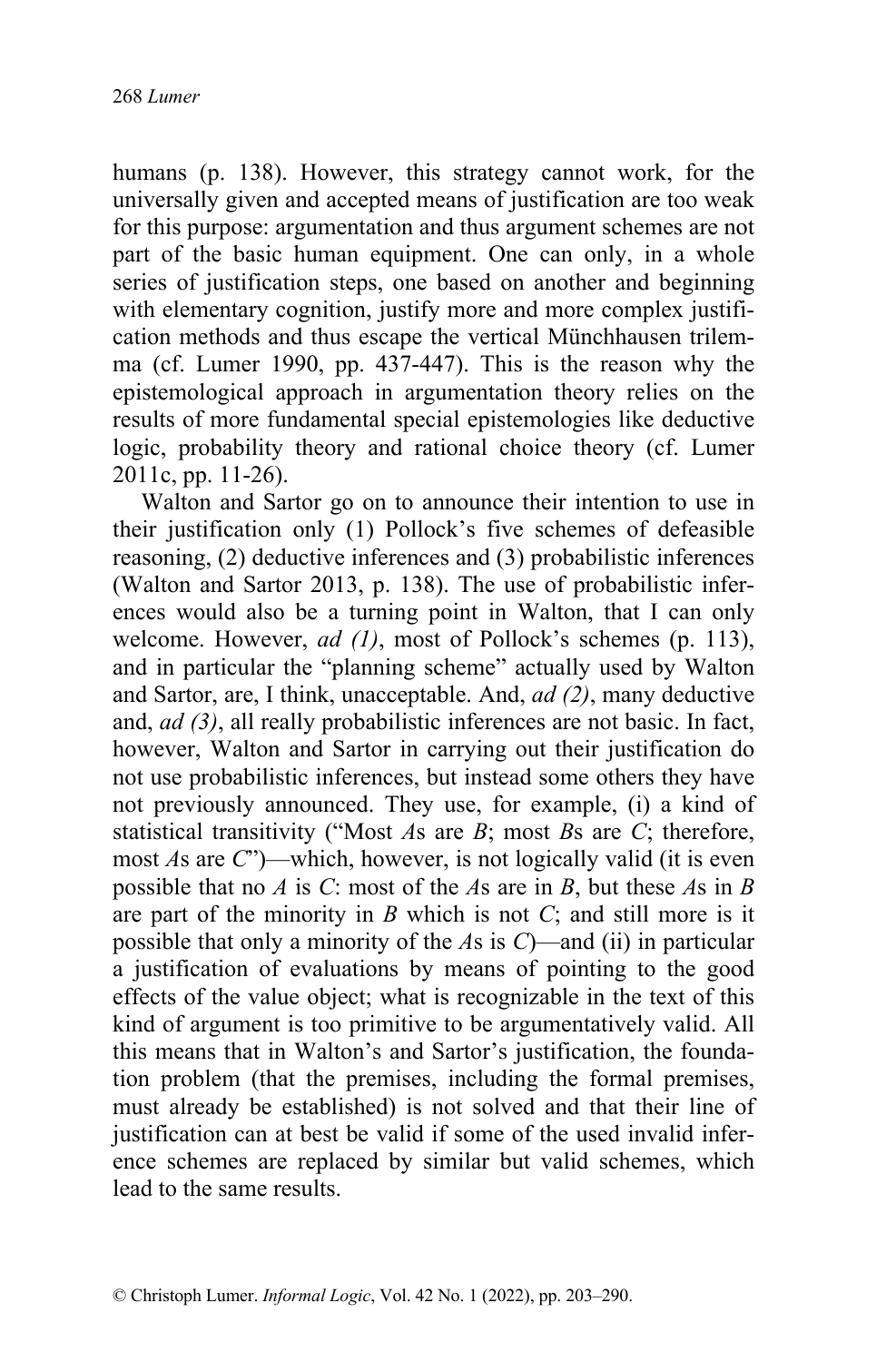Walton and Sartor's actual accomplishment of the justification of the schemes then consists only in *sketching* how *one* single, exemplary argument scheme could be justified: viz. the scheme Argument from Expert Opinion.

To justify the scheme of argument from expert opinion, we need to establish that the plan to use this scheme is indeed minimally good, i.e., that the expected utility of using it […] is higher than the utility of not adopting it. In other terms, we need to establish that in general by reasoning in this way (by adopting the policy of listening to experts, and endorsing their conclusions, unless we have reasons against doing that) we better achieve our goals […]. For […] utility we need to establish that the use of the argument from expert opinion is truth-conducive and that truth is useful. The first aspect (truth conduciveness) can be established by pointing to the causal connection between expertise and having true beliefs, and to the fact that people usually say what they believe. The second aspect (utility of truth) can be established by considering (on the basis of induction and statistical syllogism) that choices based on true beliefs usually lead an agent capable of planning to useful outcomes. (Walton and Sartor 2013, p. 139)

A major problem of this sketch is that the actual argument is only adumbrated, so we can only guess what the complete argument would look like; and what the authors write is far from being sufficient to allow us to say with any certainty what their full argument would be. This complete argument could remain relatively primitive and hardly go beyond what is already written in the quote; but it could also be technically very sophisticated with probabilistic specifications, justifications of the principle of expected utility maximization, etc., that is, with a number of argument types that do not occur in the compendium of Walton, Reed and Macagno. I suspect, therefore, that the authors would rather go in the first direction. But that would be completely insufficient for a valid justification. Until Walton and Sartor actually will have executed their justification, one can say only that the complete argument of the authors would also contain the submitted pieces as essential elements. These would in fact also be essential parts in a valid justification of their scheme Argument from Expert Opinion. So far Walton and Sartor's sketch goes in the right direction. But, as I said, if the authors have to limit themselves to the compendium (in Walton et al., 2008), in fact, however, many differentiated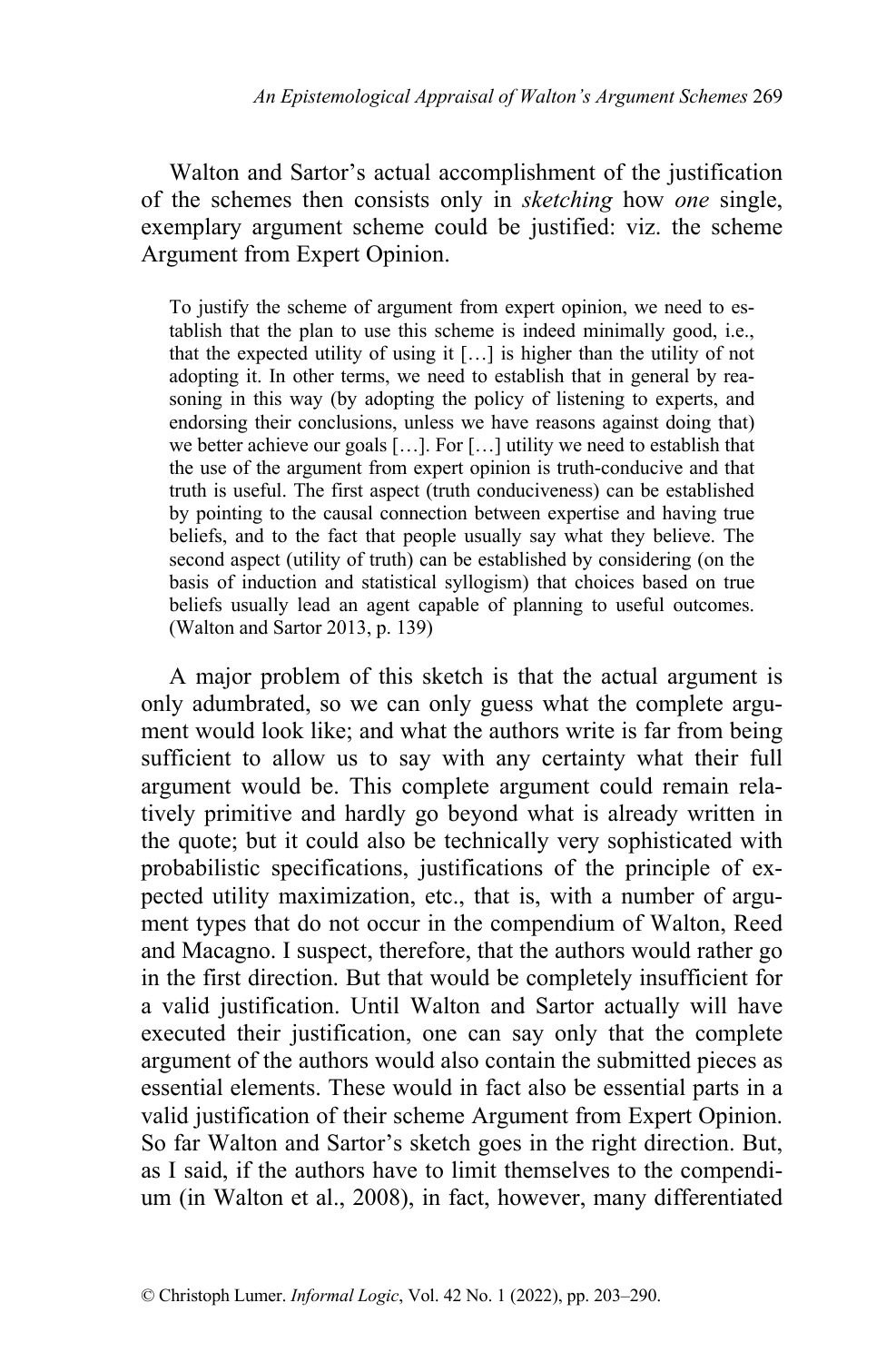argument schemes required for a valid justification of the scheme Argument from Expert Opinion would not be available—for example: practical arguments for expected utility judgements (see e.g. Lumer 2014), practical arguments for theoretical theses (see e.g. Lumer 1997) (for resolving the induction problem and for being able to show the prognostic utility of statistically substantiated predictions) or arguments for statistical conclusions. And this again shows clearly the weakness of the compendium that many important argument schemes are not included in it. Even to try to justify it one must rely on resources from competing argument theories.

Furthermore, Walton and Sartor's argument is only sketchy also in another respect, viz., that even the thesis remains rather unclear. It sketches only how something *similar to* an Argument from Expert Opinion can be justified; all the details of the argument scheme, in particular the features characteristic of Walton's approach such as the critical questions, the enthymematic form, plausibilism instead of probabilism, etc., are not even mentioned. Therefore, Walton's specific scheme Argument from Expert Opinion cannot be justified in this way. Given that it has not been developed on the basis of such epistemological considerations in the first place, but was a result of the bottom-up method, it would be astonishing if precisely this scheme also resulted from the epistemological method. And in any case the argument outlined by Walton and Sartor would be structurally too weak: Not only are other relevant possible consequences of arguing from expert opinion (other than having a true belief and using it in a decision) ignored; but also above all the adumbrated argument only tries to show that Walton's Arguments from Expert Opinion are better than nothing, not what would actually be needed, namely that they are better than competing schemes from other argumentation theoretical approaches. The next section (Sect. 9) instead tries to show that decision-theoretical versions of a practical argument designed on the basis of the epistemological approach are significantly better than Walton's corresponding scheme.

Therefore, the conclusion is that Walton and Sartor's attempt to provide an instrumental justification of argument schemes is indeed a major step forward towards an argumentatively valid justi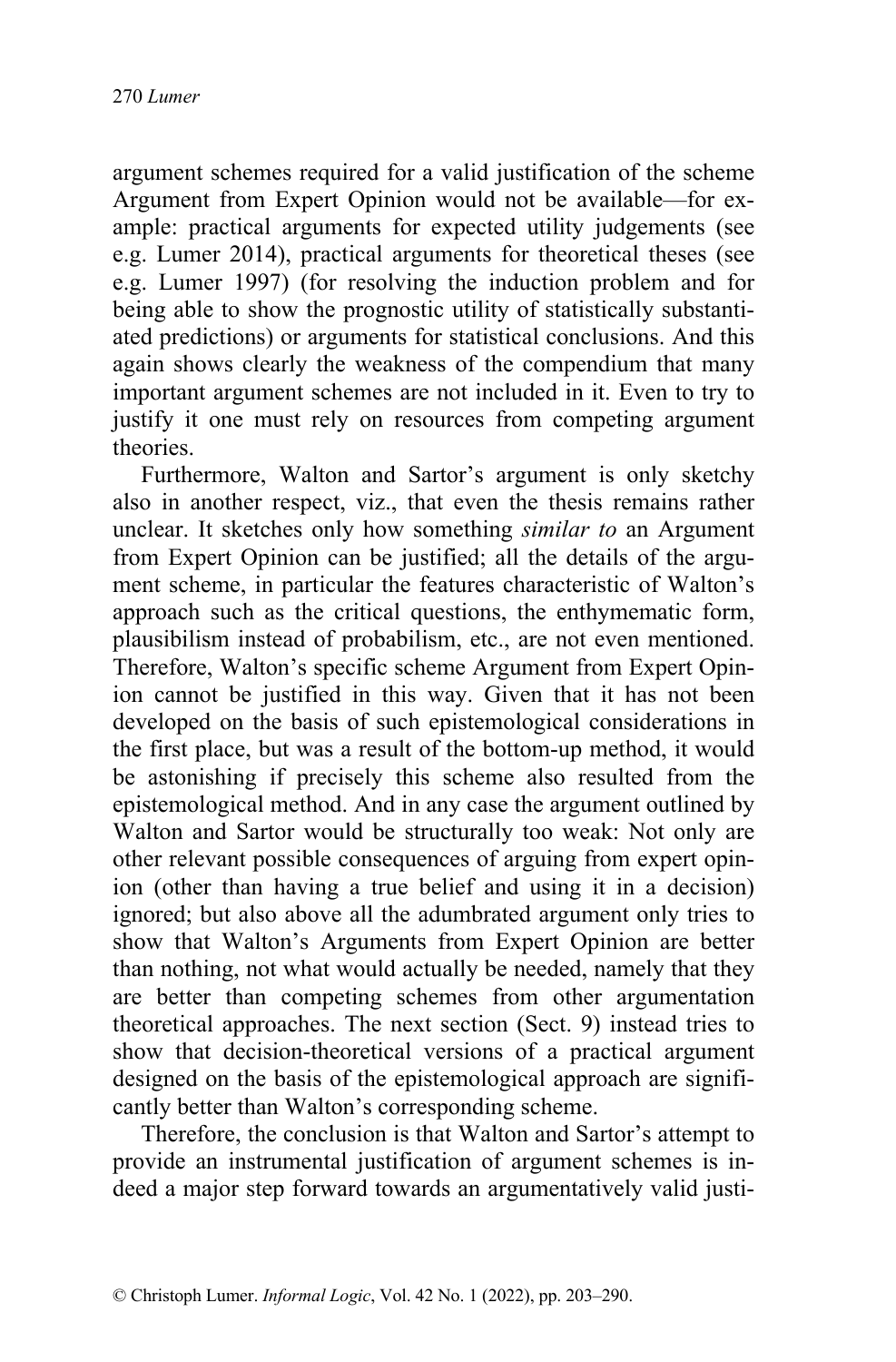fication of such schemes. However, for a really valid justification the tool used, namely Walton's Practical Argument Scheme, would have to be considerably expanded and refined. Finally, in any case, the justification of argument schemes presented and partially quoted above is developed only ex post. That is, so far it has not had any influence on the design of Walton's argument schemes, for as we have seen these were justified bottom-up and intuitionistically, which means that they lack a real practical, instrumentalist justification. We cannot know whether Walton would have stuck to the line of a practical justification. The paper by Macagno et al. (2017, in particular page 5), according to which the schemes are again purely inductively justified, tends to suggest the contrary.

# **9. Case study: The scheme "practical inference"—a critical assessment**

As explained above (Sect. 7), argument types should be justified comparatively in a complex practical argument which shows that they are the best among the relevant options. Are Walton's argument schemes good or even the best as compared to their alternatives? The present section examines a major example of Walton's schemes with respect to this question, thereby paying particular attention to its epistemic value, which Walton also considers by now to be of paramount importance: Practical Inference. Lumer 2016 (Sect. 4, pp. 15-18) contains a case study of another very important of Walton's schemes, the Argument from Expert Opinion scheme, which is also analysed and criticised there from an epistemological perspective. $37$  These examples represent quite

<sup>&</sup>lt;sup>37</sup> Some results of this case study were: (1) Walton, Reed and Macagno work with several smaller variants of the Argument from Expert Opinion scheme and additionally discuss some larger variations, some of which also contain the main premise that builds the bridge from the singular premises to the singular conclusion. However, they decide arbitrarily, i.e. insufficiently justified, in favour of a strongly enthymematic version, i.e. one also without this main premise. (2) The thesis of their scheme Argument from Expert Opinion contains, depending on the variant, no qualification at all or an unclear one, e.g., "Plausibly *p*", but in any case none that could express anything like different degrees of certainty about the thesis. These degrees of certainty should actually be provided by the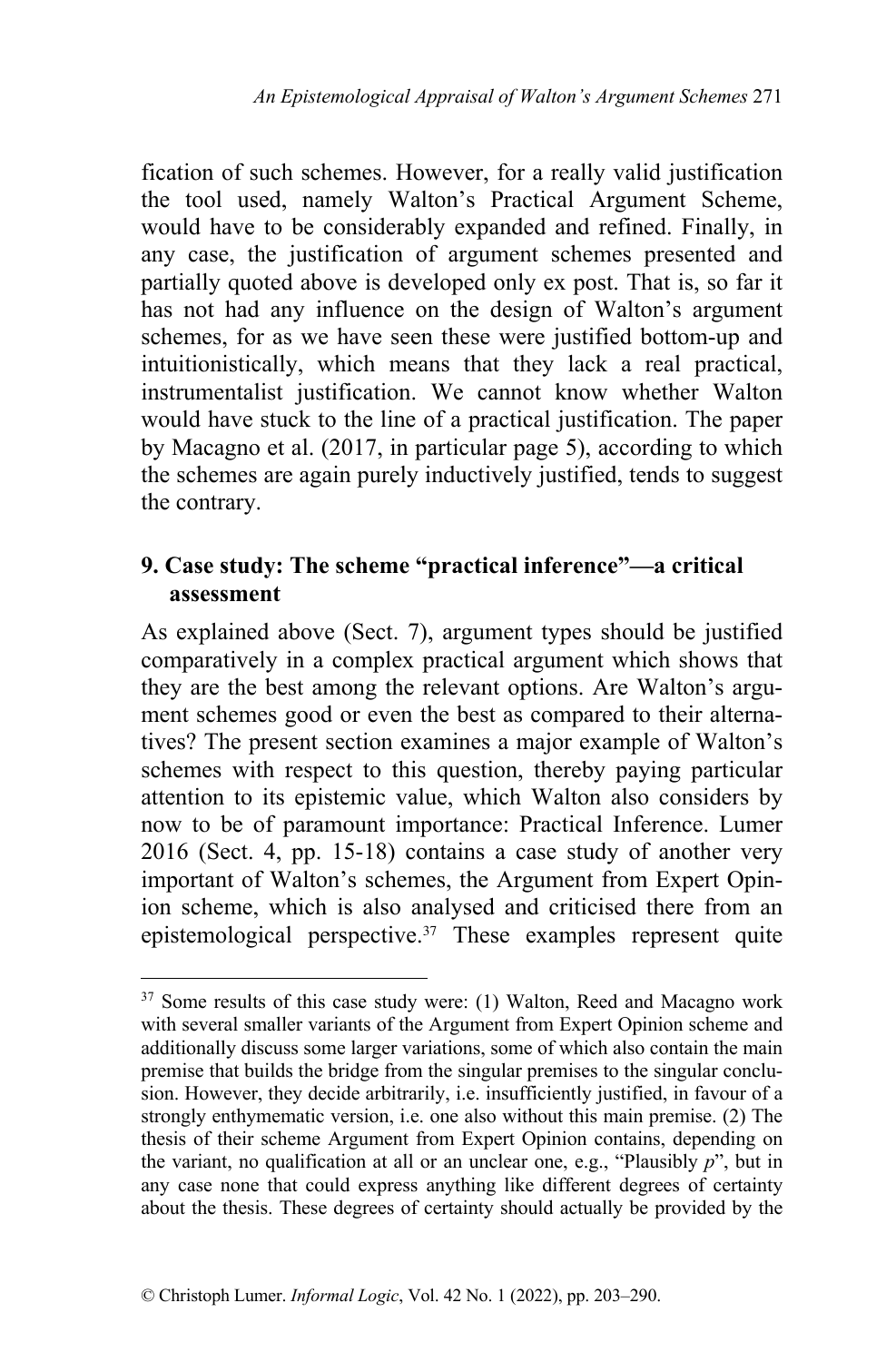different fields in argumentation, and Walton has dealt with them extensively.

*Practical arguments* are (i) arguments whose thesis in some way implies, often only via a Gricean implicature, an invitation to perform a certain action (this type of practical argument is a *concluding practical argument*), or (ii) arguments whose thesis is a value judgement—in particular about an action—which then can be used as an independent part within a practical argument of the first type (*preparatory practical argument*). Practical arguments do not represent truth-functional relations between premises and a conclusion (like deductive arguments) nor are they (primarily) based on frequentist and probabilistic calculations (like probabilistic arguments). They are based instead on a "logic" of their own, hence making up a third big group of argument types. Since I can here only discuss one of Walton's argument schemes somewhat more extensively and nonetheless want to cover a bit the wide variety of argument schemes, I have chosen Walton's scheme Practical Inference as an object of more detailed analysis. A more specific reason for examining precisely a scheme of practical argumentation is that practical arguments (if only for historical reasons such as the demarcation of argumentation theory from logic) are generally quite neglected in argumentation theory—so here Walton's exceptional status can and must be honoured by the present discussion—and that there is virtually complete silence about their theoretical basis.

The compendium contains several (altogether 21) practical argument schemes. The most important is scheme 22.1, Practical

main premise. (3) The scheme is conceived without any theoretical basis, so that the question of justifying why one should also believe in the thesis after having endorsed the premises is left open. Such a theoretical justification, in contrast, is provided by probability theory, so that a probabilistic reconstruction of the scheme Argument from Expert Opinion suggests itself with a probabilised or frequentist main premise, which then also leads to a probabilised thesis, whose probability in turn expresses something like the degree of certainty sought. (4) Walton, Reed and Macagno's scheme Argument from Expert Opinion does not meet the adequacy conditions approximate maximum epistemic effectiveness (AC1) and practical justification of the argumentation criteria (AC2). It is easy to use, but still not efficient (AC3) because it does not have the desired epistemic effect in the first place.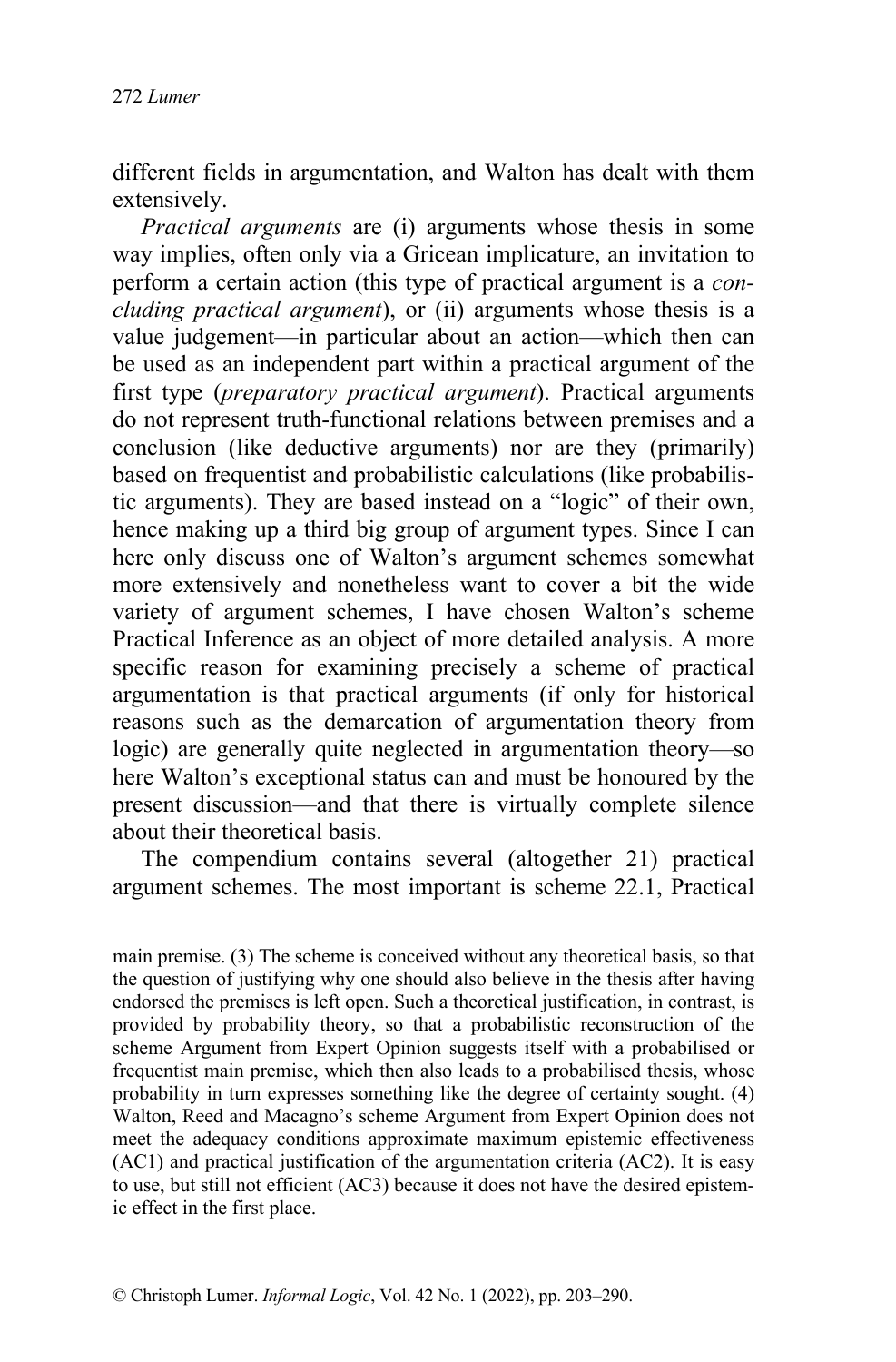Inference, which is the first sub-version of the group of schemes 22, Practical Reasoning (which includes six sub-schemes: 22.1- 22.6) (Walton et al. 2008, pp. 323-325). Further practical schemes are: 23-25, 26.2, 33-39 (pp. 325-335).

*22.1. Practical Inference*

*Major Premise:* I have a goal *g*.

- *Minor Premise:* Carrying out this action *a* is a means to realize *g*.
- *Conclusion:* Therefore, I ought (practically speaking) to carry out this action *a*.
- *Critical Questions*
- CQ1: What other goals that I have that might conflict with *g* should be considered?
- CQ2: What alternative actions to my bringing about *a* that would also bring about *g* should be considered?
- CQ3: Among bringing about *a* and these alternative actions, which is arguably the most efficient?
- CQ4: What grounds are there for arguing that it is practically possible for me to bring about *a*?
- CQ5: What consequences of my bringing about *a* should also be taken into account?

(Walton et al. 2008, p. 323; variables adjusted to my system, C.L. With insignificant modifications the scheme is also quoted in: Walton and Sartor 2013, pp. 121-122.)

The scheme itself, in the philosophical tradition also called "practical syllogism," ultimately is taken from Aristotle (cf., e.g. Aristotele, *NE* 1147a29-31; explanation: 1112b; *De motu animalium* 701a10-12, 19 f.). Some well-known problems of Aristotle's practical syllogism are: (i) The goal itself is not justified; (ii) there may be conflicting goals, (iii) better alternatives for realizing the goal, (iv) or relevant negative consequences of carrying out the proposed action; (v) the "inference" is neither logically nor analytically valid, so what is its justification? Walton has tried to resolve some of these problems by adding the critical questions to the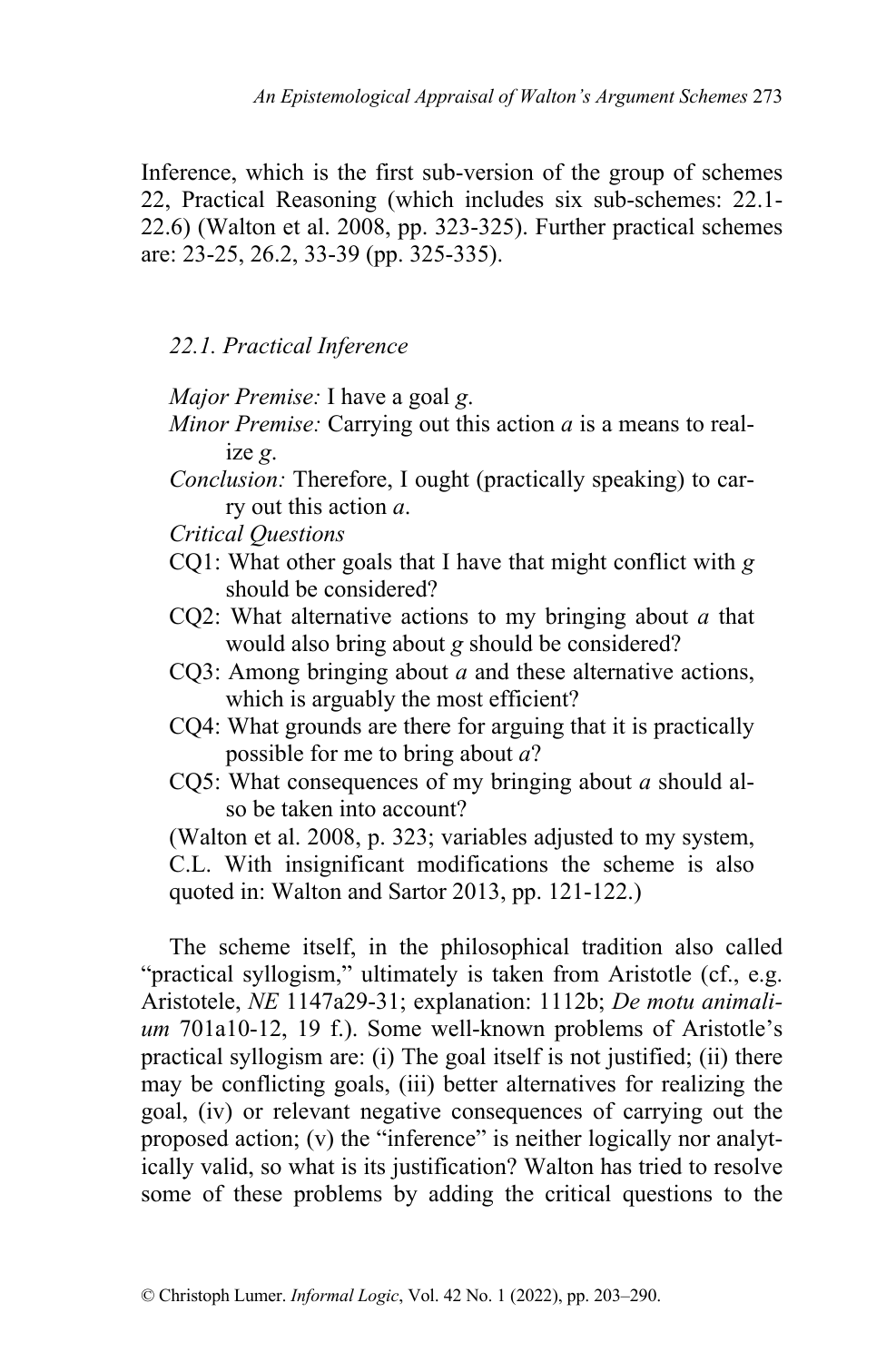scheme itself. In line with what has been said above, the answers to most of these questions should be inserted into the argument scheme as further premises. This holds for: CQ1 (conflicting goals), CQ2 (alternatives for reaching *g*), CQ3 (most efficient action), CQ5 (further relevant consequences). (CQ4 (reasons for the feasibility assumption) instead is only a request to justify a somewhat implicit part of the Minor Premise; hence the answer to this question is not part of the core argument, but is a subargument of its own, which should not appear in the Practical Inference Scheme.) For the argument in favour of action *a* to be adequate, the answer to the questions CQ2 and CQ3, put together, should be: "*a* is the best (not only the most efficient) option for realizing *g*.", for otherwise one would have to argue in favour of, say, alternative *b*, which is the best.

The problems begin with CQ1 and CQ5. If the answer to both questions is unproblematic, i.e., there are no conflicting goals and no further relevant consequences, then the scheme does not create any particular problems; if, however, there are conflicting goals or further relevant consequences, which is mostly the case, the scheme does not tell us how to deal with them. Competing goals or further relevant consequences do not necessarily mean that the action *a* rationally must be discarded. It may mean that, but it does not have to. Whether the action is rationally recommendable depends on the importance or desirability of the various goals and of the further consequences. More generally, the scheme in no way considers importance, values, desirabilities, i.e., (vague) quantitative considerations about the values of actions and their implications. Therefore, it is not able to handle them, to weigh them up against each other in cases of conflict and to give recommendations in these cases whether to execute *a* or not. And there is no other scheme in the compendium that would resolve this problem. Next, that *a* is the "most efficient means" to realize *g*, probably is intended to mean that *a* generates the lowest costs (of whatever kind: money, labour, material resources) among the effective means. To generate costs, however, is already a *consequence*, so that the efficiency question (CQ3) is already included in the question regarding the relevant consequences (CQ5). This, though, is a rather small and technical problem of the scheme. More important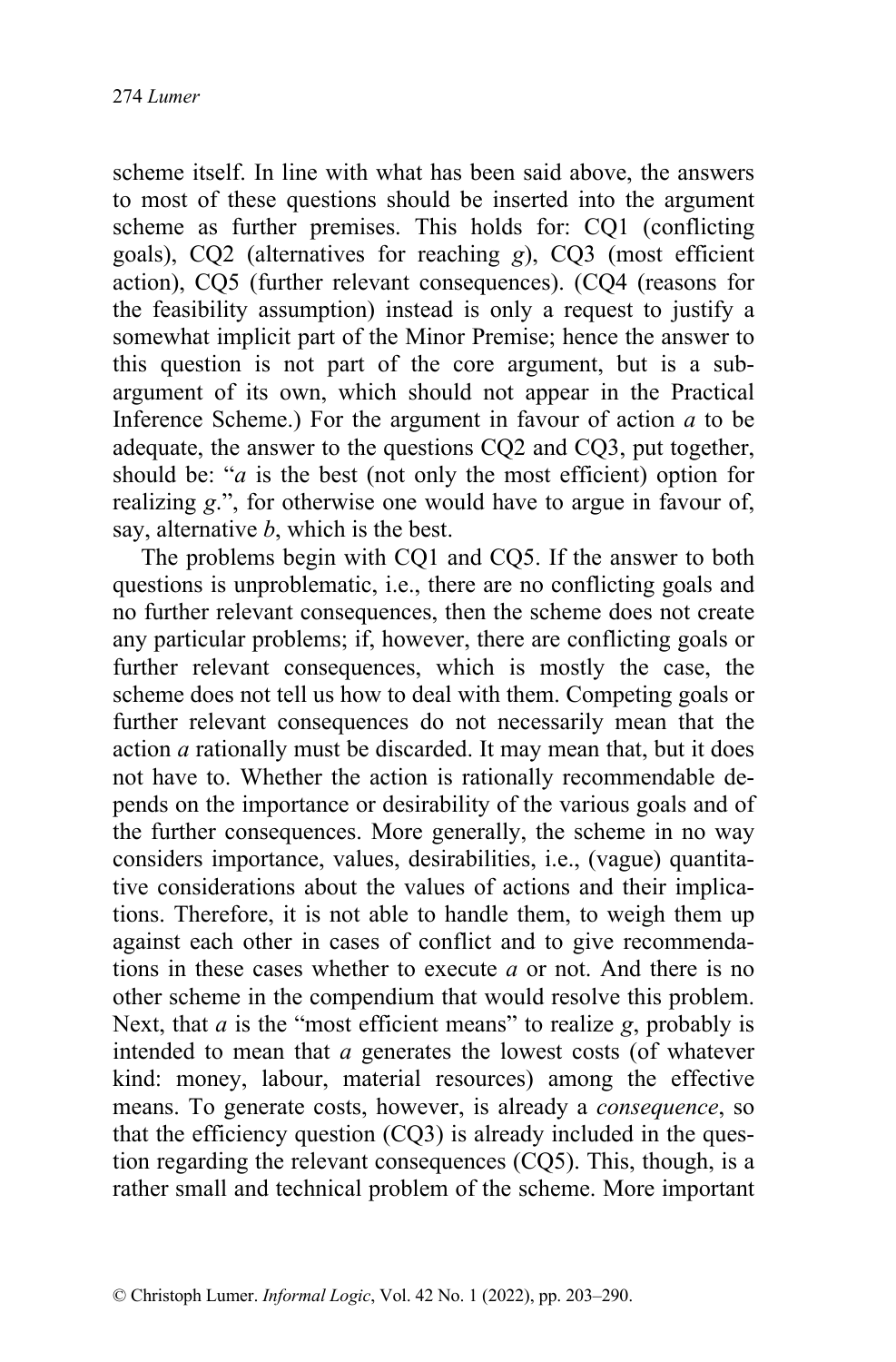is that the scheme does not consider that the high efficiency of a means *a* can be outweighed by the additional positive consequences of an alternative but less efficient means *b*. And more generally, the relevant consequences of the *alternative* options are not considered at all in the scheme. The same holds for possible but *uncertain* (in particular, probabilistic) consequences and realizations of the goal. The scheme does not speak of desirabilities either and cannot justify value judgements in terms of desirabilities (or utilities). Nor can it justify the adoption of goals. It is true that the scheme itself does not have to be able to provide these justifications; after all, it cannot justify every kind of theses. However, the compendium does not contain any other argument scheme which could provide such justifications. And it does not contain any argumentatively valid scheme by which unrestricted value judgements ("*p* is good" or "*p* has a desirability of *x*") or value judgements about functional objects (e.g., "*k* is a good bread knife") are justified. Much of what I have just criticized in the Practical Inference Scheme, can be summarized by saying that this scheme provides no means to weigh up various aspects of various options. And one reason for this is that the scheme is mainly qualitative and extremely one-sided (in that it considers only one aspect, i.e., that one goal could be reached, leaving out other aspects: further consequences and alternatives) and does not try to quantify those aspects, which would permit one to weigh them up against each other.<sup>38</sup>

<sup>&</sup>lt;sup>38</sup> Later, Macagno and Walton (2018) tried to solve some of the just listed limitations of their practical argument schemes and especially of the scheme Practical Inference by a hierarchical combination of several of the practical schemes (*first level:* Argument from Practical Reasoning, Argument from Consequences, and Argument from Rules; *second level:* Argument from Values and from Consequences to Evaluation; *third level:* Argument from Classification (pp. 538–542)). But apart from the fact that this combination makes the overall argumentation rather unwieldy, it does not solve the problems of trade– offs mentioned last, because it continues to dispense with quantification. In more detail: (1) alternative, possibly better actions are not considered; (2) only positive consequences of the action are taken into account; thus the problem of weighing consequences is circumvented; (3) probabilities are not taken into account anyway; (4) the moral problem of weighing the interests of different persons is not even considered.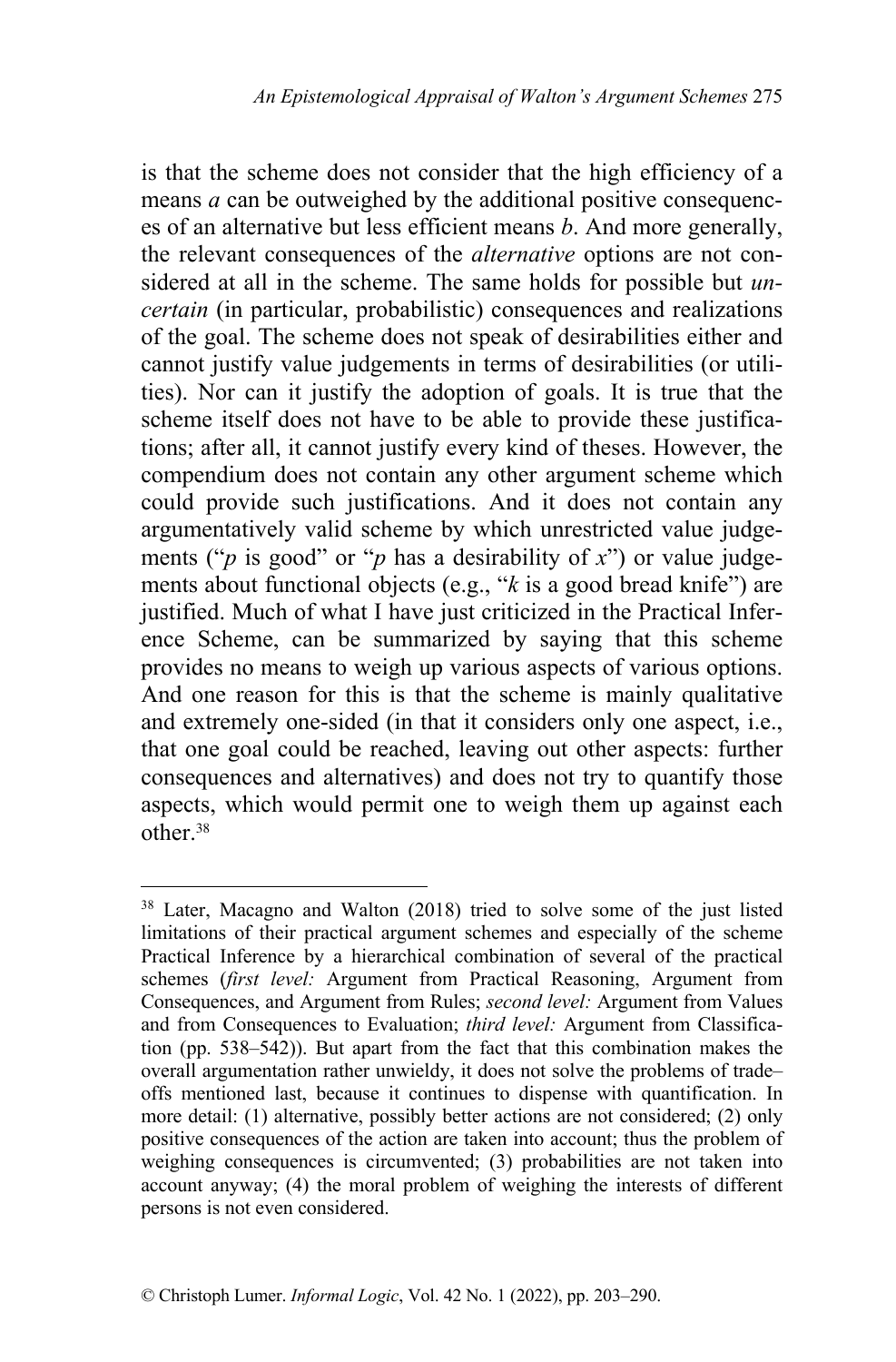As I said above, the compendium contains many practical argument schemes. But none of them resolves the problems just raised; and *none* is valid—in the sense of giving a good rational advice on the basis of considering what is relevant for such a decision. They all leave out much important information that should influence the rational choice. Most of these schemes deepen some *aspect* of practical deliberation and decision—such as that someone has several sufficient means at her disposal, or that the goal is also supported by one's values, or that an action would contribute to realising a goal—but they are much too special to cover everything that should be considered in a rational decision. It is surprising, however, that Walton, Reed and Macagno did not try to lump these schemes together into one big scheme that would consider at least all relevant aspects of a decision that the authors know of. An explanation of this omission may again be that the authors stick too much to what they find empirically and do not tackle practical arguments from a theoretical point of view. According to the above criticisms (in particular: no probabilities, no desirabilities, no justification of goals), the just suggested more comprehensive scheme assembled from the parts of the presented schemes would still be insufficient but it would constitute enormous progress. That the compendium does not contain a more comprehensive scheme of this kind is also astonishing for another reason: Walton in his book *Practical Reasoning* (1990) had already provided a more comprehensive systematisation of practical reasoning. This book does not contain an argument scheme of Practical Reasoning, instead its core is a normative flow-chart about how to rationally deliberate and how to take into account which information on the way to a decision (p. 112). This flowchart could, however, be translated into an argument scheme by putting together all the information collected on the way to the final verdict about the action and by taking this information as the scheme's premises. The final verdict of the flow-chart is: 'Carry out this action!' hence an imperative, not a thesis. But the information collected on the way to this verdict can be summarized as leading to the thesis: " $a_1$  is the best among the options known by subject *s*, by which *s*'s most preferred goal *g* will be realized (and which does not conflict with any other intention)." The resulting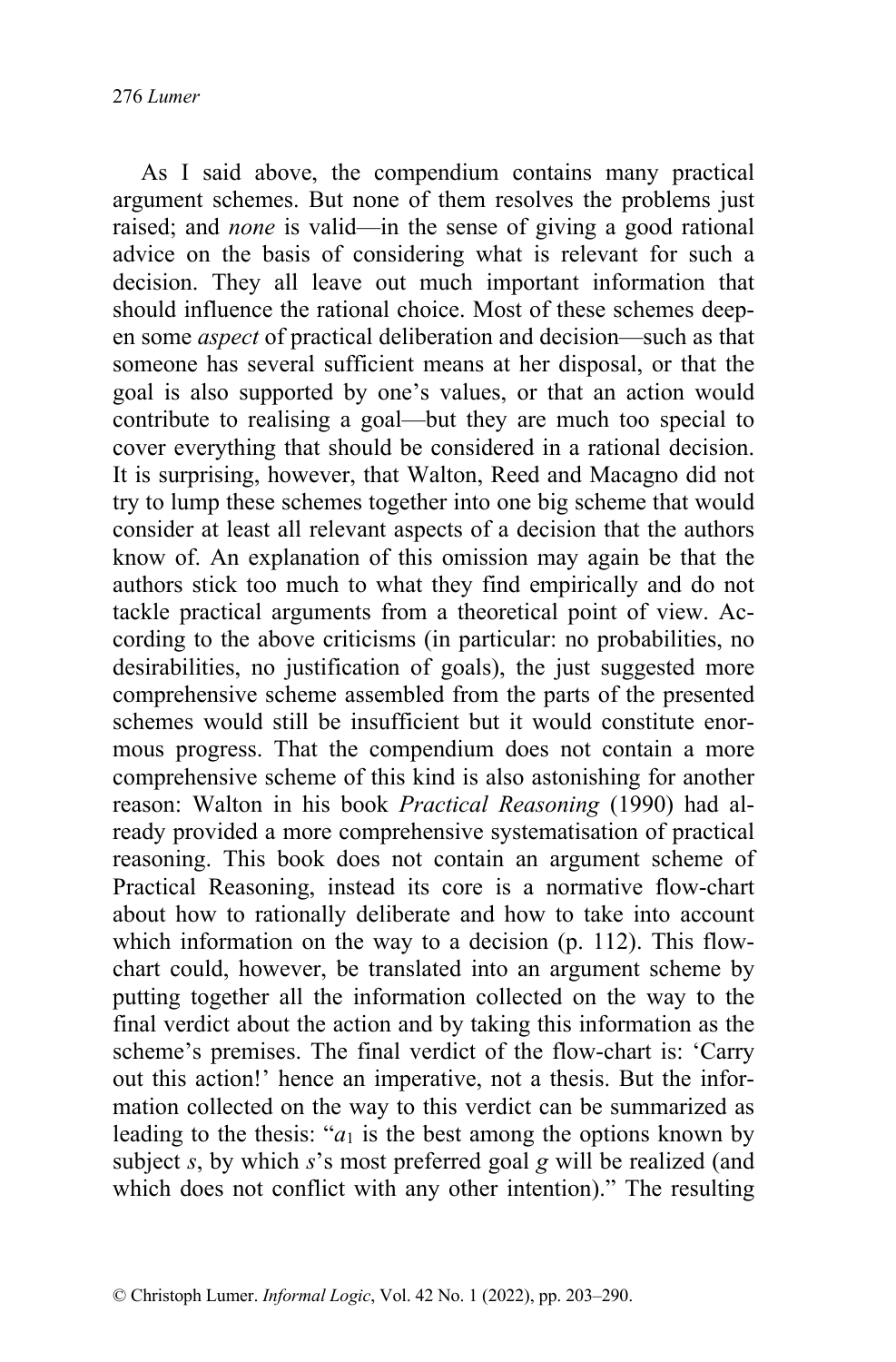scheme would be an improvement with respect to the schemes of the compendium. However, it would still be quite incomplete and far from being a good practical argument scheme. It would again not contain desirabilities and probabilities. And many important questions for which the scheme should provide a *justified* answer, in the flow-chart are "resolved" merely by a *fiat*, e.g.: "Select the best action in the knowledge base" or: "Select one intention as priority candidate" (p. 112.), without providing any hint how these selections should be carried out rationally and on what informational basis.<sup>39</sup>

A further fundamental problem of Walton and his co-authors' way of dealing with practical argument schemes is that they do not provide any theoretical justification of them. Why is it that after having collected certain information about an action, which is listed in the argument's premises, we should perform the action? After all, this step is neither truth-functional, nor an analytic inference, nor probabilistic. Why then should it be considered to be justified? Why is all the information considered relevant, why is no further information relevant? And why should the subject of the action *a*, after having accepted all the premises, obey the impera-

<sup>39</sup> In 2015, Walton published another book on practical arguments (*Goal–Based Reasoning for Argumentation*, Walton 2015) (an intermediate trial in the same vein was: Walton 2007 (in particular p. 215)). Its most important innovations are in the consideration of group decisions and the implementation in computer programs. In the respect relevant here, however, this book has not changed much: The result of the most complex treatment of practical arguments (p. 27) is again simply a flow chart with few improvements and some deterioration compared to the 1990 flow chart; the dismissal of alternative courses of action is now based on the qualitative criterion that they have 'intolerable' consequences, while the problem of quantitatively weighing up desirabilities and probabilities is not even seen. With regard to the theoretical background of this model, the following passage is revealing: "There are two different philosophical theories about how practical reasoning should be modeled," viz. Walton's own "commitment–based argumentation approach" (Walton and Krabbe 1995) and Bratman's belief–desire–intention theory (Bratman 1987) (Walton 2015, p. 9). This short list does not even contain the most important philosophical *traditions* (not to mention particular theories) of practical reasoning, such as the decision theoretical (e.g., Bicchieri 1998; Gärdenfors and Sahlin 1988) and the full–information approach (e.g., Brandt 1979, part I (= pp. 1–162)). This may, by the way, explain why Walton's own model appears to be compiled ad hoc and literally says nothing about the philosophically relevant questions.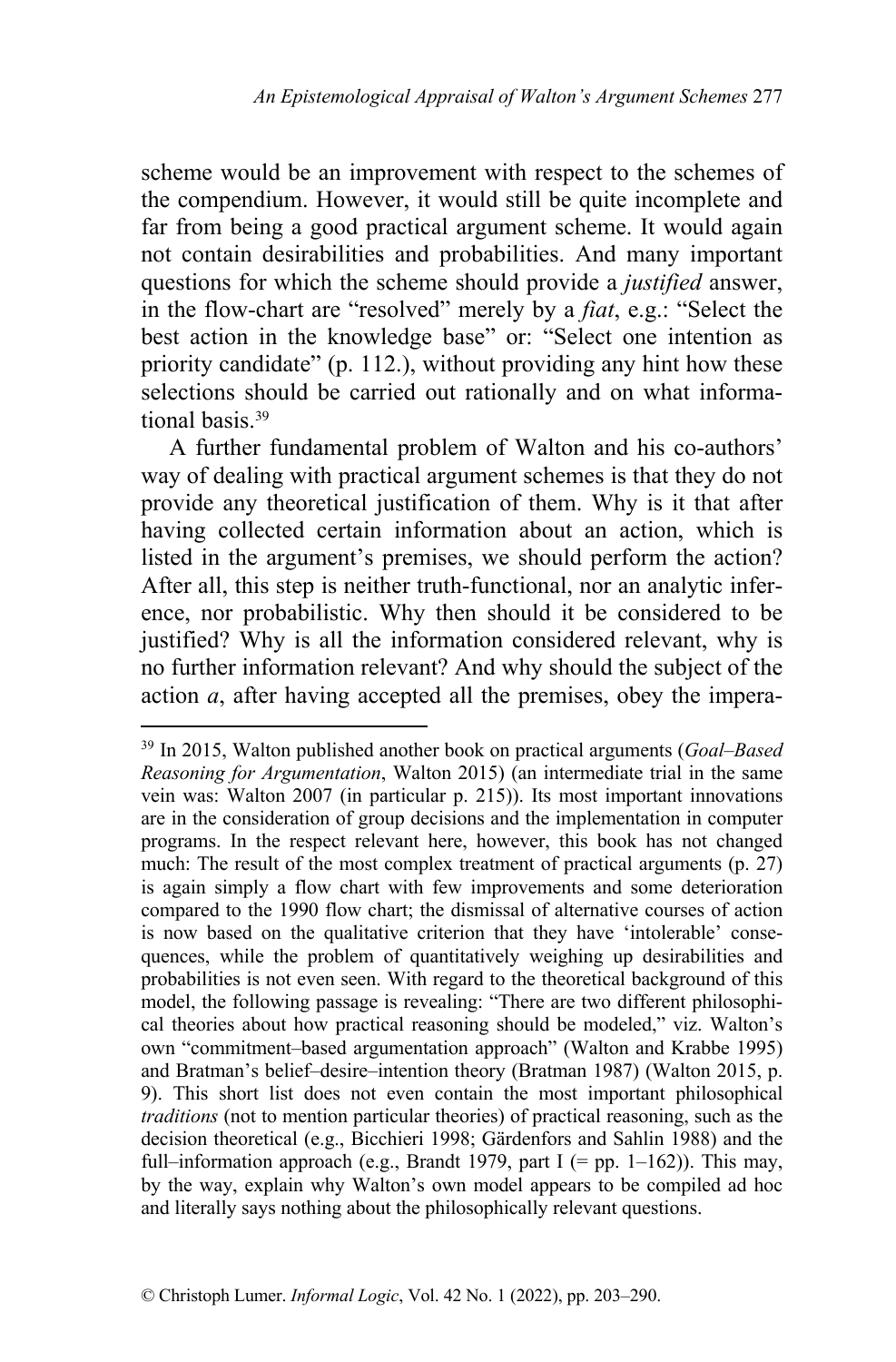tive and execute the action?

In terms of the adequacy conditions, this critique can be systematised as follows:

*AC1, effectiveness:* Because there is no theoretical basis for the schemes with which the rationality of the final recommendation for action could be justified and the addressees motivated to heed it, there is no reason for them to follow the recommendation. The theoretical basis would also have to clarify why which information and considerations are relevant in a deliberation and therefore have to be taken into account in the practical argument, how the transition from the information to the recommendation for action works, etc. Many of the relevant components are simply missing from Walton's practical argument schemes, which is why the deliberations and recommendations for action resulting from them are irrational. The goals of practical argumentation are thus completely missed.

*AC2, completeness:* None of the considered schemes of practical arguments is complete in itself, nor does Walton provide argument schemes for all practically relevant reflections. For instance, arguments on the justification of intrinsic value judgements, on the way of considering probable consequences, and on the balancing of interests of different persons are missing.

*AC3, efficiency:* The Practical Inference scheme itself is simple, but utterly unsound. And the molecular arguments and flow-charts are very confusing.

*AC4, justification:* A theoretical justification is completely missing.

One may doubt that at the present state of the art such a foundation of practical arguments can be provided and that such a foundation would be sufficiently strong to construct good practical argument schemes. But such foundations have been developed, firstly, in economically oriented rational decision and game theory and, secondly, in philosophical theories of practical rationality, where the latter in turn integrate results of rational decision theory and reinforce them with additional philosophically justified rationality requirements. The intersubjective, social weighing of the interests of different individuals, instead, is a central theme of philosophical ethics. If one wants the strongest possible theoretical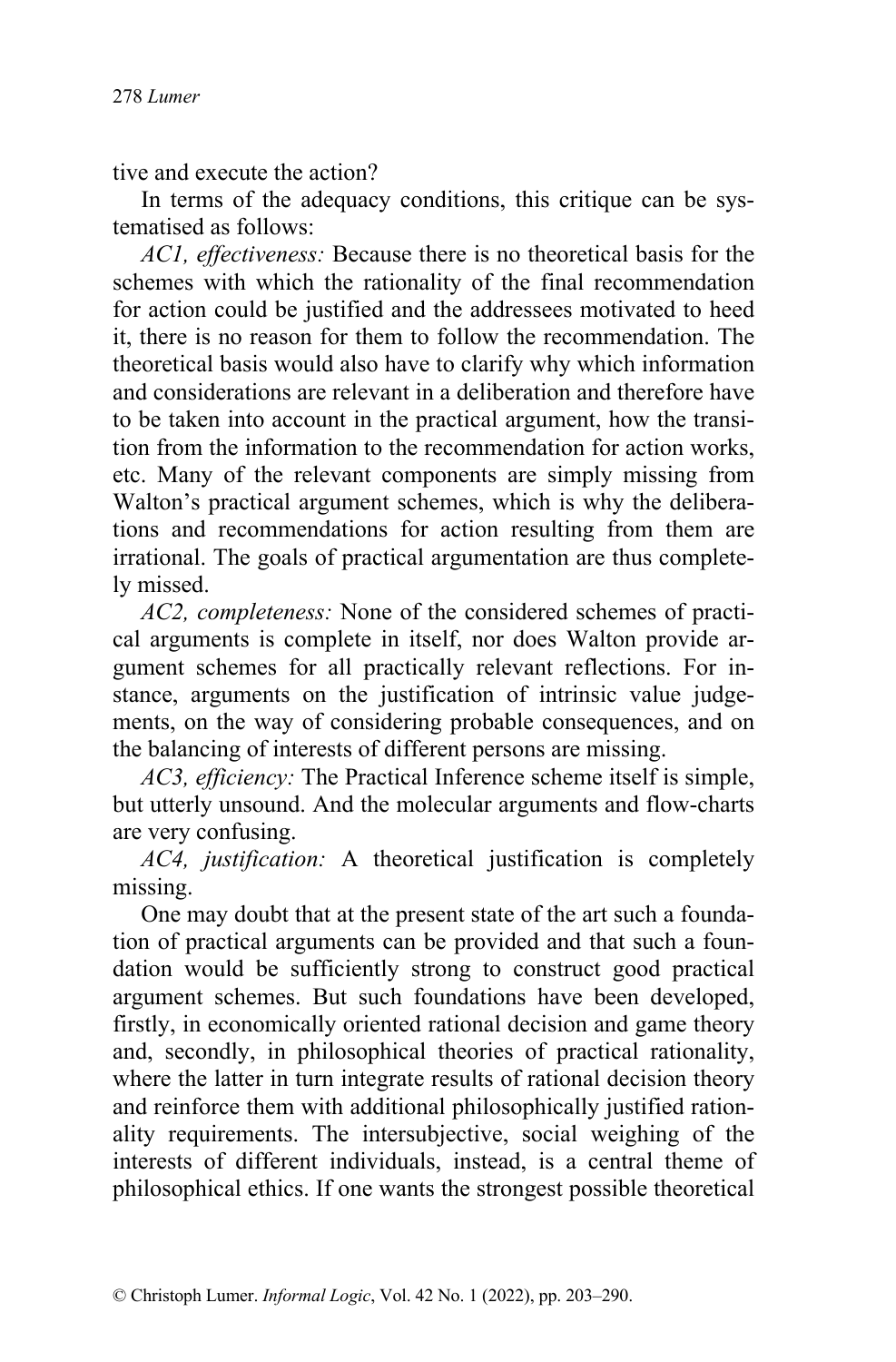basis for practical arguments, then one should stick to philosophically reinforced and refined rational decision theories, which in turn are based on psychological decision theory (cf. e.g., Brandt 1979, part 1; Lumer 2009, pp. 128–548).<sup>40</sup> Psychological decision theory reveals that people choose what they think is the best action—which includes the possibility that they believe that the action considered optimal according to the current state of knowledge, is probably not really the best action, but only a relatively very good action, but that it is worse (more costly) to continue searching for the really best action (e.g. Payne et al. 1993; philosophical discussion: Lumer 2005c). In this vein in the epistemological theory of argumentation practical argument schemes have been developed in which the conclusive thesis is an optimality judgement about the action to be performed (Feldman <1993> 1999, pp. 351–354, 420; Lumer 1990, pp. 319–433; Lumer 2014). In my own approach, the schemes try to include all the information necessary for a rational decision, which is then summarized in the thesis, which is a personal optimality judgement about a particular action from a set of available options ("Among the available set of actions,  $a_1$  is the best for subject  $s$ "), explicitly or implicitly recommended for execution.<sup>41</sup> In this theory, which

<sup>&</sup>lt;sup>40</sup> The most commonly used rational decision theory refined by economists, such as that developed by von Neumann and Morgenstern, is too weak for present purposes. While it is precise, it is (i) only axiomatically founded, where these axioms are mostly of a technical nature and often hide their critical content rather than being philosophically substantial. (ii) It also aims only at coherence, without providing broader criteria for criticising existing preferences (critique and alternative approach: Lumer 1998).

<sup>&</sup>lt;sup>41</sup> Many theorists see a contrast between theoretical arguments, in which, for example, empirical questions of fact are at stake, and practical arguments; they hold that the former aim at truth, the latter at a practical ought; they thus see an is–ought divide here. Walton and his co–authors also write that practical arguments aim at a practical ought (Walton et al. 2008, p. 95)—though without saying that theses about this practical ought are not truth–apt. However, as the identification of the optimality judgement as the thesis of concluding practical arguments shows, there need not be a divide here. Optimality judgements can perfectly be truth–apt, if only the concept of desirability they contain (after all "optimality" means "maximum desirability") is defined clearly enough. However, optimality assertions are pragmatically, per implicature, often additionally inviting or prompting illocutions. If the conclusion of a practical argument were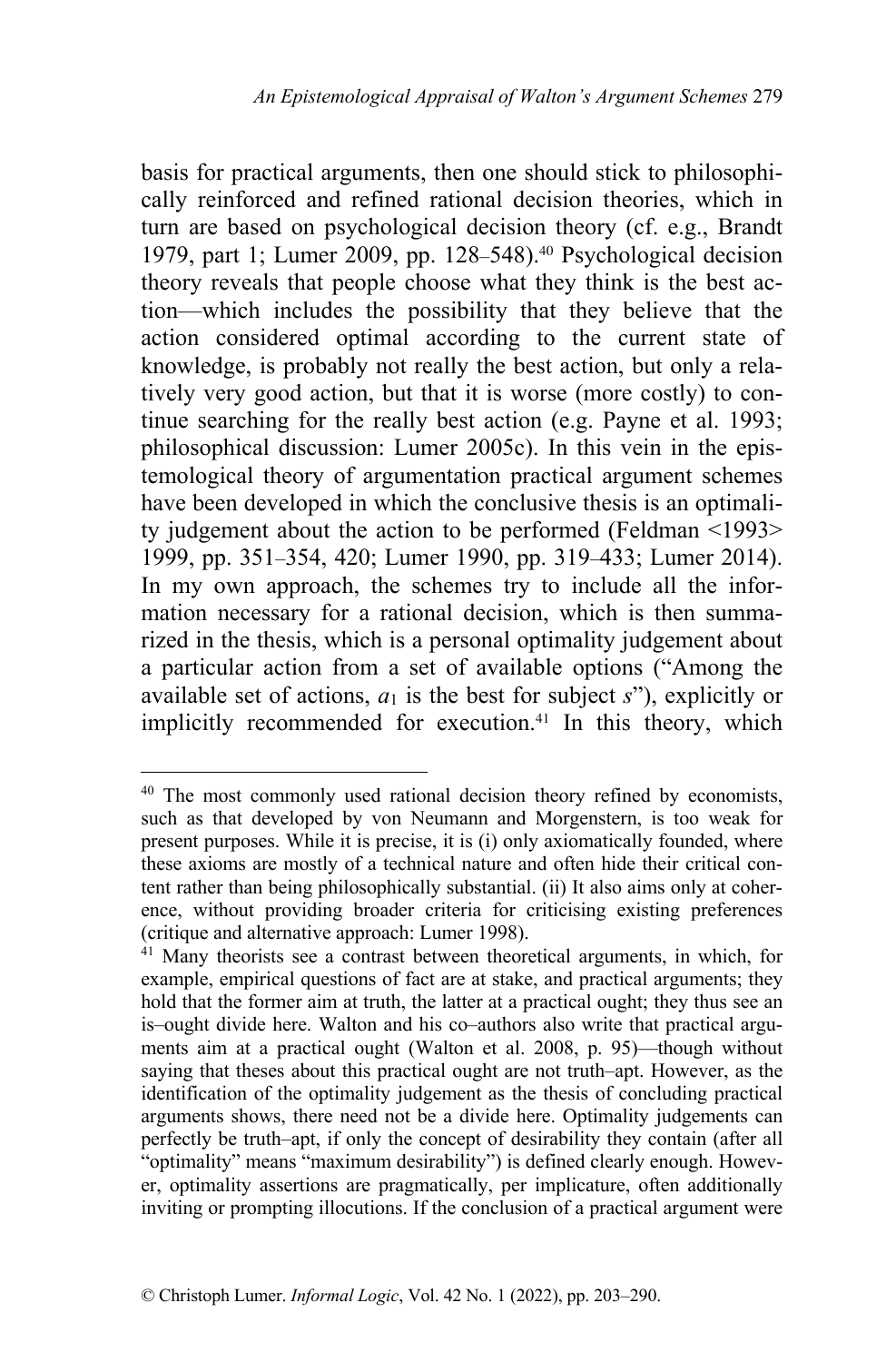types of information are included in the definition of such optimality judgements, and how, depends on the way in which which types of information can *empirically* influence decisions (Lumer 2009, pp. 133–218). The trade-off and quantification problem is solved by considering quantitative desirabilities, which themselves are based on a theory of intrinsic desirability, and probabilities in the style of rational decision theory (Lumer 1990, pp. 319-366; 2014). The basis is a philosophically justified theory of prudential desirability (Lumer 2009, pp. 260-548).

According to these considerations, Preparatory Practical Arguments can be schematised (approximately) as follows:

## *Preparatory Practical Argument:*

P1.1-P1.n: (On the data base *d*) the probability that the consequence *ci* accompanies (in particular: is caused or symbolically or legally implied by) the event  $e$  is  $p_i$ .

The argument contains any number of premises of this form, but at least one premise of this form (*n*≥1). *e* can in particular be an action of the evaluation subject *s*.

P2.1-P2.n: (On the data base *d*) the (exact) prospect or totadesirability of the consequence  $c_i$  for the subject *s* is  $u_i$ . For each premise P1.i, the argument contains a matching premise P2.i.

not truth–apt, then one could not argue in favour of it in epistemic terms either. For epistemically oriented arguments aim at the addressee's rationally justified belief in the thesis, i.e., believing it to be true. (Lumer 1990, pp. 141–158; Lumer 2005a, pp. 213–215; Lumer 2005b, p. 190.) The difference between practical and theoretical theses therefore does not lie in their truth–aptness; rather, it lies in the fact that concluding practical theses must be defined in such a way that they *motivate* rational persons at least to some extent to act in the way distinguished by the thesis. This is achieved by decision–theoretically defined optimality judgements about action options in such a way that the concept of desirability used in them ("optimality" means maximum desirability) is defined by reference to the basic preferences of the action subject corresponding roughly to the following idea: *p* is desirable to the extent *d* for *s* iff the application of the desirability criteria contained in the basic preferences of *s* to *p* yields a value that becomes *d* by means of a suitable positive–linear transformation. (Lumer 2009, pp. 260–427; 1998; 2005c; 2007; 2014.)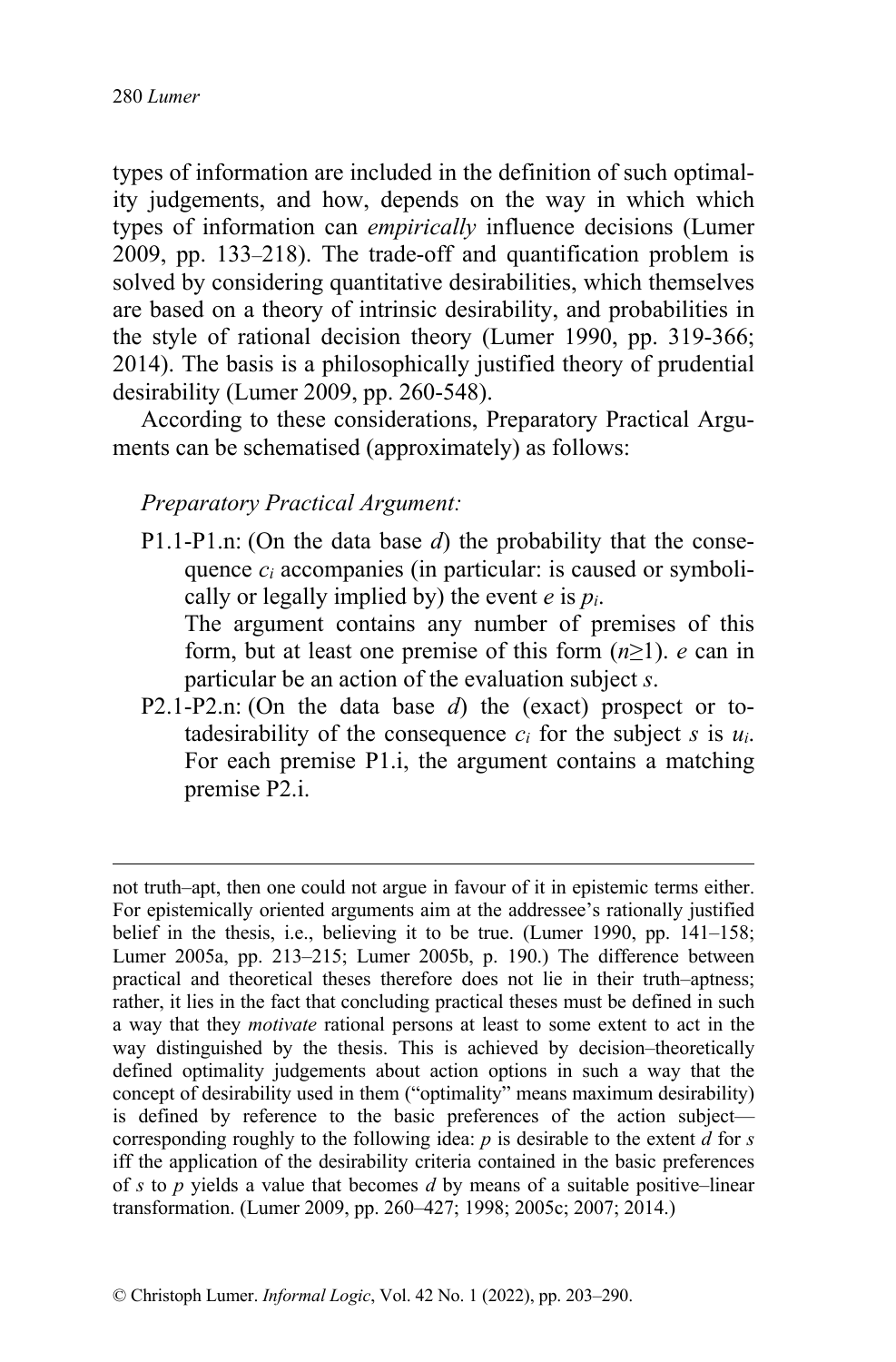- P3: (On the data base *d*) the consequences *c1*, …, *cn* are all the relevant consequences of *e*.
- P4: The intrinsic desirability of *e* for *s* is *ue*.
- P5: The sum of (*e*'s intrinsic desirability) *ue* and of all the products of the relevant consequences' *ci* desirabilities *ui* and their respective probabilities  $p_i$  is equal to  $u (u_e + \Sigma_i)$  $u_i \cdot p_i = u$ ).
- T: (On the data base *d*) the (rounded prospect) desirability of event *e* for subject *s* is *u*. (Cf., Lumer 2014, pp. 11–14, in particular p. 12.)

Concluding Practical Arguments, on the other hand, can be schematised (approximately) as follows.

# *Concluding Practical Argument:*

- P1.1-P1.m: The action *ai*, that the subject *s* does *Ai*, (on the data base *d*) has the (rounded prospect) desirability *ui*. The argument contains at least two premises of this kind (*m*≥2); one of the actions evaluated in these premises can also be the null action that *s* does nothing.
- P2: *a*<sup>1</sup> to *am* are all relevant (i.e., on the data base *d*, for *s* optimal or near-optimal) of *s*'s feasible courses of action.
- P3:  $u_1$  is greater than (or at least equal to)  $u_2$  to  $u_m$  ( $u_1 \ge u_2, ...,$ *um*).
- T: (On the data basis *d*)  $a_1$  is the best for *s* (i.e., with the highest (rounded prospect) desirability) among the available actions. (Cf. Lumer 1990, pp. 404-406.)

The premises P1.i can, of course, be justified with the help of the Preparatory Practical Arguments—that is what these arguments are for—thus giving rise to molecular arguments. These two schemes are schemes for *ideal* practical arguments. In everyday life, instead, for example, the quantities are replaced by qualified indications of magnitude ("very good / probable," "quite bad / probable," ...); many premises are omitted, and the actually expressed premises and theses are simplified. An example of such a simplified argument is this: "(At a party:) It's best we go home now  $(=a_1)$ . Because we're both tired and we have to get up early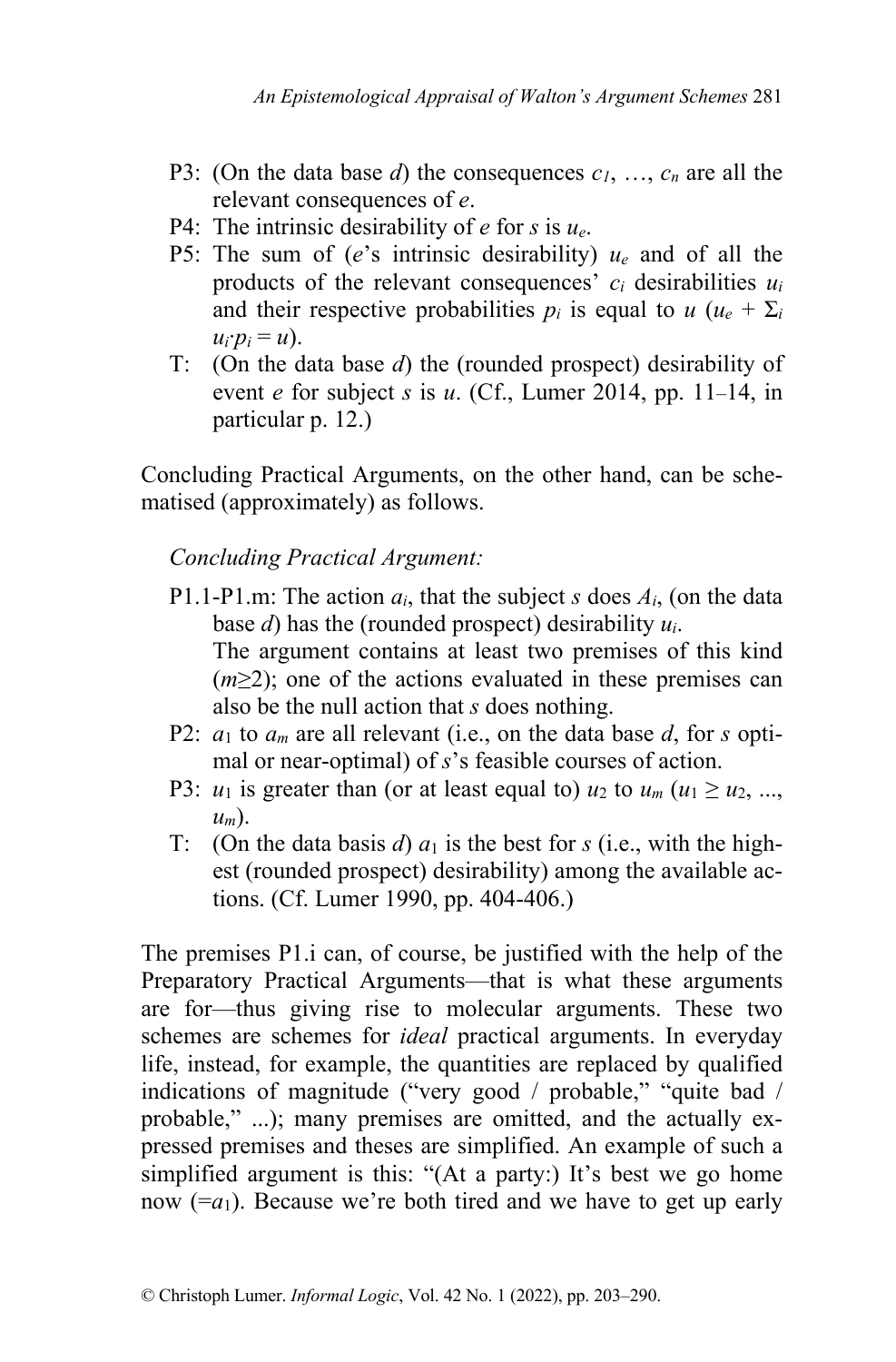tomorrow morning. And not much is going to happen here."  $(a_2$  is to still stay at the party. The relevant consequences and their evaluations are all only hinted at. "We're both tired," for example, is supposed to mean: "If we stay longer at the party, we will also experience (increasing) unpleasant tiredness for longer  $(=c_{2,1})$ . And that's bad  $(=u_{2,1})$ .") For such a simplified argument to be valid, however, the associated ideal version must be valid; its premises must hence be true.

These two practical argument types fulfil the adequacy conditions of Section 3: Because of the orientation towards precise desirability criteria from rational decision theory (which the learned reader will also recognise as the guideline for constructing the argument scheme) and the guidance of the addressee in checking that these criteria are fulfilled, they are *epistemically effective*  and certainly more effective than argumentations that do not rely on such criteria (AC1). They are *complete* in the sense that they cover the whole spectrum of the kinds of possible practical questions that individuals ask when making decisions, at least at the top level (AC2), thereby making further practical argument types (at the main level) unnecessary. Combining the answers to all the main-level questions of deliberations into two argument types that contain no concepts other than the concepts of optimality judgements, minimises the number of argument types and makes them concise and in this way the range of argument types *efficient*  (AC3) (compare this with Walton's unfinished large set of practical argument schemes). The principles on which these arguments are based, namely the definition of "expected desirability" and the criterion of the optimal course of action, and which in a sense represent the inference forms of these argument types, are *practically justified* by philosophical rational decision theory (AC4). Because this decision theory in turn relies, among other things, on decision psychology to ensure that subjects of action who believe that the rationality criteria of the theory are fulfilled for a certain action are also motivated to carry it out, these arguments are also motivationally effective, i.e., *practically effective*, because of this meta-theoretical justification.

The argument schemes just presented show that on the basis of the appropriate theoretical foundation, namely a philosophically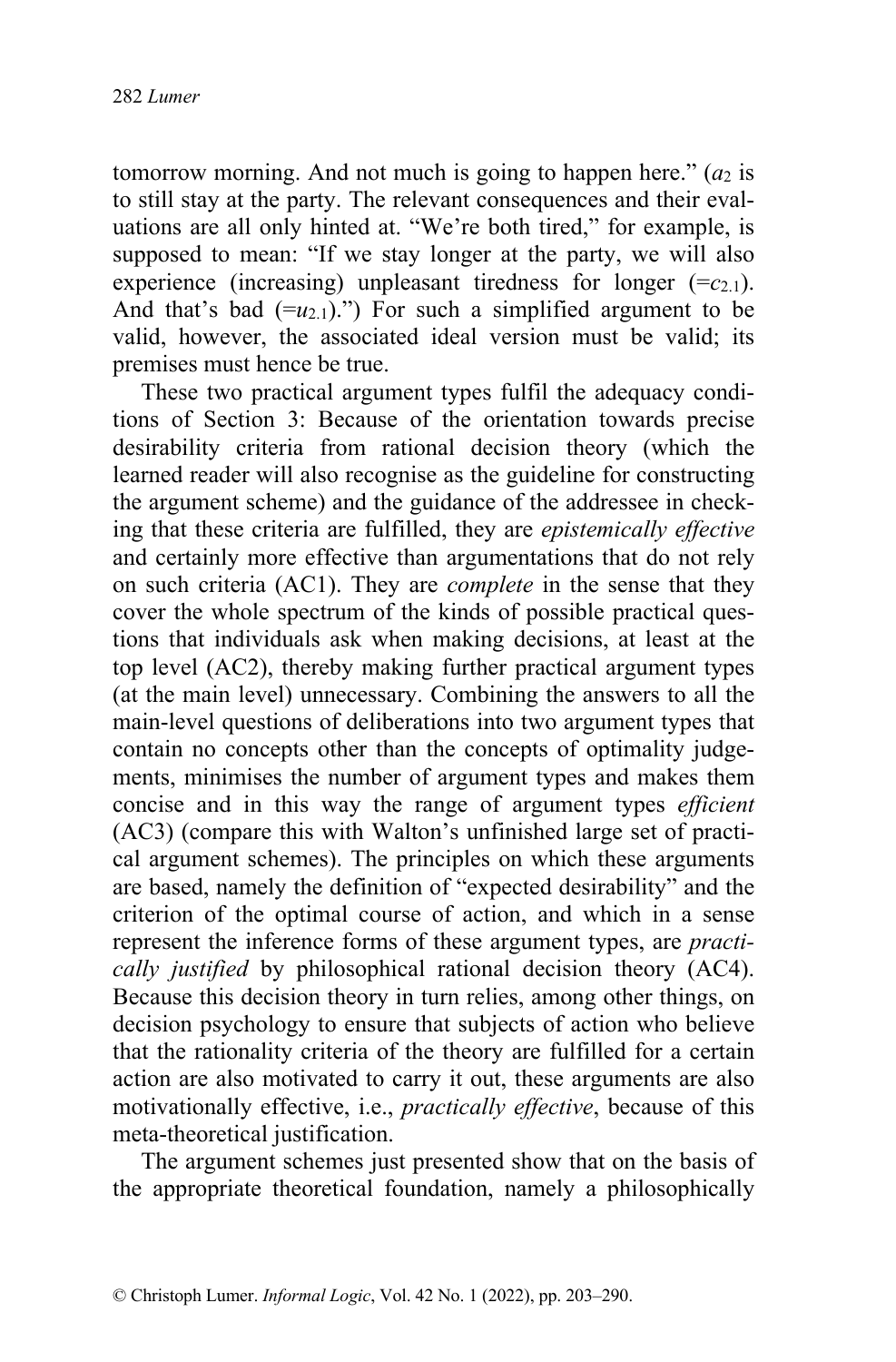reinforced rational decision theory, one can certainly develop argument schemes that fulfil the adequacy conditions introduced above and are thus better in epistemic and in practically rational terms than the practical argument schemes of Walton and his coauthors. Walton in any case overlooks the theoretical foundations of practical argumentation, and in particular he overlooks the fact that there are other theoretical foundations of arguments than logic and theories of inductive reasoning; in this respect, however, he is in line with the general trend of current argumentation theory.

### **10. Conclusion**

Walton, as we have seen, developed a new and important approach to resolving in particular the problem of the foundations, validity and exact setting of uncertain arguments. The particular path he followed is an argument schemes approach, which combines enthymematic argument schemes with critical questions. Methodologically the approach is based on an extensive analysis of a huge data collection of empirically found arguments, classification of these arguments and their intuitive assessment. The wealth and richness of the material provided and of the observations about it are really impressive.

On the other hand, however, the analysis undertaken in this paper has revealed a series of defects of this approach. The main methodological problem is the bottom-up method used, which leads neither lead to a real theory nor to an epistemological or practical justification of the schemes (against AC4, justification). With respect to contents, the main problem (at least until and during the time of establishing the compendium) is that no function of arguments is determined, which prevents an instrumental construction of criteria for valid arguments which would fulfil this function. If one accepts an epistemological determination of the function of arguments, as more recently Walton also did, most of the argument schemes in the compendium are not argumentatively valid, i.e., do not guarantee the acceptability of the thesis because they are not based on epistemological principles (against AC1, effectiveness). And the schemes' abundance notwithstanding, the compendium is quite incomplete in not including many important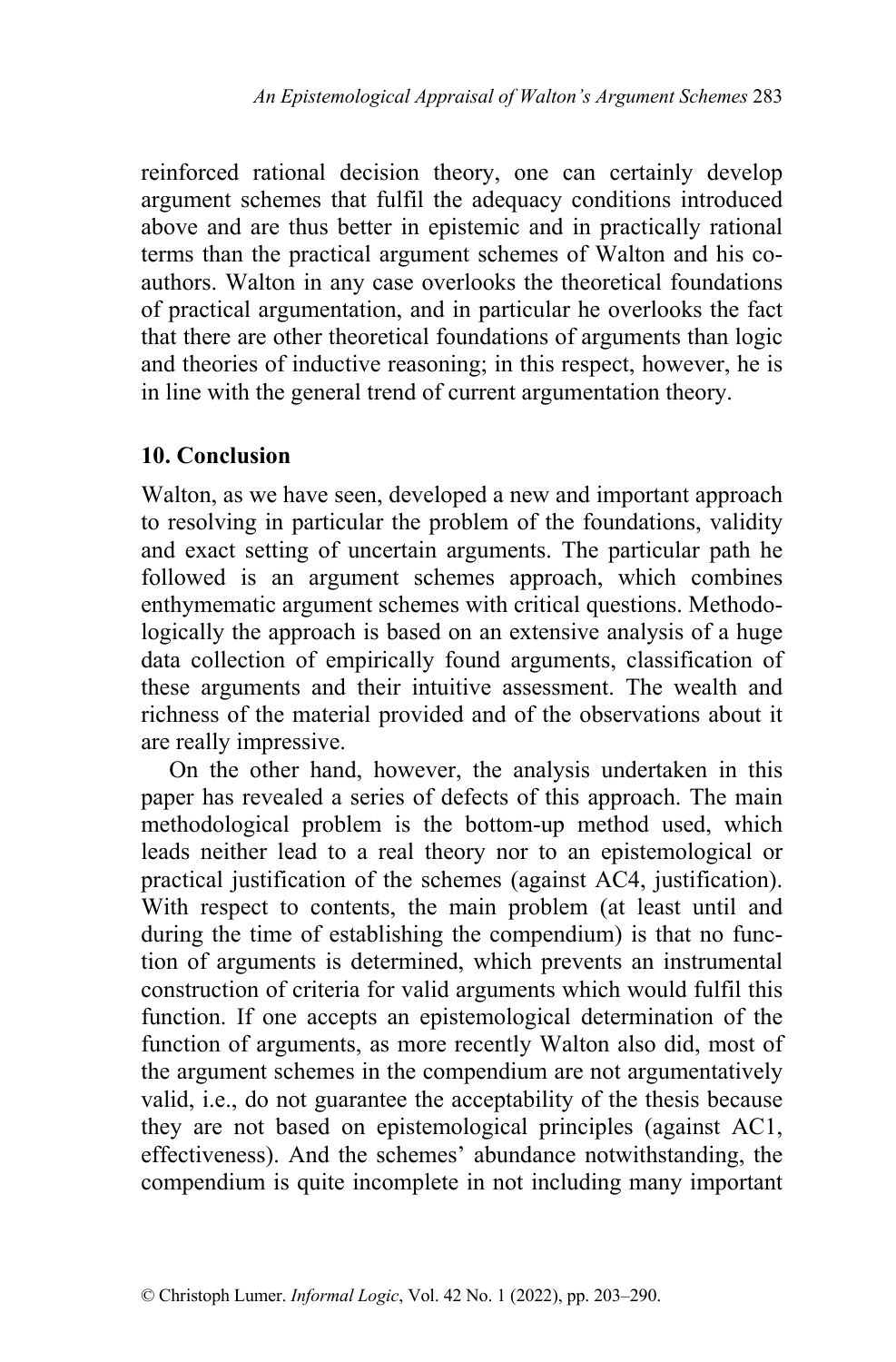argument types—which is due to the concretist approach of working with argument schemes instead of argument forms and validity conditions for argument classes (against AC2, completeness, and AC3, efficiency).

In the course of the paper I hope to have shown on several occasions that one can do better in these respects by basing the construction of criteria for valid arguments on epistemological theories and principles like deductive logic, probability theory and rational decision theory. Because of this I have welcomed Walton's recent openness to epistemological considerations. Sadly, Doug Walton was not able to develop this approach further and we cannot see how he might have further reshaped and reformed the argument schemes with his tireless zeal for work and improvement.

### **Acknowledgements:**

I am grateful to Douglas Walton for many years (since 1986) of friendly exchanges about our theories, including discussions about the theses presented here, and born of mutual appreciation. I would like to thank Ian Dove for valuable comments on a paper correlated to the topic discussed here and Hans Hansen for very valuable hints. I also want to thank two very generous anonymous reviewers who helped a lot to improve the article through many hints and detailed constructive criticism.

#### **References**

- Battersby, Mark E. 1989. Critical thinking as applied epistemology. Relocating critical thinking in the philosophical landscape. *Informal Logic* 11: 91-100.
- Bicchieri, Cristina. 1998. Decision and game theory. In *Routledge encyclopedia of philosophy*, ed. Edward Craig, Vol. 2: 823-835. London; New York: Routledge.
- Biro, John I. 1987. A sketch of an epistemic theory of fallacies. In *Argumentation, analysis and practices. Proceedings of the 1986 Amsterdam Conference on Argumentation*, eds. Frans H. van Eemeren [et al.], 65-73. Dordrecht: Foris.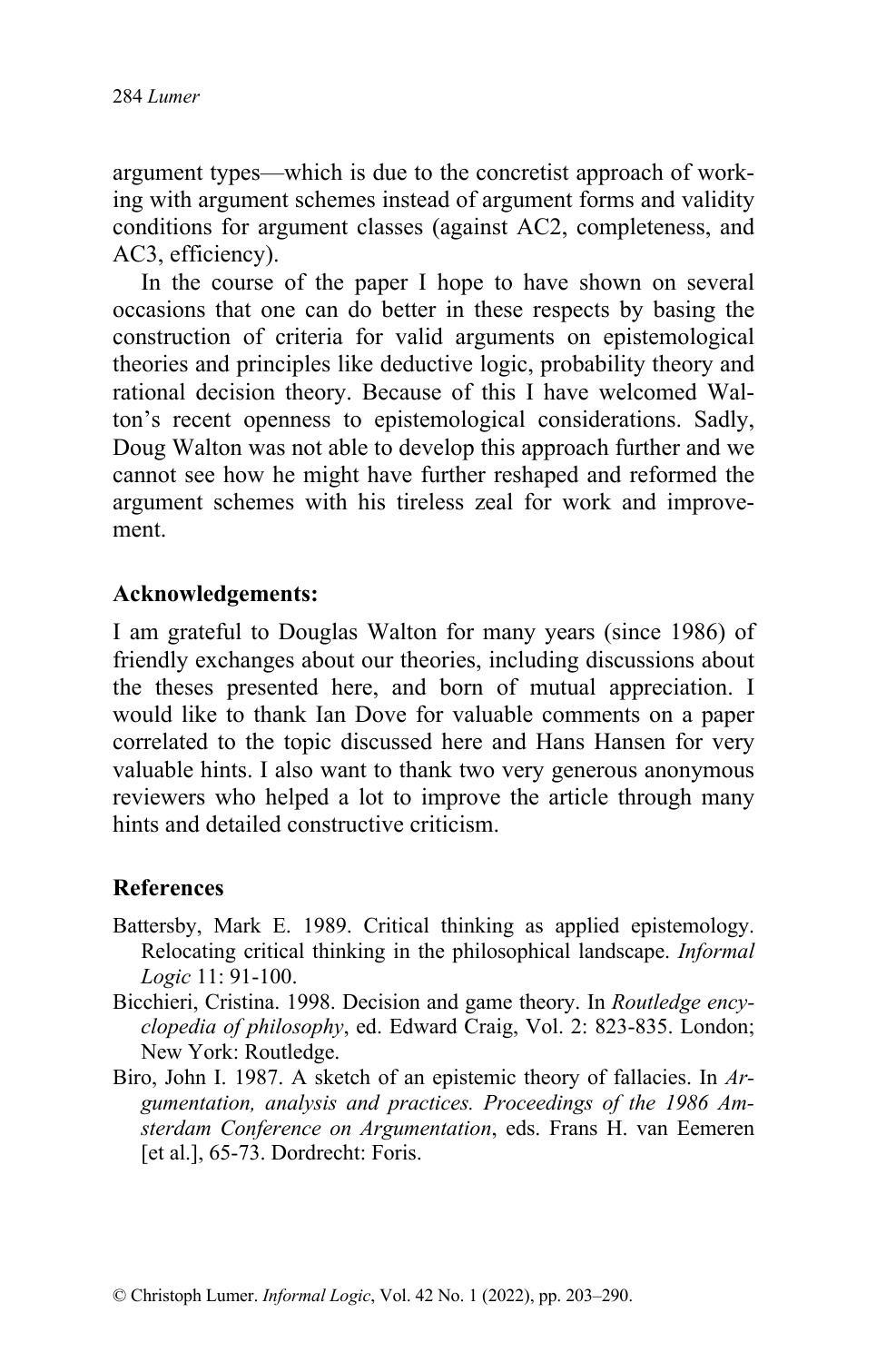- Biro, John I. and Harvey Siegel. 1992. Normativity, argumentation, and an epistemic theory of fallacies. In *Argumentation Illuminated*, eds. Frans H. van Eemeren et al., 85-103. Amsterdam: SicSat.
- Biro, John I. and Harvey Siegel. 2006. In defense of the objective epistemic approach to argumentation. *Informal Logic* 26(1): 91-101.
- Blair, J. Anthony. 2001. Walton's argumentation schemes for presumptive reasoning. A critique and development. *Argumentation* 15(4): 365-379.
- Blair, J. Anthony. 2007. Relevance, acceptability, and sufficiency today. *Anthropology & Philosophy* 8(1-2): 33-47. Reprinted in: Idem. *Groundwork in the theory of argumentation*. Dordrecht: Springer 2012: 87-100.
- Brandt, Richard B. 1979. *A theory of the good and the right*. Oxford: Clarendon.
- Cooley, J. C. 1959. On Mr. Toulmin's revolution in logic. *The Journal of Philosophy* 56: 297-319.
- Dove, Ian J. 2011. Commentary on "Argument schemes. An epistemological approach" by Christoph Lumer. In *Argumentation: cognition and community. Proceedings of the 9th International Conference of the Ontario Society for the Study of Argumentation (OSSA), May 18- 21, 2011*, ed. Frank Zenker, 1-5. Windsor, ON: University of Windsor, Scholarship at UWindsor.

URL:<https://scholar.uwindsor.ca/cgi/viewcontent.cgi?article=1016 &context=ossaarchive>.

- Eemeren, Frans H. van and Rob Grootendorst. 2004. *A systematic theory of argumentation. The pragma-dialectical approach*. Cambridge: Cambridge University Press.
- Feldman, Richard. <1993> 1999. *Reason and Argument*. 2nd Edition. Upper Saddle River, NJ: Prentice-Hall.
- Feldman, Richard. 1994. Good arguments. In *Socializing epistemology. The social dimensions of knowledge*, ed. Frederick F. Schmitt, 159- 188. Lanham, MD: Rowman and Littlefield.
- Gärdenfors, Peter and Sahlin Nils-Eric (eds.). 1988. *Decision, probability, and utility. Selected readings*. Cambridge: Cambridge University Press.
- Garssen, Bart J. 1997. *Argumentatieschema's in pragma-dialectisch perspectief. Een theoretisch en empirisch onderzoek. Ph.D.thesis University of Amsterdam 1997-12-16*. Dordrecht: ICG printing.
- Garssen, Bart J. 2001. Argument schemes. In *Crucial concepts in argumentation theory*, ed. Frans H. van Eemeren, 81-99. Amsterdam: Amsterdam University Press.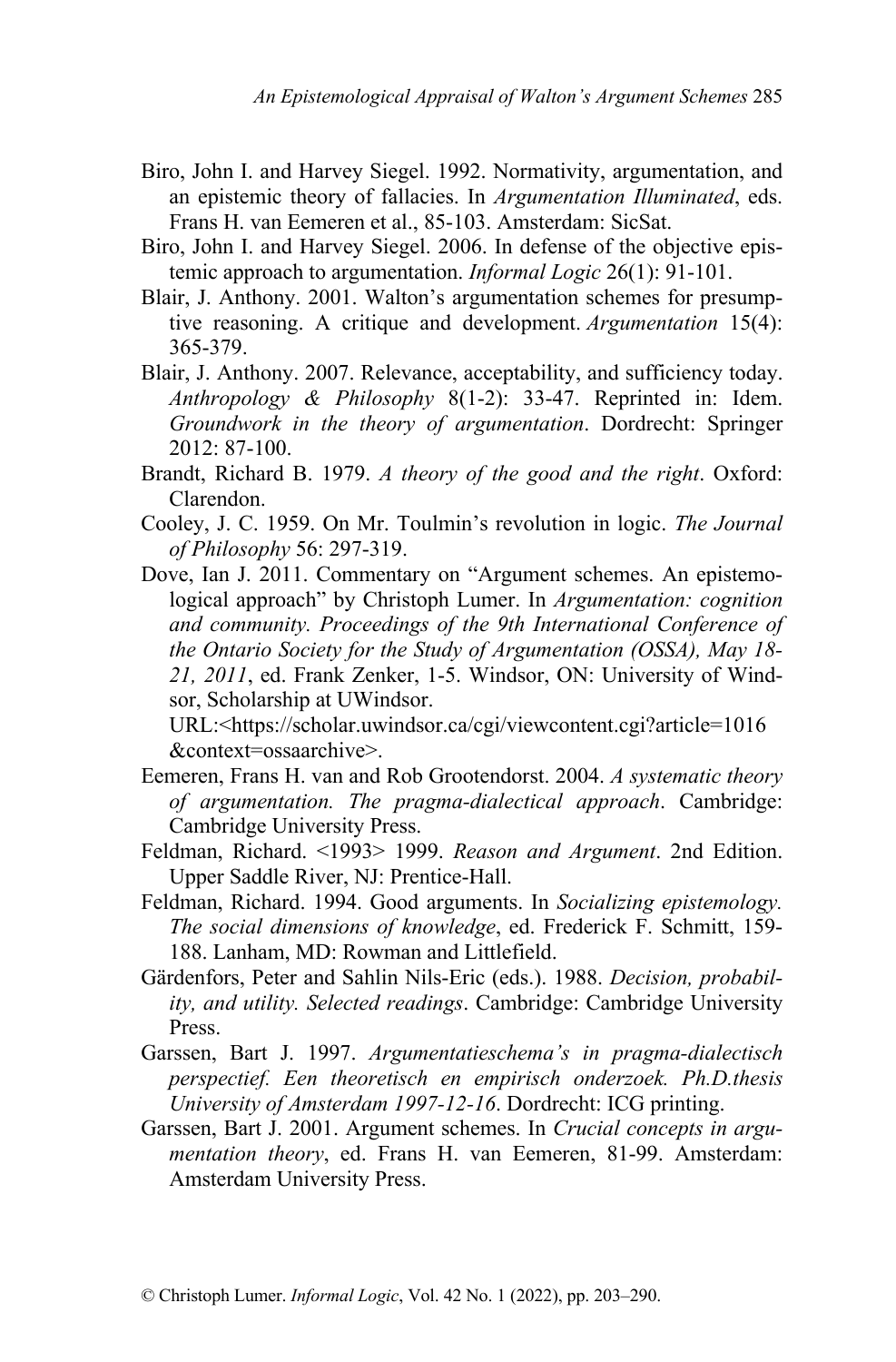- Garssen, Bart J. 2002. Understanding argument schemes. In *Advances in pragma-dialectics*, ed. Frans H. van Eemeren, 93-104. Amsterdam; Newport News, Virginia: Sic Sat / Vale Press.
- Godden, David and Douglas Walton. 2007. Advances in the theory of argumentation schemes and critical questions. *Informal Logic* 27(3): 267-292.
- Goldman, Alvin I. 1997. Argumentation and interpersonal justification. *Argumentation* 11: 155-164.
- Goldman, Alvin I. 1999. *Knowledge in a social world*. Oxford: Clarendon.
- Goldman, Alvin I. 2003. An epistemological approach to argumentation. *Informal Logic* 23(1): 51-63.
- Govier, Trudy. 2000. *A practical study of argument*. Belmont, California: Wadsworth
- Govier, Trudy. 1987. *Problems in argument analysis and evaluation*. Dordrecht; Providence: Foris.
- Govier, Trudy. 1992. What is a good argument. *Metaphilosophy* 23: 393-409.
- Govier, Trudy. 1999. *The philosophy of argument*, John Hoaglund (Ed.). Newport News, VA: Vale Press.
- Grennan, Wayne. 1997. *Informal logic. Issues and techniques*. Montreal; Buffalo: McGill-Queen's University Press.
- Habermas, Jürgen. 1981. *The theory of communicative action. Vol. 1: Reason and the rationalization of society*, translation by T. McCarthy. Boston: Beacon Press 1984.

Hacking, Ian. 2001. *An introduction to probability and inductive logic*. Cambridge: Cambridge University Press.

- Hansen, Hans V. 2011. Using argument schemes as a method of informal logic. In *Proceedings of the 7th Conference of the International Society for the Study of Argumentation,* eds. Frans H. van Eemeren, Bart Garssen, David Godden, Gordon Mitchell, 738-749. Amsterdam: Rozenberg; Sic Sat. CD-ROM.
- Hansen, Hans V. 2020. Argument scheme theory. In *Reason to dissent. Proceedings of the 3rd European Conference on Argumentation. Vol. 2*, eds. Catarina Dutilh Novaes, Henrike Jansen, Jan Albert van Laar, Bart Verheij, 341-355. College Publications.
- Hansen, Hans V. forthcoming. Aspects of Walton's theory of argumentation schemes. *Journal of Applied Logics*.
- Hastings, Arthur C. 1963. *A reformulation of the modes of reasoning in argumentation. Unpublished dissertation. Northwestern University, Evanston, Ill*.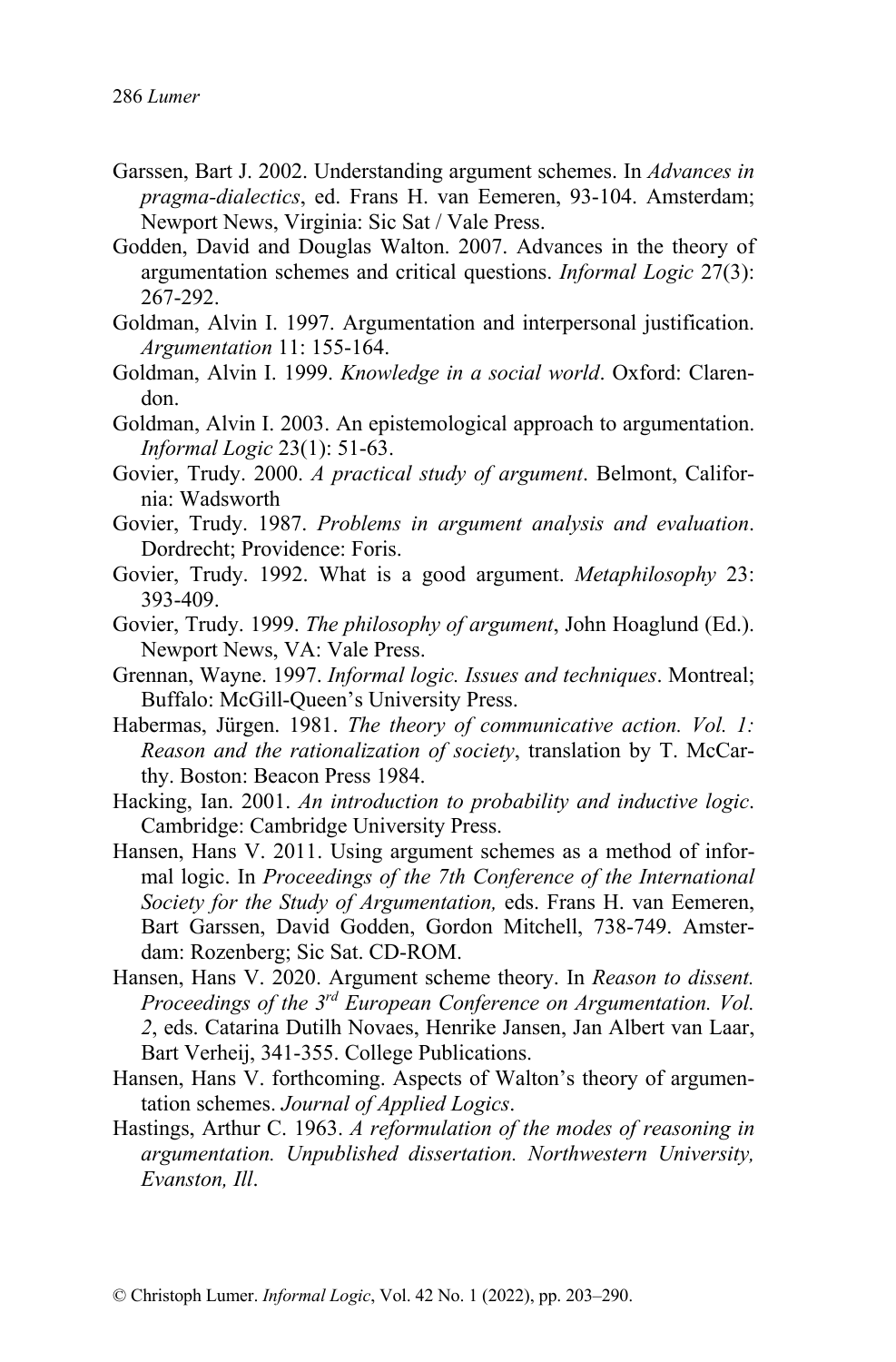- Hitchcock, David. 2010. The generation of argument schemes. In *Dialectics, dialogue, and argumentation*, eds. Chris Reed and Christopher W. Tindale, 157-166. Milton Keynes: College Publications.
- Kienpointner, Manfred. 1992a. *Alltagslogik. Struktur und Funktion von Argumentationsmustern*. Stuttgart: Frommann-Holzboog 1992.
- Kienpointner, Manfred. 1992b. How to classify arguments. In *Argumentation Illuminated*, eds. Frans H. van Eemeren, Rob Grootendorst, J. Anthony Blair, and Charles A. Willard, 178-188. Amsterdam: Sicsat; International Society for the Study of Argumentation (ISSA) 1992.
- Lumer, Christoph. 1988. The disputation. A special type of cooperative argumentative dialogue. *Argumentation* 2: 441-464.
- Lumer, Christoph. 1990. *Praktische Argumentationstheorie. Theoretische Grundlagen, praktische Begründung und Regeln wichtiger Argumentationsarten*. Braunschweig: Vieweg.
- Lumer, Christoph. 1997. Practical arguments for theoretical theses. *Argumentation* 11: 329-340.
- Lumer, Christoph. 1998. Which preferences shall be the basis of rational decision? In *Preferences*, eds. Christoph Fehige and Ulla Wessels, 33-56. Berlin; New York: de Gruyter.
- Lumer, Christoph. 2005a. The epistemological theory of argument. How and why? *Informal Logic* 25(3): 213-243.
- Lumer, Christoph. 2005b. The epistemological approach to argumentation. A map. *Informal Logic* 25(3): 189-212.
- Lumer, Christoph. 2005c. Intentions are optimality beliefs but optimizing what? *Erkenntnis* 62: 235-262.
- Lumer, Christoph. 2007. An empirical theory of practical reasons and its use for practical philosophy. In *Intentionality, deliberation and autonomy. The action-theoretic basis of practical philosophy*, eds. Christoph Lumer and Sandro Nannini, 157-186. Aldershot: Ashgate.
- Lumer, Christoph. 2009. *Rationaler Altruismus. Eine prudentielle Theorie der Rationalität und des Altruismus. 2nd, supplemented ed*. Paderborn: mentis.
- Lumer, Christoph. 2011a. Probabilistic arguments in the epistemological approach to argumentation. In *Proceedings of the 7th Conference of the International Society for the Study of Argumentation,* eds. Frans H. van Eemeren, Bart Garssen, David Godden, and Gordon Mitchell, 1141-1154. Amsterdam: Rozenberg; Sic Sat. CD-ROM.
- Lumer, Christoph. 2011b. Tre tipi di teorie filosofiche. In *Analisi. Annuario e Bollettino della Società Italiana di Filosofia Analitica (SI-FA) 2011*, ed. Richard Davies, 45-75. Milano; Udine: Mimesis.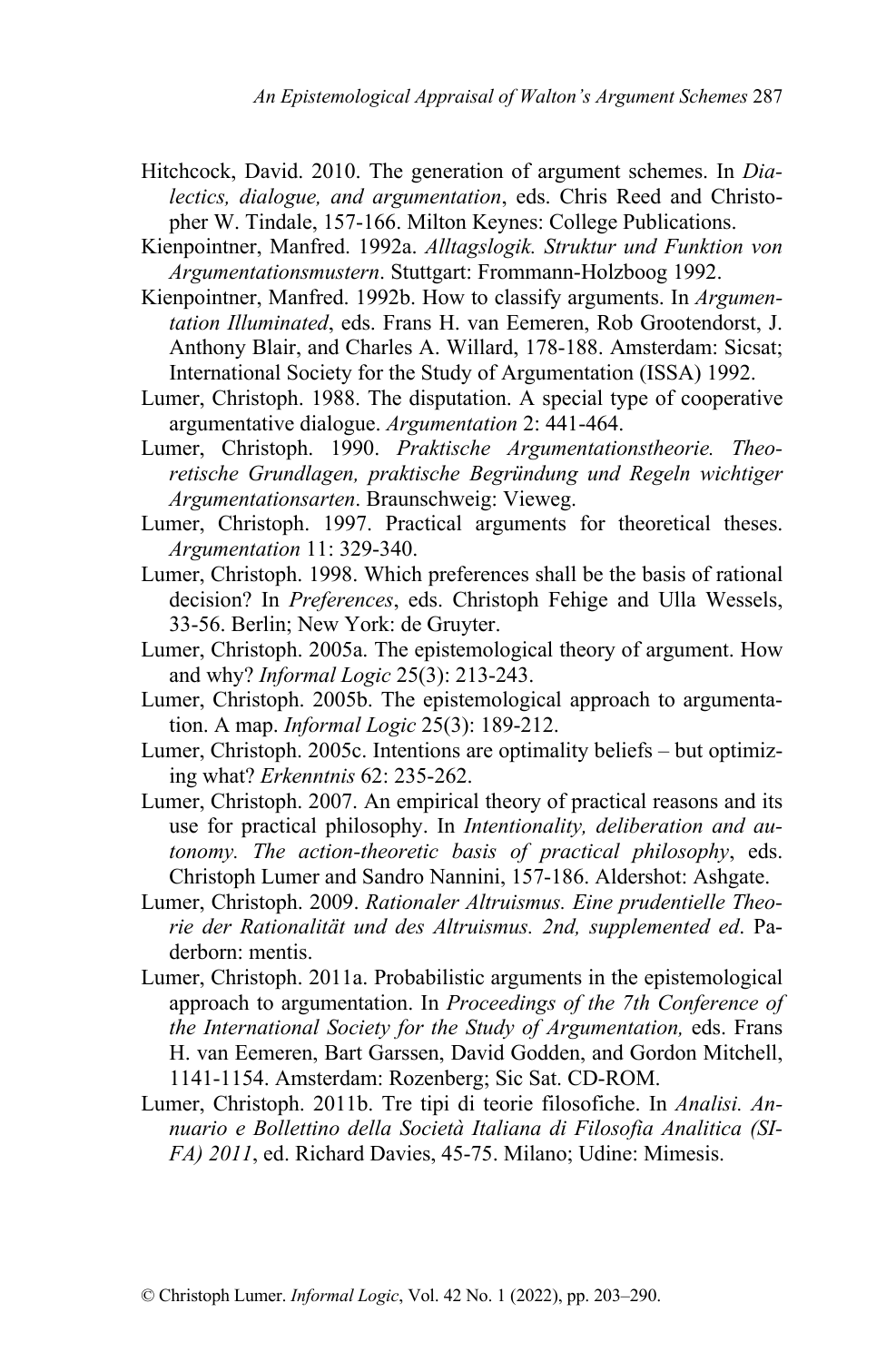Lumer, Christoph. 2011c. Argument Schemes—an epistemological approach. In: *Argumentation, cognition, and community. Proceedings of the 9th International Conference of the Ontario Society for the Study of Argumentation (OSSA), May 18-22, 2011*, ed. Frank Zenker, 1-32. Windsor, Canada: University of Windsor. CD-ROM, ISBN 978-0-920233-66-5.

URL:<http://scholar.uwindsor.ca/cgi/viewcontent.cgi?article=1016& context=ossaarchive>.

Lumer, Christoph. 2014. Practical arguments for prudential justifications of actions. In: *Virtues of argumentation. Proceedings of the 10th International Conference of the Ontario Society for the Study of Argumentation (OSSA). Windsor, Ontario, May 22-26, 2013*, eds. Dima Mohammed and Marcin Lewiński, 1-16. Windsor, Canada: Ontario Society for the Study of Argumentation (OSSA). CD-ROM, ISBN: 978-0-920233-66-5.

URL:<https://scholar.uwindsor.ca/cgi/viewcontent.cgi?article=2077 &context=ossaarchive>.

Lumer, Christoph. 2016. Walton's argumentation schemes. In *Argumentation, objectivity, and bias. Proceedings of the 11th International Conference of the Ontario Society for the Study of Argumentation (OSSA), 18-21 May 2016*, eds. Patrick Bondy and Laura Benaquista, 1-20. Windsor, Canada: University of Windsor.

URL:<http://scholar.uwindsor.ca/cgi/viewcontent.cgi?article=2286& context=ossaarchive>.

- Lumer, Christoph. 2019. Recognizing argument types and adding missing reasons. In *Proceedings of the Ninth Conference of the International Society for the Study of Argumentation (ISSA). [Amsterdam, July 3-6, 2018.]*, eds. Bart J. Garssen, David Godden, Gordon Mitchell, and Jean H.M. Wagemans, 769-777. Amsterdam: SicSat. URL: <http://cf.hum.uva.nl/issa/ISSA\_2018\_proceedings.pdf>.
- Lumer, Christoph. 2020. A theory of philosophical arguments. In *Evidence, persuasion and diversity. Proceedings of Ontario Society for the Study of Argumentation Conference, Vol. 12 (2020)*, ed. OSSA, Ontario Society for the Study of Argumentation, 1-36. Windsor, ON: University of Windsor. URL: <https://scholar.uwindsor.ca/cgi/viewcontent.cgi?article=2487&conte xt=ossaarchive>.
- Lumer, Christoph. forthcoming. Argument schemes an epistemological approach. (Enriched version of: Lumer 2011c).
- Macagno, Fabrizio. 2015. A means-end classification of argumentation schemes. In *Reflections on theoretical issues in argumentation theory*, eds. Frans H. van Eemeren and Baart Garssen, 183-201. Springer.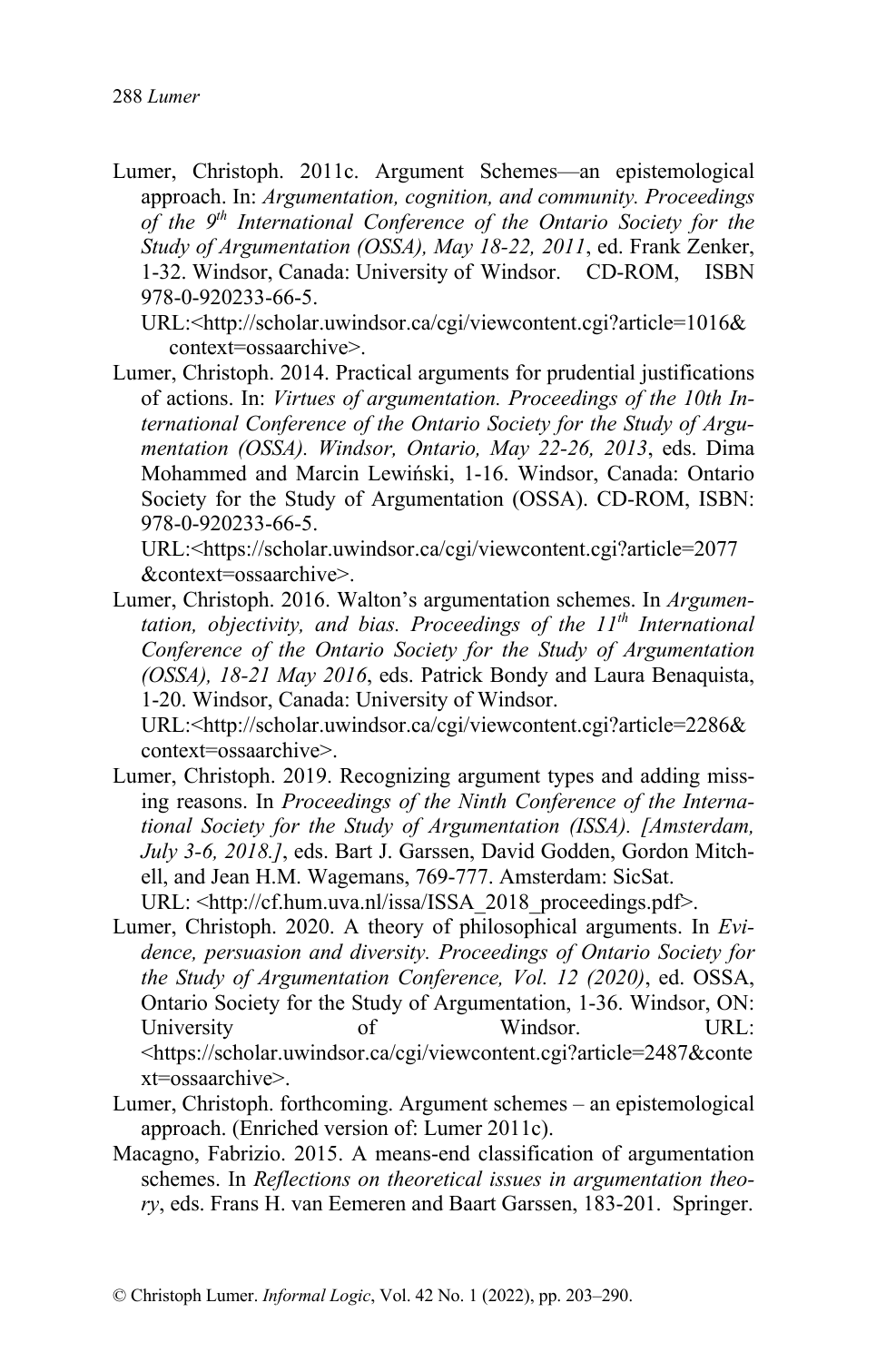- Macagno, Fabrizio and Douglas Walton. 2014. Argumentation schemes and topical relations. In *Language, reason and education*, eds. Giovanni Gobber and Andrea Rocci, 185-216. Bern: Peter Lang.
- Macagno, Fabrizio and Douglas Walton. 2018. Practical reasoning arguments. A modular approach. *Argumentation* 32(4): 519-547.
- Macagno, Fabrizio, Douglas Walton and Chris Reed. 2017. Argumentation schemes. History, classifications, and computational applications. *Journal of Logics and Their Applications* 4(8): 2493-2556.
- Payne, John W., James R. Bettman and Eric J. Johnson. 1993. *The adaptive decision maker*. Cambridge: Cambridge University Press.
- Perelman, Chaim. 1982. *The Realm of Rhetoric*. Translated by William Kluback. Introduction by Carroll C. Arnold. Notre Dame: University of Notre Dame Press.
- Perelman, Chaim and Lucie Olbrechts-Tyteca. 1958. *The new rhetoric. A treatise on argumentation*. Translated by John Wilkinson and Purcell Weaver. Notre Dame; London: University of Notre Dame Press 1969.
- Reed, Chris and Douglas Walton. 2005. Towards a formal and implemented model of argumentation schemes in agent communication. In *Argumentation in multi-agent systems*, eds. I. Rahwan, P. Moraitis, and Chris Reed, 19-30. Berlin: Springer.
- Reiter, Raymond. 1980. A logic for default reasoning. *Artificial Intelligence* 13: 81-132.
- Rescher, Nicholas. 1976. *Plausible reasoning. An introduction to the theory and practice of plausibilistic inference.* Assen; Amsterdam: Van Gorcum.
- Rescher, Nicholas. 2006. *Presumption and the practices of tentative cognition*. Cambridge: Cambridge University Press.
- Salmon, Wesley. 1964. *Logic*. Englewood Cliffs, NJ: Prentice-Hall.
- Siegel, Harvey and John Biro. 1997. Epistemic normativity, argumentation, and fallacies. *Argumentation* 11(3): 277-292.
- Walton, Douglas N. 1987. *Informal fallacies. Towards a theory of argument criticism*. Amsterdam; Philadelphia: John Benjamins.
- Walton, Douglas N. 1989. *Informal logic. A handbook for critical argumentation*. Cambridge: Cambridge University Press.
- Walton, Douglas N. 1990. *Practical reasoning. Goal-driven, knowledgebased, action-guiding argumentation*. Savage, MD: Rowman & Littlefield.
- Walton, Douglas N. 1995. *A pragmatic theory of fallacy*. Tuscaloosa, Alabama; London: The University of Alabama Press.
- Walton, Douglas N. 1996. *Argumentation schemes for presumptive reasoning*. Mahwah, New Jersey: Erlbaum 1996.